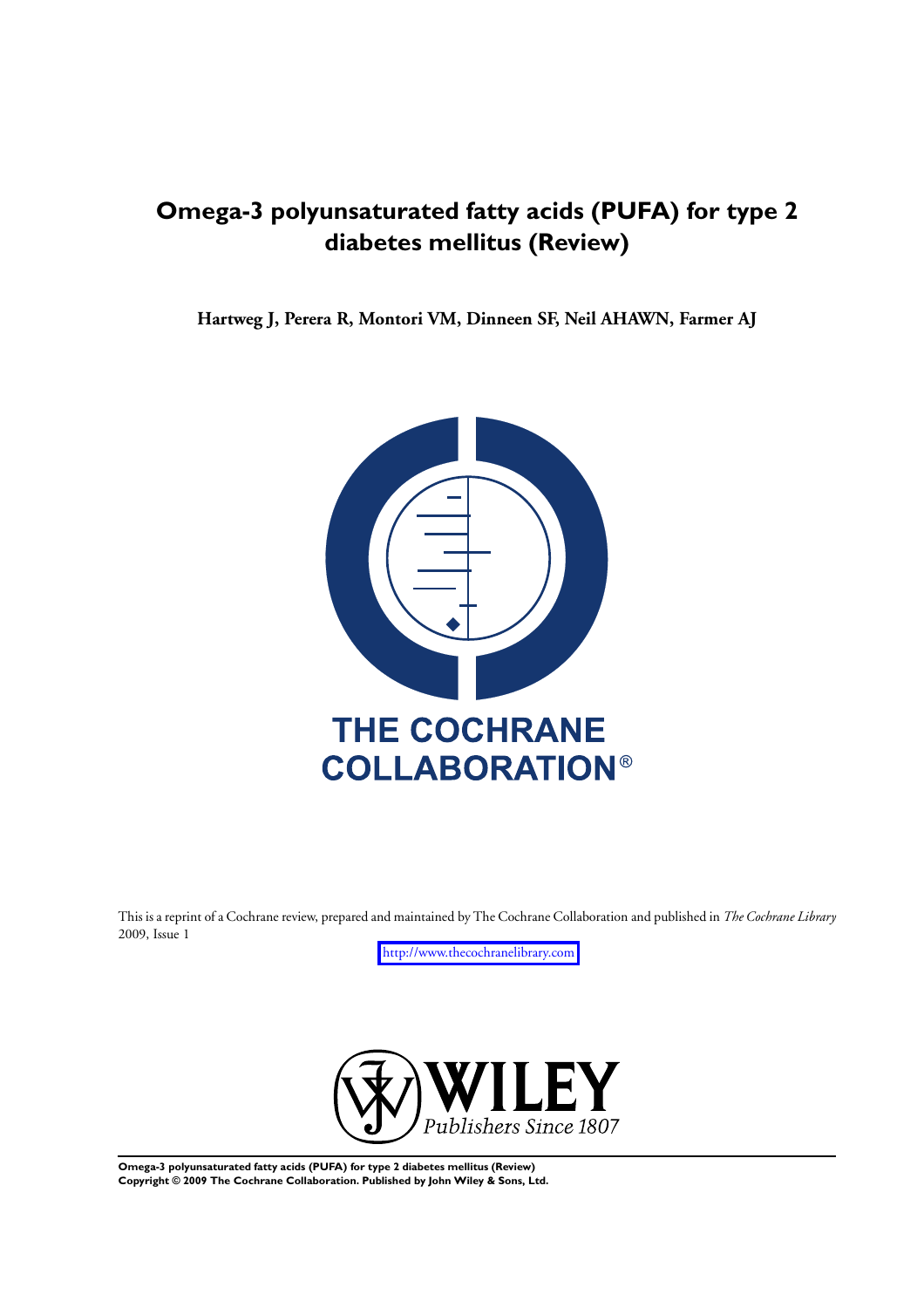# **TABLE OF CONTENTS**

| 1                                                                                                                                                                                                                                    |
|--------------------------------------------------------------------------------------------------------------------------------------------------------------------------------------------------------------------------------------|
| 1                                                                                                                                                                                                                                    |
| $\overline{2}$                                                                                                                                                                                                                       |
| $\overline{2}$                                                                                                                                                                                                                       |
| 4                                                                                                                                                                                                                                    |
| 4                                                                                                                                                                                                                                    |
| 6                                                                                                                                                                                                                                    |
| 9                                                                                                                                                                                                                                    |
| 11                                                                                                                                                                                                                                   |
| 11                                                                                                                                                                                                                                   |
| 11                                                                                                                                                                                                                                   |
| 12                                                                                                                                                                                                                                   |
| 17                                                                                                                                                                                                                                   |
| 35                                                                                                                                                                                                                                   |
| Analysis 1.1. Comparison 1 Omega-3 versus placebo, Outcome 1 Triglycerides (mmol/l).<br>37                                                                                                                                           |
| Analysis 1.2. Comparison 1 Omega-3 versus placebo, Outcome 2 Total cholesterol (mmol/l).<br>38                                                                                                                                       |
| Analysis 1.3. Comparison 1 Omega-3 versus placebo, Outcome 3 HDL cholesterol (mmol/l).<br>39                                                                                                                                         |
| Analysis 1.4. Comparison 1 Omega-3 versus placebo, Outcome 4 LDL cholesterol (mmol/l).<br>40                                                                                                                                         |
| Analysis 1.5. Comparison 1 Omega-3 versus placebo, Outcome 5 VLDL cholesterol (mmol/l).<br>41                                                                                                                                        |
| Analysis 1.6. Comparison 1 Omega-3 versus placebo, Outcome 6 HbA1c (%).<br>42                                                                                                                                                        |
| Analysis 1.7. Comparison 1 Omega-3 versus placebo, Outcome 7 Fasting glucose (mmol/l).<br>43                                                                                                                                         |
| Analysis 1.8. Comparison 1 Omega-3 versus placebo, Outcome 8 Fasting insulin (pmol/l).<br>44                                                                                                                                         |
| Analysis 1.9. Comparison 1 Omega-3 versus placebo, Outcome 9 Weight (kg).<br>45                                                                                                                                                      |
| Analysis 2.1. Comparison 2 Fish oil versus placebo (subgroups triglyceride levels), Outcome 1 Triglycerides (mmol/l).<br>46                                                                                                          |
| Analysis 2.2. Comparison 2 Fish oil versus placebo (subgroups triglyceride levels), Outcome 2 LDL cholesterol (mmol/l).<br>47                                                                                                        |
| Analysis 2.3. Comparison 2 Fish oil versus placebo (subgroups triglyceride levels), Outcome 3 VLDL cholesterol                                                                                                                       |
| 49                                                                                                                                                                                                                                   |
| Analysis 3.1. Comparison 3 Fish oil versus placebo (subgroups dose), Outcome 1 Triglycerides (mmol/l).<br>50                                                                                                                         |
| Analysis 3.2. Comparison 3 Fish oil versus placebo (subgroups dose), Outcome 2 LDL cholesterol (mmol/l).<br>51                                                                                                                       |
| Analysis 3.3. Comparison 3 Fish oil versus placebo (subgroups dose), Outcome 3 VLDL cholesterol (mmol/l).<br>52                                                                                                                      |
| Analysis 4.1. Comparison 4 Fish oil versus placebo (subgroups study duration), Outcome 1 Triglycerides (mmol/l). .<br>53                                                                                                             |
| Analysis 4.2. Comparison 4 Fish oil versus placebo (subgroups study duration), Outcome 2 LDL Cholesterol (mmol/l).<br>54                                                                                                             |
| Analysis 4.3. Comparison 4 Fish oil versus placebo (subgroups study duration), Outcome 3 VLDL cholesterol (mmol/l).<br>56                                                                                                            |
| 57                                                                                                                                                                                                                                   |
| 57                                                                                                                                                                                                                                   |
| WHAT'S NEW responsive to the contract of the contract of the contract of the contract of the contract of the contract of the contract of the contract of the contract of the contract of the contract of the contract of the c<br>60 |
| 61                                                                                                                                                                                                                                   |
| CONTRIBUTIONS OF AUTHORS (CONTRIBUTIONS) (CONTRIBUTIONS OF AUTHORS)<br>61                                                                                                                                                            |
| 62                                                                                                                                                                                                                                   |
| 62                                                                                                                                                                                                                                   |
| 62<br><b>INDEX TERMS</b><br><u>. In the second contract of the second contract of the second contract of the second</u>                                                                                                              |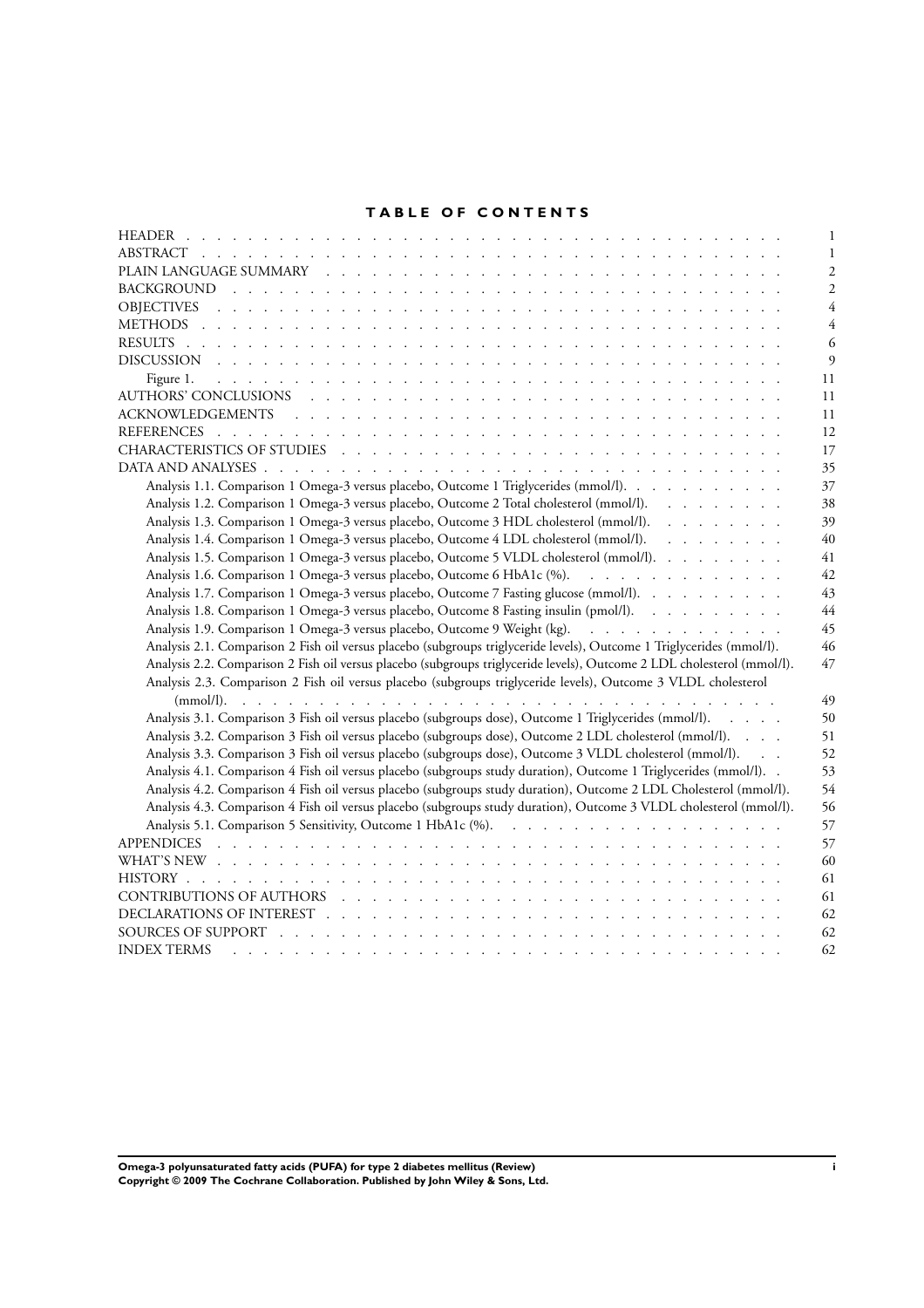**[Intervention Review]**

# **Omega-3 polyunsaturated fatty acids (PUFA) for type 2 diabetes mellitus**

Janine Hartweg<sup>1</sup>, Rafael Perera<sup>1</sup>, Victor M Montori<sup>2</sup>, Sean F Dinneen<sup>3</sup>, Andrew HAWN Neil<sup>1</sup>, Andrew J Farmer<sup>4</sup>

<sup>1</sup>Department of Primary Health Care, University of Oxford, Oxford, UK. <sup>2</sup>Division of Endocrinology, Department of Internal Medicine, Mayo Clinic, Rochester, MN, USA. <sup>3</sup>University College Hospital, Galway, Ireland. <sup>4</sup>The Health Centre, Thame, Oxfordshire, UK

Contact address: Janine Hartweg, Department of Primary Health Care, University of Oxford, Old Road Campus, Oxford, OX3 7LF, UK. [janine.hartweg@green.oxford.ac.uk.](mailto:janine.hartweg@green.oxford.ac.uk)

**Editorial group:** Cochrane Metabolic and Endocrine Disorders Group. **Publication status and date:** Edited (no change to conclusions), published in Issue 1, 2009. **Review content assessed as up-to-date:** 3 April 2007.

**Citation:** Hartweg J, Perera R, Montori VM, Dinneen SF, Neil AHAWN, Farmer AJ. Omega-3 polyunsaturated fatty acids (PUFA) for type 2 diabetes mellitus. *Cochrane Database of Systematic Reviews* 2008, Issue 1. Art. No.: CD003205. DOI: 10.1002/14651858.CD003205.pub2.

Copyright © 2009 The Cochrane Collaboration. Published by John Wiley & Sons, Ltd.

# **A B S T R A C T**

# **Background**

People with type 2 diabetes mellitus are at increased risk from cardiovascular disease. Dietary omega-3 polyunsaturated fatty acids (PUFAs) are known to reduce triglyceride levels, but their impact on cholesterol levels, glycemic control and vascular outcomes are not well known.

# **Objectives**

To determine the effects of omega-3 PUFA supplementation on cardiovascular outcomes, cholesterol levels and glycemic control in people with type 2 diabetes mellitus.

#### **Search methods**

We carried out a comprehensive search of *The Cochrane Library*, MEDLINE, EMBASE, bibliographies of relevant papers and contacted experts for identifying additional trials.

#### **Selection criteria**

All randomised controlled trials were included where omega-3 PUFA supplementation or dietary intake was randomly allocated and unconfounded in people with type 2 diabetes. Authors of large trials were contacted for missing information.

#### **Data collection and analysis**

Trials were assessed for inclusion. Authors were contacted for missing information. Data was extracted and quality assessed independently in duplicate. Fixed-effect meta-analysis was carried out.

#### **Main results**

Twenty three randomised controlled trials (1075 participants) were included with a mean treatment duration of 8.9 weeks. The mean dose of omega-3 PUFA used in the trials was 3.5 g/d. No trials with vascular events or mortality endpoints were identified. Among those taking omega-3 PUFA triglyceride levels were significantly lowered by 0.45 mmol/L (95% confidence interval (CI) -0.58 to -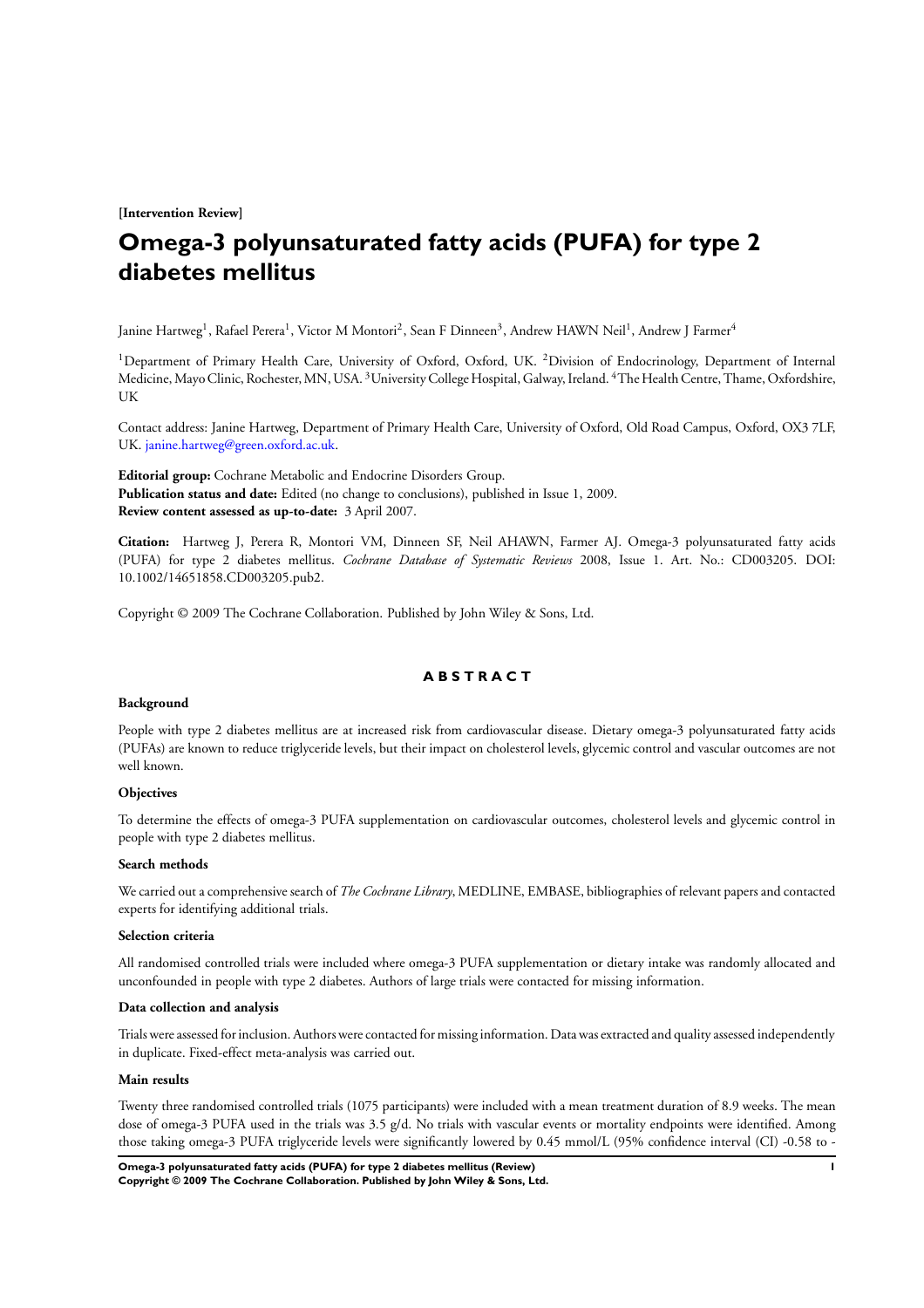0.32, P < 0.00001) and VLDL cholesterol lowered by -0.07 mmol/L (95% CI -0.13 to 0.00, P = 0.04). LDL cholesterol levels were raised by 0.11 mmol/L (95% CI 0.00 to 0.22, P = 0.05). No significant change in or total or HDL cholesterol, HbA1c, fasting glucose, fasting insulin or body weight was observed. The increase in VLDL remained significant only in trials of longer duration and in hypertriglyceridemic patients. The elevation in LDL cholesterol was non-significant in subgroup analyses. No adverse effects of the intervention were reported.

### **Authors' conclusions**

Omega-3 PUFA supplementation in type 2 diabetes lowers triglycerides and VLDL cholesterol, but may raise LDL cholesterol (although results were non-significant in subgroups) and has no statistically significant effect on glycemic control or fasting insulin. Trials with vascular events or mortality defined endpoints are needed.

# **P L A I N L A N G U A G E S U M M A R Y**

### **Omega-3 polyunsaturated fatty acids (PUFA) for type 2 diabetes mellitus**

People with type 2 diabetes are known to be at increased risk of cardiovascular disease (such as heart attack or stroke). Type 2 diabetes mellitus is the fourth leading cause of death in developed countries with a two fold excess mortality and a two to four fold increased risk of coronary heart disease and stroke. The typical dyslipidemia (abnormality in blood lipids) associated with type 2 diabetes is a combination of hypertriglyceridemia (high levels of fats (triglycerides) in the blood), low levels of HDL (high density lipoprotein) cholesterol and abnormal LDL (low density lipoprotein) composition. Low levels of HDL cholesterol and high levels of LDL cholesterol are associated with an increased risk of cardiovascular disease, while the raised levels of triglycerides are less clearly linked to an increased risk of cardiovascular disease. Several pharmacologic approaches have been used to treat diabetic dyslipidemia and standard dietary approaches focus on restriction of saturated fat and limitation of simple carbohydrate and alcohol intake. In the late 1980s, several investigators reported on the use of dietary supplementation with fish oil as a means of treating diabetic dyslipidemia. Dietary fats and oils from different sources differ considerably in their fatty acid composition. Animal fat is rich in saturated fatty acids, vegetable and marine oils are rich in polyunsaturated fatty acids. Most fish oils are of the so-called omega-3 variety (omega-3 polyunsaturated fatty acids (PUFAs)).

We identified 23 randomised trials (maximum duration of eight months) including 1075 people in which omega-3 PUFA was compared to a vegetable oil or placebo. None of the trials looked at cardiovascular endpoints in cardiovascular disease or death as an outcome measure.

The review shows that although some types of fat in the blood are reduced through omega-3 supplementation, others including LDL cholesterol (which may promote heart disease) were increased. Control of blood sugar levels was not affected by the treatment. There were no other adverse effects of the interventions noted. Clinical outcome trials of sufficient duration are required to establish conclusively the role of omega-3 PUFA in type 2 diabetes but our results do not suggest a major harmful effect on the balance of blood fats and confirm that it has no adverse affect on blood sugar control.

# **B A C K G R O U N D**

### **Description of the condition**

Diabetes mellitus is a metabolic disorder resulting from a defect in insulin secretion, insulin action, or both. A consequence of this is chronic hyperglycaemia (that is elevated levels of plasma glucose) with disturbances of carbohydrate, fat and protein metabolism. Long-term complications of diabetes mellitus include retinopathy, nephropathy and neuropathy. The risk of cardiovascular disease is increased. For a detailed overview of diabetes mellitus, please see under 'Additional information' in the information on the Metabolic and Endocrine Disorders Group in *The Cochrane Library* (see 'About the Cochrane Collaboration', 'Collaborative Review Groups'). For an explanation of methodological terms, see the main Glossary in *The Cochrane Library*.

Type 2 diabetes mellitus is the fourth leading cause of death in

**Omega-3 polyunsaturated fatty acids (PUFA) for type 2 diabetes mellitus (Review) 2 Copyright © 2009 The Cochrane Collaboration. Published by John Wiley & Sons, Ltd.**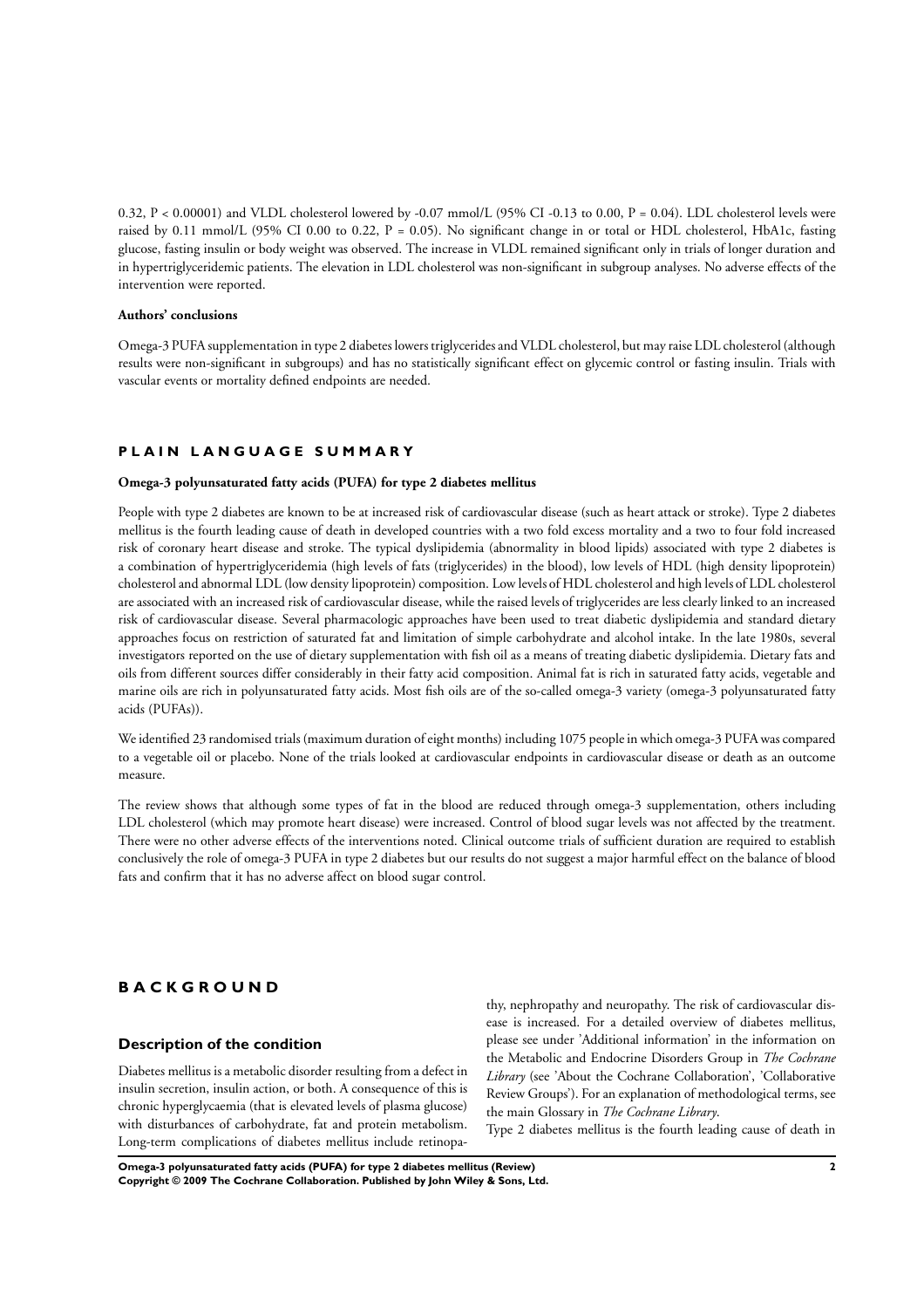developed countries with a two fold excess mortality and a two to four fold increased risk of coronary heart disease and stroke. The typical dyslipidemia (abnormality in blood lipids) associated with type 2 diabetes is a combination of hypertriglyceridemia (high levels of fats (triglycerides) in the blood), low levels of HDL (high density lipoprotein) cholesterol and abnormal LDL (low density lipoprotein) composition ([Howard 1987\)](#page-13-0). Low levels of HDL cholesterol and high levels of LDL cholesterol are associated with an increased risk of cardiovascular disease (CVD), while the raised levels of triglycerides are less clearly linked to an increased risk of CVD. Several pharmacologic approaches have been used to treat diabetic dyslipidemia [\(ADA 1998\)](#page-13-0). These include use of 3-hydroxy 3-methylglutaryl coenzyme A (HMG Co-A) reductase inhibitors (promoting the removal of LDL cholesterol from the blood) [\(Pyorala 1997\)](#page-13-0), fibric acid derivatives (exact mechanism of action unclear, but probably includes stimulating triglyceride breakdown and LDL cholesterol removal from the blood) [\(Elkeles](#page-13-0) [1998](#page-13-0)) and niacin (inhibits triglyceride production in the liver and VLDL (very low density lipoprotein) secretion) [\(Garg 1990](#page-13-0)). Standard dietary approaches focus on restriction of saturated fat and limitation of simple carbohydrate and alcohol intake [\(ADA 1998](#page-13-0)). In the late 1980s, several investigators reported on the use of dietary supplementation with fish oil as a means of treating diabetic dyslipidemia [\(Glauber 1988;](#page-13-0) [Friday 1989\)](#page-13-0).

#### **Description of the intervention**

A potential role for marine-derived omega-3 polyunsaturated fatty acids (PUFA) in CVD risk reduction first came from observations of the native inhabitants of Greenland (Inuits) ([Mouraoff 1967](#page-13-0)). Despite ingesting up to 40 percent of calories as fat (predominantly of marine origin), this population had a lower incidence of coronary heart disease compared to individuals with similar fat intake on a more conventional diet [\(Bang 1976\)](#page-13-0). Dietary fats and oils from different sources differ considerably in their fatty acid composition. Animal fat is rich in saturated fatty acids. Vegetable and marine oils are rich in polyunsaturated fatty acids. Polyunsaturated fatty acids are characterised by the presence of more than one double bond (allowing them to stay liquid at very low temperatures). The designation using n-3 or the Greek symbol omega-3, or n-6 and omega-6, has been applied in the case of fatty acids with the first double bond three or six carbon atoms from the end of the chain. Most fish oils are of the omega-3 variety and most vegetable oils are of the omega-6 variety, although alpha-linoleic acid is an omega-3 fatty acid found in canola oil. The omega-3 fatty acids found in fish oils are predominantly eicosapentaenoic acid (EPA) or docosahexaenoic acid (DHA).

### **How the intervention might work**

The beneficial effect of marine-derived omega-3 PUFA on cardiac risk markers and on lowering cardiovascular mortality and sudden death in the general population have previously been reported in the GISSI-Prevenzione [\(GISSI 1999](#page-13-0)) and DART 1 trials [\(Burr](#page-13-0) [1989](#page-13-0)) and in a subsequent meta-analysis [\(Bucher 2002\)](#page-13-0). However, the results of a later secondary prevention trial on coronary heart disease (CHD) and mortality [\(Burr 2003](#page-13-0)) do not support the earlier conclusions and a subsequent review has also raised doubts that omega-3 PUFA reduce cardiovascular endpoints ([Hooper 2004](#page-13-0)). The possibility of enhanced benefit from omega-3 PUFA in people with diabetes has been shown in two previous reviews. In a previous review of the role of omega-3 PUFA in diabetes [\(Friedberg](#page-13-0) [1998](#page-13-0)), benefit in reducing triglyceride levels was suggested. However, the authors included non-randomized studies and studies including people with both type 1 and type 2 diabetes. Their review included studies up to June 1995. Concerns were also raised about the possibility of harm from omega-3 PUFA supplementation. Early non-randomised studies in patients with type 2 diabetes suggested that omega-3 PUFA might be associated with a deterioration in glycemic control [\(Friday 1989;](#page-13-0) [Glauber 1988](#page-13-0)). This concern was addressed in the first publication of this systematic review, which showed that omega-3 PUFA supplementation has no adverse effects on glycemic control [\(Farmer 2001;](#page-13-0) [Montori](#page-13-0) [2000](#page-13-0)).

# **Why it is important to do this review**

The first publication of this Cochrane review was limited to randomized trials involving patients with type 2 diabetes and included searches for trials up to September 2000 [\(Farmer 2001\)](#page-13-0). The current review includes randomised trials searched up to September 2006 and differs to our previous review in the following respects:

• title was changed from 'fish oil in people with type 2 diabetes mellitus' to 'Omega-3 polyunsaturated fatty acids (PUFA) for type 2 diabetes mellitus';

- first author was changed to Janine Hartweg;
- change in outcomes from baseline to end-of-trial was used to calculate the pooled effect sizes;

• a further five trials up to 2006 were identified and included in the analysis;

• two further outcomes are included in addition to those previously pooled.

We therefore set out to update our previous systematic review of dietary supplementation using omega-3 PUFA among people with type 2 diabetes mellitus. Although our primary aim was to identify trials in which morbidity was studied, we also identified secondary aims of establishing the extent to which changes in serum lipids and deterioration in glucose control occurs following omega-3 PUFA supplementation .

**Omega-3 polyunsaturated fatty acids (PUFA) for type 2 diabetes mellitus (Review) 3 Copyright © 2009 The Cochrane Collaboration. Published by John Wiley & Sons, Ltd.**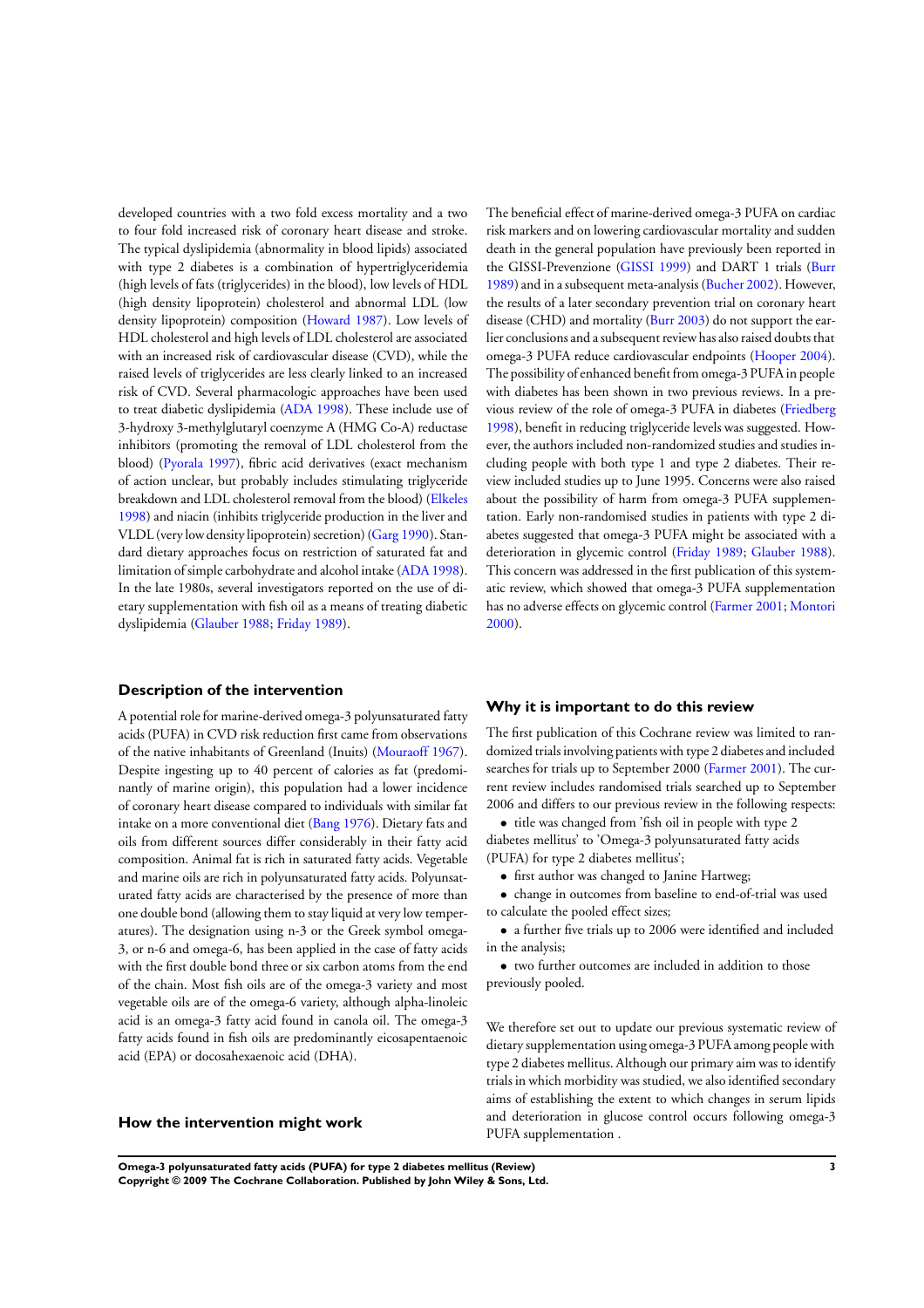# **O B J E C T I V E S**

To assess the effects of omega-3 PUFA supplementation on death and vascular events in people with type 2 diabetes mellitus. We also wished to establish changes in lipids and whether deterioration in glucose control occurs.

# **M E T H O D S**

#### **Criteria for considering studies for this review**

### **Types of studies**

Papers of any language were considered. Trials were eligible if they were randomized placebo or vegetable oil controlled trials of omega-3 polyunsaturated fatty acids (PUFA) (including crossover trials) as the only intervention in participants with type 2 diabetes. As no phase-specific information was available for crossover trials, data were used only from the first intervention period to prevent measurements from the second period being affected by effects carried over from the first intervention period. Where serial measurement of an outcome was given during the intervention phase, data were obtained from the final measurement since that measurement was considered the conclusion of the study. The effect of trial design was explored in a sensitivity analysis.

# **Types of participants**

Adults with type 2 diabetes mellitus. The diagnosis of type 2 diabetes among the participants of trials included in the review was established using the standard criteria valid at the time of the beginning of the trial.

### **Types of interventions**

Trials in which participants were randomised to any type of dietary supplementation with omega-3 PUFA were included. No restrictions were imposed on dose or formulation, although trials where the effect of omega-3 PUFA could not be separated from the effect of simultaneously applied interventions, such as exercise or monounsaturated fatty acids, were not included.

No restrictions were placed on the range of compounds used as controls in the study. Some vegetable oils contain omega-3 PUFA, or complex fatty acids that might be metabolised to form omega-3 PUFA.

#### **Types of outcome measures**

#### **Primary outcomes**

- fatal myocardial infarction or sudden cardiac death;
- proven non-fatal myocardial infarction;
- coronary or peripheral revascularization procedures.

#### **Secondary outcomes**

- triglycerides
- total cholesterol
- HDL cholesterol
- LDL cholesterol
- VLDL cholesterol
- HbA1c
- fasting glucose
- fasting insulin • body weight
- 
- adverse effects

#### **Timing of outcome measurement**

Primary outcome measures will require studies of long duration to yield meaningful results. We anticipated that changes in secondary outcome measures would develop and remain stable over a short period of time and so we included studies of any duration, combining studies of short duration (three to eight weeks) and medium duration (three to six months).

# **Search methods for identification of studies**

### **Electronic searches**

We searched the specialised register of the former Cochrane Diabetes Group and the Cochrane Central Register of Controlled Trials, as well as an electronic literature search of MEDLINE and EMBASE (from the beginning of each database until April 2007) in two phases to identify trials involving omega-3.

Our original search was conducted for publications from 1966 to 2000, and the second search was conducted up to 2006 using a protocol that included the Cochrane Collaboration's search strategy for randomized controlled trials ([Dickersin 1994,](#page-13-0) adapted for each database), using a similar search strategy for both phases (see [Appendix 1\)](#page-59-0).

We searched for records in all languages.

The bibliographic sections of all publications of included or excluded trials were searched for additional trials.

**Omega-3 polyunsaturated fatty acids (PUFA) for type 2 diabetes mellitus (Review) 4 Copyright © 2009 The Cochrane Collaboration. Published by John Wiley & Sons, Ltd.**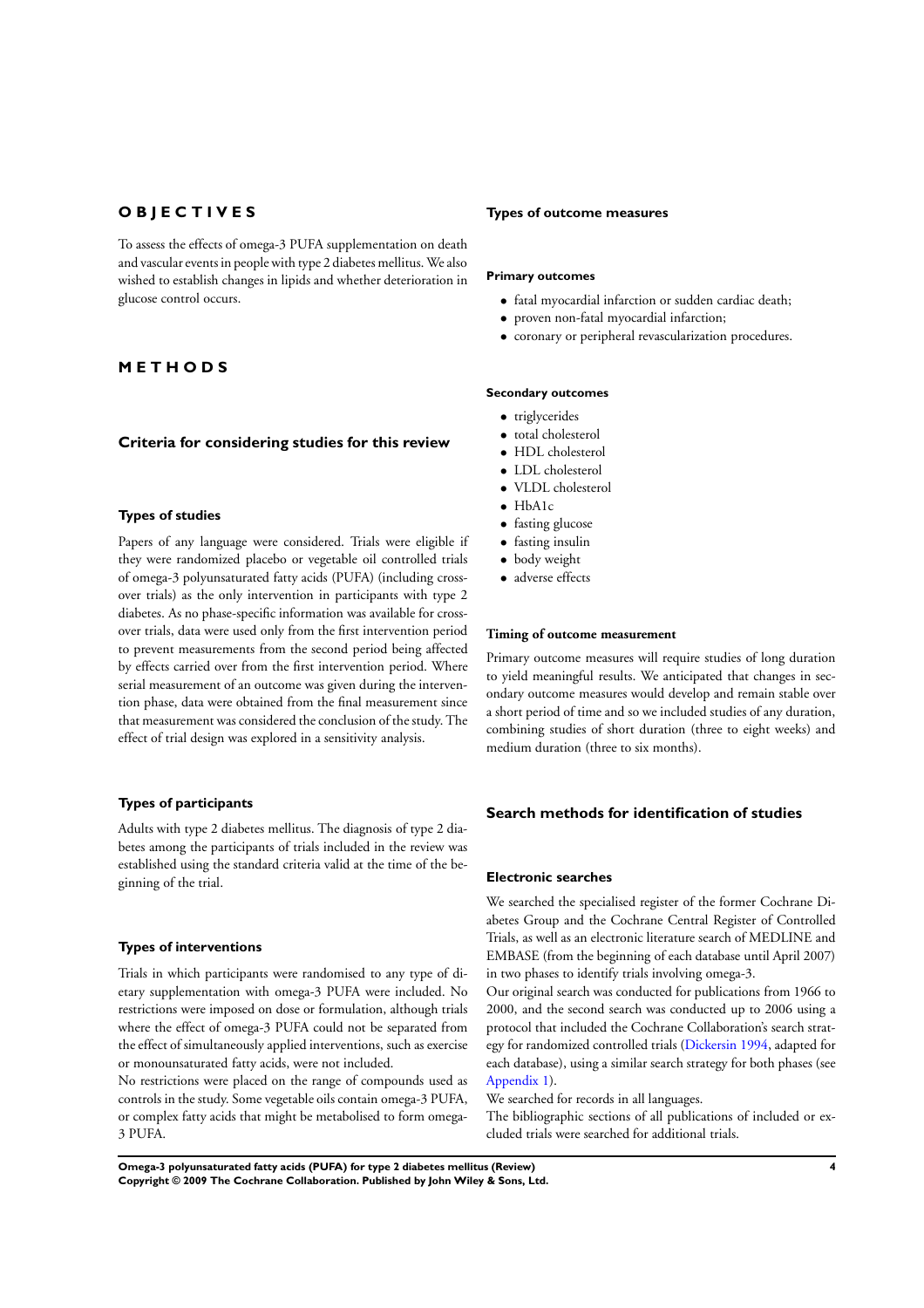# **Searching other resources**

Dr CR Sirtori (Milan) and Dr E Ryan (Edmonton, Alberta), two trialists, were consulted in an attempt to identify any other overlooked, unpublished or ongoing studies. We did not attempt to contact other authors where the size of the trials was small.

# **Data collection and analysis**

#### **Selection of studies**

The titles, abstracts and keywords of every record were retrieved to determine the relevant trials. Full articles were retrieved for further assessment if the information given suggested that the trial (1) included patients with type 2 diabetes mellitus, (2) compared fish oil with placebo or vegetable oil, (3) assessed one or more clinically relevant outcome measures, (4) used random allocation for the comparison groups. When there was any doubt regarding these criteria from the information given in the title and abstract, the full article was retrieved for clarification. When differences in opinion existed, these were resolved by consensus referring back to the original article.

The full articles retrieved were examined independently by the two investigators to identify relevant trials. Discrepancies were resolved by consensus.

#### **Data extraction and management**

Two reviewers extracted data from the studies independently. Disagreements were resolved by consensus. The data extraction form included the type of trial (randomised or cross-over), type of omega-3 polyunsaturated fatty acids (PUFA) and type of control (including dose), length of intervention, trial setting, diabetes diagnosis, baseline characteristics of intervention and control groups (including age, gender, duration of diabetes, co-morbidity and complications, and treatment), outcomes assessed and biochemical outcome data in relation to study duration.

### **Assessment of risk of bias in included studies**

Two investigators independently assigned quality scores to studies with discrepancies resolved by consensus. A score developed from the criteria of Jadad and Schulz ([Jadad 1996](#page-13-0); [Schulz 1995\)](#page-13-0) was used to assess study quality, which had a possible range from zero to five with a cutoff of two used to designate studies of high versus low quality. The criteria used were:

• Was the study randomised? Was the method of

- randomisation appropriate?
	- Was the study double-blinded? Were the methods of
- blinding appropriate?
	- Was compliance assessed?

• Were there dropouts and withdrawals and were the numbers and reasons for withdrawal stated? Did more than 80 percent of those randomized complete the study?

Kappa values were calculated for inter-rater agreement on quality.

#### **Data synthesis**

Extracted data were analyzed using the Cochrane Review Manager software. Quantitative analysis was based on changes in the means between baseline and endpoint measures. Standard deviation of the mean difference was calculated from the standard deviations of the mean at the beginning and end of each trial by assuming a degree of correlation of 0.5 ([Rice 1995](#page-13-0)). Trials were included in the pooled analysis where change data of the intervention and control groups could be obtained from calculations of the mean difference and standard deviation (SD).

A fixed-effect model was used for the pooled results. Where heterogeneity was indicated in the pooled analysis, a random-effects model was applied. Effect sizes are presented as weighted mean differences with 95 percent confidence intervals. Heterogeneity was assessed using the chi-squared test with the significance set at a P value of < 0.1. Where serial measurement of an outcome was given during the intervention phase, comparisons were made with the final measurement. Where a trial used two sets of doses, included comparisons of EPA and DHA, or more than one control group, a sensitivity analysis was carried out to determine which comparison gave the smallest effect size [\(Tramer 1997\)](#page-13-0), which was then included.

Publication bias was evaluated using a funnel plot method [\(Egger](#page-13-0) [1997](#page-13-0)).

### **Subgroup analysis and investigation of heterogeneity**

Subgroup analyses were planned a priori and undertaken for the following variables:

- length of intervention (less than two months, longer than two months);
- dose of omega-3 PUFA (more than 2 g eicosapentaenoic acid (EPA), less than 2 g EPA);
- type of omega-3 PUFA (where EPA or docosahexaenoic acid (DHA) was given separately, the result which had the smallest
- effect size was included for statistical analysis to prevent sample • duplication ([Tramer 1997](#page-13-0));

• baseline triglyceride level (studies including only hypertriglyceridemic patients, studies including not only hypertriglyceridemic patients).

### **Sensitivity analysis**

Sensitivity analyses were carried out on:

• quality (two points or less on quality scale (low quality), more than two points on quality scale (high quality));

**Omega-3 polyunsaturated fatty acids (PUFA) for type 2 diabetes mellitus (Review) 5 Copyright © 2009 The Cochrane Collaboration. Published by John Wiley & Sons, Ltd.**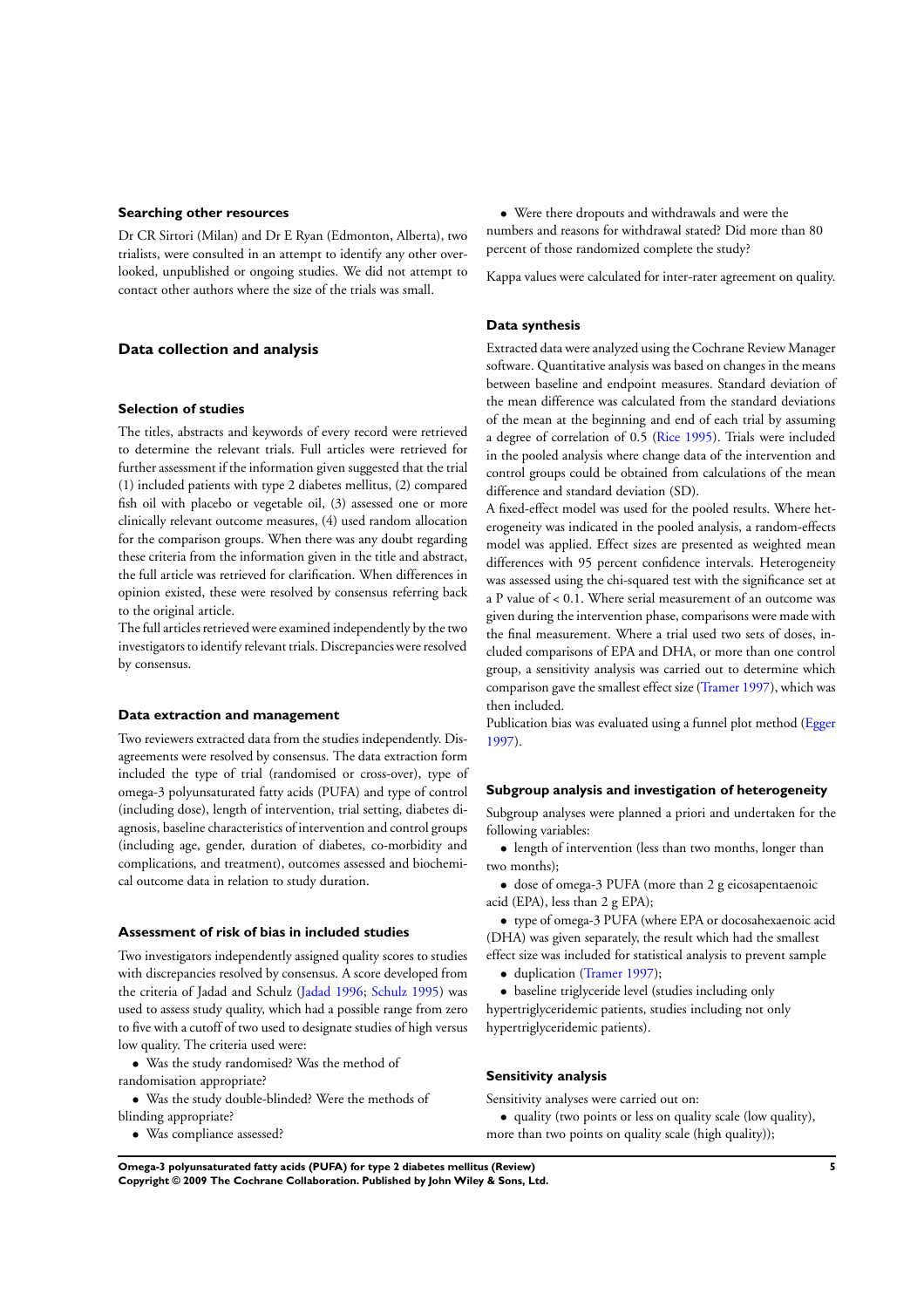• blinding;

• trial design (cross-over versus parallel design studies);

• exclusion of any particularly large study (to see how much they dominate the results).

# **R E S U L T S**

# **Description of studies**

See:[Characteristics of included studies;](#page-19-0)[Characteristics of excluded](#page-34-0) [studies.](#page-34-0)

# **Results of the search**

We identified 886 citations with their abstracts from electronic searches carried out in 2006, of which 197 were deemed relevant. One further trial was found from handsearching. These 197 abstracts included 38 publications that described 23 trials which are further detailed below. Six of the trials were presented in more than one publication, accounting for 17 of the published papers.

#### **Assessment of publication bias inter-rater agreement**

The interrater reliability for the assignment of a quality score was kappa = 0. 71.

# **Included studies**

Twenty-three trials met inclusion criteria and were included in the review. The effect of omega-3 PUFA on glycemic control and lipid levels was the focus of twenty of the included trials. Two trials were designed to assess the effect of omega-3 PUFA on vascular physiology; however, these investigators also reported glycemic and lipid endpoints ([McGrath 1996;](#page-13-0) [Woodman 2002](#page-13-0)). Characteristics of the included trials are tabulated. Vegetable oil comparison groups included olive oil, safflower oil and corn oil.

# **Characteristics of included studies**

The 23 trials included twelve parallel group design ([Alekseeva](#page-13-0) [2000](#page-13-0); [Axelrod 1994;](#page-13-0) [Hendra 1990;](#page-13-0) [Jain 2002;](#page-13-0) [Morgan 1995;](#page-13-0) [Mostad 2006](#page-13-0); [Pelikanova 1992](#page-13-0); [Petersen 2002](#page-13-0); [Silvis 1990](#page-13-0); [Sirtori](#page-13-0) [1997](#page-13-0); [Westerveld 1993](#page-13-0); [Woodman 2002](#page-13-0)) and eleven cross-over trials [\(Annuzzi 1991;](#page-13-0) [Boberg 1992](#page-13-0); [Borkman 1989](#page-13-0); [Connor](#page-13-0) [1993](#page-13-0); [Goh 1997;](#page-13-0) [Luo 1998](#page-13-0); [McGrath 1996;](#page-13-0) [McManus 1996;](#page-13-0) [Puhakainen 1995](#page-13-0); [Schectman 1988](#page-13-0); [Vessby 1990](#page-13-0)). The parallel group trials ranged in duration from three weeks to eight months. The cross-over trials had phases that ranged in duration from 2 to 24 weeks. None of the eleven cross-over trials reported phasespecific data. Four trials had a washout period (3 to 8 weeks in

duration) and one of these looked for but did not find a carryover effect ([Borkman 1989](#page-13-0)). Of the seven trials that did not have a washout period, five looked for and two found a carry-over effect [\(Boberg 1992;](#page-13-0) [McManus 1996\)](#page-13-0). Five new trials were identified since the first review was conducted ([Alekseeva 2000](#page-13-0); [Jain 2002;](#page-13-0) [Mostad 2006;](#page-13-0) [Petersen 2002;](#page-13-0) [Woodman 2002](#page-13-0)).

# **Interventions**

The dose of omega-3 ranged from 1.08 to 5.2 grams of eicosapentaenoic acid and 0.3 to 4.8 grams of docosahexaenoic acid. The omega-3 was usually given in capsules except for one trial in which a liquid form was used ([Pelikanova 1992](#page-13-0)). The dose of vegetable oil or placebo was matched to the dose of omega-3. Although most trials used vegetable oils (including olive oil, safflower oil, linseed oil and corn oil) one used saline solution as a placebo [\(Pelikanova](#page-13-0) [1992](#page-13-0)) and two used diet [\(Alekseeva 2000](#page-13-0); [Jain 2002](#page-13-0)). In all of the trials omega-3 was added to the diet rather than being a replacement for some component of the dietary fat intake, however one trial reduced the high intake of omega-6 in the patients ([Jain](#page-13-0) [2002](#page-13-0)).

### **Participants**

A total of 1075 participants were included in the 23 trials. The individual trial sample size ranged from 8 to 418. The majority of participants were male and the ages ranged between 21 and 85 years. Most participants had type 2 diabetes of 5 to 10 years duration and were treated with diet or oral hypoglycemic agents. Few had diabetes-related complications. In three trials, all participants were hypertriglyceridemic [\(Connor 1993;](#page-13-0) [Morgan 1995;](#page-13-0) [Vessby 1990\)](#page-13-0). Two other trials included a subset of hypertriglyceridemic participants and these comprised 46% ([Schectman 1988](#page-13-0)) and 10% ([Luo 1998\)](#page-13-0) of all participants. Individual study exclusion criteria are outlined in the tables below.

#### **Outcomes**

No trials were identified that included the primary outcome measures of fatal myocardial infarction or sudden cardiac death, myocardial infarction or coronary revascularization procedures.

Eighteen trials reported data on triglycerides, 17 trials reported data on total cholesterol, 16 trials reported data on LDL cholesterol, 16 trials reported data on HDL cholesterol, seven trials reported on VLDL cholesterol that could be pooled for analysis. Eight of the 10 cross-over trials and eight of the 12 parallel trials reported on glycated hemoglobin and five had a phase duration of less than eight weeks (that is less than the time normally required for HbA1c to stabilize). Of the 23 trials identified in this review, only 18 reported their fasting glucose and six on fasting insulin results in a way that permitted pooling of data. Ten trials reported on changes in body weight.

**Omega-3 polyunsaturated fatty acids (PUFA) for type 2 diabetes mellitus (Review) 6 Copyright © 2009 The Cochrane Collaboration. Published by John Wiley & Sons, Ltd.**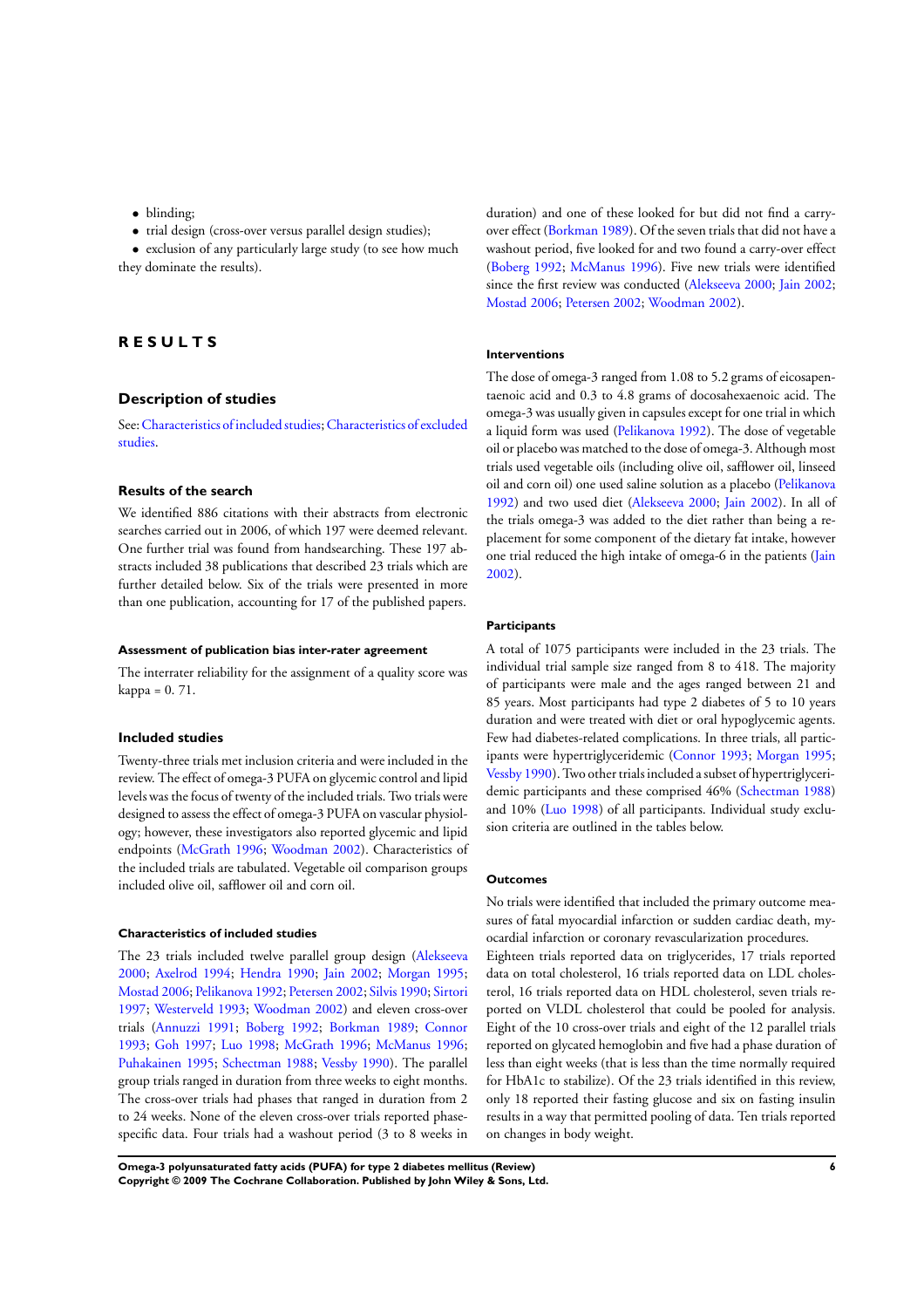# **Missing Data**

We contacted Dr CR Sirtori in order to clarify details of the Italian Multicenter Fish Oil Study. We were able to obtain unpublished information about the inclusion of participants with type 2 diabetes, data about disease duration, the use of oral hypoglycemic agents and also clarify the issue of duplicate publication by one of the centres in the multicentre study. We did not attempt to contact other authors where the size of the trials was small. Details of missing data from each of the included trials are de-scribed in the tables. One trial ([Silvis 1990](#page-13-0)) reported total glycated hemoglobin. This measure was converted to HbA1c using the formula HbA1c=0.61 x (reported glycated Hb) + 2.1 [\(Nutall 1998;](#page-13-0) Fairbanks, personal communication). Four trials ([Connor 1993;](#page-13-0) [Jain 2002](#page-13-0); [Schectman 1988](#page-13-0); [Sirtori 1997\)](#page-13-0) reported lipid measures in mg/dl, which were converted to mmol/L ([Kratz 1998](#page-13-0)) and two trials [\(Boberg 1992;](#page-13-0) [Vessby 1990](#page-13-0)) reported only the P value from which the SD was obtained to calculate the SD of change ([Rice](#page-13-0) [1995](#page-13-0)).

### **Excluded studies**

One hundred and ninety-seven of 886 citations with their abstracts identified from the electronic and handsearches were deemed appropriate for further consideration. One further trial was found from handsearching. One hundred and sixty-four of the 197 abstracts were excluded because they had multi-factorial interventions from which the effect of omega-3 polyunsaturated fatty acids (PUFA) could not be separated, or did not use omega-3 PUFA derivatives [\(Adler 1994](#page-13-0); [Das 1994a;](#page-13-0) [Das 1994b](#page-13-0); [Das](#page-13-0) [1995](#page-13-0); [Dunstan 1997](#page-13-0); [Holler 1996;](#page-13-0) [Howard 1987;](#page-13-0) [Lee 1994;](#page-13-0) [Morris 1995](#page-13-0); [Okuda 1992;](#page-13-0) [Okuda 1996](#page-13-0); [Prince 1997](#page-13-0); [Sirtori](#page-13-0) [1998](#page-13-0); [Tonstad 1997](#page-13-0); [Urano 1991;](#page-13-0) [Zambon 1992](#page-13-0)), were nonrandomised studies ([Friedberg 1998](#page-13-0); [Herrmann 1992;](#page-13-0) [Kasim](#page-13-0) [1988](#page-13-0); [Malasanos 1991;](#page-13-0) [Schaap 1991](#page-13-0); [Semplicini 1994](#page-13-0); [Sheehan](#page-13-0) [1997](#page-13-0); [Shunto 1992](#page-13-0); [Silva 1996](#page-13-0); [Stender 1990;](#page-13-0) [Zak 1996\)](#page-13-0), included patients without diabetes or patients with type 1 diabetes [\(Bonnema 1995](#page-13-0); [Eritsland 1994;](#page-13-0) [Fasching 1991](#page-13-0); [Hamazaki 1990;](#page-13-0) [Lungershausen 1997](#page-13-0); [Mackness 1994](#page-13-0); [Rossing 1996;](#page-13-0) [Stacpoole](#page-13-0) [1989](#page-13-0)), did not include a placebo arm ([Fasching 1991](#page-13-0); [Friday 1989;](#page-13-0) [Glauber 1988;](#page-13-0) [Kasim 1988;](#page-13-0) [Mori 2000](#page-13-0); [Shimizu 1993;](#page-13-0) [Shimizu](#page-13-0) [1995](#page-13-0)), did not include human participants ([Yamada 1995\)](#page-13-0), lacked data or did not report on outcomes that were relevant to this review. The 12-month follow-up report of the Italian Multicenter Fish Oil Study [\(Sirtori 1998](#page-13-0)) was excluded because it is a nonrandomised non-placebo-controlled addition to the original trial [\(Sirtori 1997](#page-13-0)). The remaining 33 publications described 23 trials that met the inclusion criteria of this review.

#### **Risk of bias in included studies**

The trials could be classified by their quality scores into eleven trials of equal or less than two points [\(Alekseeva 2000](#page-13-0); [Annuzzi](#page-13-0)

[1991](#page-13-0); [Borkman 1989;](#page-13-0) [Connor 1993;](#page-13-0) [Hendra 1990](#page-13-0); [Jain 2002;](#page-13-0) [Morgan 1995](#page-13-0); [Pelikanova 1992](#page-13-0); [Schectman 1988](#page-13-0); [Silvis 1990;](#page-13-0) [Woodman 2002](#page-13-0)) and twelve trials of greater than two points ( [Axelrod 1994](#page-13-0); [Boberg 1992;](#page-13-0) [Goh 1997;](#page-13-0) [Hendra 1990](#page-13-0); [Luo 1998;](#page-13-0) [McGrath 1996](#page-13-0); [McManus 1996](#page-13-0); [Mostad 2006;](#page-13-0) [Petersen 2002;](#page-13-0) [Sirtori 1997;](#page-13-0) [Vessby 1990](#page-13-0); [Westerveld 1993](#page-13-0)).

### **Allocation**

Since randomisation was an inclusion criterion, all trials started with a score of one. Most of the articles of less than two scores failed to describe the method of randomisation.

# **Blinding**

An additional point was assigned for the presence of blinding in 19 trials ([Axelrod 1994;](#page-13-0) [Boberg 1992;](#page-13-0) [Borkman 1989;](#page-13-0) [Connor](#page-13-0) [1993](#page-13-0); [Goh 1997](#page-13-0); [Hendra 1990;](#page-13-0) [Jain 2002](#page-13-0); [Luo 1998](#page-13-0); [McGrath](#page-13-0) [1996](#page-13-0); [McManus 1996](#page-13-0); [Morgan 1995;](#page-13-0) [Mostad 2006;](#page-13-0) [Petersen](#page-13-0) [2002](#page-13-0); [Puhakainen 1995](#page-13-0); [Schectman 1988](#page-13-0); [Sirtori 1997](#page-13-0); [Vessby](#page-13-0) [1990](#page-13-0); [Westerveld 1993;](#page-13-0) [Woodman 2002](#page-13-0)). Most of the articles of low scores failed to describe the method of blinding. Some failed to mask the odour of the fish oil supplement affecting blinding.

#### **Incomplete outcome data**

Six trials reported drop-outs or withdrawals ([Axelrod 1994](#page-13-0); [Luo](#page-13-0) [1998](#page-13-0); [Mostad 2006;](#page-13-0) [Petersen 2002](#page-13-0); [Silvis 1990](#page-13-0); [Woodman 2002](#page-13-0)).

# **Effects of interventions**

### **Primary outcomes**

No trials were identified that included the primary outcome measures of fatal myocardial infarction or sudden cardiac death, myocardial infarction or coronary revascularization procedures.

#### **Secondary outcomes**

As a guide, reference levels of triglycerides are 0.45-1.69 mmol/L (serum), cholesterol less than 5.17 mmol/L (serum), HDL cholesterol greater than 0.91 mmol/L (serum), LDL cholesterol less than 3.36 mmol/L (serum), VLDL cholesterol 0.09 to 0.34 mmol/L (serum), insulin 35 to 145 pmol/L, HbA1c 3.8% to 6.4%, fasting plasma glucose 3.9 to 6.1 mmol/L [\(Kratz 1998](#page-13-0)).

Eighteen of 23 trials reported data on triglycerides (comparison 01.01) including 969 participants. Omega-3 supplementation was associated with a mean (pooled weighted mean difference) lowering of plasma triglyceride concentration by 0.45 mmol/L (95% confidence interval (CI) -0.58 to -0.32) compared to controls (including a placebo of vegetable oils). This reduction was statistically significant ( $P < 0.00001$ ).

**Omega-3 polyunsaturated fatty acids (PUFA) for type 2 diabetes mellitus (Review) 7 Copyright © 2009 The Cochrane Collaboration. Published by John Wiley & Sons, Ltd.**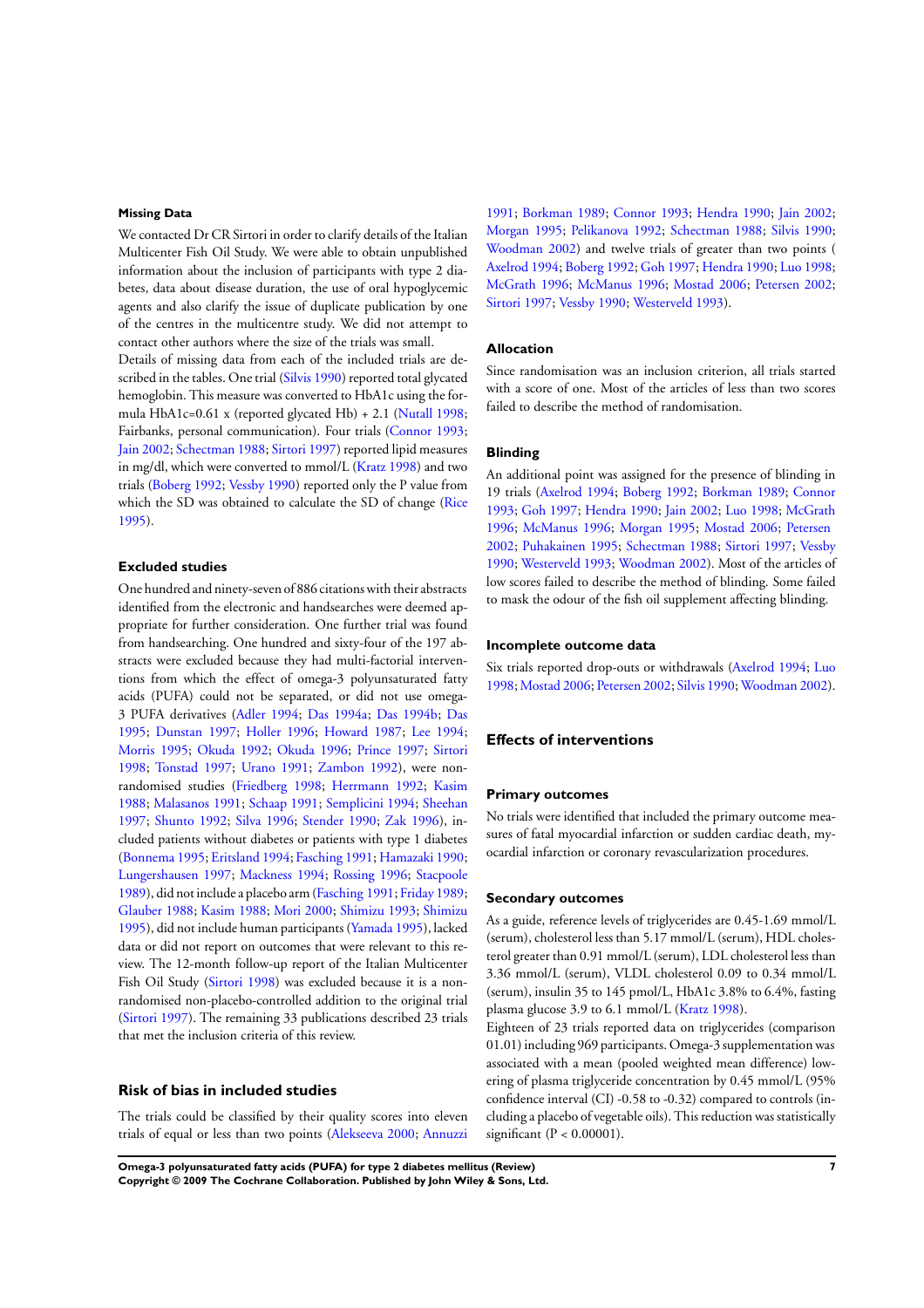Sixteen of 23 trials reported data on total cholesterol (comparison 01.02), in which 953 participants had a statistically non-significant pooled weighted mean difference of -0.02 (95% CI -0.15 to 0.11). Omega-3 supplementation was not associated with a change in plasma cholesterol concentration compared to controls ( $P = 0.72$ ). Sixteen trials reported data on HDL cholesterol (comparison 01.03) in 882 participants. Omega-3 supplementation was associated with an increase in HDL concentration compared to controls, with a change of  $0.02$  mmol/L (95% CI-0.01 to 0.06, P = 0.21).

Of 22 trials, 16 reported data on LDL cholesterol (comparison 01.04) including 565 participants. Omega-3 supplementation was associated with an increase in plasma LDL cholesterol concentration of 0.11 mmol/L (95% CI 0.00 to 0.22, P = 0.05).

Seven of eight trials reported data that could be pooled on VLDL cholesterol including 238 participants (comparison 01.05). Omega-3 supplementation was associated with a decrease in VLDL concentration compared to controls, a weighted mean difference of -0.07 mmol/L (95% CI -0.13 to 0.00, P = 0.04).

Of the 23 trials included in the review, 15 reported measurements of glycated haemoglobin (comparison 01.06). The pooled weighted mean difference for HbA1c in 848 participants was - 0.01 % (95% CI -0.03 to 0.01). Omega-3 supplementation was not associated with a statistically significant mean change in glycated haemoglobin compared with controls  $(P = 0.24)$ .

Twenty-one of the 23 trials reported fasting glucose results, of which only sixteen with 930 participants reported their results in such a way to enable pooled analysis (comparison 01.07). The weighted mean difference was 0.16 mmol/L (95% CI -0.13 to 0.46,  $P = 0.27$ ) showing that omega-3 supplementation did not significantly change fasting glucose compared to controls.

Fasting insulin was reported by eight trials of which only six reported data that could be pooled with 529 participants (comparison 01.08). The pooled results showed a statistically non-significant reduction, a weighted mean difference of -4.19 pmol/L (95 % CI -13.09 to 4.71, P = 0.36). Compared to controls, omega-3 was not associated with a significant change in fasting insulin.

Ten trials reporting data on weight were pooled (comparison 01.09). Omega-3 PUFA compared with controls was not associated with a significant weight change, and the weighted mean difference was 0.4 kg (95% CI -3.2 to 4.1,  $P = 0.82$ ).

Trials did not report the incidence of adverse effects of nausea, vomiting, belching, diarrhoea, constipation, eczema, acne or arrhythmias.

#### **Heterogeneity**

The results for the test of heterogeneity for the overall results (omega-3 versus control in all participants, comparison 01) were non-significant  $(P > 0.1)$  for all outcomes studied, except for the subgroup analysis on low dose of omega-3 polyunsaturated fatty acids (PUFA) for VLDL cholesterol. These did not change when different statistical models were applied.

#### **Subgroup analyses**

Subgroup analyses were carried out for outcomes that resulted in significant results in the overall analysis, that is for triglyceride, LDL and VLDL cholesterol levels. Results should be regarded as hypothesis-generating:

#### **Hypertriglyceridemic patients**

The pooled weighted mean difference for triglycerides in two trials that recruited 72 hypertriglyceridemic participants was -2.24 mmol/L (95% CI -5.16 to 0.67, P = 0.13), and -0.44 mmol/L (95% CI -0.58 to -0.32, P < 0.00001) for 16 trials with 897 nonhypertriglyceridemic participants (comparison 02.01).

Increases in LDL cholesterol levels were statistically non-significant in two trials with 72 hypertriglyceridemic patients, with a weighted mean difference of 0.40 mmol/L (95% CI -0.26 to 1.06,  $P = 0.24$ ) using a fixed-effect model. The weighted mean difference of 14 trials with 493 non-hypertriglyceridemic participants was 0.11 mmol/L (95% CI 0.00 to 0.22, P = 0.05) (comparison 02.02).

VLDL cholesterol was significantly reduced by 0.53 mmol/L (95% CI -1.04 to -0.02,  $P = 0.04$ ) in two trials with 72 hypertriglyceridemic participants. The pooled weighted mean difference of VLDL cholesterol in five trials with 166 non-hypertriglyceridemic participants was -0.06 mmol/L (95% CI -0.12 to 0.00,  $P = 0.06$ , comparison 02.03).

### **Dose of omega-3 PUFA**

Comparison 03 shows data from trials with high doses of omega-3 PUFA (more than 2 g eicosapentaenoic acid and docosahexaenoic acid). Pooled results for triglycerides levels showed a decrease, a weighted mean difference of -0.35 mmol/L (95% CI 0.53 to - 0.18, P < 0.0001) in the pooled analysis of 13 high dose trials with 457 participants, and -0.57 mmol/L (95 % CI -0.77 to -0.37, P < 0.00001) in five low dose trials of 512 participants.

The increase in LDL cholesterol was 0.11 mmol/L (95% CI -0.01 to 0.23 mmol/L,  $P = 0.08$ ) in 12 trials with 431 participants that administered the high doses of omega-3 and also statistically nonsignificant in four trials with 134 participants using lower doses, a weighted mean difference of 0.14 mmol/L (95% CI -0.14 to 0.42 mmol/L,  $P = 0.34$ ) (Comparison 03.02).

For VLDL cholesterol, the weighted mean difference was -0.07 mmol/L (95% CI -0.13 to 0.00,  $P = 0.04$ ) for six high dose trials including 222 participants, with only one trial using a low dose of omega-3.

**Omega-3 polyunsaturated fatty acids (PUFA) for type 2 diabetes mellitus (Review) 8 Copyright © 2009 The Cochrane Collaboration. Published by John Wiley & Sons, Ltd.**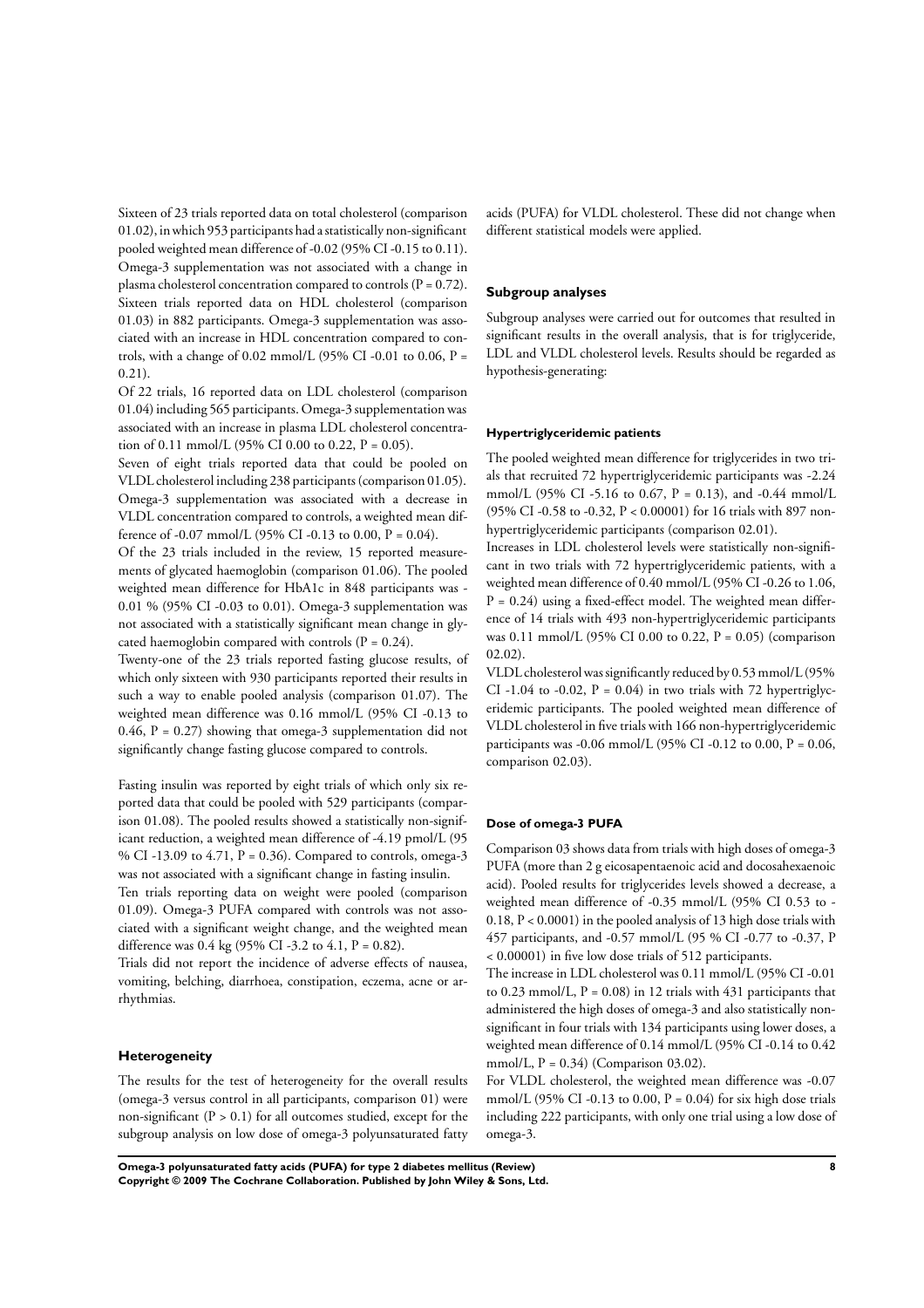### **Study duration**

Comparison 04 shows data for trials with long (more than two months) and short (two months and less) trial duration. Triglyceride levels were reduced, a weighted mean difference of -0.58 mmol/L (95% CI -0.78 to -0.38, P < 0.00001) in six trials of longer duration with 525 participants and by -0.36 mmol/L (95% CI -0.53 to -0.19 mmol/L,  $P < 0.0001$ ) in 12 shorter trials with 444 participants (comparison 04.01).

LDL cholesterol levels increased non-significantly by 0.23 mmol/ L (95% CI -0.07 to 0.52,  $P = 0.13$ ) in six trials lasting longer than two months with 192 participants. In 10 trials less than two months duration with 373 participants, the weighted mean difference was  $0.12 \text{ mmol/L}$  (95% CI 0.00 to 0.23 mmol/L, P = 0.05) after omega-3 supplementation compared to controls (comparison 04.02).

The weighted mean difference after omega-3 supplementation compared to controlsfor VLDL cholesterol levels was -0.62 mmol/ L (95% CI -1.11 to -0.13,  $P = 0.01$ ) in three trials of longer duration with 88 patients and was -0.06 mmol/L (95% CI -0.12 to 0.01,  $P = 0.07$ ) in four trials shorter than two months including 150 patients (comparison 04.03).

#### **Sensitivity analyses**

Sensitivity analyses are shown in [Appendix 2](#page-60-0). For most outcomes (total cholesterol, HDL cholesterol, triglycerides, HbA1c, fasting plasma glucose, fasting plasma insulin) the conclusions of the main analysis were unchanged when

• only studies with a quality score of three or more were included, or

- when only blinded studies were included, or
- when only parallel design studies were included, or
- when the only large study ([Sirtori 1997\)](#page-13-0) was excluded;
- when the statistical model was adjusted.

However, conclusions regarding LDL and VLDL cholesterol levels were more sensitive to these factors, with increases in LDL becoming non-significant when only blinded or parallel group trials were included. Pooled results for VLDL cholesterol were nonsignificant when blinded, and parallel designs were included. Using a random-effects model for VLDL cholesterol changed the pooled results to a non-significant weighted mean difference of -0.13 mmol/L (95% CI -0.28 to 0.02, P = 0.08), but did not change the conclusions with standardised mean differences, or using weighted mean difference with a fixed-effect model. Trials measuring VLDL cholesterol with low doses of omega-3 PUFA showed heterogeneity ( $P = 0.09$ ) using both fixed-effect or random-effects models -0.67 (95 % CI -2.09 to 0.75), P = 0.35). The weighted mean difference for both high and low dose trials were statistically non-significant, using either a fixed-effect or randomeffects model, however with standardized mean difference fixedeffect or random-effects models the pooled reductions were significant in trials only with high doses -0.36 mmol/L (95% CI - 0.66 to -0.06,  $P = 0.02$ ). In hypertriglyceridaemic patients, using a standardised mean difference fixed-effect or random effects model for VLDL-cholesterol changed the results to -0.43 (95% CI -0.90 to 0.40, P = 0.07) and -0.36 (95% CI -0.67 to -0.06, P = 0.02) in non-hypertriglyceridemic patients. For fasting plasma glucose, the pooled results for trials of shorter duration were significant with weighted mean difference and a fixed-effect or random-effects model (0.55 mmol/L (95% CI 0.02 to 1.08, P = 0.04), but were non-significant when using standardised mean differences  $(0.17 \text{ mmol/L } (95\% \text{ CI } -0.04 \text{ to } 0.38, P = 0.10).$ 

# **D I S C U S S I O N**

#### **Summary of main results**

This systematic review pools 23 randomized controlled trials of omega-3 supplementation studying a total of 1075 patients with type 2 diabetes mellitus. None of the trials examined hard clinical endpoints (such as cardiovascular events or death). In the trials reviewed, omega-3 supplementation had a statistically significant triglyceride- and VLDL cholesterol lowering effect. A statistically significant increase in LDL cholesterol was noted after omega-3 supplementation. LDL was not significantly increased in subgroup analyses of hypertriglyceridemic patients, high or low omega-3 polyunsaturated fatty acids (PUFA) doses and in trials lasting longer than two months. Omega-3 supplementation did not result in any statistically significant increase in fasting glucose, HbA1c, or fasting insulin. No other adverse effects were reported. Overall, the subgroup analyses are difficult to interpret as up to 50% of the trials included in the hypertriglyceridemia, high dose and long duration subgroups were identical (that is including hypertriglyceridemic patients on a high dose of fish oil in a long trial) [\(Connor 1993;](#page-13-0) [Morgan 1995](#page-13-0)), making it therefore difficult to determine which of these factors really caused the differential response. Non-hypertriglyceridemia, long study duration and low doses of omega-3 PUFA may have contributed to a greater reduction in triglyceride and levels, whereas hypertriglyceridemia and trials of longer duration may have had a contribution to the larger reductions in VLDL levels. Subgroup analyses did not indicate variables that increased in LDL cholesterol levels.

# **Overall completeness and applicability of evidence**

Our data are relevant to clinicians managing patients with type 2 diabetes. They indicate that, in hypertriglyceridemic and normotriglyceridemic patients, dietary supplementation with omega-

**Omega-3 polyunsaturated fatty acids (PUFA) for type 2 diabetes mellitus (Review) 9 Copyright © 2009 The Cochrane Collaboration. Published by John Wiley & Sons, Ltd.**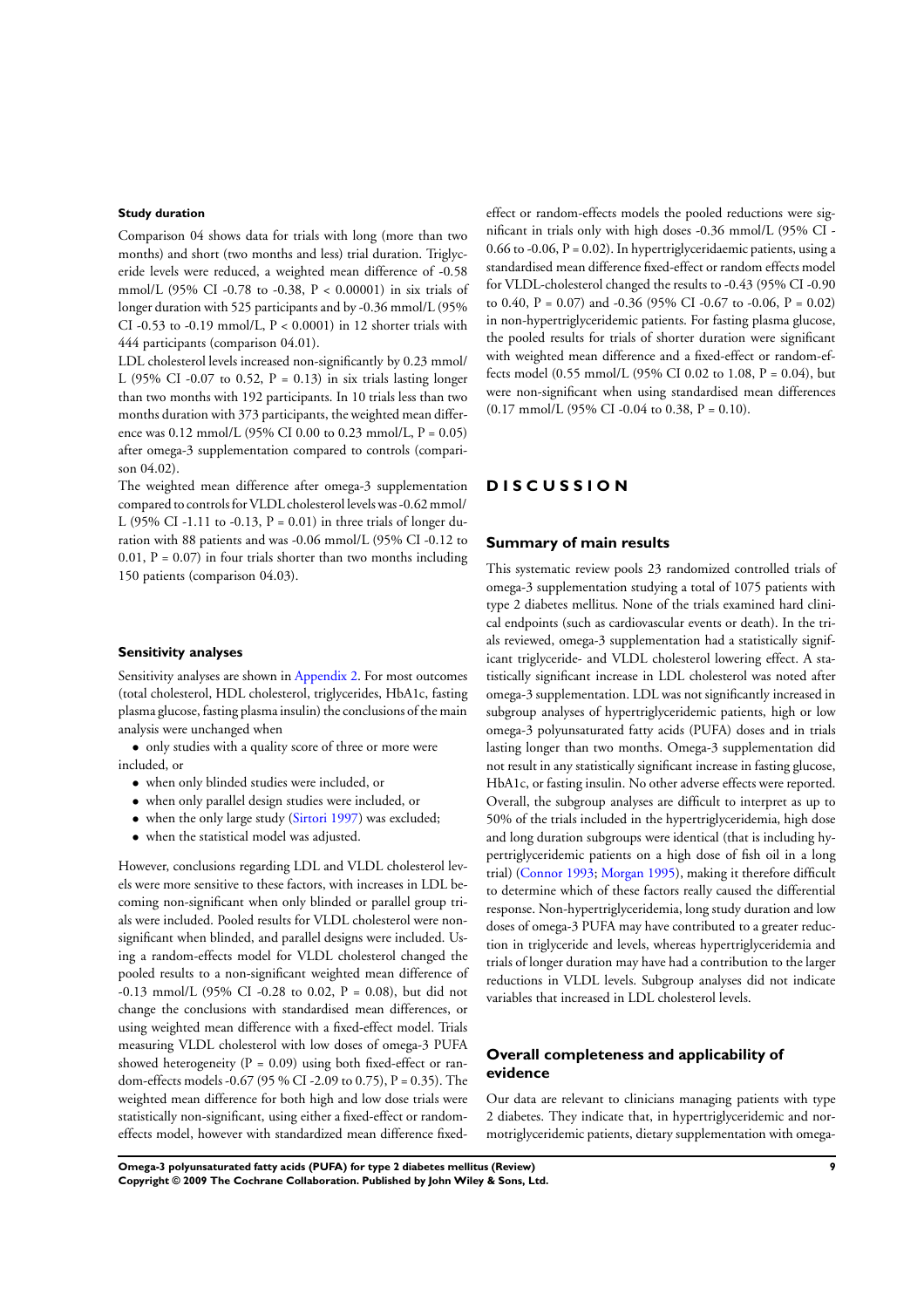3 PUFA leads to a modest lowering of triglycerides without any statistically significant effect on glycemic control. The increases in LDL are not significant in hypertriglyceridemic patients. It is unlikely that omega-3 PUFA will be prescribed in normotriglyceridemic patients, but our results do not provide evidence to discourage their use as over-the-counter preparations provided the formulation has been manufactured to eliminate undesirable contaminants.

Omega-3 PUFA has been suggested to have beneficial effects in other diseases including Crohn's disease, rheumatoid arthritis and breast, colon and prostate malignancies [\(Connor 2000](#page-13-0)), and our results show that omega-3 PUFA represents a reasonable therapeutic strategy in hypertriglyceridemic individuals. We are not aware of any studies that have reported the combination of omega-3 PUFA with other lipid lowering drugs, and few trials have compared omega-3 PUFA with fibric acid derivatives [\(Fasching 1996](#page-13-0)). The slight increase in LDL cholesterol seen with the use of omega-3 PUFA can occur with other triglyceride lowering agents, in patients without diabetes ([Fisher 1998](#page-13-0); [Ouguerram 2006;](#page-13-0) [Theobald](#page-13-0) [2004](#page-13-0)) and is consistent with physiological studies proposing the mechanism of the LDL increase with omega-3 PUFA [\(Lindsey](#page-13-0) [1992](#page-13-0); [Schectman 1996](#page-13-0); [Surette 1992](#page-13-0)). In addition, large buoyant LDL is known to be less atherogenic than small dense LDL and this may be the type of LDL produced in response to omega-3 PUFA ([Minihane 2000;](#page-13-0) [Mori 2000;](#page-13-0) [Suzukawa 1995\)](#page-13-0). The impact of omega-3 PUFA on LDL levels in a larger trial included in this systematic review of patients with diabetes have not yet been published [\(Sirtori 1997\)](#page-13-0).

Although the GISSI-Prevenzione trial has published its findings on the administration of fish oil to 11,324 survivors of myocardial infarction ([GISSI 1999](#page-13-0)), the analysis for the diabetes sub-group (15% of participants) has not yet been reported. However, the findings of reduced triglycerides and an overall beneficial effect on survival on the patients surviving myocardial infarction (relative risk reduction of 10% for the primary endpoint of death, nonfatal myocardial infarction and stroke) are encouraging.

# **Quality of the evidence**

Several methodological challenges were encountered in the course of this review. Eleven of 23 trials used a cross-over design and phase-specific data were not available for any of these. For pooling results from cross-over and parallel group design studies, ideally, individual patient data or at least phase-specific data should be available. In the absence of these data, three approaches are possible. The first is not to analyse data from cross-over studies. The second is to pool parallel group design and cross-over trials separately. The third is to treat first phase data from cross-over studies as coming from parallel group design studies, pool these with data from parallel group design studies and look for heterogeneity in the analysis. We adopted the latter approach and our sensitivity analysis did not show any association between study design and direction or magnitude of effect. Use of the cross-over design to study omega-3 PUFA supplementation has other potential drawbacks. Omega-3 PUFA is incorporated into biologic membranes and presumably would require washout periods of appropriate duration to minimize any carryover effect. In our review, only four of the 11 cross-over studies had a washout period. Despite these limitations, the main findings of the review were similar if crossover studies were included or excluded from the analysis.

Another methodological problem is the use of HbA1c as an outcome measure in trials of short duration. Glycated haemoglobin or HbA1c provide an integrated measure of glycemic control over a period of approximately 12 weeks. The use of such measurements in studies of short duration will underestimate any effects on glycemic control. This may have occurred in several trials included in this review (see tables).

The random-effects model was used where the studies were sufficiently different to assume some level of heterogeneity that could have been ignored in a fixed-effect model, but except for VLDL cholesterol, the conclusions did not change when the results were analyzed with either model.

It is interesting to compare the current systematic review with that of Friedberg et al. [\(Friedberg 1998\)](#page-13-0). Despite the differences in design of that review to Farmer et al ([Farmer 2001](#page-13-0)) and our current review, the findings of the two reviews are similar and are in keeping with the results of the largest trial performed in this area [\(Sirtori 1997](#page-13-0)).

#### **Potential biases in the review process**

The subgroup and sensitivity analyses require elaboration to undertake a more comprehensive comparison between groups with different characteristics. This will be addressed in a further publication.

Limitations of our systematic review include the limited number of trials with emerging cardiovascular risk markers as outcomes, and small trial sizes with a median of 23 participants. Another significant limitation of our study is the shorter duration of the included trials. Some trials did not describe methods of randomisation or blinding so that the degree of rigor with which they were conducted was not clear. It was not possible to pool all the identified outcomes because of non-standardised measurement units, and non-reporting of changes in outcomes. The findings from the funnel plot analysis ([Figure 1\)](#page-12-0) may indicate bias in reporting, selection or methodology of the trials. However, we included trials reported in any language to reduce selection and language bias, and an assessment was made of the quality of the trials.

**Omega-3 polyunsaturated fatty acids (PUFA) for type 2 diabetes mellitus (Review) 10 Copyright © 2009 The Cochrane Collaboration. Published by John Wiley & Sons, Ltd.**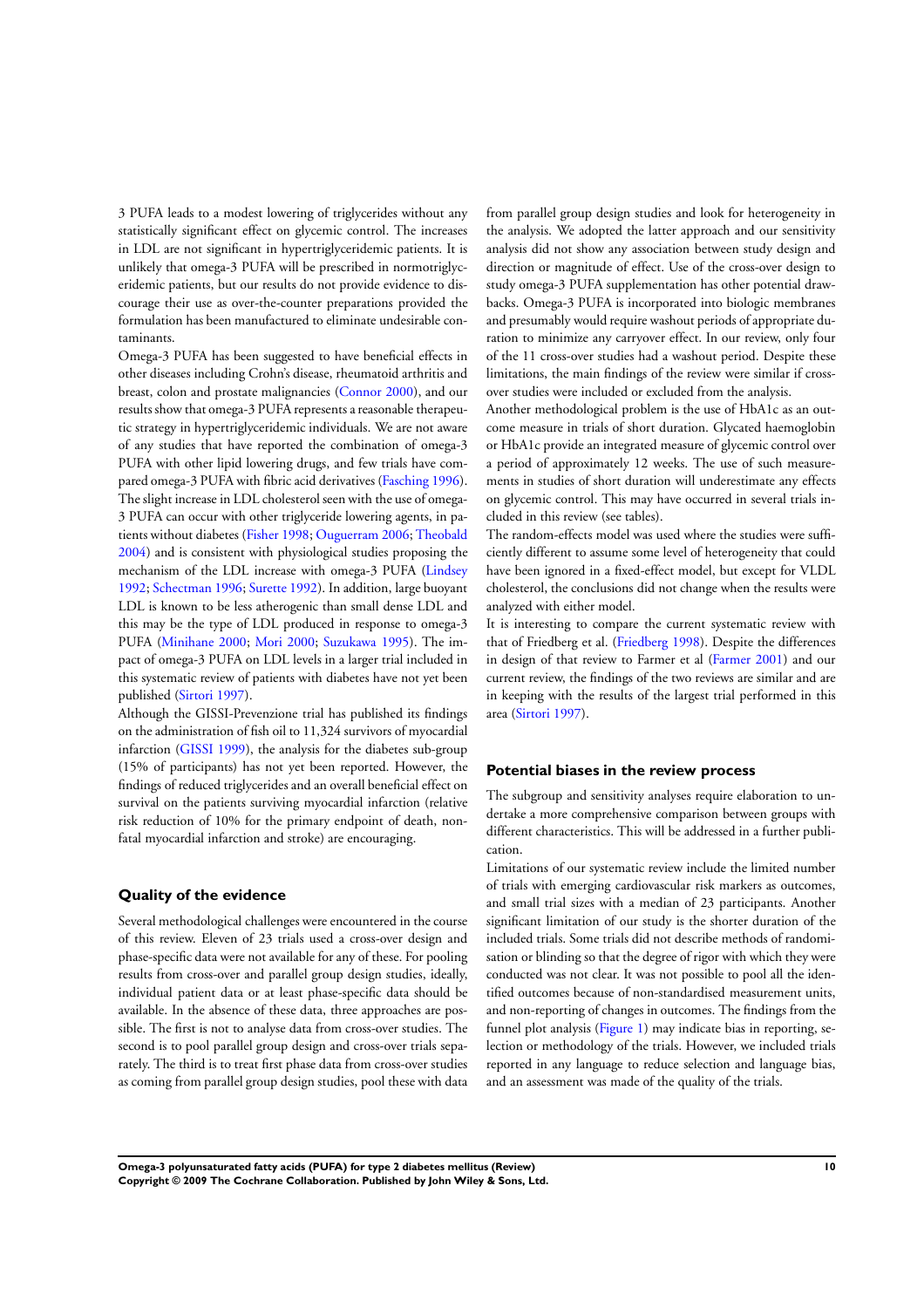# **Figure 1.**

<span id="page-12-0"></span>

# **A U T H O R S ' C O N C L U S I O N S Implications for practice**

In hypertriglyceridemic patients, dietary supplementation with omega-3 PUFA leads to a modest lowering of triglycerides without any clinically significant effect on glycemic control, and omega-3 polyunsaturated fatty acids (PUFA) may represent a reasonable therapeutic strategy in these individuals.

#### **Implications for research**

A recent review included patients with diabetes as part of a high risk group analysis, but also included non-randomised control trials [\(Balk 2004](#page-13-0)). Three previous systematic reviews have evaluated the effect of omega-3 PUFA on cardiovascular events, lipid and glycemic markers in type 2 diabetes ([Farmer 2001](#page-13-0); [Friedberg 1998;](#page-13-0) [Montori 2000](#page-13-0)). However, we considered lipid cardiovascular risk factors beyond these markers, and used changes in the mean from baseline to the end of the trial in the pooled analysis. We have also identified more recent randomised trials.

The slight increase in LDL cholesterol seen with the use of fish oil represents a cause for concern and long-term studies assessing hard cardiovascular endpoints in patients with diabetes are needed. In conclusion, our systematic review demonstrates the difficulties of existing trial designs. Rigorously designed and conducted randomised controlled trials are required, using standardised units measuring both established and emerging cardiovascular risk markers in type 2 diabetes, to enable more conclusive pooled analyses and improve the precision of the effect size estimates. Larger trials of longer duration would conclusively establish the role and mechanisms of omega-3 PUFA in cardiovascular disease risk reduction in type 2 diabetes. One trial sub-group analysis awaits reporting [\(GISSI 1999\)](#page-13-0), and four such end-point trials are in progress [\(AFORRD 2004](#page-13-0); [ASCEND 2005](#page-13-0); [Galan 2003;](#page-13-0) [ORIGIN 2005](#page-13-0)).

# **A C K N O W L E D G E M E N T S**

Dr CR Sirtori kindly provided us with additional data of the Italian Multicenter Fish Oil Study.

**Omega-3 polyunsaturated fatty acids (PUFA) for type 2 diabetes mellitus (Review) 11 Copyright © 2009 The Cochrane Collaboration. Published by John Wiley & Sons, Ltd.**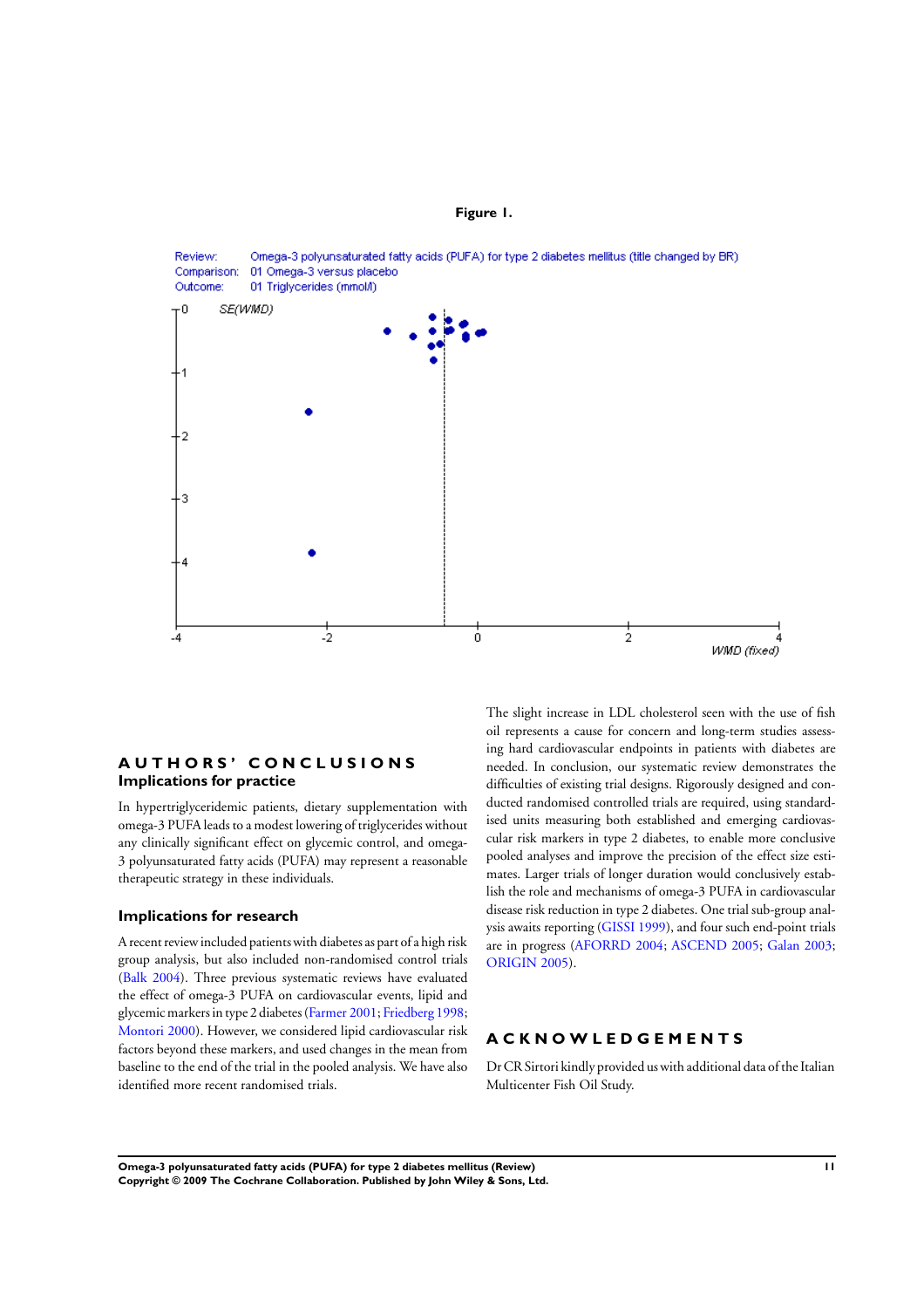# **R E F E R E N C E S**

### <span id="page-13-0"></span>**References to studies included in this review**

# **Alekseeva 2000** *{published and unpublished data}*

<sup>∗</sup> Alekseeva RI, Sharafetdinov K, Plotnikova OA, Meshcheriakova VA, Mal'tsev GI, Kulakova SN. Effects of diet therapy including eiconol on clinical and metabolic parameters in patients with type 2 diabetes mellitus. *Vopr Pitan* 2000;**69**:36–9.

Meshcheriakova VA, Plotnikova OA, Sharafetdinov KH, Alekseeva RI, Mal'tsev GI, Kulakova SN. Comparative study of effects of diet therapy including eiconol or linseed oil on several parameters of lipid metabolism in patients with type 2 diabetes mellitus. *Vopr Pitan* 2001;**70**(28):28–31.

### **Annuzzi 1991** *{published data only}*

Annuzzi G, Rivellese A, Capaldo B, Di Marino L, Iovine C, Marotta G, et al.A controlled study on the effects of n-3 fatty acids on lipid and glucose metabolism in non-insulindependent diabetic patients. *Atherosclerosis* 1991;**87**:65–73.

### **Axelrod 1994** *{published data only}*

Axelrod L, Camuso J, Williams E, Kleinman K, Briones E, Schoenfeld D. Effects of a small quantity of omega-3 fatty acids on cardiovascular risk factors in NIDDM. A randomized, prospective, double-blind, controlled study. *Diabetes Care* 1994;**17**:37–44.

#### **Boberg 1992** *{published data only}*

Boberg M, Pollare T, Siegbahn A, Vessby B. Supplementation with n-3 fatty acids reduces triglycerides but increases PAI-1 in non-insulin-dependent diabetes mellitus. *European Journal of Clinical Investigation* 1992;**22**:645–50.

#### **Borkman 1989** *{published data only}*

Borkman M, Chisholm DJ, Furler SM, Storlien LH, Kraegen EW, Simons LA, et al.Effects of fish oil supplementation on glucose and lipid metabolism in NIDDM. *Diabetes* 1989;**38**:1314–9.

#### **Connor 1993** *{published data only}*

Connor WE, Prince MJ, Ullmann D, Riddle M, Hatcher L, Smith FE, et al.The hypotriglyceridemic effect of fish oil in adult-onset diabetes without adverse glucose control. *Annals of the New York Academy of Sciences* 1993;**683**:337–40.

#### **Goh 1997** *{published data only}*

Goh YK, Jumpsen JA, Ryan EA, Clandinin MT. Effect of omega 3 fatty acid on plasma lipids, cholesterol and lipoprotein fatty acid content in NIDDM patients. *Diabetologia* 1997;**40**:45–52.

#### **Hendra 1990** *{published data only}*

Hendra TJ, Britton ME, Roper DR, Wagaine-Twabwe D, Jeremy JY, Dandona P, et al.Effects of fish oil supplements in NIDDM subjects. Controlled study. *Diabetes Care* 1990; **13**:821–9.

#### **Jain 2002** *{published and unpublished data}*

∗ Jain S, Gaiha M, Bhattacharjee J, Anuradha S. Effects of low-dose omega-3 fatty acid substitution in type-2 diabetes mellitus with special reference to oxidative stress--a prospective preliminary study. *Journal of the Association of Physicians of India* 2002;**50**:1028–33.

#### **Luo 1998** *{published data only}*

Luo J, Rizkalla SW, Vidal H, Oppert JM, Colas C, Boussairi C, et al.Moderate intake of n-3 fatty acids for 2 months has no detrimental effect on glucose metabolism and could ameliorate the lipid profile in type 2 diabetic men. Results of a controlled study. *Diabetes Care* 1998;**21**:717–24.

#### **McGrath 1996** *{published data only}*

<sup>∗</sup> McGrath LT, Brennan GM, Donnelly JP, Johnston GD, Hayes JR, McVeigh GE. Effect of dietary fish oil supplementation on peroxidation of serum lipids in patients with non-insulin dependent diabetes mellitus. *Atherosclerosis* 1996;**121**:275–83.

McVeigh G, Brennan G, Hayes R, Johnston D. Primary nitrate tolerance in diabetes mellitus. *Diabetologia* 1994;**37**: 115–7.

McVeigh GE, Brennan GM, Cohn JN, Finkelstein SM, Hayes RJ, Johnston GD. Fish oil improves arterial compliance in non-insulin-dependent diabetes mellitus. *Arteriosclerosis and Thrombosis* 1994;**14**:1425–9. McVeigh GE, Brennan GM, Johnston GD, McDermott BJ, McGrath LT, Henry WR, et al.Dietary fish oil augments nitric oxide production or release in patients with type 2 (non-insulin-dependent) diabetes mellitus. *Diabetologia* 1993;**36**:33–8.

#### **McManus 1996** *{published data only}*

McManus RM, Jumpson J, Finegood DT, Clandinin MT, Ryan EA. A comparison of the effects of n-3 fatty acids from linseed oil and fish oil in well-controlled type II diabetes. *Diabetes Care* 1996;**19**:463–7.

#### **Morgan 1995** *{published data only}*

Morgan WA, Raskin P, Rosenstock J. A comparison of fish oil or corn oil supplements in hyperlipidemic subjects with NIDDM. *Diabetes Care* 1995;**18**:83–6.

#### **Mostad 2006** *{published data only}*

Mostad IL, Bjerve KS, Bjorgaas MR, Lydersen S, Grill V. Effects of n-3 fatty acids in subjects with type 2 diabetes: reduction of insulin sensitivity and time-dependent alteration from carbohydrate to fat oxidation [published erratum appears in The American journal of clinical nutrition 2007;85(6):1668]. *The American journal of clinical nutrition* 2006;**84(3)**:540–50.

### **Pelikanova 1992** *{published data only}*

Pelikanova T, Kohout M, Valek J, Kazdova L, Base J. Metabolic effects of omega-3 fatty acids in type 2 (noninsulin-dependent) diabetic patients. *Annals of the New York Academy of Sciences* 1993;**683**:2722–8.

<sup>∗</sup> Pelikanova T, Kohout M, Valek J, Kazdova L, Karasova L, Base J, et al.The effect of fish oil on the secretion and effect of insulin in patients with type II diabetes. *Casopis Lekaru Ceskych* 1992;**131**:668–72.

**Omega-3 polyunsaturated fatty acids (PUFA) for type 2 diabetes mellitus (Review) 12 Copyright © 2009 The Cochrane Collaboration. Published by John Wiley & Sons, Ltd.**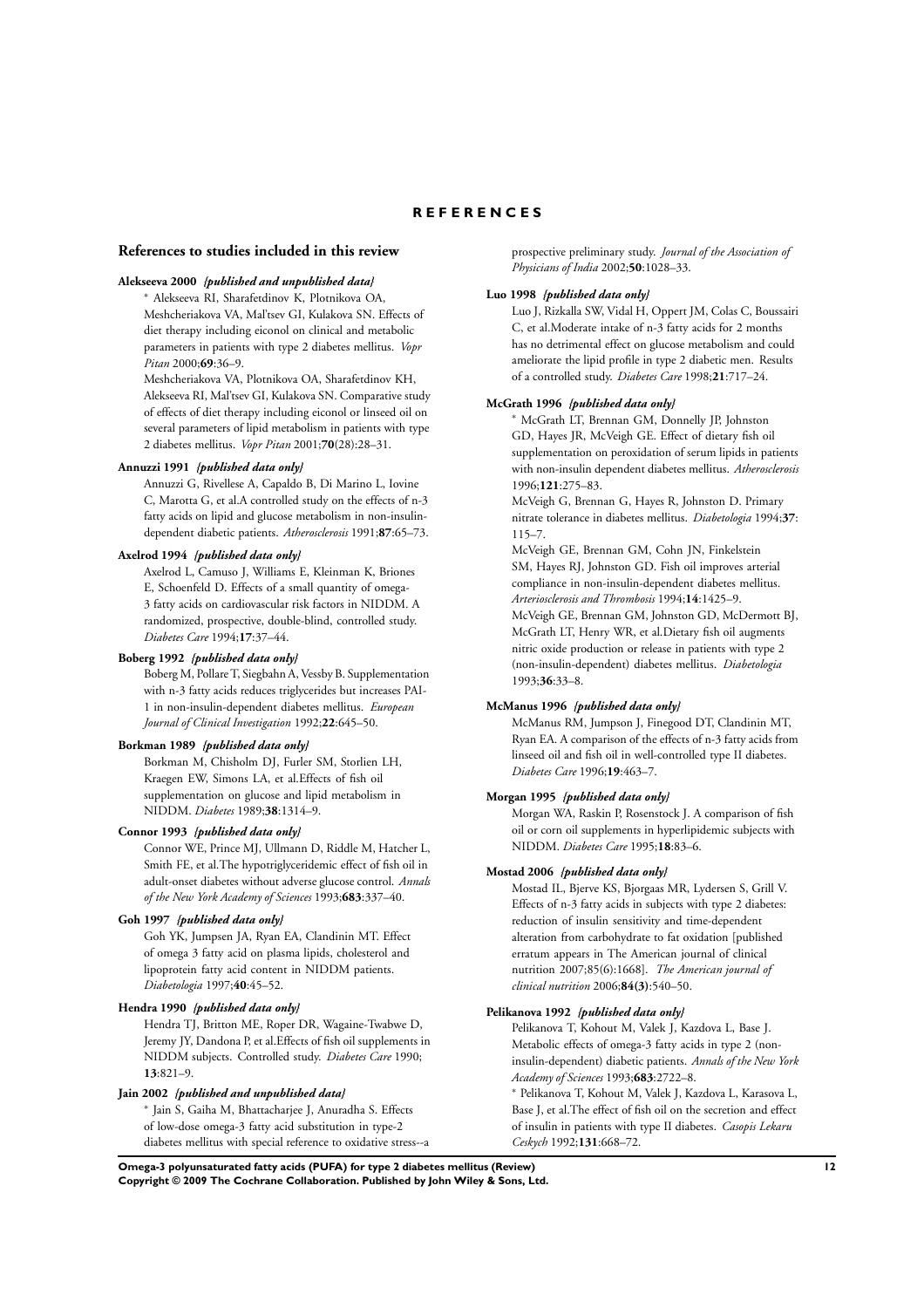#### **Petersen 2002** *{published and unpublished data}*

Pedersen H, Petersen M, Major-Pedersen A, Jensen T, Nielsen NS, Lauridsen ST, et al.Influence of fish oil supplementation on in vivo and in vitro oxidation resistance of low-density lipoprotein in type 2 diabetes. *European Journal of Clinical Nutrition* 2003;**57**:713–20. <sup>∗</sup> Petersen M, Pedersen H, Major-Pedersen A, Jensen T, Marckmann P. Effect of fish oil versus corn oil supplementation on LDL and HDL subclasses in type 2 diabetic patients. *Diabetes Care* 2002;**25**:1704–8.

#### **Puhakainen 1995** *{published data only}*

Puhakainen I, Ahola I, Yki-Jarvinen H. Dietary supplementation with n-3 fatty acids increases gluconeogenesis from glycerol but not hepatic glucose production in patients with non-insulin-dependent diabetes mellitus. *American Journal of Clinical Nutrition* 1995;**61**: 121–6.

### **Schectman 1988** *{published data only}*

Schectman G, Kaul S, Kissebah AH. Effect of fish oil concentrate on lipoprotein composition in NIDDM. *Diabetes* 1988;**37**:1567–73.

# **Silvis 1990** *{published data only}*

Silvis N, Vorster HH, Mollentze WF, Jager JD, Huisman HW. Metabolic and Haemostatic Consequences of Dietary Fibre and N-3 Fatty Acids in Black Type 2 (NIDDM) Diabetic Subjects: A Placebo Controlled Study. *International Clinical Nutrition Review* 1990;**10**:362–80.

#### **Sirtori 1997** *{published data only}*

Maffettone A. Long-term effects (six months) of omega-3 polyunsaturated fatty acids on insulin sensitivity and lipid metabolism in patients with type 2 diabetes and hypertriglycaeridemia. *Giornale Italiano di Diabetologia* 1996;**16**:185–93.

Patti L, Maffetone A, Iovine C, Di Marino L, Annuzzi G, Raccardi G, et al.Long-term effects of fishoil on lipoprotein subfractions and low density lipoprotein size in non-insulindependent diabetic patients with hypertriglyceridemia. *Atherosclerosis* 1999;**146**:361–7.

Rivellese AA, Maffettone A, Iovine C, Di Marino L, Annunzi G, Mancini M, et al.Long-term effects of fish oil on insulin resistance and plasma lipoproteins in NIDDM patients with hypertriglyceridemia. *Diabetes Care* 1996;**19**: 1207–13.

<sup>∗</sup> Sirtori CR, Paoletti R, Mancini M, Crepaldi G, Manzato E, Rivellese A et al on behalf of the Italian Fish Oil Multicenter Study. N-3 fatty acids do not lead to an increased diabetic risk in patients with hyperlipidemia and abnormal glucose tolerance. Italian Fish Oil Multicenter Study. *American Journal of Clinical Nutrition* 1997;**65**: 1874–81.

### **Vessby 1990** *{published data only}*

Vessby B, Boberg M. Dietary supplementation with n-3 fatty acids may impair glucose homeostasis in patients with non-insulin-dependent diabetes mellitus. *Journal of Internal Medicine* 1990;**228**:165–71.

### **Westerveld 1993** *{published data only}*

Westerveld HT, de Graaf JC, van Breugel HH, Akkerman JWN, Sixma JJ, Erkelens DW, et al.Effects of low-dose EPA-E on glycemic control, lipid profile, lipoprotein(a), platelet aggregation, viscosity, and platelet and vessel wall interaction in NIDDM. *Diabetes Care* 1993;**16**:683–8.

# **Woodman 2002** *{published and unpublished data}*

Mori TA, Woodman RJ, Burke V, Puddey IB, Croft KD, Beilin LJ. Effect of eicosapentaenoic acid and docosahexaenoic acid on oxidative stress and inflammatory markers in treated-hypertensive type 2 diabetic subjects. *Free Radical Biological Medicine* 2003;**35**:772–81. Woodman RJ, Mori TA, Burke V, Puddey IB, Barden A, Watts GF, et al.Effects of purified eicosapentaenoic acid and docosahexaenoic acid on platelet, fibrinolytic and vascular functino in hypertensive type 2 diabetic patients. *Atherosclerosis* 2003;**166**:85–93.

<sup>∗</sup> Woodman RJ, Mori TA, Burke V, Puddey IB, Watts GF, Beilin LJ. Effects of purified eicosapentaenoic and docosahexaenoic acids on glycemic control, blood pressure, and serum lipids in type 2 diabetes with treated hypertension. *Clinical Nutrition* 2002;**76**:1007–15.

#### **References to studies excluded from this review**

#### **Adler 1994** *{published data only}*

Adler AI, Boyko EJ, Schraer CD, Murphy NJ. Lower prevalence of impaired glucose tolerance and diabetes associated with daily seal oil or salmon consumption among Alaska Natives. *Diabetes Care* 1994;**17**:1498–501.

# **Bonnema 1995** *{published data only}*

Bonnema SJ, Jespersen LT, Marving J, Gregersen G. Supplementation with olive oil rather than fish oil increases small arterial compliance in diabetic patients. *Diabetes, Nutrition and Metabolism Clinical and Experimental* 1995;**8**: 81–7.

#### **Das 1994a** *{published data only}*

Das UN, Kumar KV, Mohan IK. Lipid peroxides and essential fatty acids in patients with diabetes mellitus and diabetic nephropathy. *Journal of Nutritional Medicine* 1994; **4**:149–55.

#### **Das 1994b** *{published data only}*

Das UN, Kumar KV, Ramesh G. Essential fatty acid metabolism in south Indians. *Prostaglandins leukotrienes and essential fatty acids* 1994;**50**:253–5.

### **Das 1995** *{published data only}*

Das UN. Essential fatty acid metabolism in patients with hypertension, diabetes mellitus and coronary heart disease. *Prostaglandins, leukotrienes and essential fatty acids* 1995;**52**: 387–91.

#### **Dunstan 1997** *{published data only}*

Dunstan DW, Mori TA, Puddey IB, Beilin LJ, Burke V, Morton AR, et al.The independent and combined effects of aerobic exercise and dietary fish intake on serum lipids and glycemic control in NIDDM. A randomized controlled study. *Diabetes Care* 1997;**20**:913–21.

**Omega-3 polyunsaturated fatty acids (PUFA) for type 2 diabetes mellitus (Review) 13 Copyright © 2009 The Cochrane Collaboration. Published by John Wiley & Sons, Ltd.**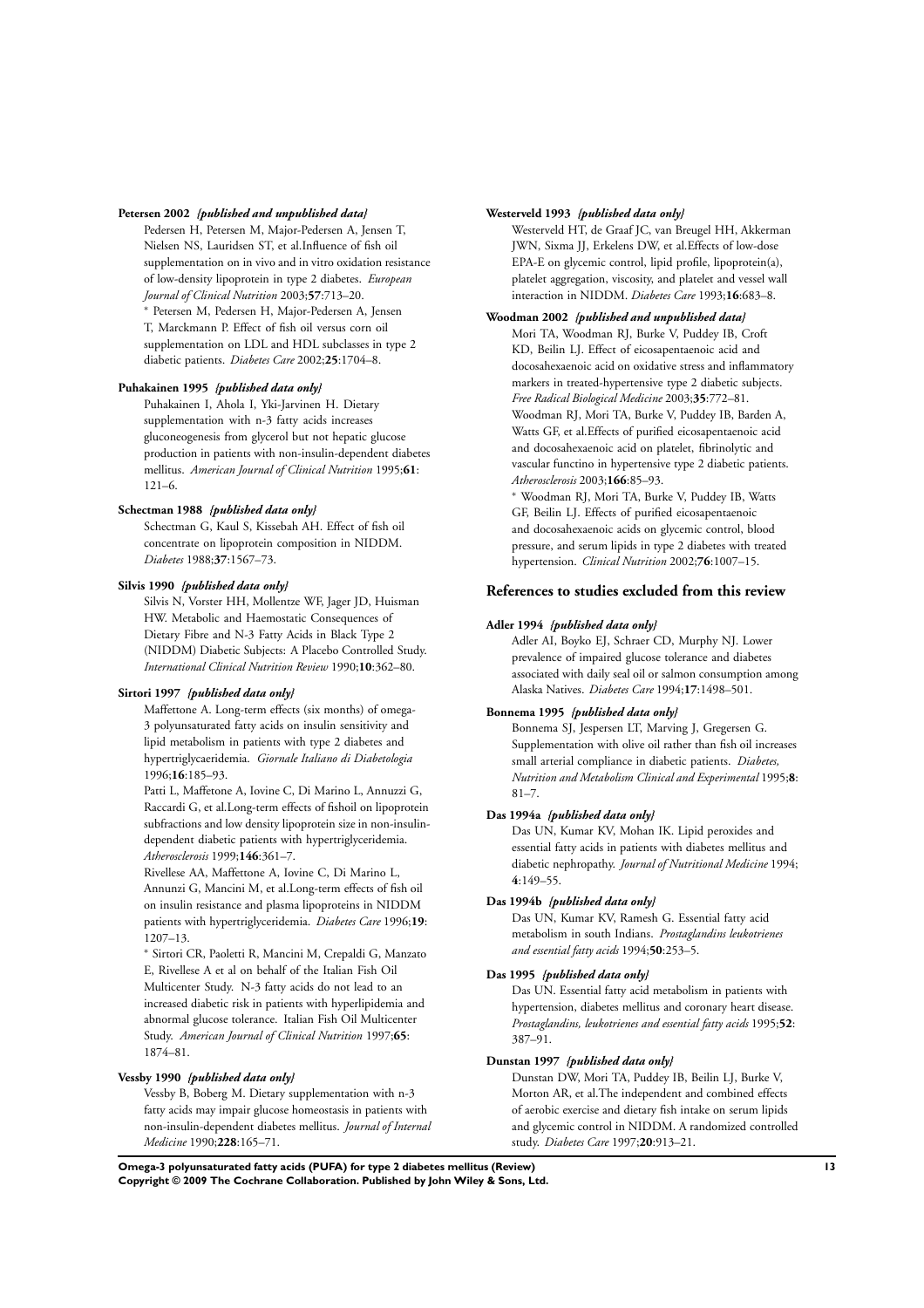#### **Eritsland 1994** *{published data only}*

Eritsland J, Seljeflot I, Abdelnoor M, Arnesen H, Torjesen PA. Long-term effects of n-3 fatty acids on serum lipids and glycaemic control. *Scandinavian Journal of Clinical & Laboratory Investigation* 1994;**54**:273–80.

#### **Fasching 1991** *{published data only}*

Fasching P, Ratheiser K, Waldhausl W, Rohac M, Osterode W, et al.Metabolic effects of fish-oil supplementation in patients with impaired glucose tolerance. *Diabetes* 1991;**40**: 583–9.

### **Friedberg 1998** *{published data only}*

Friedberg CE, Janssen M, Heine RJ, Grobbee DE. Fish oil and glycemic control in diabetes: A meta-analysis. *Diabetes Care* 1998;**21**:494–500.

#### **Hamazaki 1990** *{published data only}*

Hamazaki T, Takazakura E, Osawa K, Urakaze M, Yano S. Reduction in microalbuminuria in diabetics by eicosapentaenoic acid ethyl ester. *Lipids* 1990;**25**:541–5.

#### **Herrmann 1992** *{published data only}*

Herrmann W, Biermann J, Ratzmann KP, Lindhofer HG. Effect of fish oil concentrate on the lipoprotein profile of patients with type II diabetes mellitus. *Medizinische Klinik* 1992;**87**:12–5.

#### **Holler 1996** *{published data only}*

Holler C, Auinger M, Ulberth F, Irsigler K. Eicosanoid precursors: potential factors for atherogenesis in diabetic CAPD patients?. *Peritoneal Dialysis International* 1996;**16**: S250–3.

#### **Howard 1993** *{published data only}*

Howard WJ. Is it time for a clinical trial of dietary fish oil supplementation in individuals with NIDDM?. *Annals of the New York Academy of Sciences* 1993;**683**:341–2.

#### **Kasim 1988** *{published data only}*

Kasim SE, Stern B, Khilnani S, McLin P, Bacioowski S, Jen K-LC. Effects of omega-3 fish oils on lipid metabolism, glycemic control and blood pressure in type II diabetic patients. *Journal of Clinical Endocrinology and Metabolism* 1988;**67**:1–4.

### **Lee 1994** *{published data only}*

Lee R. Fish oil, essential fatty acids, and hypertension. *Canadian Journal of Physiology & Pharmacology* 1994;**72**: 945–953.

# **Lungershausen 1997** *{published data only}*

Lungershausen YK, Howe PR, Clifton PM, Hughes CR, Philips P, Graham JJ, et al. Evaluation of an omega-3 fatty acid supplement in diabetics with microalbuminuria. *Annals of the New York Academy of Sciences* 1997;**827**:369–81.

# **Mackness 1994** *{published data only}*

Mackness MI, Bhatnagar D, Durrington PN, Prais H, Haynes B, Morgan J, et al.Effects of a new fish oil concentrate on plasma lipids and lipoproteins in patients with hypertriglyceridaemia. *European Journal of Clinical Nutrition* 1994;**48**:859–65.

#### **Malasanos 1991** *{published data only}*

Malasanos TH, Stacpoole PW. Biological effects of omega-3 fatty acids in diabetes mellit. *Diabetes Care* 1991;**14**: 1160–79.

# **Morris 1995** *{published data only}*

Morris MC, Manson JE, Rosner B, Buring JE, Willett WC, Hennekens CH. Fish consumption and cardiovascular disease in the physicians' health study: a prospective study. *American Journal of Epidemiology* 1995;**142**:166–75.

### **Okuda 1992** *{published data only}*

Okuda Y, Mizutani M, Tanaka K, Isaka M, Yamashita K. Beneficial effects of eicosapentaenoic acid for diabetic patients with arteriosclerosis obliterans [1]. *Diabetes Research and Clinical Practice* 1992;**18**:139–40.

### **Okuda 1996** *{published data only}*

Okuda Y, Mitzutani M, Ogawa M. Long term effects of eicosapentaenoic acid on diabetic peripheral neuropathy and serum lipids in patients with type II diabetes mellitus. *Journal of Diabetes and its Complications* 1996;**10**:280–7.

### **Prince 1997** *{published data only}*

Prince MJ, Deeg MA. Do n-3 fatty acids improve glucose tolerance and lipaemia in diabetics. *Current Opinion in Lipidology* 1997;**8**:280–7.

### **Rossing 1996** *{published data only}*

Rossing P, Hansen BV, Nielsen FS, Myrup B, Holmer G, Parving HH. Fish oil in diabetic nephropathy. *Diabetes Care* 1996;**19**:1214–9.

#### **Schaap 1991** *{published data only}*

Schaap GH, Bilo HJG, Beukhof JR, Gans ROB, Popp-Snijders C, Donker AJM. The effects of short-term omega-3 polyunsaturated fatty acid supplementation in patients with chronic renal insufficiency. *Current Therapeutic Research, Clinical and Experimental* 1991;**49**:1061–70.

# **Semplicini 1994** *{published data only}*

Semplicini A, Valle R. Fish oils and their possible role in the treatment of cardiovascular disorders. *Pharmacology and Therapeutics* 1994;**61**:385–97.

# **Sheehan 1997** *{published data only}*

Sheehan JP, Wei IW, Ulchaker M, Tserng KY. Effects of high fiber intake in fish-oil treated patients with non-insulindependent diabetes mellitus. *American Journal of Clinical Nutrition* 1997;**66**:1183–7.

# **Shimizu 1993** *{published data only}*

Shimizu H, Sato N, Tanaka Y, Kashima K, Ohtani K-I, Mori M. Effect of eicosapentaenoic acid ethyl on urine albumin excretion in NIDDM. *Diabetes Care* 1993;**16**: 1406–7.

#### **Shimizu 1995** *{published data only}*

Shimizu H, Ohtani K, Tanak Y, Sato N, Mori M, Shimomura Y. Long term effect of eicosapentaenoic acid ethyl (EPA-E) on albuminuria of non-insulin dependent diabetic patients. *Diabetes Research and Clinical Practice* 1995;**28**:35–40.

#### **Shunto 1992** *{published data only}*

Shunto S, Takahashi K, Negishi K, Suzuki M, Moritani S, Itabashi A, et al.Effects of eicosapentaenoic acid on glycemic

**Omega-3 polyunsaturated fatty acids (PUFA) for type 2 diabetes mellitus (Review) 14 Copyright © 2009 The Cochrane Collaboration. Published by John Wiley & Sons, Ltd.**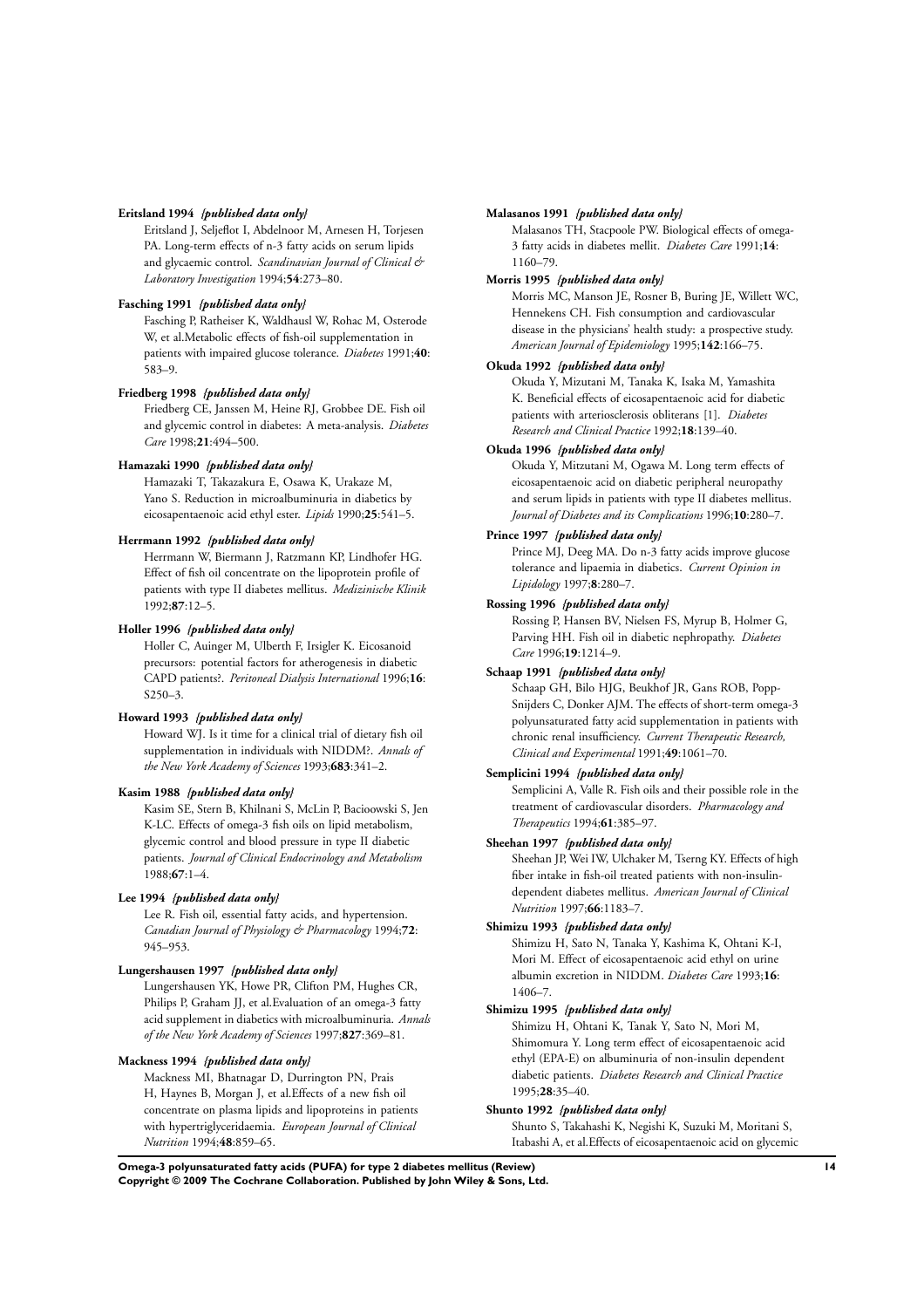control and lipid metabolism in healthy and NIDDM subjects. *Seraputikku Risachi* 1992;**13**:257–65.

### **Silva 1996** *{published data only}*

Silva JM, Souza I, Silva R, Tavares P, Teixeira F, Silva PS. The triglyceride lowering effect of fish oils is affected by fish consumption. *International Journal of Cardiology* 1996;**57**: 75–80.

#### **Sirtori 1998** *{published data only}*

Sirtori CR, Crepaldi G, Manzato E, Mancini M, Rivellese A, Paoletti R, et al.One year treatment with ethyl-esthers of n-3 fatty acids in patients with hypertriglyceridemia and glucose intolerance reduced triglyceridemia, total cholessterol and increased HDL-C without glycemic alterations. *Atherosclerosis* 1998;**137**:419–27.

### **Stacpoole 1989** *{published data only}*

Stacpoole PW, Alig J, Ammon L, Crockett SE. Dose response effects of dietary marine oil on carbohydrate and lipid metabolism in normal subjects and patients with hypertriglyceridemia. *Metabolism: Clinical and Experimental* 1989;**38**:946–56.

#### **Stender 1990** *{published data only}*

Stender S, Jensen T, Deckert T. Experience with fish oil treatment with special emphasis on diabetic nephropathy. *Journal of Diabetic Complications* 1990;**4**:70–1.

#### **Tonstad 1997** *{published data only}*

Tonstad S. Drug therapy of hyperlipidaemia - unanswered questions. *Tidsskrift for Den Norske Laegeforening* 1997;**117**: 674–7.

### **Urano 1991** *{published data only}*

Urano S, Hoshi-Hashizume M, Tochigi N, Matsuo M, Ito H. Vitamin E and the susceptibility of erythrocytes and reconstituted liposomes to oxidative stress in aged diabetics. *Lipids* 1991;**26**:58–61.

# **Yamada 1995** *{published data only}*

Yamada Y, Fushimi H, Inoue T. Effect of eicosapentaenoic acid and docosahexaenoic acid on diabetic osteopenia. *Diabetes Research and Clinical Practice* 1995;**30**:37–42.

### **Zak 1996** *{published data only}*

Zak A, Zeman M, Tvrzicka E, Stolba P. Effects of fish oils in patients with type 2 diabetes with associated dyslipidaemia. *Casopis Lekaru Ceskych* 1996;**135**:354–9.

#### **Zambon 1992** *{published data only}*

Zambon S, Friday KE, Childs MT, Fujimoto WY, Bierman EL, Ensinck JY. Effects of glyburide and omega 3 fatty acid dietary supplements on glucose and lipid metabolism in patients with non insulin dependent diabetes mellitus. *American Journal of Clinical Nutrition* 1992;**56**:447–54.

# **References to ongoing studies**

### **AFORRD 2004** *{published data only}*

The AFORRD Trial. Atorvastatin in factorial with omega-3 risk reduction in diabetes) (Abstract) Register for Randomised Controlled Trials. http://www.controlledtrials.com/isrctn/trial/0-76737502.html 2004.

#### **ASCEND 2005** *{published data only}*

The ASCEND Trial (Abstract). Oxford Clinical Trials Service Unit. http://www.ctsu.ox.ac.uk/ascend/ 2005.

# **Galan 2003** *{published data only}*

Galan P, de Bree A, Mennen L, de Courcy P, Preziozi P, Bertrais S, Castetbon K, Hercberg S. Background and rationale of the SU.FO.LOM3 study: double blind placebocontrolled secondary prevention trial to test the impact with supplementation with folate, vitamin B6 and B12 and/or omega-3 fatty acids on the prevention of recurrent ischemic events in subjects with artherosclerosis in the coronary or cerebral arteries. *Journal of Nutrion, Health and Aging* 2003; **7**(6):428–35.

#### **ORIGIN 2005** *{published data only}*

The ORIGIN Trial. Outcome Reduction with Initial Glargine Intervention (Abstract) Clinical Trials.gov Identifier: NCT00069784. http://www.controlledtrials.com/mrct/trial/ OMEGA%2D3%7CDIABETES/1059/61673.html 2005.

#### **Additional references**

#### **ADA 1998**

American Diabetes Association. Management of Dyslipidemia in Adults with Diabetes. Diabetes Care. *Diabetes Care* 1998;**21**(Suppl 1):S36–9.

#### **Balk 2004**

Balk E, Chung M, Lichtenstein A, Kupelnick B, Lawrence A, De Vine D, et al.Effects of omega-3 fatty acids on cardiovascular risk factors and intermediate markers of cardiovascular disease. Prepared by Tufts New England Medical Center Evidence-based Practice Center, Rockville, MD.. Agency for Health Care Research and Quality; Evidence Report/Technology Assessment No. 93 2004.

#### **Bang 1976**

Bang HO, Dyerberg J, Hjorne N. The composition of food consumed by Greenland Eskimos. *Acta Medica Scandanavica* 1976;**200**:69–73.

### **Bucher 2002**

Bucher, HC, Hengstler, P, Schindler C, Meier G. N-3 polyunsaturated fatty acids in coronary heart disease: a meta-analysis of radomized controlled trials. *American Journal of Medicine* 2002;**112**:298–304.

### **Burr 1989**

Burr ML, Gilbert JF, Holliday RM, Elwood PC, Fehily AM, Rogers S, et al.Effects of changes in fat, fish and fibre intakes on death and myocardial reinfarction: Diet and Reinfarction Trial (DART). *Lancet* 1999;**354**:757–61.

### **Burr 2003**

Burr ML, Ashfield-Watt PA, Dunstan FD, Fehily AM, Breay P, Ashton T, et al.Lack of benefit of dietary advice to men with angina: results of a controlled trial. *European Journal of Clinical Nutrition* 2003;**57**:193–200.

#### **Connor 2000**

Connor WE. Importance of n-3 fatty acids in health and disease. *American Journal of Clinical Nutrition* 2000;**71**: 171–5S.

**Omega-3 polyunsaturated fatty acids (PUFA) for type 2 diabetes mellitus (Review) 15 Copyright © 2009 The Cochrane Collaboration. Published by John Wiley & Sons, Ltd.**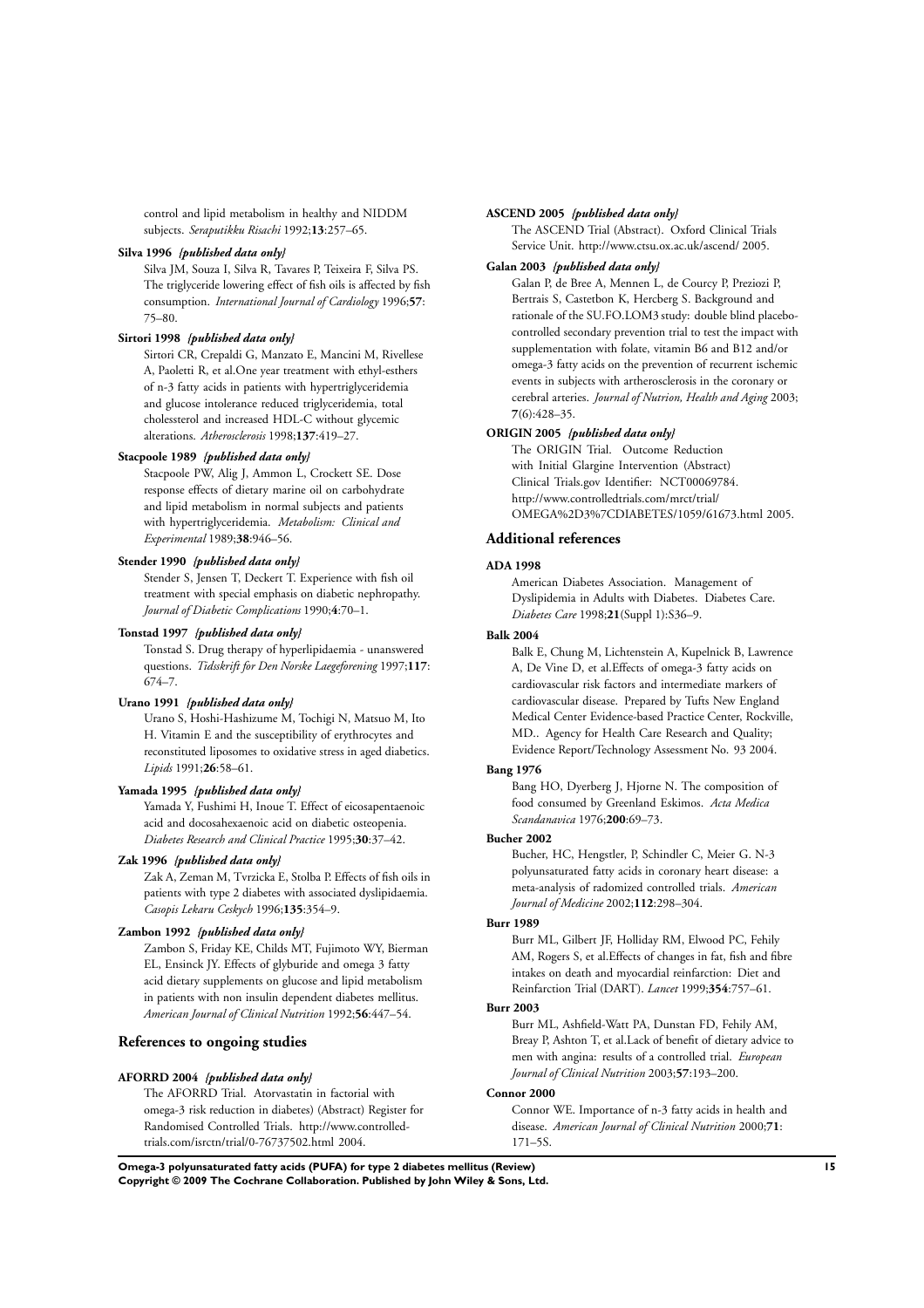### **Dickersin 1994**

Dickersin K, Scherer R, Lefebvre C. Identifying relevant studies for systematic reviews. *British Medical Journal* 1994; **309**:1286–91.

### **Egger 1997**

Egger M, Smith GD, Schneider M, Minder C. Bias in meta-analysis detected by a simple, graphical test. *British Medical Journal* 1997;**315**:629–34.

### **Elkeles 1998**

Elkeles RS, Diamond JR, Poulter C, Dhanjil S, Nicolaides AN, Mahmood S, et al.Cardiovascular outcomes in type 2 diabetes: a double blind placebo-controlled study of bezafibrate: the St. Mary's, Ealing, Northwick Park Diabetes Cardiovascular Prevention (SENDCAP) Study. *Diabetes Care* 1998;**21**:641–8.

### **Farmer 2001**

Farmer A, Montori V, Dinneen S, Clar C. Fish oin in people with type 2 diabetes. *Cochrane Database of Systematic Reviews* 2001, Issue 3.

# **Fasching 1996**

Fasching P, Rohac M, Liener K, Schneider B, Nowotny P, Waldhausl W. Fish oil supplementation versus gemfibrozil treatment in hyperlipidemic NIDDM: a randomized crossover study. *Hormone and Metabolism Research* 1996; **28**:230–6.

#### **Fisher 1998**

Fisher WR, Zech LA, Stacpoole PW. Apolipoprotein B metabolism in hypertriglyceridemic patients administered either a fish oil- or vegetable oil-enriched diet. *Journal of Lipid Research* 1998;**39**:388–401.

#### **Friday 1989**

Friday KE, Childs MT, Tsunehara C, Fujimoto WY, Bierman EL, Ensinck JW. Elevated plasma glucose and lowered triglyceride levels from omega-3 fatty acid supplementation in type II diabetes. *Diabetes Care* 1989; **12**:276–81.

#### **Garg 1990**

Garg A, Grundy SM. Nicotinic acid as therapy for dyslipidaemia in non-insulin dependent diabetes mellitus. *JAMA* 1990;**264**:2994–6.

#### **GISSI 1999**

GISSI-Prevenzione Investigators. Dietary supplementation with n-3 polyunsaturated fatty acids and vitamin E after myocardial infarction: results of the GISSI-Prevenzione trial. *Lancet* 1999;**354**:447–55.

# **Glauber 1988**

Glauber H, Wallace P, Griver K, Brechtel G. Adverse metabolic effect of omega-3 fatty acids in non-insulin dependent diabetes mellitus. *Annals of Internal Medicine* 1988;**108**:663–8.

#### **Hooper 2004**

Hooper L, Thompson R, Harrison R, Summerbell C, Moore H, Worthington H, et al.Omega-3 fatty acids for prevention and treatment of cardiovascular disease. *Cochrane Database of Systematic Reviews* 2004, Issue 4.

#### **Howard 1987**

Howard BV. Lipoprotein metabolism in diabetes mellitus. *Journal of Lipid Research* 1987;**28**:613–28.

#### **Jadad 1996**

Jadad AR, Moore RA, Carrol D, Jenkinson C, Reynolds DJM, Gavaghan DJ. Assessing the quality of reports of randomized clinical trials: is blinding necessary?. *Controlled Clinical Trials* 1996;**17**:1–12.

#### **Kratz 1998**

Kratz A, Lewandrowski KB. Normal reference laboratory values. *New England Journal of Medicine* 1998;**339**(15): 1063–72.

#### **Lindsey 1992**

Lindsey S, Pronczuk A, Hayes KC. Low density lipoprotein from humans supplemented with n-3 fatty acids depresses both LDL receptor activity and LDLr mRNA abundance in HepG2 cells. *Journal of Lipid Research* 1992;**33**:647–58.

#### **Minihane 2000**

Minihane AM, Khan S, Leigh-Firbank EC, Talmud P, Wright JW, Murphy MC, et al.Apo E polymorphism and fish oil supplementation in subjects with an atherogenic lipoprotein phenotype. *Arteriosclerosis, Thrombosis and Vascular Biology* 2000;**20**:1990–7.

#### **Montori 2000**

Montori VM, Farmer A, Wollan PC, Dinneen SF. Fish oil supplementation in type 2 diabetes. *Diabetes Care* 2000;**23**: 1407–15.

#### **Mori 2000**

Mori TA, Burke V, Puddey IB, Watts GF, O'Neal DN, Best JD, et al.Purified eicosapentaenoic and docosahexaenoic acids have differential effects on serum lipids and lipoproteins, LDL particle size, glucose, and insulin in mildly hyperlipidemic men. *American Journal of Clinical Nutrition* 2000;**71**:1085–94.

#### **Mouraoff 1967**

Mouratoff GJ, Carroll NV, Scott EM. Diabetes mellitus in eskimos. *Journal of the American Medical Association* 1967; **199**:107–12.

#### **Nutall 1998**

Nutall FQ. Comparison of percent total GHb with percent HbA1c in people with and without known diabetes. *Diabetes Care* 1998;**21**:1475–80.

#### **Ouguerram 2006**

Ouguerram K, Maugeais C, Gardette J, Margot T, Krempf M. Effect of n-3f fatty acids on metabolism of apoB100 containing lipoproteins in type 2 diabetic subjects. *British Journal of Nutrition* 2006;**96**(1):100–6.

### **Pyorala 1997**

Pyorala K, Pedersen TR, Kjiekshus J, Faergeman O, Olsson AG, Thorgeirsson G. Cholesterol lowering with simvastatin improves prognosis of diabetic patients with coronary heart disease: a sub-group analysis of the Scandinavian Simvastatin Survival Study. *Diabetes Care* 1997;**20**:614–20.

**Omega-3 polyunsaturated fatty acids (PUFA) for type 2 diabetes mellitus (Review) 16 Copyright © 2009 The Cochrane Collaboration. Published by John Wiley & Sons, Ltd.**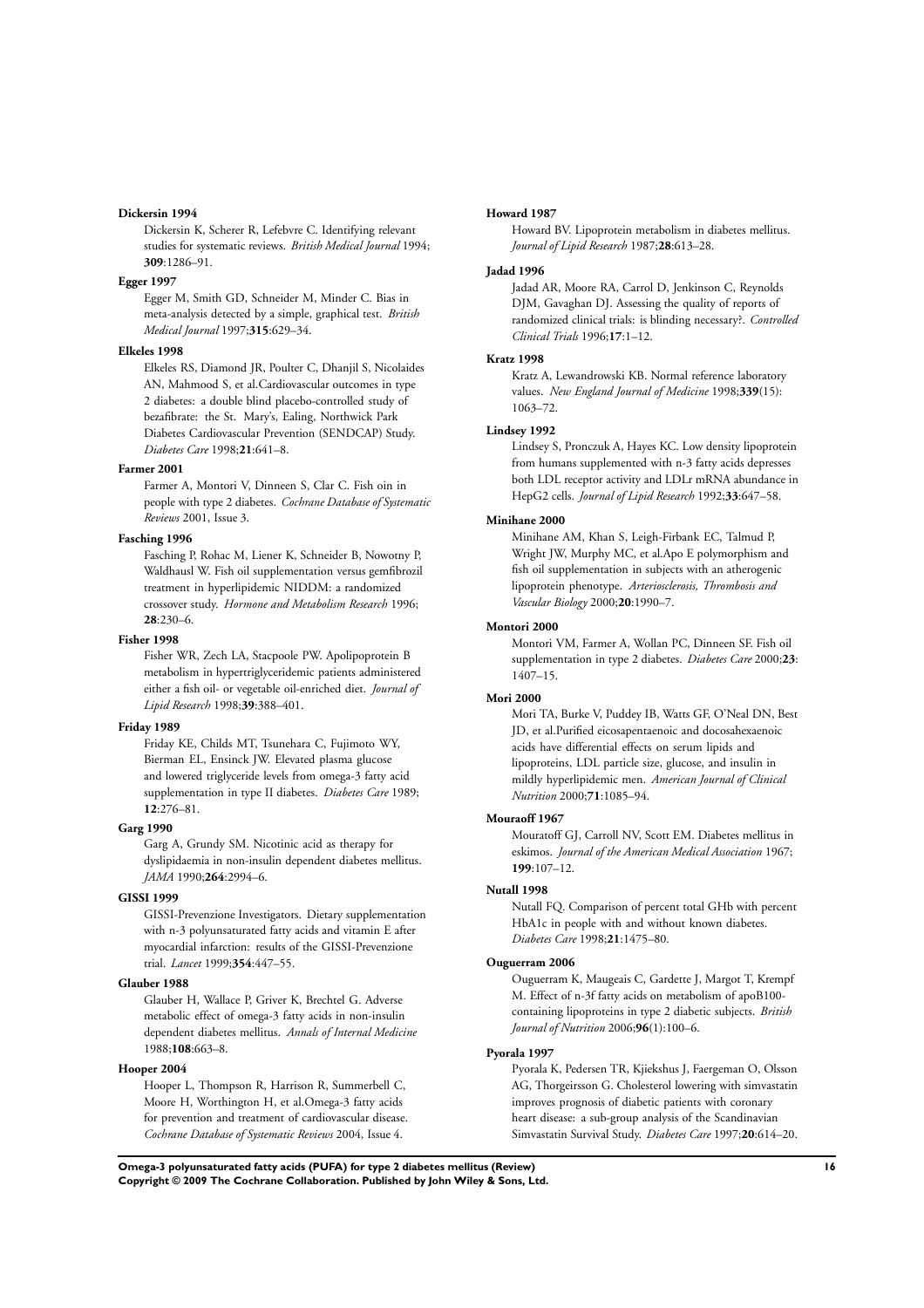### **Rice 1995**

Rice JA. *Mathematical Statistics and Data Analysis*. California, USA: Duxbury Press, 1995.

#### **Schectman 1996**

Schectman G, Boerboom LE, Hannah J, Howard BV, Mueller RA, Kissebah AH. Dietary fish oil decreases lowdensity-lipoprotein clearance in non-human primates. *American Journal of Clinical Nutrition* 1996;**64**:215–21.

### **Schulz 1995**

Schulz KF, Chalmers I, Hayes RJ, Altman DG. Empirical evidence of bias: dimensions of methodological quality associated with estimates of treatment effects in controlled trials. *JAMA* 1995;**273**:408–12.

# **Surette 1992**

Surette, Whelan J, Lu GP, Broughton KS, Kinsella JE. Dependence on dietary cholesterol for n-3 polyunsaturated fatty acid-induced changes in plasma cholesterol in the Syrian hamster. *Journal of Lipid Research* 1992;**33**:263–71.

# **Suzukawa 1995**

Suzukawa M, Abbey M, Howe PR, Nestel PJ. Effects of fish oil fatty acids on low density lipoprotein size, oxidizability, and uptake by macrophages. *Journal of Lipid Research* 1995; **36**:473–84.

### **Theobald 2004**

Theobald HE, Chowienczyk PJ, Whittall R, Humphries SE, Sanders TA. LDL cholesterol-raising effect of low-dose docosahexaenoic acid in middle-aged men and women. *American Journal of Clinical Nutrition* 2004;**79**(4):558–63.

#### **Tramer 1997**

Tramer Mr, Reynolds DJ, Moore RA, McQuay HJ. Impact of covert duplicate publication on meta-analysis: a case study. *BMJ* 1997;**315**:635–40.

∗ *Indicates the major publication for the study*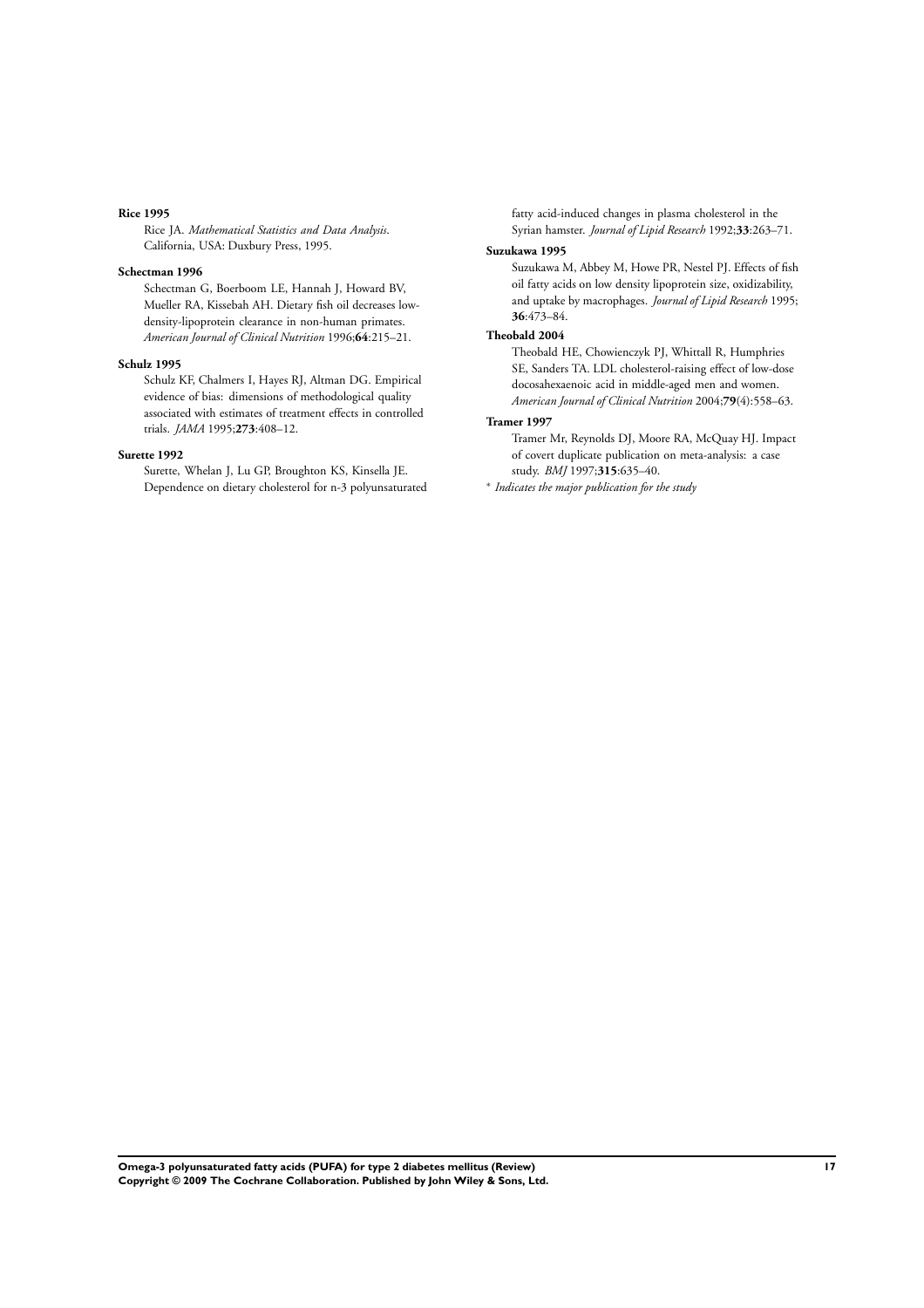# <span id="page-19-0"></span>**CHARACTERISTICS OF STUDIES**

# **Characteristics of included studies** *[ordered by study ID]*

**Alekseeva 2000**

| Methods                 | DESIGN:<br>Parallel<br>DURATION:<br>4 weeks<br><b>BLINDING: No</b>                                                                                                                                                                                          |                                                                                                                                                     |  |
|-------------------------|-------------------------------------------------------------------------------------------------------------------------------------------------------------------------------------------------------------------------------------------------------------|-----------------------------------------------------------------------------------------------------------------------------------------------------|--|
| Participants            | 60 patients with type 2 diabetes (30 in each arm); 30 patients in a further treatment arm receiving linseed<br>oil measuring lipid markers<br>EXCLUSION CRITERIA: Diabetes confirmed diagnosis less than 1 year                                             |                                                                                                                                                     |  |
| Interventions           | d sunflower oil                                                                                                                                                                                                                                             | 0.9 g of eicosapentaenoic acid plus 1.4 g of docosahexaenoic acid in codliver oil vs standard diet with 15g/                                        |  |
| Outcomes                |                                                                                                                                                                                                                                                             | LIPID PROFILE: total cholesterol, triglycerides, LDL cholesterol, HDL and VLDL cholesterol<br>MARKERS OF OXIDATION: Diene conjugates, melonaldehyde |  |
| Notes                   | Quality score: 1<br>Trial divided into diet groups, with standard diet as controls, and 2 treatment groups of fish oil and linseed<br>oil                                                                                                                   |                                                                                                                                                     |  |
| <b>Risk of bias</b>     |                                                                                                                                                                                                                                                             |                                                                                                                                                     |  |
| Item                    | Authors' judgement                                                                                                                                                                                                                                          | Description                                                                                                                                         |  |
| Allocation concealment? | Unclear                                                                                                                                                                                                                                                     | D - Not used                                                                                                                                        |  |
| Annuzzi 1991            |                                                                                                                                                                                                                                                             |                                                                                                                                                     |  |
| Methods                 | DESIGN: Crossover<br>DURATION: 2 weeks per phase<br><b>BLINDING</b> : no                                                                                                                                                                                    |                                                                                                                                                     |  |
| Participants            | 8 male patients with type 2 diabetes<br>EXCLUSION CRITERIA: renal/liver failure                                                                                                                                                                             |                                                                                                                                                     |  |
| Interventions           | 1.8 g of eicosapentaenoic acid plus<br>1.2 g of docosahexaenoic acid<br><b>VERSUS</b><br>10 g of olive oil                                                                                                                                                  |                                                                                                                                                     |  |
| Outcomes                | LIPID PROFILE: total cholesterol, triglycerides; only final HDL and LDL cholesterol, and final HDL,<br>LDL and VLDL subfractions<br>GLUCOSE PROFILE: only final fasting plasma glucose, postprandial glucose, fasting insulin, insulin<br>sensitivity index |                                                                                                                                                     |  |

**Omega-3 polyunsaturated fatty acids (PUFA) for type 2 diabetes mellitus (Review) 18 Copyright © 2009 The Cochrane Collaboration. Published by John Wiley & Sons, Ltd.**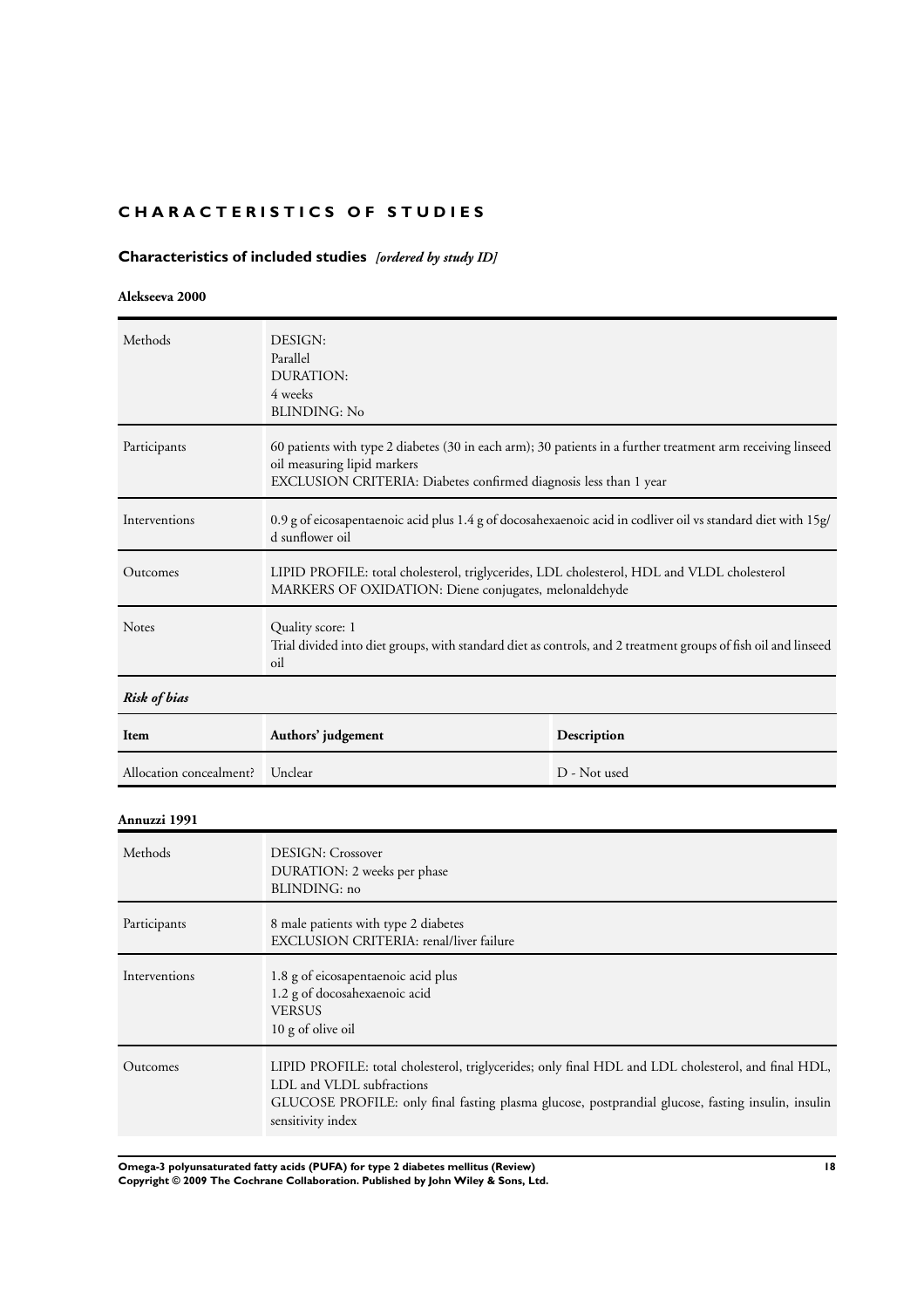# **Annuzzi 1991** (*Continued)*

| <b>Notes</b>            | Quality score: 2                                                                                                                                                                                                                                                                                                                                                                  |                |
|-------------------------|-----------------------------------------------------------------------------------------------------------------------------------------------------------------------------------------------------------------------------------------------------------------------------------------------------------------------------------------------------------------------------------|----------------|
| Risk of bias            |                                                                                                                                                                                                                                                                                                                                                                                   |                |
| Item                    | Authors' judgement                                                                                                                                                                                                                                                                                                                                                                | Description    |
| Allocation concealment? | No                                                                                                                                                                                                                                                                                                                                                                                | C - Inadequate |
| Axelrod 1994            |                                                                                                                                                                                                                                                                                                                                                                                   |                |
| Methods                 | DESIGN: Parallel<br>DURATION: 6 weeks<br><b>BLINDING:</b> yes                                                                                                                                                                                                                                                                                                                     |                |
| Participants            | 20 ambulatory participants (10 in each arm, 9 in each arm for final analysis) with type 2 diabetes<br>COMPLICATIONS/CO-MORBIDITY: macro/micro vascular complications (22%)<br>DROP-OUTS: 2 patients - colon cancer, non-compliance<br>EXCLUSION CRITERIA: bleeding, anemia, steroids, poorly controlled diabetes, proliferative retinopa-<br>thy, medication with aspirin, NSAIDS |                |
| Interventions           | 1.1 g of eicosapentaenoic acid plus<br>1.5 g of docosahexaenoic acid<br><b>VERSUS</b><br>5 g of safflower oil                                                                                                                                                                                                                                                                     |                |
| Outcomes                | Baseline -<br>LIPID PROFILE: total cholesterol, triglycerides, HDL and LDL cholesterol<br>GLUCOSE PROFILE: fasting plasma glucose, HbA1c<br>OTHER: weight, blood pressure<br>% of change and p-value -<br>LIPID PROFILE: total cholesterol, triglycerides<br><b>GLUCOSE PROFILE: HbA1c</b><br>OTHER: systolic blood pressure, platelet aggregation, thromboxanes                  |                |
| <b>Notes</b>            | Quality score: 5<br>Only % of change and p-values available                                                                                                                                                                                                                                                                                                                       |                |
| <b>Risk of bias</b>     |                                                                                                                                                                                                                                                                                                                                                                                   |                |
| Item                    | Authors' judgement<br>Description                                                                                                                                                                                                                                                                                                                                                 |                |
| Allocation concealment? | Yes                                                                                                                                                                                                                                                                                                                                                                               | A - Adequate   |

**Omega-3 polyunsaturated fatty acids (PUFA) for type 2 diabetes mellitus (Review) 19 Copyright © 2009 The Cochrane Collaboration. Published by John Wiley & Sons, Ltd.**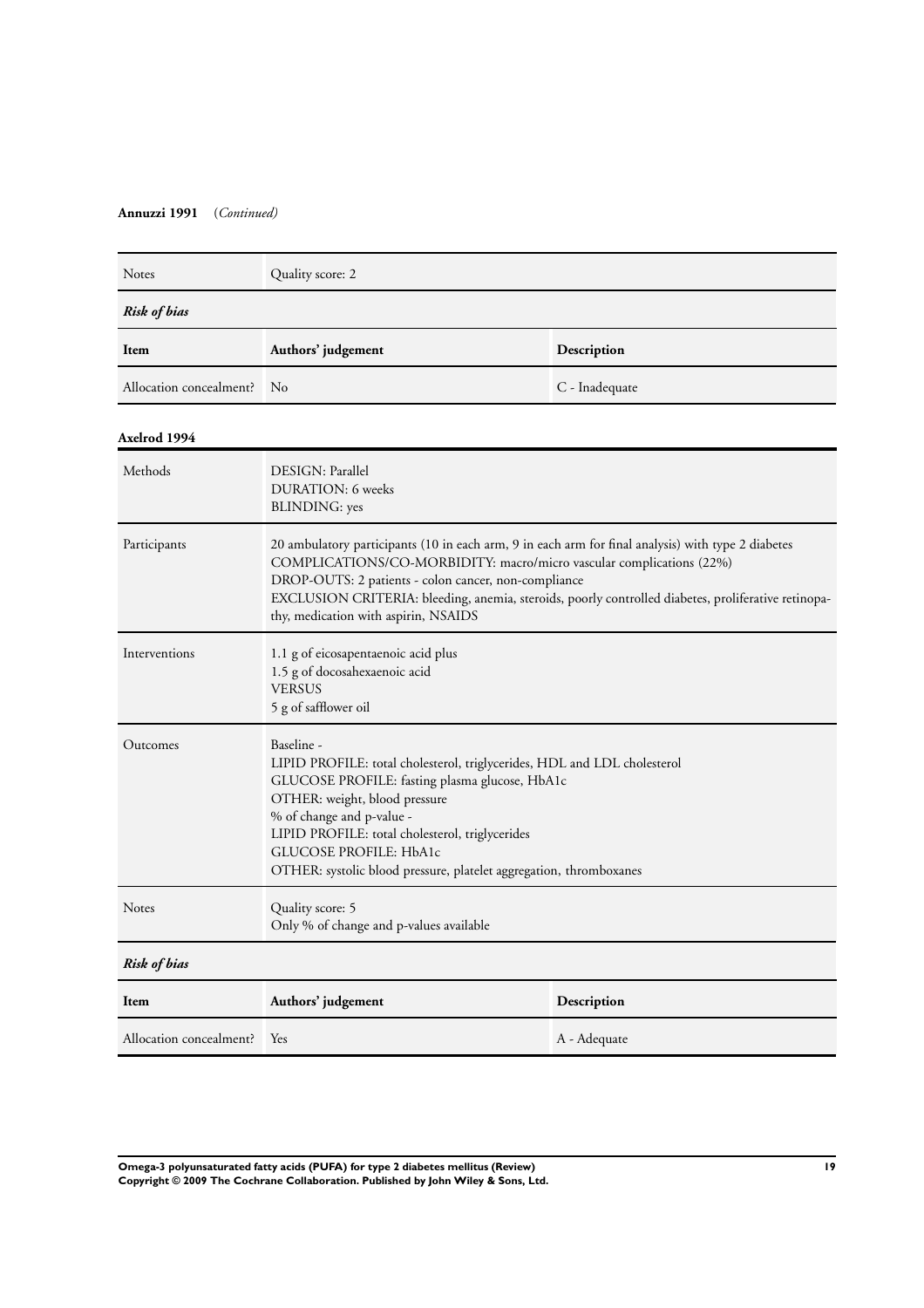# **Boberg 1992**

| Methods                 | DESIGN: Crossover<br>DURATION: 8 weeks per phase<br><b>BLINDING:</b> yes                                                                                                                                                                                                                                                                                                       |              |  |
|-------------------------|--------------------------------------------------------------------------------------------------------------------------------------------------------------------------------------------------------------------------------------------------------------------------------------------------------------------------------------------------------------------------------|--------------|--|
| Participants            | 14 participants (86% male) with type 2 diabetes<br>COMPLICATIONS/CO-MORBIDITY: 43% hypertension, 7% coronary artery disease.<br>EXCLUSION CRITERIA: renal and liver failure, hypothyroidism                                                                                                                                                                                    |              |  |
| Interventions           | 1.8 g of eicosapentaenoic acid plus<br>1.2 g of docosahexaenoic acid<br><b>VERSUS</b><br>10 g of olive oil                                                                                                                                                                                                                                                                     |              |  |
| Outcomes                | LIPID PROFILE: triglycerides, LDL and VLDL cholesterol, apolipoproteins, LDL:HDL ratio<br><b>GLUCOSE PROFILE: HbA1c</b><br>OTHER: plasminogen activator inhibitor<br>only % change, no p-value:<br>LIPID PROFILE: total cholesterol, HDL cholesterol<br>GLUCOSE PROFILE: fasting plasma glucose, fasting insulin, insulin sensitivity index,<br>OTHER: Factor VIIc, Fibrinogen |              |  |
| Notes                   | Quality score: 3<br>Only least-square means, % of change an p-values are provided                                                                                                                                                                                                                                                                                              |              |  |
| <b>Risk of bias</b>     |                                                                                                                                                                                                                                                                                                                                                                                |              |  |
| Item                    | Authors' judgement                                                                                                                                                                                                                                                                                                                                                             | Description  |  |
| Allocation concealment? | Yes                                                                                                                                                                                                                                                                                                                                                                            | A - Adequate |  |
| Borkman 1989            |                                                                                                                                                                                                                                                                                                                                                                                |              |  |
| Methods                 | DESIGN: Crossover<br>DURATION: 3 weeks per phase with a 3 week run-in and 3 week wash-out periods<br><b>BLINDING:</b> yes                                                                                                                                                                                                                                                      |              |  |
| Participants            | 10 participants (70% male, 57±6.3 years old) with mild type 2 diabetes for 3.5±2.8 years of disease. (7 in<br>the final analysis for HDL and LDL).<br>COMPLICATIONS/CO-MORBIDITY: 20% hypertension, 10% coronary artery disease.<br>EXCLUSION CRITERIA: renal or liver failure, microvascular disease                                                                          |              |  |
| Interventions           | 1.8 g of eicosapentaenoic acid plus<br>1.2 g of docosahexaenoic acid<br><b>VERSUS</b>                                                                                                                                                                                                                                                                                          |              |  |

**Omega-3 polyunsaturated fatty acids (PUFA) for type 2 diabetes mellitus (Review) 20 Copyright © 2009 The Cochrane Collaboration. Published by John Wiley & Sons, Ltd.**

10 g of safflower oil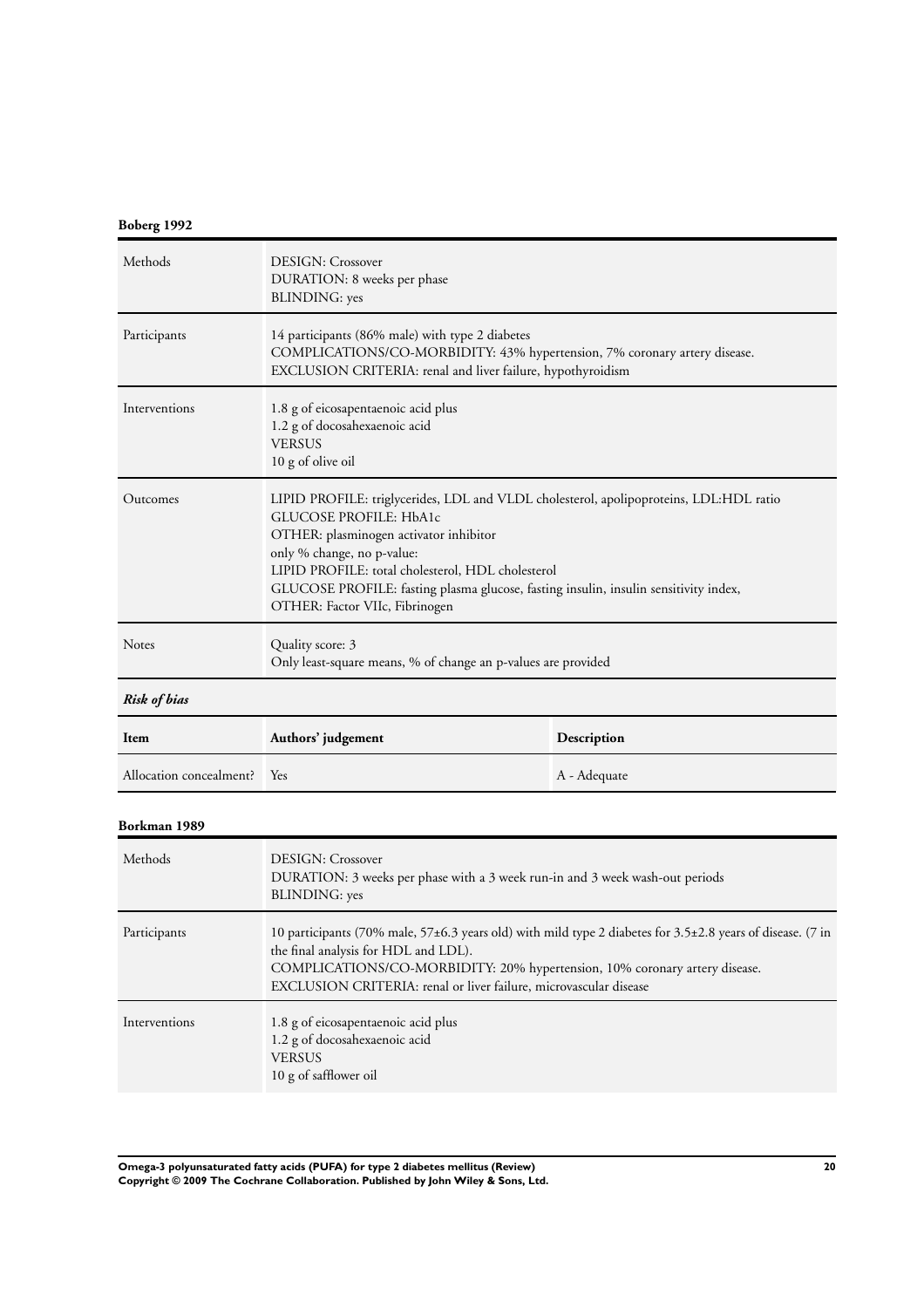# **Borkman 1989** (*Continued)*

| Outcomes                | LIPID PROFILE: total cholesterol, triglycerides, HDL and LDL cholesterol<br>GLUCOSE PROFILE: fasting plasma glucose, fasting insulin, insulin sensitivity, C-peptide<br>OTHER: weight |                |
|-------------------------|---------------------------------------------------------------------------------------------------------------------------------------------------------------------------------------|----------------|
| Notes                   | Quality score: 2<br>Blinding was invalid: 80% of participants were able to identify the capsules with fish oil. Investigators<br>remained blind                                       |                |
| Risk of bias            |                                                                                                                                                                                       |                |
| Item                    | Authors' judgement                                                                                                                                                                    | Description    |
| Allocation concealment? | N <sub>0</sub>                                                                                                                                                                        | C - Inadequate |
| Connor 1993             |                                                                                                                                                                                       |                |
| Methods                 | DESIGN: Crossover<br>DURATION: 24 weeks per phase with 3 month run-in diet intervention<br><b>BLINDING:</b> yes                                                                       |                |
| Participants            | 16 participants (81% male, $58.7\pm8$ years-old) with type 2 diabetes<br>COMPLICATIONS/CO-MORBIDITY: hypertriglyceridemia<br><b>EXCLUSION CRITERIA: none</b>                          |                |
| Interventions           | 4.1 g of eicosapentaenoic acid plus<br>1.9 g of docosahexaenoic acid<br><b>VERSUS</b><br>15 g of olive oil                                                                            |                |
| Outcomes                | LIPID PROFILE: total cholesterol, triglycerides, HDL, VLDL and LDL cholesterol<br>GLUCOSE PROFILE: fasting plasma glucose, HbA1c, C-peptide<br>OTHER: weight                          |                |
| Notes                   | Quality score: 2<br>The reported SEM is most probably a SD                                                                                                                            |                |
| <b>Risk of bias</b>     |                                                                                                                                                                                       |                |
| Item                    | Authors' judgement<br>Description                                                                                                                                                     |                |
| Allocation concealment? | No<br>C - Inadequate                                                                                                                                                                  |                |

**Omega-3 polyunsaturated fatty acids (PUFA) for type 2 diabetes mellitus (Review) 21 Copyright © 2009 The Cochrane Collaboration. Published by John Wiley & Sons, Ltd.**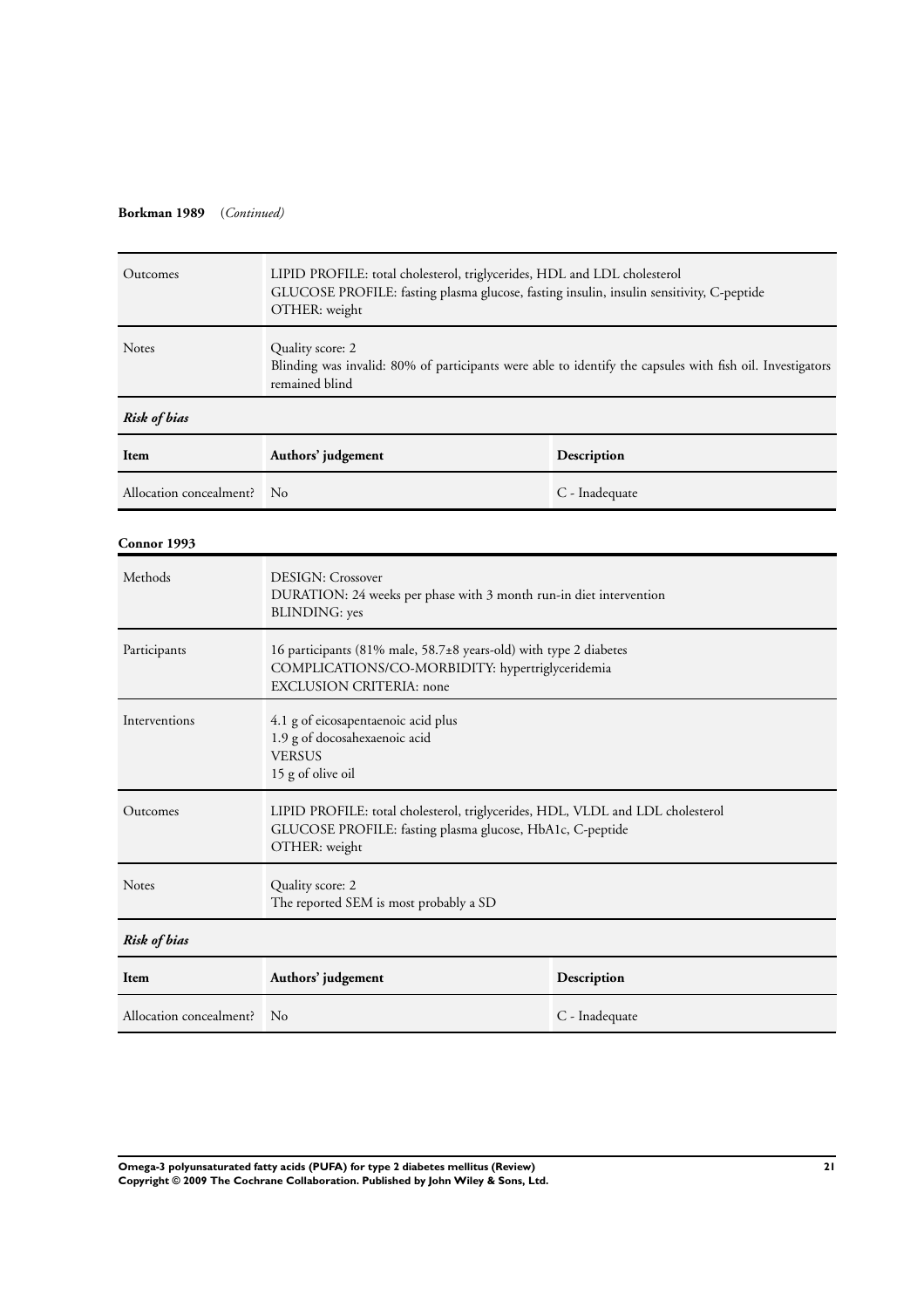# **Goh 1997**

| Methods                 | DESIGN: Crossover<br>DURATION: 12 weeks of follow-up without washout period<br><b>BLINDING:</b> yes                                                                                                                                                                                                                                                                                                                                                        |              |  |
|-------------------------|------------------------------------------------------------------------------------------------------------------------------------------------------------------------------------------------------------------------------------------------------------------------------------------------------------------------------------------------------------------------------------------------------------------------------------------------------------|--------------|--|
| Participants            | 28 people with type 2 diabetes were divided into a low polyunsaturated/saturated fat and a high polyun-<br>saturated/saturated fat diet group. Each group was then randomized to each crossover arm.<br>EXCLUSION CRITERIA: heart disease, medication with lipid lowering agent                                                                                                                                                                            |              |  |
| Interventions           | 1.4 g of eicosapentaenoic acid plus<br>0.88 g of docosahexaenoic acid<br><b>VERSUS</b><br>35 mg/kg per day of linseed oil                                                                                                                                                                                                                                                                                                                                  |              |  |
| Outcomes                | LIPID PROFILE: total cholesterol, HDL cholesterol: only baseline; complete record for triglycerides,<br>LDL cholesterol<br>GLUCOSE PROFILE: fasting plasma glucose, HbA1c, insulin, C-peptide                                                                                                                                                                                                                                                              |              |  |
| Notes                   | Quality score: 3<br>Trial divided into diet groups, with high and low doses, and two control groups. Results reported per<br>group                                                                                                                                                                                                                                                                                                                         |              |  |
| <b>Risk of bias</b>     |                                                                                                                                                                                                                                                                                                                                                                                                                                                            |              |  |
| Item                    | Authors' judgement                                                                                                                                                                                                                                                                                                                                                                                                                                         | Description  |  |
| Allocation concealment? | Yes                                                                                                                                                                                                                                                                                                                                                                                                                                                        | A - Adequate |  |
| Hendra 1990             |                                                                                                                                                                                                                                                                                                                                                                                                                                                            |              |  |
| Methods                 | DESIGN: Parallel<br>DURATION: 6 weeks<br><b>BLINDING:</b> yes                                                                                                                                                                                                                                                                                                                                                                                              |              |  |
| Participants            | 80 people (40 in each group, 56±1.3 years old) with type 2 diabetes<br>COMPLICATIONS/CO-MORBIDITY: micro/macro vascular complications (70% of the intervention<br>group had microvascular complications compared with 42.5% in control group; 35% in control group<br>had coronary artery disease compared with 7.5% in fish oil group).<br>EXCLUSION CRITERIA: pregnant, oral contraceptive pills, hypercholesterolemia, recent heart attack<br>or stroke |              |  |
| Interventions           | 1.8 g of eicosapentaenoic acid plus<br>1.2 g of docosahexaenoic acid<br><b>VERSUS</b><br>10 g of olive oil                                                                                                                                                                                                                                                                                                                                                 |              |  |
| Outcomes                | LIPID PROFILE: total cholesterol, triglycerides, HDL and LDL cholesterol<br>GLUCOSE PROFILE: fasting plasma glucose, HbA1 change not reported<br>OTHER: blood pressure, factor VII, factor X, fibrinogen, thromboxane, platelet aggregation, clotting                                                                                                                                                                                                      |              |  |

**Omega-3 polyunsaturated fatty acids (PUFA) for type 2 diabetes mellitus (Review) 22 Copyright © 2009 The Cochrane Collaboration. Published by John Wiley & Sons, Ltd.**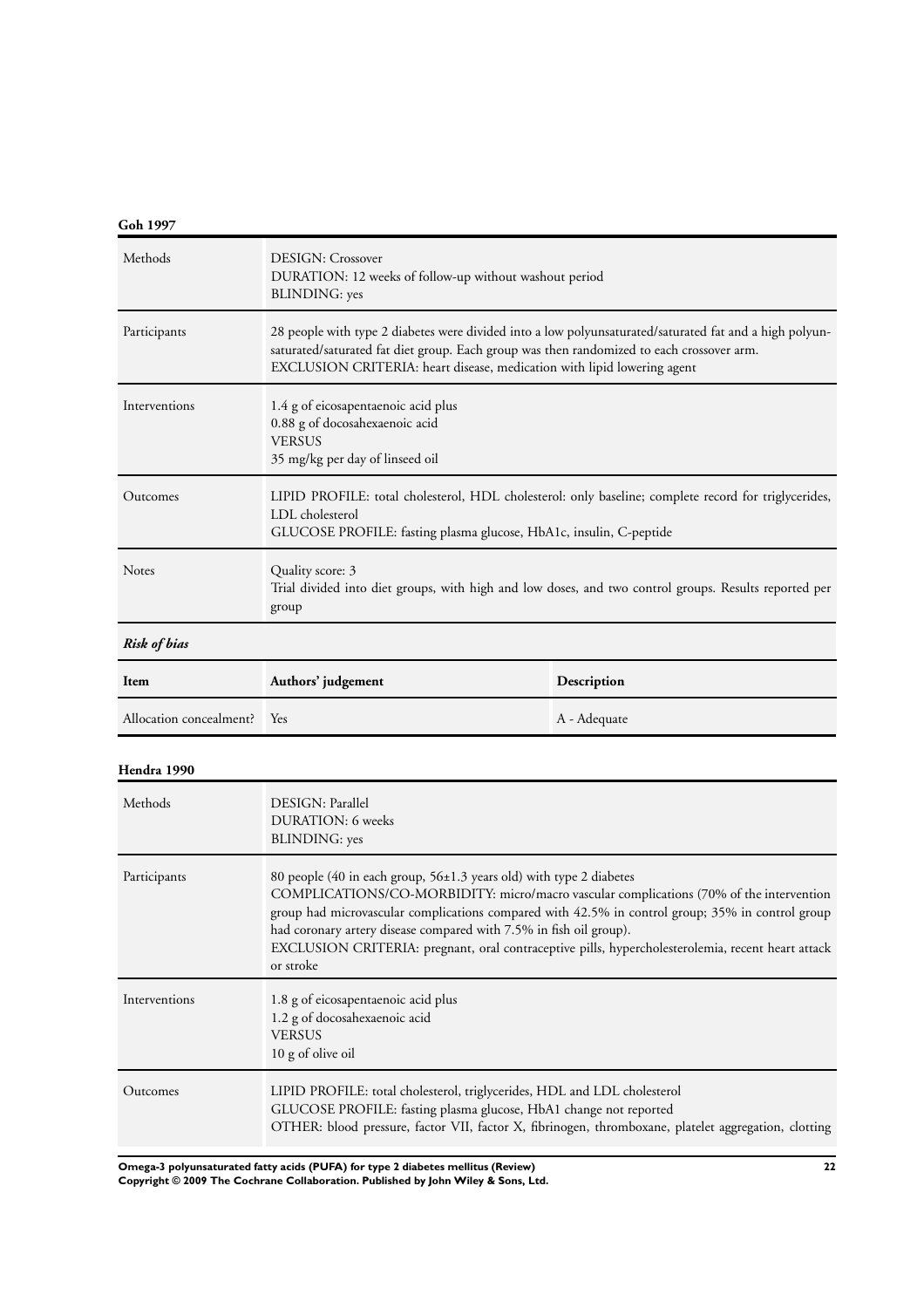# **Hendra 1990** (*Continued)*

| time                                                                                                                                                                                                                                                                                                                                                                                                                                                                                                                 |  |  |
|----------------------------------------------------------------------------------------------------------------------------------------------------------------------------------------------------------------------------------------------------------------------------------------------------------------------------------------------------------------------------------------------------------------------------------------------------------------------------------------------------------------------|--|--|
| Quality score: 3                                                                                                                                                                                                                                                                                                                                                                                                                                                                                                     |  |  |
| <b>Risk of bias</b>                                                                                                                                                                                                                                                                                                                                                                                                                                                                                                  |  |  |
| Authors' judgement<br>Description                                                                                                                                                                                                                                                                                                                                                                                                                                                                                    |  |  |
| A - Adequate<br><b>Yes</b>                                                                                                                                                                                                                                                                                                                                                                                                                                                                                           |  |  |
|                                                                                                                                                                                                                                                                                                                                                                                                                                                                                                                      |  |  |
| DESIGN: Parallel<br><b>DURATION: 6 weeks</b><br><b>BLINDING:</b> yes                                                                                                                                                                                                                                                                                                                                                                                                                                                 |  |  |
| 65 people with type 2 diabetes (34 with vascular complications and 31 without) and 30 controls without<br>type 2 diabetes. 40 of the patients with type 2 diabetes (66% male) were randomized to 25 in the treatment<br>group and 15 in the control arm ( $52.3\pm8.8$ years old and $5.41\pm4.31$ years mean duration of diabetes)<br>CO-MORBIDITIES/COMPLICATIONS: 16% neuropathy, 18% nephropathy, 20% retinopathy, 15%<br>ischaemic heart disease<br>EXCLUSION CRITERIA: Anti-oxidant medication, obese, smokers |  |  |
| 1.8g of eicosapentaenoic acid and 1.2 g of docosahexaenoic acid with 53.6 mg Vit E vs 4g corn oil (1g oil<br>with 13.4mg Vit E) and both groups were prescribed dietary modifications according to WHO guidelines<br>of fat intake                                                                                                                                                                                                                                                                                   |  |  |
| LIPID PROFILE:<br>total cholesterol, LDL and HDL cholesterol, triglycerides<br>GLUCOSE PROFILE: HbA1c, fasting and postprandial glucose<br>OTHER: blood pressure, lipid peroxides, diene conjugates, glutathione, weight (only baseline data shown)                                                                                                                                                                                                                                                                  |  |  |
| Quality score: 2                                                                                                                                                                                                                                                                                                                                                                                                                                                                                                     |  |  |
|                                                                                                                                                                                                                                                                                                                                                                                                                                                                                                                      |  |  |
| Authors' judgement<br>Description                                                                                                                                                                                                                                                                                                                                                                                                                                                                                    |  |  |
| C - Inadequate<br>- No                                                                                                                                                                                                                                                                                                                                                                                                                                                                                               |  |  |
| Luo 1998                                                                                                                                                                                                                                                                                                                                                                                                                                                                                                             |  |  |
| DESIGN: Crossover<br>DURATION: 2 months run in, 2 months per period with 2 months of wash-out<br><b>BLINDING:</b> yes                                                                                                                                                                                                                                                                                                                                                                                                |  |  |
|                                                                                                                                                                                                                                                                                                                                                                                                                                                                                                                      |  |  |

**Omega-3 polyunsaturated fatty acids (PUFA) for type 2 diabetes mellitus (Review) 23 Copyright © 2009 The Cochrane Collaboration. Published by John Wiley & Sons, Ltd.**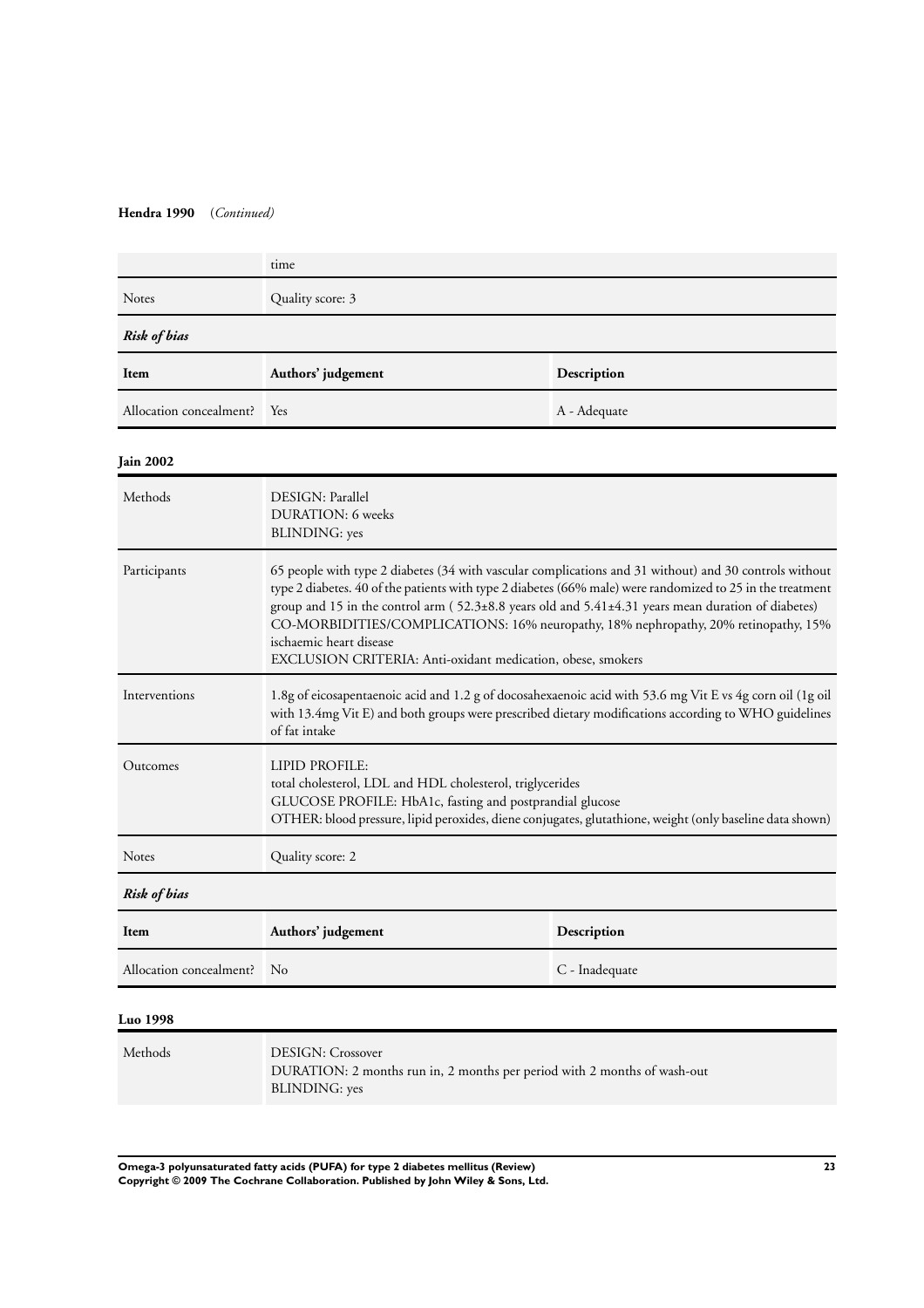# **Luo 1998** (*Continued)*

| Participants            | 12 male participants (54±9.5 years old) with 6±3.2 years of type 2 diabetes, not on insulin<br>COMPLICATIONS/CO-MORBIDITY: 20% hypertension and 10% hyperlipidemia,<br>DROP-OUTS: 10 completed the protocol                                                       |              |
|-------------------------|-------------------------------------------------------------------------------------------------------------------------------------------------------------------------------------------------------------------------------------------------------------------|--------------|
| Interventions           | EXCLUSION CRITERIA: hepatic disease, renal failure, thyroid and gastrointestinal disorders<br>1.08 g of eicosapentaenoic acid plus<br>0.72 g of docosahexaenoic acid<br><b>VERSUS</b><br>6 g of sunflower oil                                                     |              |
| Outcomes                | LIPID PROFILE: total cholesterol, triglycerides, HDL and LDL cholesterol, HDL subfractions, Lipopro-<br>teins, Apolipoproteins<br>GLUCOSE PROFILE: fasting plasma glucose, HbA1c, insulin<br>OTHER: weight, GLUT 4, HSL and LPL expression (end values not given) |              |
| <b>Notes</b>            | Quality score: 4                                                                                                                                                                                                                                                  |              |
| <b>Risk of bias</b>     |                                                                                                                                                                                                                                                                   |              |
| Item                    | Authors' judgement<br>Description                                                                                                                                                                                                                                 |              |
| Allocation concealment? | Yes                                                                                                                                                                                                                                                               | A - Adequate |
| McGrath 1996            |                                                                                                                                                                                                                                                                   |              |
| <b>Brit</b>             | <b>DECIONI</b>                                                                                                                                                                                                                                                    |              |

| Methods       | DESIGN: Crossover<br>DURATION: 6 weeks per phase with a 6 week wash-out period<br><b>BLINDING:</b> yes                                                                                                                                                                                                                    |
|---------------|---------------------------------------------------------------------------------------------------------------------------------------------------------------------------------------------------------------------------------------------------------------------------------------------------------------------------|
| Participants  | 23 participants (87% male) with type 2 diabetes<br>EXCLUSION CRITERIA: renal failure, cerebrovascular disease, coronary artery disease, peripheral vas-<br>cular disease, hypertension, cardiovascular drugs, lipid-lowering agents or vitamin intake                                                                     |
| Interventions | 1.8 g of eicosapentaenoic acid plus<br>1.2 g of docosahexaenoic acid<br><b>VERSUS</b><br>10 g of olive oil                                                                                                                                                                                                                |
| Outcomes      | LIPID PROFILE: total cholesterol, triglycerides, HDL and LDL cholesterol, LDL, HDL and VLDL<br>subfractions, apolipoproteins, lipid ratios<br>GLUCOSE PROFILE: fasting plasma glucose, HBA1c<br>OTHER: melonaldehyde, forearm blood flow, blood pressure, heart rate, cardiac output, stroke volume,<br>platelet adhesion |
| Notes         | Quality score: 3<br>Data completed from McVeigh 1993 and 1994 report                                                                                                                                                                                                                                                      |

**Omega-3 polyunsaturated fatty acids (PUFA) for type 2 diabetes mellitus (Review) 24 Copyright © 2009 The Cochrane Collaboration. Published by John Wiley & Sons, Ltd.**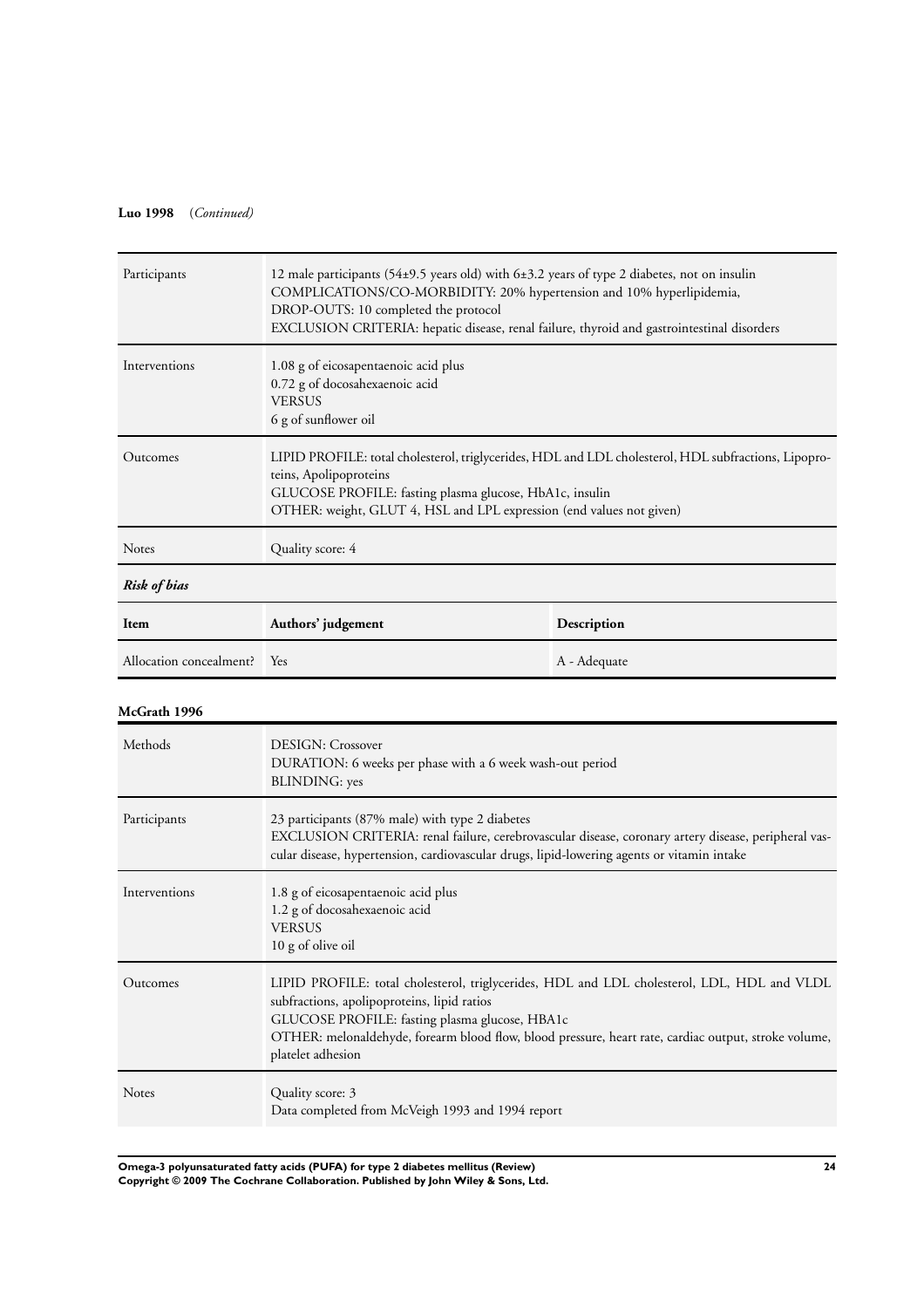# **McGrath 1996** (*Continued)*

| <b>Risk of bias</b>     |                                                                                                                                                                                                                       |              |  |
|-------------------------|-----------------------------------------------------------------------------------------------------------------------------------------------------------------------------------------------------------------------|--------------|--|
| Item                    | Authors' judgement                                                                                                                                                                                                    | Description  |  |
| Allocation concealment? | Yes                                                                                                                                                                                                                   | A - Adequate |  |
| McManus 1996            |                                                                                                                                                                                                                       |              |  |
| Methods                 | DESIGN: Crossover<br>DURATION: 3 months<br><b>BLINDING:</b> yes                                                                                                                                                       |              |  |
| Participants            | 11 participants (61.8±9.6 years old, 73% male) with 7.7±6.9 years of well-controlled type 2 diabetes<br>COMPLICATIONS/CO-MORBIDITY: 36% obese<br>EXCLUSION CRITERIA: medication with insulin or lipid-lowering agents |              |  |
| Interventions           | 1.8 g of eicosapentaenoic acid plus<br>1.2 g of docosahexaenoic acid<br><b>VERSUS</b><br>35 mg/kg of linseed oil                                                                                                      |              |  |
| Outcomes                | LIPID PROFILE: total cholesterol, triglycerides, HDL and LDL cholesterol<br>GLUCOSE PROFILE: fasting plasma glucose, HbA1c, fasting insulin<br>OTHER: weight                                                          |              |  |
| <b>Notes</b>            | Quality score: 4, but allocation was predictable                                                                                                                                                                      |              |  |
| <b>Risk of bias</b>     |                                                                                                                                                                                                                       |              |  |
| Item                    | Authors' judgement                                                                                                                                                                                                    | Description  |  |
| Allocation concealment? | Yes                                                                                                                                                                                                                   | A - Adequate |  |

# **Morgan 1995**

| Methods      | DESIGN: Parallel<br>DURATION: 4 weeks of run-in, 12 weeks of intervention, 4 weeks of post-ingestion phase<br><b>BLINDING:</b> yes                                                                                                                                                                                                                                                           |
|--------------|----------------------------------------------------------------------------------------------------------------------------------------------------------------------------------------------------------------------------------------------------------------------------------------------------------------------------------------------------------------------------------------------|
| Participants | 40 participants (50% males, mean age 54 years with 7-10 years of diabetes) with hypertriglyceridemia<br>and well-controlled type 2 diabetes. They were divided into 4 groups: 2 doses of fish oil and 2 doses of<br>placebo (10 patients per group).<br>COMPLICATIONS/CO-MORBIDITY: hypertriglyceridemia; the intervention group had a greater<br>weight.<br><b>EXCLUSION CRITERIA: none</b> |

**Omega-3 polyunsaturated fatty acids (PUFA) for type 2 diabetes mellitus (Review) 25 Copyright © 2009 The Cochrane Collaboration. Published by John Wiley & Sons, Ltd.**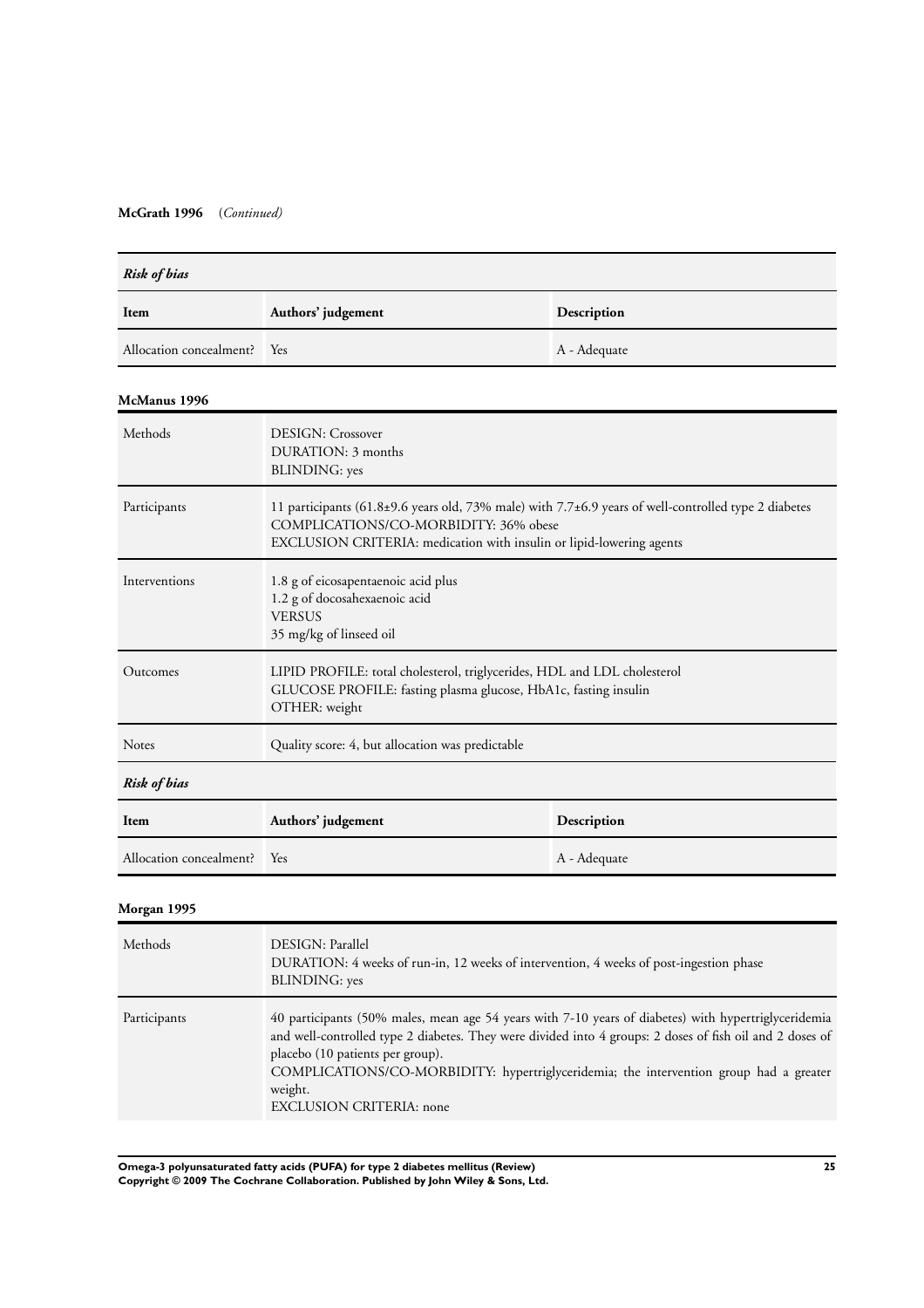# **Morgan 1995** (*Continued)*

| Item          | Authors' judgement                                                                                                                                                                                             | Description |
|---------------|----------------------------------------------------------------------------------------------------------------------------------------------------------------------------------------------------------------|-------------|
| Risk of bias  |                                                                                                                                                                                                                |             |
| <b>Notes</b>  | Quality score: 3<br>in final analysis all fish oil doses are reported together                                                                                                                                 |             |
| Outcomes      | LIPID PROFILE: total cholesterol, triglycerides, HDL, LDL and VLDL cholesterol at 6 and 12 weeks<br>of intervention<br>GLUCOSE PROFILE: fasting plasma glucose, HbA1c<br>OTHER: weight, blood pressure         |             |
| Interventions | Low dose:<br>2.6 g of eicosapentaenoic acid plus<br>2.4 g of docosahexaenoic acid<br>High dose: 5.2 g of eicosapentaenoic acid plus<br>4.8 g of docosahexaenoic acid<br><b>VERSUS</b><br>9 or 18 g of corn oil |             |

Allocation concealment? No C - Inadequate

# **Mostad 2006**

| Methods             | DESIGN: Parallel<br>DURATION: 9 weeks                                                                                                                                                                                                                                                                                                                                                                                                                |             |  |
|---------------------|------------------------------------------------------------------------------------------------------------------------------------------------------------------------------------------------------------------------------------------------------------------------------------------------------------------------------------------------------------------------------------------------------------------------------------------------------|-------------|--|
| Participants        | 27 participants (13 in the fish oil arm, and 14 in the placeob arm, 55% male, aged 40 to 75 years)<br>EXCLUSION CRITERIA: previous use of supplement with fish oil or marine n-3 fatty acids less than 6<br>months before baseline, insulin treatment, hypertriglyceridemia >2.2 mmol/L, proliferative retinopathy,<br>pregnancy or lactation, allergy to fish or citrus, smoking, alcoholism, congestive heart failure or other<br>serious diseases |             |  |
| Interventions       | 1.8 g of eicosapentaenoic acid plus 3 g decosahexaenoic acid with 60 mg/d Vitamin C and 51 mg/d<br>Vitamin E vs 8,5 g linoleic acid with 58 mg/d Vitamin C and 52 mg/d Vitamin E                                                                                                                                                                                                                                                                     |             |  |
| Outcomes            | LIPID PROFILE: Total cholesterol, LDL, HDL, triglycerides, energy metabolism, leptin and glucagon<br>hormones GLUCOSE PROFILE: insulin, fasting plasma glucose, HbA1c, C-peptide, insulin sensitivity,<br>glucose utlisation, ketones                                                                                                                                                                                                                |             |  |
| <b>Notes</b>        | Quality score: 5<br>1 Participant was excluded from the final analysis of the fish oil group due to early withdrawal                                                                                                                                                                                                                                                                                                                                 |             |  |
| <b>Risk of bias</b> |                                                                                                                                                                                                                                                                                                                                                                                                                                                      |             |  |
| Item                | Authors' judgement                                                                                                                                                                                                                                                                                                                                                                                                                                   | Description |  |
|                     |                                                                                                                                                                                                                                                                                                                                                                                                                                                      |             |  |

**Omega-3 polyunsaturated fatty acids (PUFA) for type 2 diabetes mellitus (Review) 26 Copyright © 2009 The Cochrane Collaboration. Published by John Wiley & Sons, Ltd.**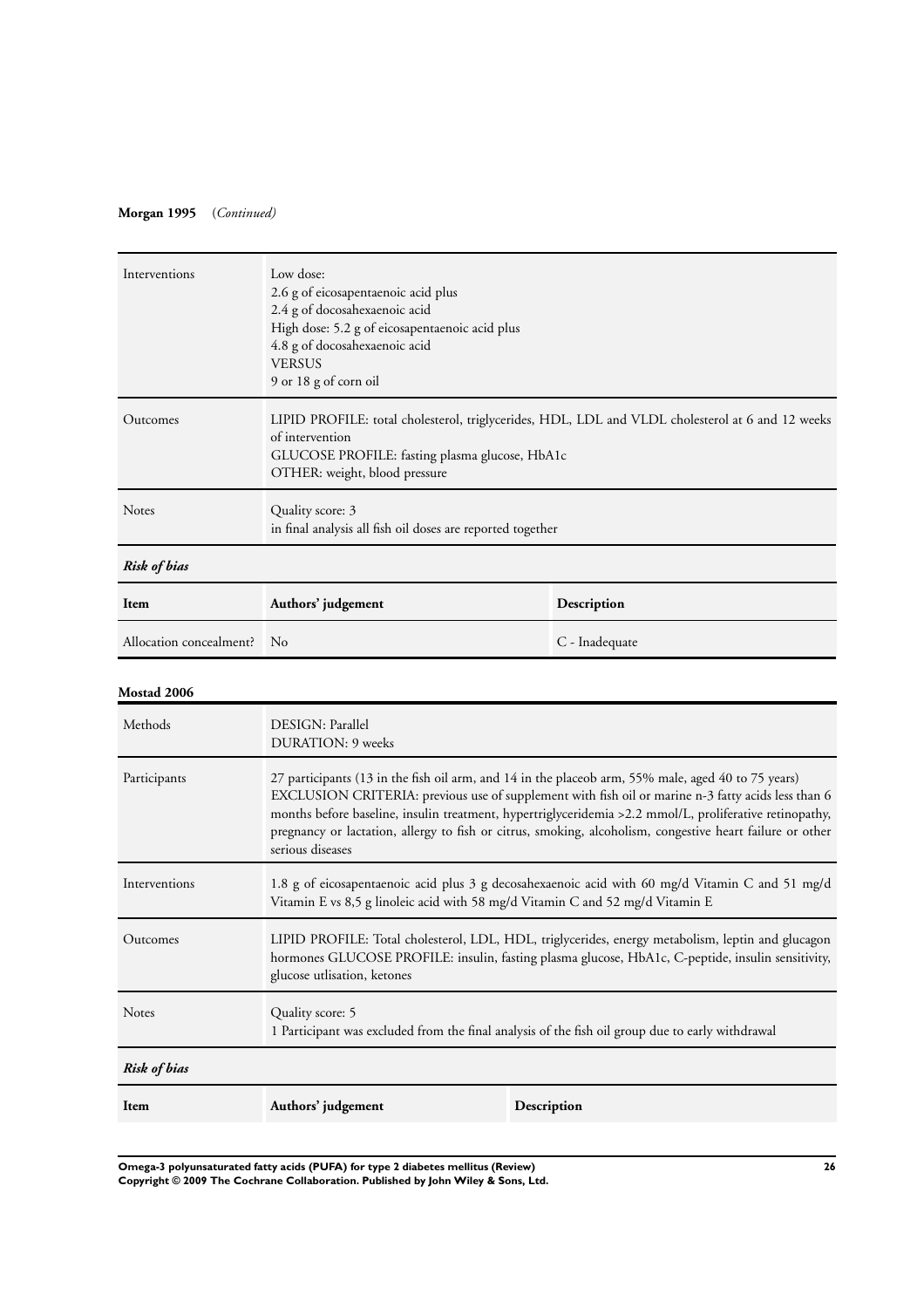# **Mostad 2006** (*Continued)*

| Allocation concealment? | Yes                                                                                                                                                                                                                                                                                                                                                                                                                                                                                                                                                                                                                                                                                                                                                                                               | A - Adequate   |  |  |
|-------------------------|---------------------------------------------------------------------------------------------------------------------------------------------------------------------------------------------------------------------------------------------------------------------------------------------------------------------------------------------------------------------------------------------------------------------------------------------------------------------------------------------------------------------------------------------------------------------------------------------------------------------------------------------------------------------------------------------------------------------------------------------------------------------------------------------------|----------------|--|--|
| Pelikanova 1992         |                                                                                                                                                                                                                                                                                                                                                                                                                                                                                                                                                                                                                                                                                                                                                                                                   |                |  |  |
| Methods                 | DESIGN: Parallel<br>DURATION: 4 weeks run-in, 3 weeks of intervention<br><b>BLINDING</b> : no                                                                                                                                                                                                                                                                                                                                                                                                                                                                                                                                                                                                                                                                                                     |                |  |  |
| Participants            | 20 (10 in each arm) male participants with type 2 diabetes<br>EXCLUSION CRITERIA: obesity, hypertriglyceridemia, renal or liver failure                                                                                                                                                                                                                                                                                                                                                                                                                                                                                                                                                                                                                                                           |                |  |  |
| Interventions           | 15 cc $(3 g)$ of fish oil VERSUS<br>15 cc of saline                                                                                                                                                                                                                                                                                                                                                                                                                                                                                                                                                                                                                                                                                                                                               |                |  |  |
| Outcomes                | LIPID PROFILE: total cholesterol, triglycerides<br>GLUCOSE PROFILE: fasting plasma glucose, 2 h post-prandial glucose, HbA1c.<br>OTHER: plasma immunoreactive insulin after meal, C peptide given as area under the curve                                                                                                                                                                                                                                                                                                                                                                                                                                                                                                                                                                         |                |  |  |
| <b>Notes</b>            | Quality score: 2                                                                                                                                                                                                                                                                                                                                                                                                                                                                                                                                                                                                                                                                                                                                                                                  |                |  |  |
| <b>Risk of bias</b>     |                                                                                                                                                                                                                                                                                                                                                                                                                                                                                                                                                                                                                                                                                                                                                                                                   |                |  |  |
| Item                    | Authors' judgement                                                                                                                                                                                                                                                                                                                                                                                                                                                                                                                                                                                                                                                                                                                                                                                | Description    |  |  |
| Allocation concealment? | No                                                                                                                                                                                                                                                                                                                                                                                                                                                                                                                                                                                                                                                                                                                                                                                                | C - Inadequate |  |  |
| Petersen 2002           |                                                                                                                                                                                                                                                                                                                                                                                                                                                                                                                                                                                                                                                                                                                                                                                                   |                |  |  |
| Methods                 | DESIGN: Parallel<br><b>DURATION: 8 weeks</b><br><b>BLINDING:</b> yes                                                                                                                                                                                                                                                                                                                                                                                                                                                                                                                                                                                                                                                                                                                              |                |  |  |
| Participants            | 49 participants (62% male) with type 2 diabetes (20 in the treatment and 22 in the control arm in one<br>publication and 23 in treatment and 21 in controls in another publication) with $\pm$ 9.5 years duration of<br>diabetes, aged 33 to 85 years. COMPLICATIONS/CO-MORBIDITY: hypertriglyceridemia<br>PARTICIPANTS WITHDRAWN:<br>7 (1 hospitalised, 1 gained weight during run-in phase, 1 had pneumonia, 3 had raised C-reactive protein<br>in plasma, 1 was not fasting at blood sampling)<br>EXCLUSION CRITERIA: Diabetes diagnosis of less than 2 years, age of onset less than 30 years, fasting<br>plasma less than 1.5 mmol/L, use of lipid-lowering drugs, use of dietary supplementation with fish oil/<br>garlic, more than 5 drinks of alcohol a day, hormone replacement therapy |                |  |  |
| Interventions           | 2.6g eicosapentaenoic and docosahexaenoic acid with 53.6mg Vit E vs 4g corn oil (1g oil with 13.4mg<br>Vir E                                                                                                                                                                                                                                                                                                                                                                                                                                                                                                                                                                                                                                                                                      |                |  |  |

**Omega-3 polyunsaturated fatty acids (PUFA) for type 2 diabetes mellitus (Review) 27 Copyright © 2009 The Cochrane Collaboration. Published by John Wiley & Sons, Ltd.**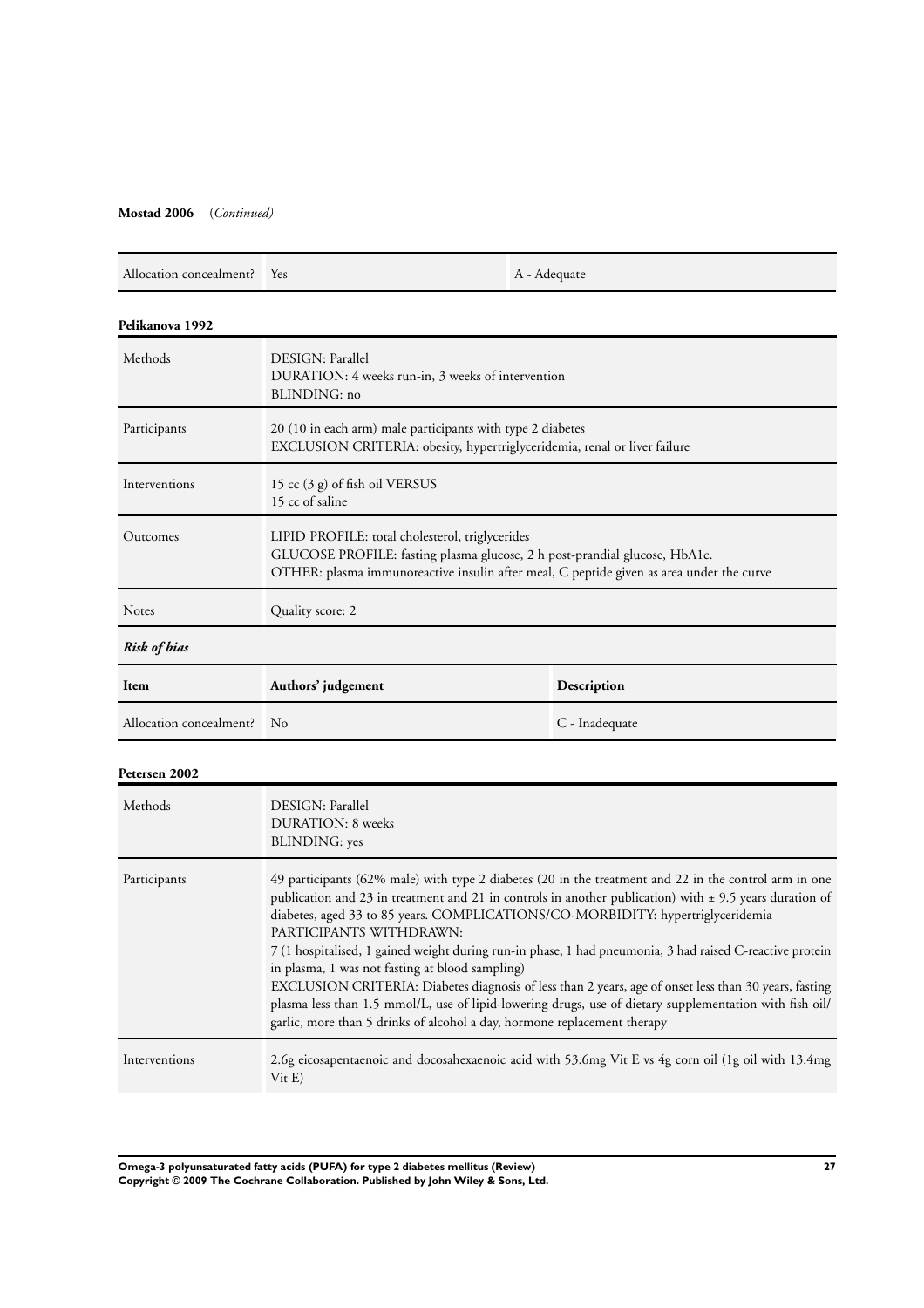# **Petersen 2002** (*Continued)*

| Outcomes                | LIPID PROFILE:<br>total cholesterol, triglycerides, LDL and HDL cholesterol, LDL and HDL subfractions, Lipid ratios<br><b>GLUCOSE PROFILE:</b><br>plasma glucose, HbA1c<br>OTHER: Diene Conjugates (values not given)                                            |              |  |  |
|-------------------------|------------------------------------------------------------------------------------------------------------------------------------------------------------------------------------------------------------------------------------------------------------------|--------------|--|--|
| Notes                   | Quality score: 3<br>Glucose profile was taken from Pedersen 2003, with 23 in treatment arm and 21 in controls                                                                                                                                                    |              |  |  |
| <b>Risk of bias</b>     |                                                                                                                                                                                                                                                                  |              |  |  |
| Item                    | Authors' judgement                                                                                                                                                                                                                                               | Description  |  |  |
| Allocation concealment? | Yes                                                                                                                                                                                                                                                              | A - Adequate |  |  |
| Puhakainen 1995         |                                                                                                                                                                                                                                                                  |              |  |  |
| Methods                 | DESIGN: Crossover<br>DURATION: 6 weeks per phase without washout period<br><b>BLINDING:</b> yes                                                                                                                                                                  |              |  |  |
| Participants            | 9 community-dwelling participants (44% male, 53±4 years old) with type 2 diabetes<br>COMPLICATIONS/CO-MORBIDITY: obesity<br>EXCLUSION CRITERIA: macro or microvascular complications, liver or renal failure, bleeding or insulin<br>requirement, hypothyroidism |              |  |  |
| Interventions           | 2.16 g of eicosapentaenoic acid plus<br>1.44 g of docosahexaenoic acid<br><b>VERSUS</b><br>12 g of corn plus olive oil (6 g each)                                                                                                                                |              |  |  |
| Outcomes                | LIPID PROFILE: total cholesterol, triglycerides, HDL, LDL and VLDL cholesterol, HDL, LDL and<br>VLDL subfractions<br>GLUCOSE PROFILE: fasting plasma glucose, HbA1c<br>OTHER: weight                                                                             |              |  |  |
| Notes                   | Quality score: 3                                                                                                                                                                                                                                                 |              |  |  |
| Risk of bias            |                                                                                                                                                                                                                                                                  |              |  |  |
| Item                    | Authors' judgement<br>Description                                                                                                                                                                                                                                |              |  |  |
| Allocation concealment? | No<br>C - Inadequate                                                                                                                                                                                                                                             |              |  |  |

**Omega-3 polyunsaturated fatty acids (PUFA) for type 2 diabetes mellitus (Review) 28 Copyright © 2009 The Cochrane Collaboration. Published by John Wiley & Sons, Ltd.**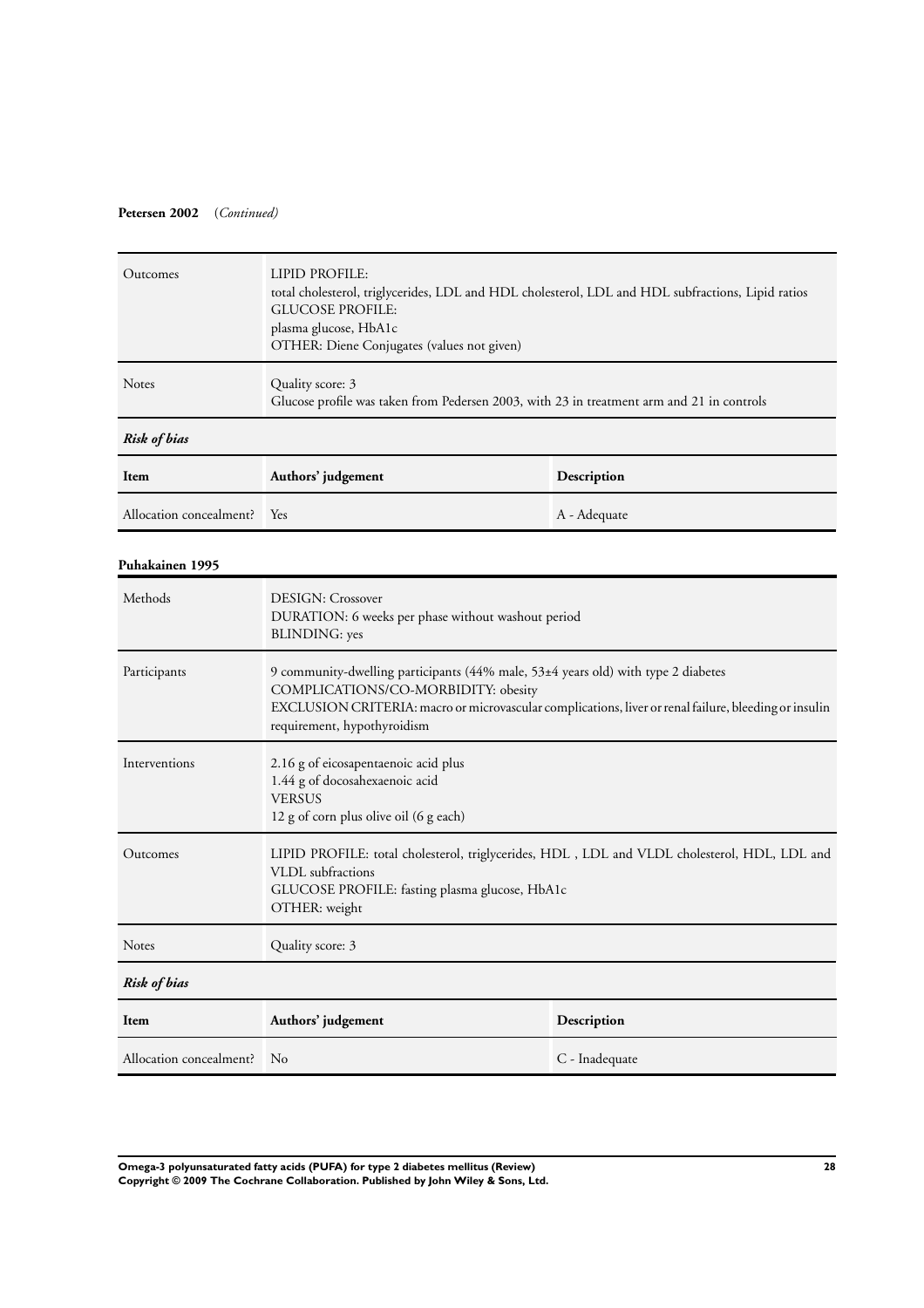# **Schectman 1988**

| Methods                 | DESIGN: Crossover<br>DURATION: 4 weeks per phase (low dose) with 4 weeks of washout in between phases. At the end all<br>participants received the high dose fish oil.<br><b>BLINDING:</b> yes                                                                                                                                                                                                                                                      |                |  |
|-------------------------|-----------------------------------------------------------------------------------------------------------------------------------------------------------------------------------------------------------------------------------------------------------------------------------------------------------------------------------------------------------------------------------------------------------------------------------------------------|----------------|--|
| Participants            | 13 participants (69% males, 52±14.4 years old) with type 2 diabetes<br>COMPLICATIONS/CO-MORBIDITY: 46% with hypertriglyceridemia, 46% hypertension, 15% coro-<br>nary artery disease<br>EXCLUSION CRITERIA: liver failure, renal failure, hypothyroidism, poorly controlled diabetes, medi-<br>cation with lipid-lowering agents                                                                                                                    |                |  |
| Interventions           | Low dose:<br>2.6 g of eicosapentaenoic acid plus<br>1.4 g of docosahexaenoic acid<br><b>VERSUS</b><br>12 g of safflower oil<br>High dose: (non-randomized) 5.0 g of eicosapentaenoic acid plus<br>2.5 g of docosahexaenoic acid                                                                                                                                                                                                                     |                |  |
| Outcomes                | LIPID PROFILE: total cholesterol, triglycerides, HDL, LDL and VLDL cholesterol, VLDL triglycerides,<br>lipid ratios, apolipoproteins<br>GLUCOSE PROFILE: fasting plasma glucose, 2 h post-prandial glucose, glycated hemoglobin, C-peptide                                                                                                                                                                                                          |                |  |
| Notes                   | Quality score: 2<br>Information is provided for both low and high dose phases. High dose phase is not randomized                                                                                                                                                                                                                                                                                                                                    |                |  |
| <b>Risk of bias</b>     |                                                                                                                                                                                                                                                                                                                                                                                                                                                     |                |  |
| Item                    | Authors' judgement                                                                                                                                                                                                                                                                                                                                                                                                                                  | Description    |  |
| Allocation concealment? | No                                                                                                                                                                                                                                                                                                                                                                                                                                                  | C - Inadequate |  |
| <b>Silvis 1990</b>      |                                                                                                                                                                                                                                                                                                                                                                                                                                                     |                |  |
| Methods                 | DESIGN: Parallel<br>DURATION: 8 weeks for each phase with 8 weeks of washout<br><b>BLINDING:</b> no                                                                                                                                                                                                                                                                                                                                                 |                |  |
| Participants            | 63 participants with type 2 diabetes (not well controlled (HbA1c 9-11), 32-46% male, Black, age 54±10<br>years) randomized to placebo (21, analyzed 18 in phase II), first fish oil then fiber (24, analyzed 21 in<br>phase II) and first fiber then fish oil (18, analyzed 17 in phase II)<br>COMPLICATIONS/CO-MORBIDITY: 52-67% hypertension<br><b>EXCLUSION CRITERIA: none</b><br>Ranges given refer to data for the different comparison groups |                |  |
| Interventions           | 1.4 g of eicosapentaenoic acid plus<br>0.3 g of docosahexaenoic acid<br><b>VERSUS</b>                                                                                                                                                                                                                                                                                                                                                               |                |  |

**Omega-3 polyunsaturated fatty acids (PUFA) for type 2 diabetes mellitus (Review) 29 Copyright © 2009 The Cochrane Collaboration. Published by John Wiley & Sons, Ltd.**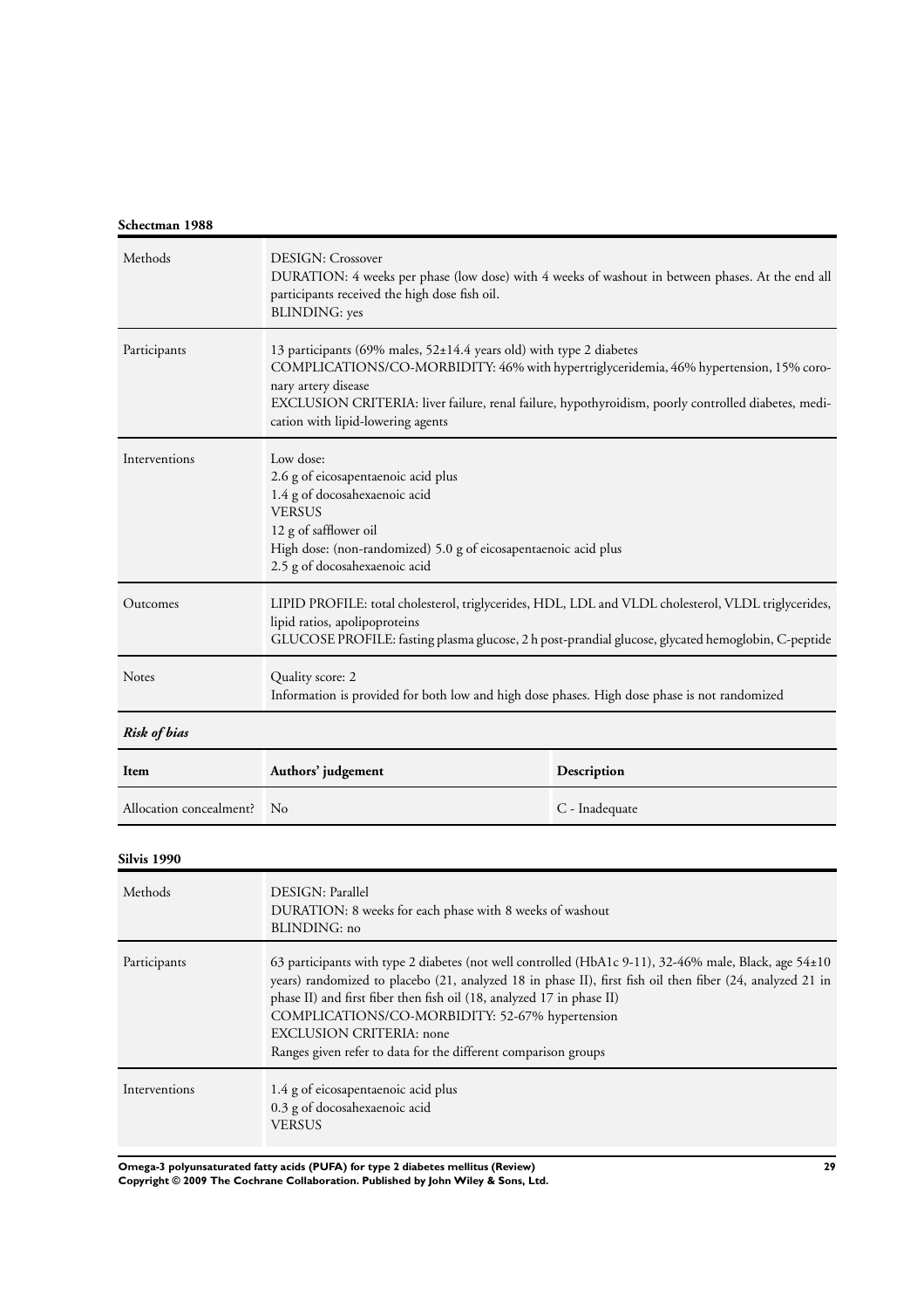# **Silvis 1990** (*Continued)*

|                         | 12 g of olive oil                                                                                                                                                                                                                                                                                                                                                                                                                                                                 |                                                                                                                                                                                                                                                                                                                           |  |
|-------------------------|-----------------------------------------------------------------------------------------------------------------------------------------------------------------------------------------------------------------------------------------------------------------------------------------------------------------------------------------------------------------------------------------------------------------------------------------------------------------------------------|---------------------------------------------------------------------------------------------------------------------------------------------------------------------------------------------------------------------------------------------------------------------------------------------------------------------------|--|
| Outcomes                | LIPID PROFILE: total cholesterol, triglycerides, HDL cholesterol reported at initial 4 weeks and initial<br>8 weeks, HDL:TC ratio<br>GLUCOSE PROFILE: HbA1c<br>OTHER: Factor VII, Fibrinogen, Bleeding and clotting time, weight                                                                                                                                                                                                                                                  |                                                                                                                                                                                                                                                                                                                           |  |
| Notes                   | Quality score: 1<br>Although described as crossover, this is really a parallel study between fish oil and placebo and between<br>fiber and placebo, but the fiber and fish oil groups cross over. A subgroup received extra vitamin E.<br>Measurements were given at weeks 4 and 8 for phases I and II. For the pooled analyses, data from the<br>Fiber group was used as control when data for placebo group was not available. Only data from phase I<br>taken for all analyses |                                                                                                                                                                                                                                                                                                                           |  |
| Risk of bias            |                                                                                                                                                                                                                                                                                                                                                                                                                                                                                   |                                                                                                                                                                                                                                                                                                                           |  |
| Item                    | Authors' judgement                                                                                                                                                                                                                                                                                                                                                                                                                                                                | Description                                                                                                                                                                                                                                                                                                               |  |
| Allocation concealment? | No                                                                                                                                                                                                                                                                                                                                                                                                                                                                                | C - Inadequate                                                                                                                                                                                                                                                                                                            |  |
| Sirtori 1997            |                                                                                                                                                                                                                                                                                                                                                                                                                                                                                   |                                                                                                                                                                                                                                                                                                                           |  |
| Methods                 | DESIGN: Parallel<br>DURATION: 8 months<br><b>BLINDING:</b> yes                                                                                                                                                                                                                                                                                                                                                                                                                    |                                                                                                                                                                                                                                                                                                                           |  |
| Participants            | finished - Intention to treat used).<br>Control group: 58.8±8.9 years old, 62% male<br>Intervention: 58.2±9 years old, 62% male<br>COMPLICATIONS/CO-MORBIDITY: hyperlipidemia                                                                                                                                                                                                                                                                                                     | 935 participants of whom 418 had type 2 diabetes divided into 211 for control and 207 for fish oil (203<br>EXCLUSION CRITERIA: obesity, malabsortion, duodenal ulcer, noncompliance or unreliable, epilepsy,<br>alcoholism, insulin use, unstable angina or recent heart attack, severe hypertension, severe dyslipidemia |  |
| Interventions           | 1.5 g of eicosapentaenoic acid plus<br>1.0 g of docosahexaenoic acid for 2 months, then<br>1.0 g of eicosapentaenoic acid plus<br>0.7 g of docosahexaenoic acid for 6 months<br><b>VERSUS</b><br>3 g olive oil for 24 weeks                                                                                                                                                                                                                                                       |                                                                                                                                                                                                                                                                                                                           |  |
| Outcomes                | LIPID PROFILE: total cholesterol, HDL, LDL and VLDL cholesterol, triglycerides, LDL:HDL ratio,<br>lipoprotein and heparin lipases, lipid subfractions, composition and particle size<br>GLUCOSE PROFILE: fasting plasma glucose, HbA1c, fasting insulin<br>OTHER: Blood pressure                                                                                                                                                                                                  |                                                                                                                                                                                                                                                                                                                           |  |
| Notes                   | Quality score: 4 Lipid subfractions, particle sizes, ratios measured in subgroup of 16 participants. Waiting<br>for author's submission of LDL data                                                                                                                                                                                                                                                                                                                               |                                                                                                                                                                                                                                                                                                                           |  |

**Omega-3 polyunsaturated fatty acids (PUFA) for type 2 diabetes mellitus (Review) 30 Copyright © 2009 The Cochrane Collaboration. Published by John Wiley & Sons, Ltd.**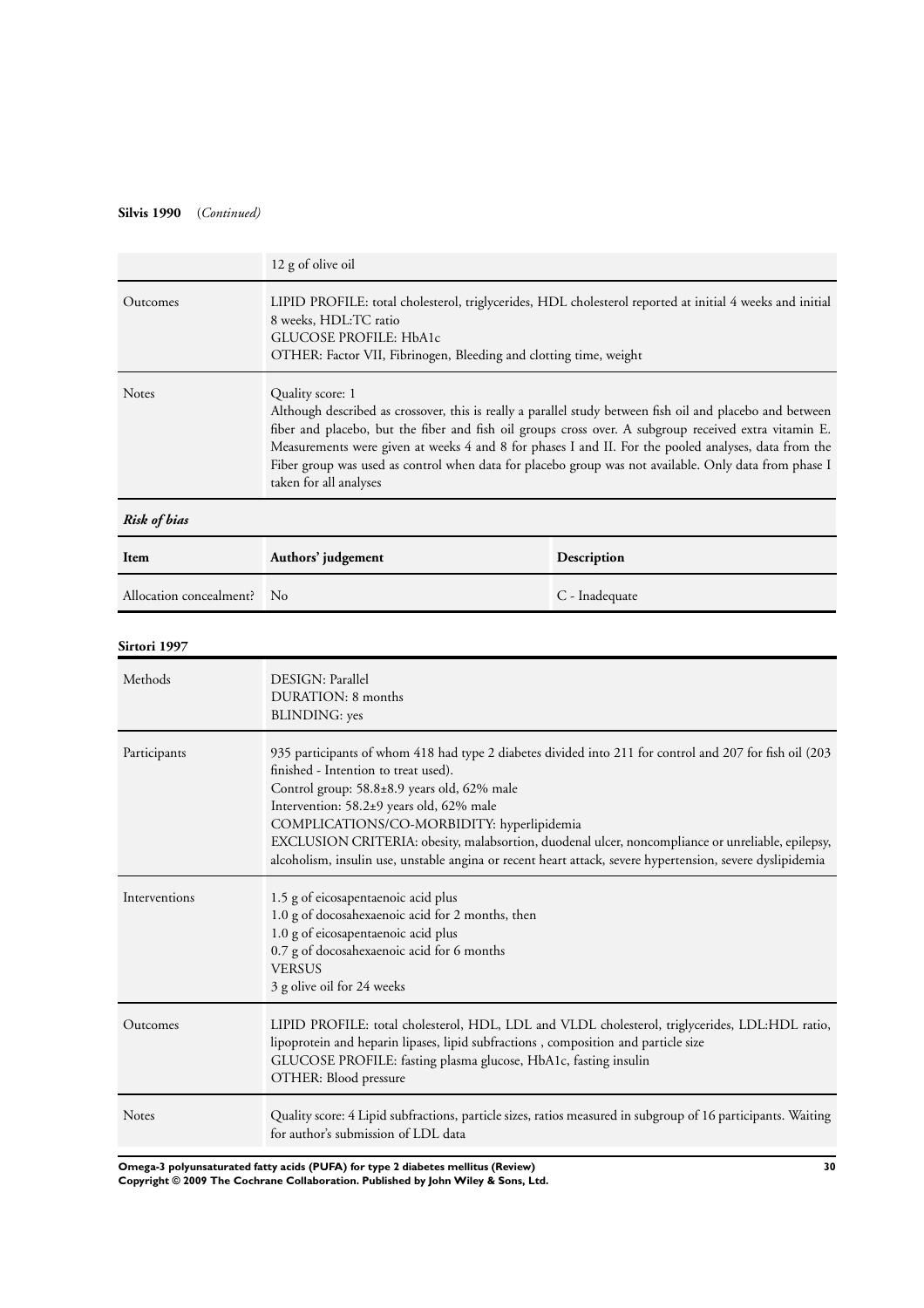# **Sirtori 1997** (*Continued)*

| <b>Risk of bias</b>     |                                                                                                                                                                                                                                                                                                                         |                                                     |  |  |
|-------------------------|-------------------------------------------------------------------------------------------------------------------------------------------------------------------------------------------------------------------------------------------------------------------------------------------------------------------------|-----------------------------------------------------|--|--|
| Item                    | Authors' judgement<br>Description                                                                                                                                                                                                                                                                                       |                                                     |  |  |
| Allocation concealment? | Yes                                                                                                                                                                                                                                                                                                                     | A - Adequate                                        |  |  |
| <b>Vessby 1990</b>      |                                                                                                                                                                                                                                                                                                                         |                                                     |  |  |
| Methods                 | DESIGN: Crossover<br><b>BLINDING:</b> yes                                                                                                                                                                                                                                                                               | DURATION: 8 weeks per phase, without washout period |  |  |
| Participants            | 14 participants with type 2 diabetes (78% males, ages 39-72)<br>COMPLICATIONS/CO-MORBIDITY: hyperlipidemia<br>EXCLUSION CRITERIA: medication with lipid lowering agents                                                                                                                                                 |                                                     |  |  |
| Interventions           | 1.8 g of eicosapentaenoic acid plus<br>1.2 g of docosahexaenoic acid<br><b>VERSUS</b><br>10 g olive oil                                                                                                                                                                                                                 |                                                     |  |  |
| Outcomes                | LIPID PROFILE: total cholesterol, HDL and LDL cholesterol, triglycerides, VLDL, LDL and HDL-<br>triglycerides, Lipid ratios, Apolipoproteins<br>GLUCOSE PROFILE: fasting plasma glucose, HbA1c<br>OTHER: blood pressure, melonaldehyde, serum insulin after glucagon IV infusion, C-peptide, weight<br>(data not given) |                                                     |  |  |
| Notes                   | Quality score: 2<br>Least-square means are presented, % change and p-values given                                                                                                                                                                                                                                       |                                                     |  |  |
| <b>Risk of bias</b>     |                                                                                                                                                                                                                                                                                                                         |                                                     |  |  |
| Item                    | Authors' judgement                                                                                                                                                                                                                                                                                                      | Description                                         |  |  |
| Allocation concealment? | Yes                                                                                                                                                                                                                                                                                                                     | A - Adequate                                        |  |  |
| Westerveld 1993         |                                                                                                                                                                                                                                                                                                                         |                                                     |  |  |
| Methods                 | DESIGN: Parallel<br><b>DURATION: 8 weeks</b><br><b>BLINDING:</b> yes                                                                                                                                                                                                                                                    |                                                     |  |  |
| Participants            | 24 participants (62.5% male) with type 2 diabetes divided into three groups of 8<br>EXCLUSION CRITERIA: liver or renal failure, bleeding, cardiovascular disorder in last 3 months, insulin<br>use                                                                                                                      |                                                     |  |  |

**Omega-3 polyunsaturated fatty acids (PUFA) for type 2 diabetes mellitus (Review) 31 Copyright © 2009 The Cochrane Collaboration. Published by John Wiley & Sons, Ltd.**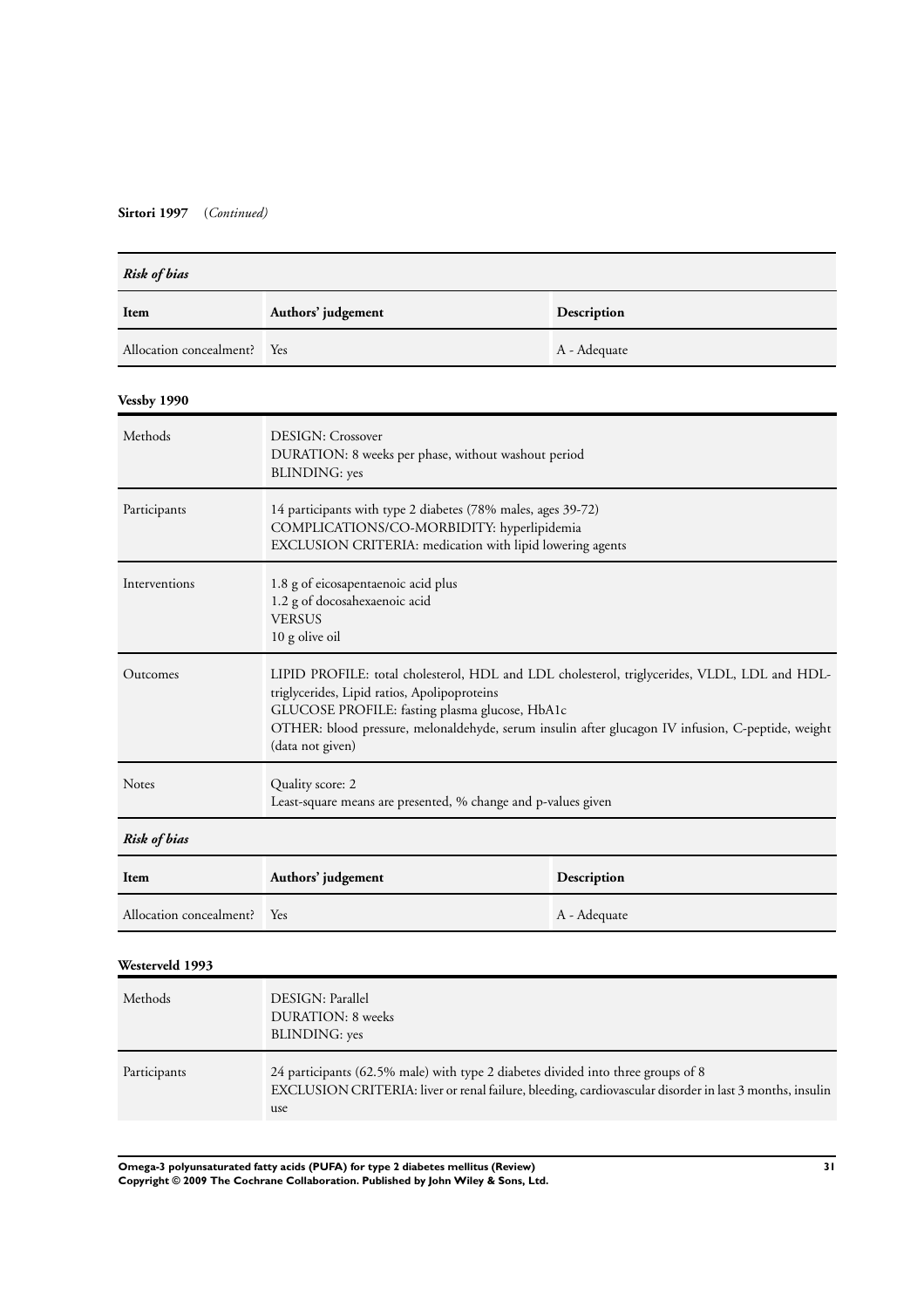# **Westerveld 1993** (*Continued)*

| Interventions               | Low dose: 0.9 g eicosapentaenoic acid<br>High dose: 1.8 g eicosapentaenoic acid<br><b>VERSUS</b><br>1.6 g olive oil                                                                                                                                                                                                                                                                                       |  |  |  |  |
|-----------------------------|-----------------------------------------------------------------------------------------------------------------------------------------------------------------------------------------------------------------------------------------------------------------------------------------------------------------------------------------------------------------------------------------------------------|--|--|--|--|
| Outcomes                    | LIPID PROFILE: baseline total cholesterol and triglycerides, complete LDL cholesterol record for fish<br>oil group in high dose, apolipoprotein A and B and plasma Lp (a) (data not given)<br>GLUCOSE PROFILE: HbA1c<br>OTHER: weight (no SD and no p-value for placebo group), platelet aggregation, platelet adhesion, plasma<br>viscosity, bleeding time, fibrinogen (data not shown for any of these) |  |  |  |  |
| <b>Notes</b>                | Quality score: 4<br>Least-square means are presented                                                                                                                                                                                                                                                                                                                                                      |  |  |  |  |
| Risk of bias                |                                                                                                                                                                                                                                                                                                                                                                                                           |  |  |  |  |
| Item                        | Authors' judgement<br>Description                                                                                                                                                                                                                                                                                                                                                                         |  |  |  |  |
| Allocation concealment? Yes | A - Adequate                                                                                                                                                                                                                                                                                                                                                                                              |  |  |  |  |

# **Woodman 2002**

| Methods       | DESIGN: Parallel<br>DURATION: 6 weeks<br><b>BLINDING:</b> yes                                                                                                                                                                                                                                                                                                                                                                                                                                                                                                                                                                                                                            |
|---------------|------------------------------------------------------------------------------------------------------------------------------------------------------------------------------------------------------------------------------------------------------------------------------------------------------------------------------------------------------------------------------------------------------------------------------------------------------------------------------------------------------------------------------------------------------------------------------------------------------------------------------------------------------------------------------------------|
| Participants  | 59 participants with type 2 diabetes, (39 men and 12 women; age 61.2±1.2 years; duration of diabetes<br>5.2±4.8 years). 17 were randomized to eicosapentaenoic acid, 18 to docosahexaenoic acid, and 16 in the<br>placebo arm DROP-OUTS: 8<br>COMPLICATIONS/CO-MORBIDITIES: All had hypertension<br>EXCLUSION CRITERIA: Smokers, non-hypertensive,<br>pre-menopausal participants, diagnosis less than 3 months, insulin use, more than 2 fish meals per week<br>or supplementation, symptomatic heart disease, myocardial infarction, stroke, liver or renal disease, symp-<br>tomatic autonomic neuropathy, regular use of non-steroidal anti-inflammatory drugs, recent major surgery |
| Interventions | 4g eicosapentaenoic acid or 4g docosahexaenoic acid vs 4g olive oil                                                                                                                                                                                                                                                                                                                                                                                                                                                                                                                                                                                                                      |
| Outcomes      | LIPID PROFILE:<br>total cholesterol, triglycerides, LDL and HDL cholesterol, HDL2 and HDL3 cholesterol<br><b>GLUCOSE PROFILE:</b><br>HbA1c, fasting glucose, fasting insulin, insulin sensitivity index, C-peptide<br>OTHER: F2 Isoprostanes, von Willebrand factor, blood flow, blood pressure, heart rate, interleuken-<br>6, tumor-necrosis factor-alpha, C-reactive protein, P-selectin, plasminogen activator inhibitor-1, tissue<br>plasminogen activator, thromboxane B2 and platelet aggregation (calculated as area under the curve),<br>weight (change data not given)                                                                                                         |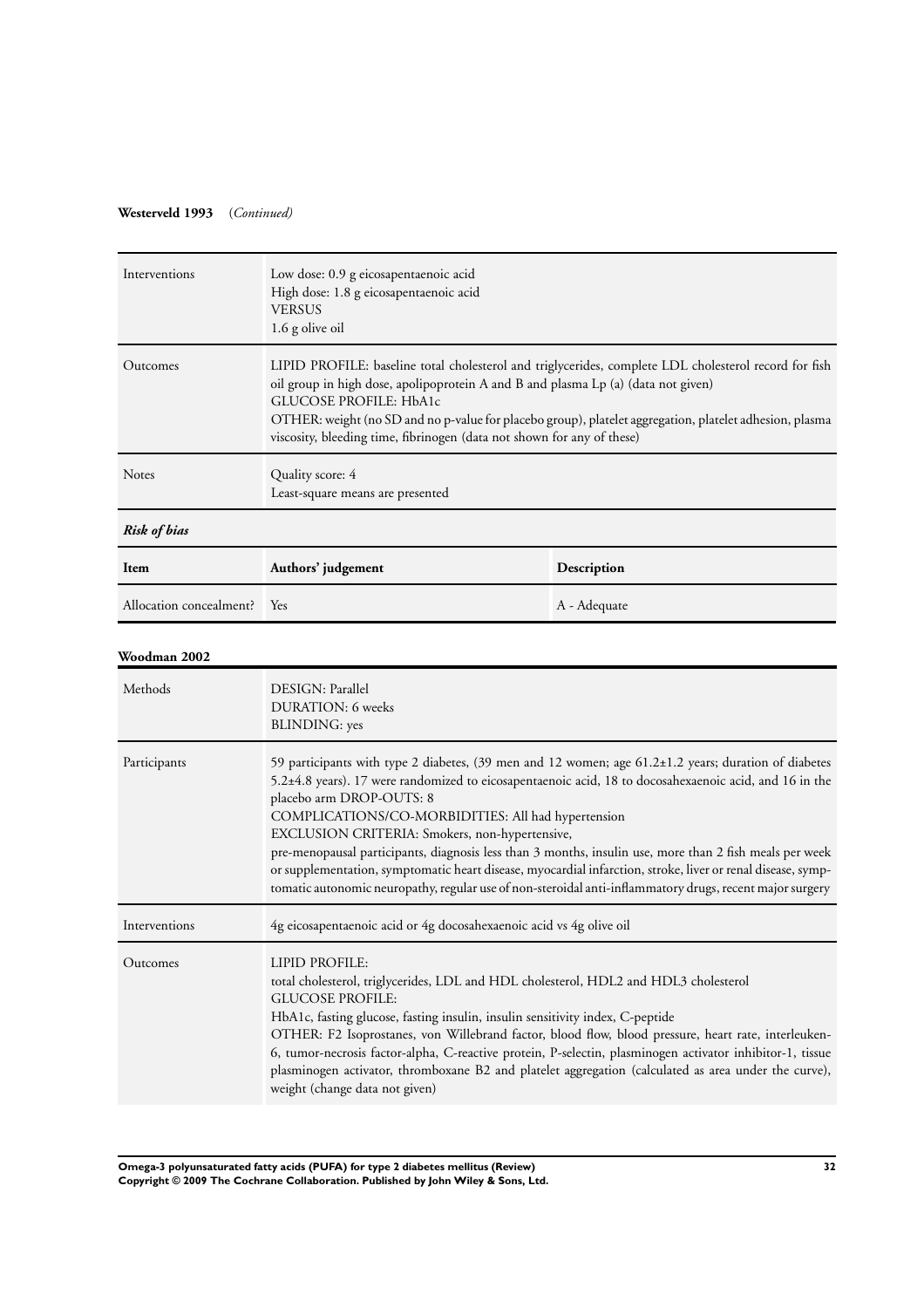# <span id="page-34-0"></span>**Woodman 2002** (*Continued)*

| <b>Notes</b>               | Quality score: 3<br>Trial divided into diet groups, with EPA and DHA treatment groups compared to olive oil |                |  |
|----------------------------|-------------------------------------------------------------------------------------------------------------|----------------|--|
| <b>Risk of bias</b>        |                                                                                                             |                |  |
| Item                       | Authors' judgement                                                                                          | Description    |  |
| Allocation concealment? No |                                                                                                             | C - Inadequate |  |

# **Characteristics of excluded studies** *[ordered by study ID]*

| Study              | Reason for exclusion                                                                     |
|--------------------|------------------------------------------------------------------------------------------|
| Adler 1994         | Did not assess fish oil supplementation                                                  |
| Bonnema 1995       | Participants not all diabetic or had type 1 diabetes                                     |
| Das 1994a          | Not a randomized trial                                                                   |
| Das 1994b          | Not a randomized trial                                                                   |
| Das 1995           | Not a randomized trial                                                                   |
| Dunstan 1997       | Did not assess fish oil supplementation                                                  |
| Eritsland 1994     | Participants not all diabetic or had type 1 diabetes                                     |
| Fasching 1991      | Participants not all diabetic or had type 1 diabetes<br>No placebo arm included          |
| Friedberg 1998     | A meta-analysis                                                                          |
| Hamazaki 1990      | Participants not all diabetic or had type 1 diabetes. Also a before and after comparison |
| Herrmann 1992      | Not a randomized trial                                                                   |
| Holler 1996        | Did not assess fish oil supplementation                                                  |
| Howard 1993        | Did not assess fish oil supplementation and was a non-randomized study                   |
| Kasim 1988         | Not a randomized trial                                                                   |
| Lee 1994           | Did not assess fish oil supplementation                                                  |
| Lungershausen 1997 | Participants not all diabetic or had type 1 diabetes                                     |

**Omega-3 polyunsaturated fatty acids (PUFA) for type 2 diabetes mellitus (Review) 33 Copyright © 2009 The Cochrane Collaboration. Published by John Wiley & Sons, Ltd.**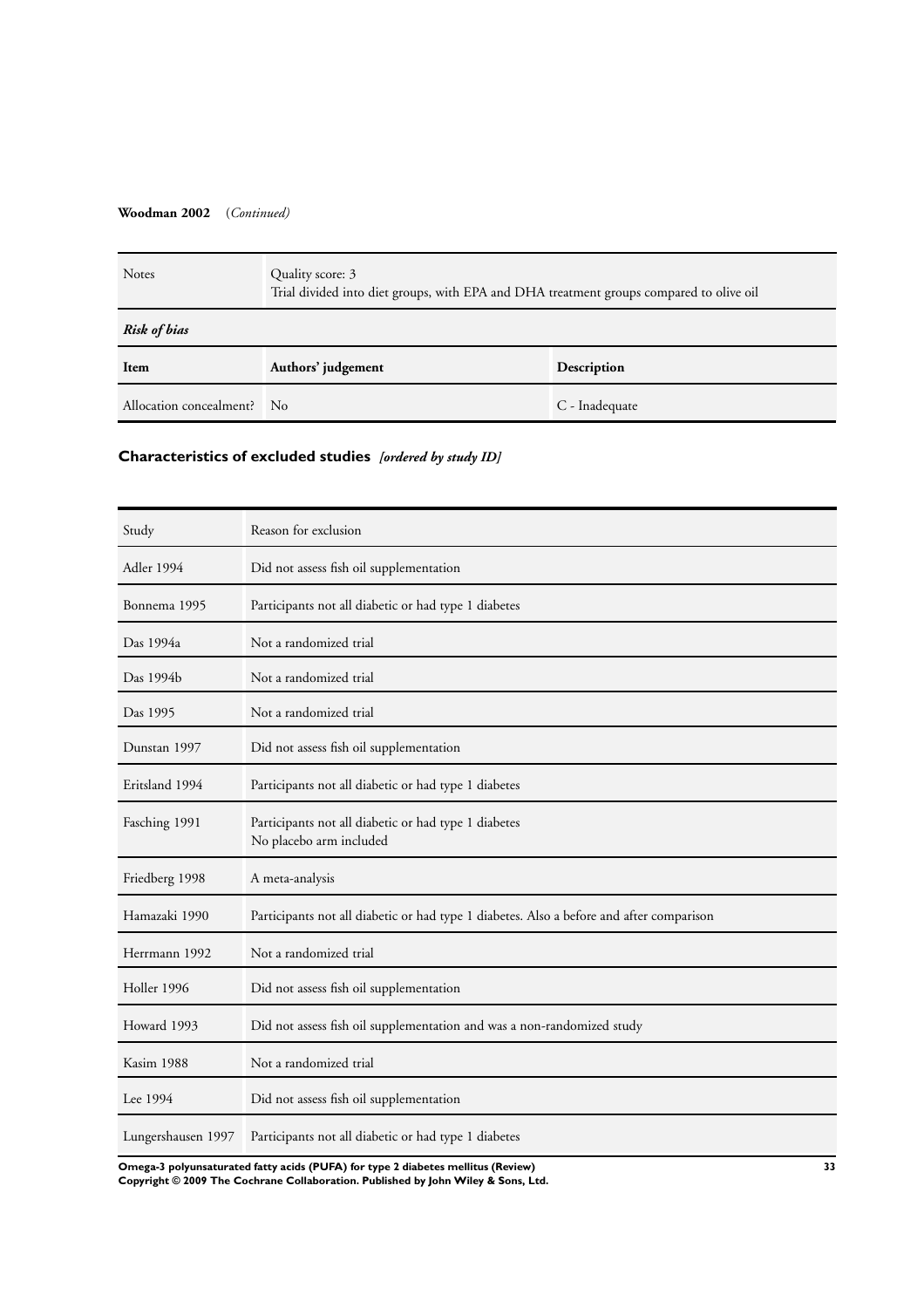# (*Continued)*

| Mackness 1994   | Participants not all diabetic or had type 1 diabetes                 |
|-----------------|----------------------------------------------------------------------|
| Malasanos 1991  | Not a randomized trial                                               |
| Morris 1995     | Did not assess fish oil supplementation - although included fish oil |
| Okuda 1992      | Before and after comparison                                          |
| Okuda 1996      | Before and after comparison                                          |
| Prince 1997     | Not a randomized trial                                               |
| Rossing 1996    | Participants not all diabetic or had type 1 diabetes                 |
| Schaap 1991     | Not a randomized trial                                               |
| Semplicini 1994 | Not a randomized trial                                               |
| Sheehan 1997    | Not a randomized trial                                               |
| Shimizu 1993    | No placebo arm included                                              |
| Shimizu 1995    | No placebo arm included                                              |
| Shunto 1992     | Not a randomized trial                                               |
| Silva 1996      | Not a randomized trial                                               |
| Sirtori 1998    | Non-randomized extension of previous study                           |
| Stacpoole 1989  | Participants not all diabetic or had type 1 diabetes                 |
| Stender 1990    | Not a randomized study                                               |
| Tonstad 1997    | Did not assess fish oil supplementation - a non-randomized trial     |
| Urano 1991      | Did not assess fish oil supplementation                              |
| Yamada 1995     | Did not include human participants                                   |
| Zak 1996        | Not a randomized study                                               |
| Zambon 1992     | Did not assess fish oil supplementation                              |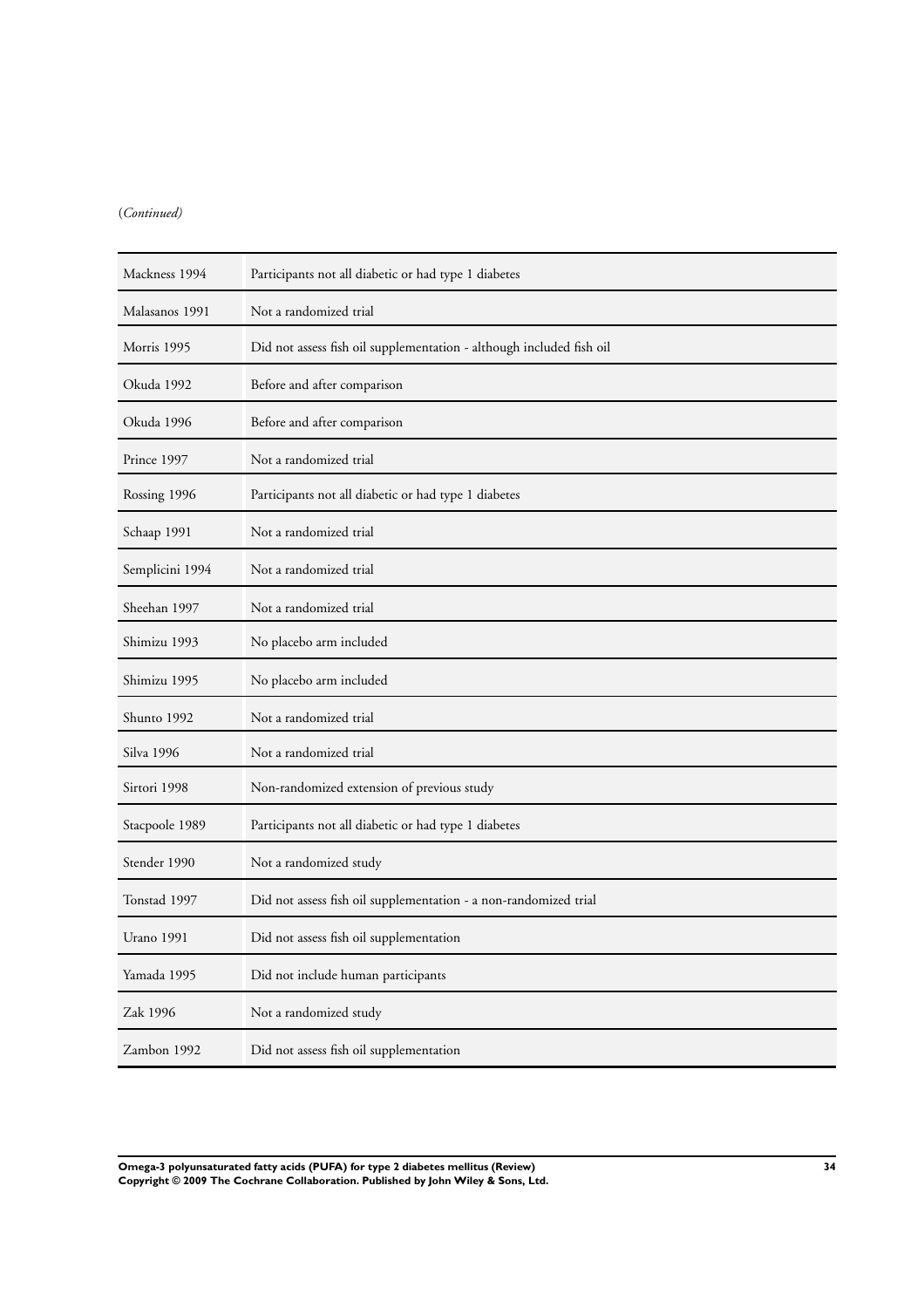# **D A T A A N D A N A L Y S E S**

| Outcome or subgroup title    | No. of<br>studies | No. of<br>participants | <b>Statistical method</b>           | <b>Effect</b> size            |
|------------------------------|-------------------|------------------------|-------------------------------------|-------------------------------|
| 1 Triglycerides (mmol/l)     | 18                | 969                    | Mean Difference (IV, Fixed, 95% CI) | $-0.45$ [ $-0.58$ , $-0.32$ ] |
| 2 Total cholesterol (mmol/l) | 16                | 953                    | Mean Difference (IV, Fixed, 95% CI) | $-0.02$ $[-0.15, 0.11]$       |
| 3 HDL cholesterol (mmol/l)   | 16                | 882                    | Mean Difference (IV, Fixed, 95% CI) | $0.02$ [-0.01, 0.06]          |
| 4 LDL cholesterol (mmol/l)   | 16                | 565                    | Mean Difference (IV, Fixed, 95% CI) | $0.11$ [0.00, 0.22]           |
| 5 VLDL cholesterol (mmol/l)  | 7                 | 238                    | Mean Difference (IV, Fixed, 95% CI) | $-0.07$ $[-0.13, -0.00]$      |
| $6$ HbA1c $(%)$              | 15                | 848                    | Mean Difference (IV, Fixed, 95% CI) | $-0.01$ $[-0.03, 0.01]$       |
| 7 Fasting glucose (mmol/l)   | 16                | 930                    | Mean Difference (IV, Fixed, 95% CI) | $0.16$ [-0.13, 0.46]          |
| 8 Fasting insulin (pmol/l)   | 6                 | 529                    | Mean Difference (IV, Fixed, 95% CI) | $-4.19$ [ $-13.09, 4.71$ ]    |
| 9 Weight (kg)                | 10                | 296                    | Mean Difference (IV, Fixed, 95% CI) | $0.43$ [-3.22, 4.07]          |

# **Comparison 1. Omega-3 versus placebo**

# **Comparison 2. Fish oil versus placebo (subgroups triglyceride levels)**

| No. of<br>Outcome or subgroup title<br>studies                                          |                | No. of<br>participants | Statistical method                  | <b>Effect</b> size            |  |
|-----------------------------------------------------------------------------------------|----------------|------------------------|-------------------------------------|-------------------------------|--|
| 1 Triglycerides (mmol/l)                                                                | 18             | 969                    | Mean Difference (IV, Fixed, 95% CI) | $-0.45$ [ $-0.58$ , $-0.32$ ] |  |
| 1.1 Hypertriglyceridemic<br>patients (control triglycerides ><br>$4 \text{ mmol/l}$     | 2              | 72                     | Mean Difference (IV, Fixed, 95% CI) | $-2.24$ [ $-5.16$ , 0.67]     |  |
| 1.2 Non-hypertriglyceridemic<br>patients (control triglycerides <<br>$4 \text{ mmol/l}$ | 16             | 897                    | Mean Difference (IV, Fixed, 95% CI) | $-0.44$ $[-0.57, -0.31]$      |  |
| 2 LDL cholesterol (mmol/l)                                                              | 16             | 565                    | Mean Difference (IV, Fixed, 95% CI) | $0.11$ [0.00, 0.22]           |  |
| 2.1 Hypertriglyceridemic<br>patients (control triglycerides ><br>$4 \text{ mmol/l}$     | 2              | 72                     | Mean Difference (IV, Fixed, 95% CI) | $0.40$ [-0.26, 1.06]          |  |
| 2.2 Non-hypertriglyceridemic<br>patients (control triglycerides <<br>$4 \text{ mmol/l}$ | 14             | 493                    | Mean Difference (IV, Fixed, 95% CI) | $0.10$ [-0.01, 0.21]          |  |
| 3 VLDL cholesterol (mmol/l)                                                             | 7              | 238                    | Mean Difference (IV, Fixed, 95% CI) | $-0.07$ $[-0.13, -0.00]$      |  |
| 3.1 Hypertriglyceridemic<br>patients (control triglycerides<br>$>4$ mmol/l)             | $\overline{2}$ | 72                     | Mean Difference (IV, Fixed, 95% CI) | $-0.53$ $[-1.04, -0.02]$      |  |
| 3.2 Non-hypertriglyceridemic<br>patients (control triglycerides <<br>$4 \text{ mmol/l}$ | 5              | 166                    | Mean Difference (IV, Fixed, 95% CI) | $-0.06$ $[-0.12, 0.00]$       |  |

**Omega-3 polyunsaturated fatty acids (PUFA) for type 2 diabetes mellitus (Review) 35 Copyright © 2009 The Cochrane Collaboration. Published by John Wiley & Sons, Ltd.**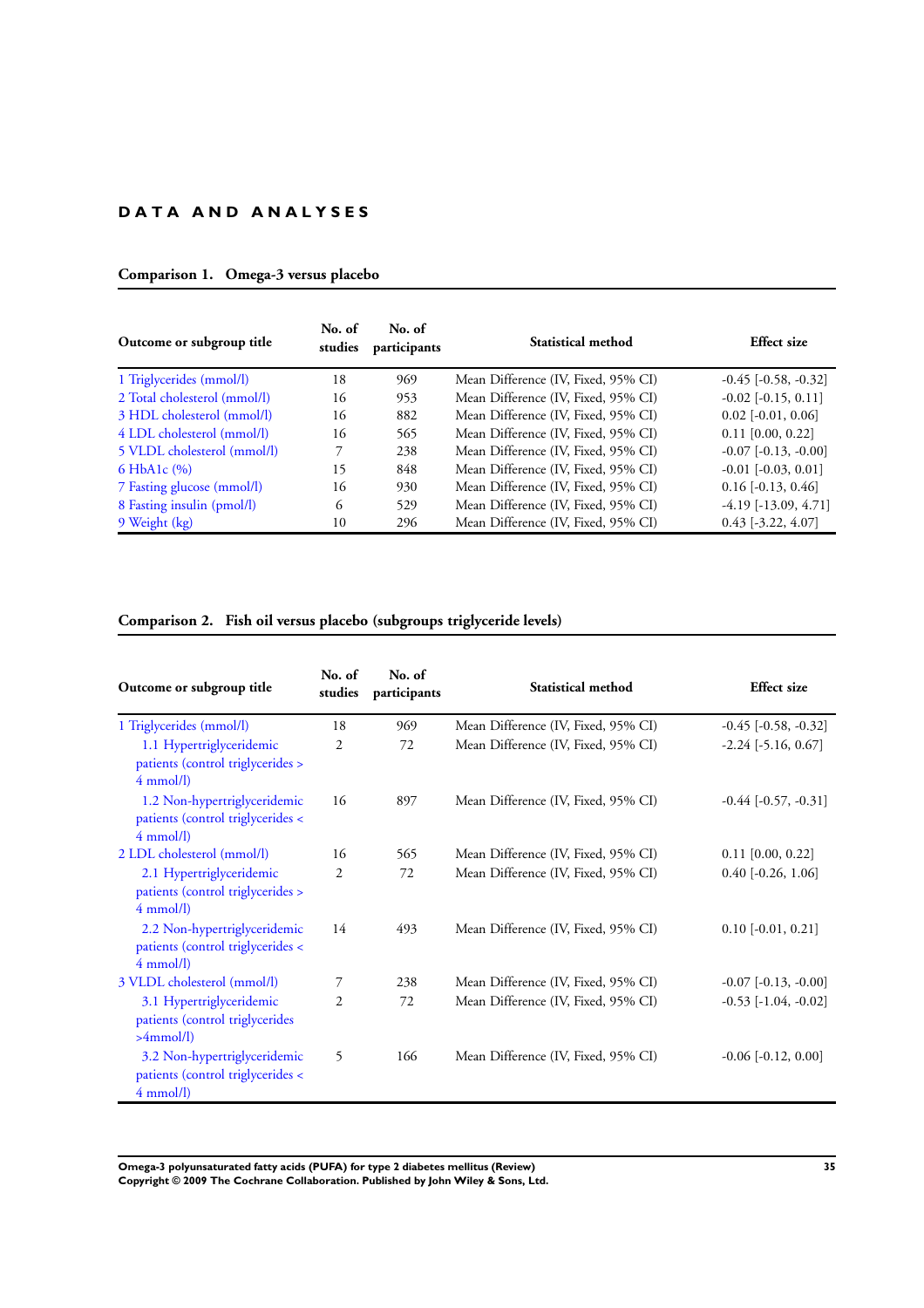| No. of<br>No. of<br>Outcome or subgroup title<br>studies<br>participants     |              | Statistical method | <b>Effect</b> size                   |                               |
|------------------------------------------------------------------------------|--------------|--------------------|--------------------------------------|-------------------------------|
| 1 Triglycerides (mmol/l)                                                     | 18           | 969                | Mean Difference (IV, Fixed, 95% CI)  | $-0.45$ [ $-0.58$ , $-0.32$ ] |
| 1.1 High dose $(> 2 \text{ g/d})$<br>omega-3 PUFA)                           | 13           | 457                | Mean Difference (IV, Fixed, 95% CI)  | $-0.35$ $[-0.53, -0.18]$      |
| 1.2 Low dose $\left( < 2 \frac{\text{g}}{\text{d}} \right)$<br>omega-3 PUFA) | 5            | 512                | Mean Difference (IV, Fixed, 95% CI)  | $-0.57$ $[-0.77, -0.37]$      |
| 2 LDL cholesterol (mmol/l)                                                   | 16           | 565                | Mean Difference (IV, Random, 95% CI) | $0.11$ [0.00, 0.22]           |
| 2.1 High dose $(> 2 \text{ g/d})$<br>omega-3 PUFA)                           | 12           | 431                | Mean Difference (IV, Random, 95% CI) | $0.11$ [-0.01, 0.23]          |
| 2.2 Low dose $\left( < 2 \frac{\rho}{d} \right)$<br>omega-3 PUFA)            | 4            | 134                | Mean Difference (IV, Random, 95% CI) | $0.14$ [-0.14, 0.42]          |
| 3 VLDL cholesterol (mmol/l)                                                  | 7            | 238                | Mean Difference (IV, Fixed, 95% CI)  | $-0.07$ $[-0.13, -0.00]$      |
| 3.1 High dose $(> 2g/d)$<br>omega-3 PUFA)                                    | 6            | 222                | Mean Difference (IV, Fixed, 95% CI)  | $-0.07$ $[-0.13, -0.00]$      |
| 3.2 Low dose $(< 2g/d$ omega-3<br>PUFA)                                      | $\mathbf{1}$ | 16                 | Mean Difference (IV, Fixed, 95% CI)  | $-1.70$ [ $-3.47, 0.07$ ]     |

**Comparison 3. Fish oil versus placebo (subgroups dose)**

# **Comparison 4. Fish oil versus placebo (subgroups study duration)**

| Outcome or subgroup title           | No. of<br>No. of<br>participants<br>studies |     | Statistical method                   | <b>Effect size</b>         |
|-------------------------------------|---------------------------------------------|-----|--------------------------------------|----------------------------|
| 1 Triglycerides (mmol/l)            | 18                                          | 969 | Mean Difference (IV, Fixed, 95% CI)  | $-0.45$ $[-0.58, -0.32]$   |
| 1.1 Trial longer than 2 months      | 6                                           | 525 | Mean Difference (IV, Fixed, 95% CI)  | $-0.58$ $[-0.78, -0.38]$   |
| 1.2 Trial shorter than 2<br>months  | 12                                          | 444 | Mean Difference (IV, Fixed, 95% CI)  | $-0.36$ $[-0.53, -0.19]$   |
| 2 LDL Cholesterol (mmol/l)          | 16                                          | 565 | Mean Difference (IV, Random, 95% CI) | $0.13$ [0.02, 0.24]        |
| 2.1 Trial longer than 2 months      | 6                                           | 192 | Mean Difference (IV, Random, 95% CI) | $0.23$ [-0.07, 0.52]       |
| 2.2 Trial shorter than 2<br>months  | 10                                          | 373 | Mean Difference (IV, Random, 95% CI) | Not estimable              |
| 3 VLDL cholesterol (mmol/l)         | 7                                           | 238 | Mean Difference (IV, Fixed, 95% CI)  | $-0.07$ $[-0.13, -0.00]$   |
| 3.1 Trials longer than 2<br>months  | 3                                           | 88  | Mean Difference (IV, Fixed, 95% CI)  | $-0.62$ [ $-1.11, -0.13$ ] |
| 3.2 Trials shorter than 2<br>months | 4                                           | 150 | Mean Difference (IV, Fixed, 95% CI)  | $-0.06$ $[-0.12, 0.01]$    |

**Omega-3 polyunsaturated fatty acids (PUFA) for type 2 diabetes mellitus (Review) 36 Copyright © 2009 The Cochrane Collaboration. Published by John Wiley & Sons, Ltd.**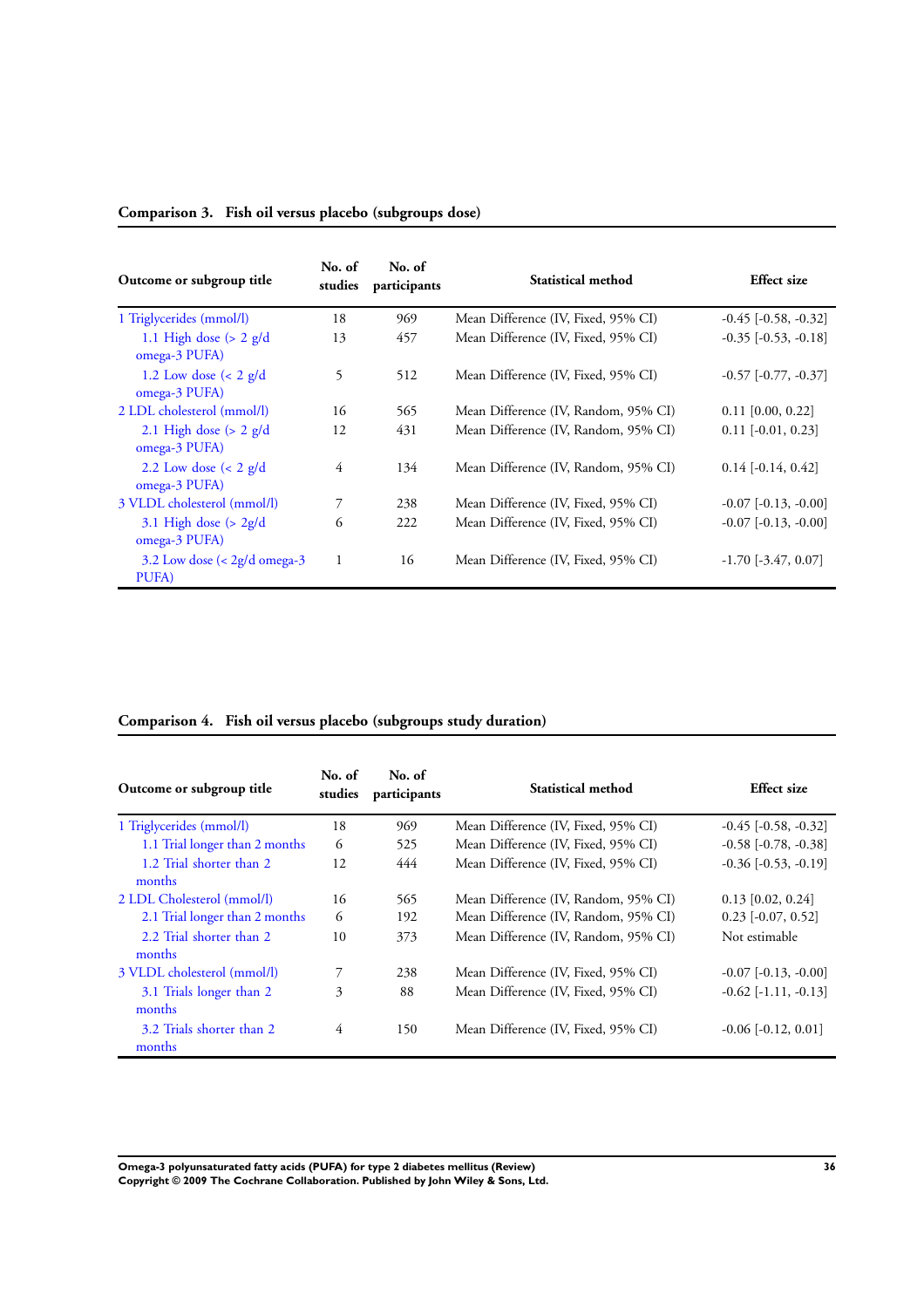# **Comparison 5. Sensitivity**

| Outcome or subgroup title | No. of | No. of<br>studies participants | <b>Statistical method</b>           | <b>Effect</b> size      |
|---------------------------|--------|--------------------------------|-------------------------------------|-------------------------|
| $1$ HbA1c $(% )$          | 13     | 800                            | Mean Difference (IV, Fixed, 95% CI) | $-0.00$ $[-0.21, 0.20]$ |

# **Analysis 1.1. Comparison 1 Omega-3 versus placebo, Outcome 1 Triglycerides (mmol/l).**

Review: Omega-3 polyunsaturated fatty acids (PUFA) for type 2 diabetes mellitus

Comparison: 1 Omega-3 versus placebo

Outcome: 1 Triglycerides (mmol/l)

| Study or subgroup | Treatment<br>$\mathbb N$ | Mean(SD)       | Control<br>$\mathbb N$ | Mean(SD)       | Mean<br>Difference<br>IV,Fixed,95% CI | Weight         | Mean<br>Difference<br>IV, Fixed, 95% CI |
|-------------------|--------------------------|----------------|------------------------|----------------|---------------------------------------|----------------|-----------------------------------------|
| Alekseeva 2000    | 30                       | $-0.7(0.95)$   | 30                     | $-0.3$ (1.6)   |                                       | 3.8 %          | $-0.40$ $\lceil -1.07, 0.27 \rceil$     |
| Borkman 1989      | $\vert 0$                | $-0.15(0.86)$  | $ 0\rangle$            | 0(0.97)        |                                       | 2.6 %          | $-0.15$ [ $-0.95$ , 0.65 ]              |
| Connor 1993       | 6                        | $-2(10.14)$    | 16                     | $0.2$ (11.6)   |                                       | 0.0 %          | $-2.20$ [ $-9.75$ , 5.35]               |
| Goh 1997          | 28                       | $-0.6$ (1.37)  | 28                     | $0.26$ (1.73)  |                                       | 2.5 %          | $-0.86$ $\lceil -1.68, -0.04 \rceil$    |
| Hendra 1990       | 37                       | $-1(1.53)$     | 37                     | $0.2$ (1.32)   |                                       | 4.0 %          | $-1.20$ [ $-1.85$ , $-0.55$ ]           |
| Jain 2002         | 25                       | $-0.41(0.44)$  | 15                     | $-0.02(0.53)$  | ٠                                     | 16.6%          | $-0.39$ $[-0.71, -0.07]$                |
| Luo 1998          | $\overline{0}$           | $-0.63$ (1.01) | $\overline{10}$        | $-0.48$ (1.08) |                                       | 2.0 %          | $-0.15$ [ $-1.07, 0.77$ ]               |
| McGrath 1996      | 23                       | $-0.4(0.86)$   | 23                     | $-0.2$ (0.8)   |                                       | 7.3 %          | $-0.20$ [ $-0.68$ , 0.28 ]              |
| McManus 1996      | $\vert \vert$            | $-0.52$ (1.29) | $\perp$                | 0.1(1.43)      |                                       | 1.3%           | $-0.62$ [ $-1.76$ , 0.52]               |
| Morgan 1995       | 20                       | $-1.46(2.9)$   | 20                     | 0.79(6.6)      |                                       | 0.2 %          | $-2.25$ [ $-5.41$ , 0.91]               |
| Mostad 2006       | 12                       | 0(0.84)        | 4                      | $-0.01(1.09)$  |                                       | 3.1%           | 0.01 [ -0.73, 0.75 ]                    |
| Pelikanova 1992   | $\overline{0}$           | $-0.04(0.86)$  | $\overline{0}$         | $-0.11(0.7)$   |                                       | 3.6 %          | $0.07$ $\lceil -0.62, 0.76 \rceil$      |
| Petersen 2002     | 20                       | $-0.54$ (1.08) | 22                     | $-0.04(2.3)$   |                                       | 1.5%           | $-0.50$ [ $-1.57$ , 0.57]               |
| Puhakainen 1995   | 9                        | $-1.4(1.8)$    | 9                      | $-0.82$ (1.6)  |                                       | 0.7%           | $-0.58$ [ $-2.15$ , 0.99 ]              |
| Schectman 1988    | 3                        | $-0.48(0.81)$  | 3                      | 0.12(0.93)     |                                       | 3.8 %          | $-0.60$ $[-1.27, 0.07]$                 |
| Silvis 1990       | 24                       | $-0.35(0.62)$  | 21                     | 0.01(1.4)      |                                       | 4.0 %          | $-0.36$ $\lceil -1.01, 0.29 \rceil$     |
| Sirtori 1997      | 175                      | $-0.7(0.98)$   | 174                    | $-0.1$ (1.15)  | ÷                                     | 33.7 %         | $-0.60$ $\lceil -0.82, -0.38 \rceil$    |
| Woodman 2002      | 17                       | $-0.23(0.67)$  | 16                     | $-0.06(0.58)$  |                                       | 9.3%           | $-0.17$ [ $-0.60$ , 0.26]               |
|                   |                          |                |                        |                | $-2$<br>0<br>$\mathbf 2$<br>$-4$      | $\overline{4}$ |                                         |

Favours treatment Favours control

(*Continued* ... )

**Omega-3 polyunsaturated fatty acids (PUFA) for type 2 diabetes mellitus (Review) 37 Copyright © 2009 The Cochrane Collaboration. Published by John Wiley & Sons, Ltd.**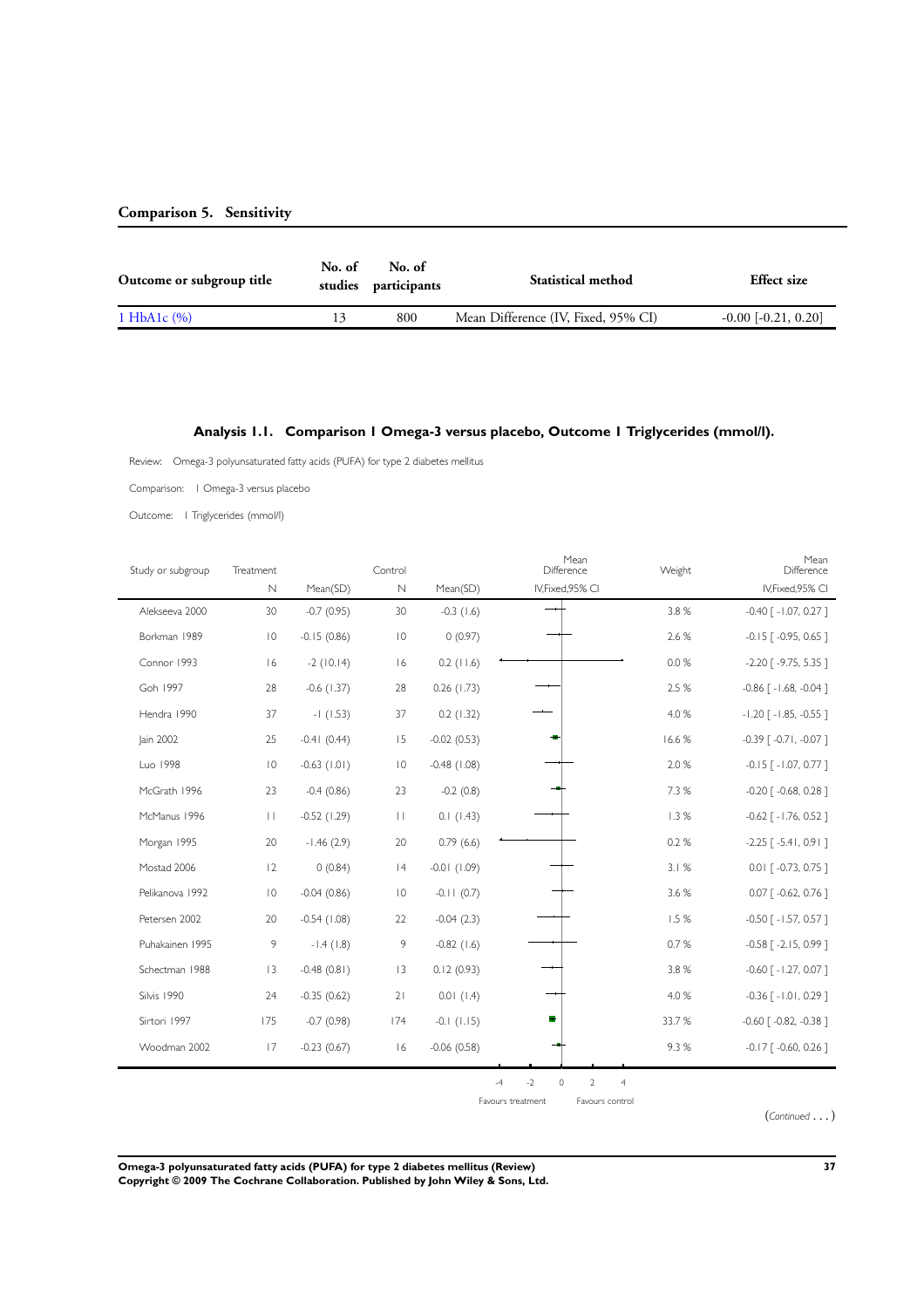<span id="page-39-0"></span>

### **Analysis 1.2. Comparison 1 Omega-3 versus placebo, Outcome 2 Total cholesterol (mmol/l).**

Review: Omega-3 polyunsaturated fatty acids (PUFA) for type 2 diabetes mellitus

Comparison: 1 Omega-3 versus placebo

Outcome: 2 Total cholesterol (mmol/l)

| Study or subgroup | Treatment      |                  | Control                               |                | Mean<br>Difference | Weight | Mean<br>Difference                  |
|-------------------|----------------|------------------|---------------------------------------|----------------|--------------------|--------|-------------------------------------|
|                   | $\mathbb N$    | Mean(SD)         | $\hbox{N}$                            | Mean(SD)       | IV, Fixed, 95% CI  |        | IV, Fixed, 95% CI                   |
| Alekseeva 2000    | 30             | $-0.6$ (1.1)     | 30                                    | $-0.27$ (1.1)  |                    | 5.4 %  | $-0.33$ $\lceil -0.89, 0.23 \rceil$ |
| Borkman 1989      | $\overline{0}$ | $-0.1(0.93)$     | $\overline{0}$                        | $-0.22(0.96)$  |                    | 2.5 %  | $0.12$ [ -0.71, 0.95 ]              |
| Connor 1993       | 6              | 0.16(4.32)       | 16                                    | 0.23(4.77)     |                    | 0.2%   | $-0.07$ [ $-3.22$ , 3.08 ]          |
| Hendra 1990       | 37             | 0(0.93)          | 37                                    | $0.2$ (1.76)   |                    | 4.1%   | $-0.20$ $\lceil -0.84, 0.44 \rceil$ |
| Jain 2002         | 25             | $-0.12(0.79)$    | 15                                    | $-0.03$ (1.21) |                    | 3.6 %  | $-0.09$ $[-0.78, 0.60]$             |
| Luo 1998          | $\overline{0}$ | $-0.03(1.01)$    | $\overline{0}$                        | $-0.44(1.37)$  |                    | 1.5%   | $0.41$ $[ -0.64, 1.46 ]$            |
| McGrath 1996      | 23             | 0(1.05)          | 23                                    | 0(1.05)        |                    | 4.6 %  | $0.0$ [ -0.61, 0.61 ]               |
| McManus 1996      | $\mathbf{H}$   | $-0.19(0.87)$    | $\begin{array}{c} \hline \end{array}$ | 0.01(1)        |                    | 2.7%   | $-0.20$ $\lceil -0.98, 0.58 \rceil$ |
| Morgan 1995       | 20             | 0.14(0.93)       | 20                                    | $0.32$ (1.18)  |                    | 3.9%   | $-0.18$ $\lceil -0.84, 0.48 \rceil$ |
| Pelikanova 1992   | $\overline{0}$ | 0.18(1.08)       | $\overline{10}$                       | $-0.09(0.89)$  |                    | 2.2%   | $0.27$ [ -0.60, 1.14 ]              |
| Petersen 2002     | 20             | $-0.04(0.92)$    | 22                                    | $-0.11(1.05)$  |                    | 4.7 %  | $0.07$ $\lceil -0.53, 0.67 \rceil$  |
| Puhakainen 1995   | 9              | $-0.46(0.89)$    | 9                                     | $-0.39(0.93)$  |                    | 2.4 %  | $-0.07$ [ $-0.9$ ], 0.77]           |
| Schectman 1988    | 3              | 0.05(1.08)       | 3                                     | $-0.49(0.95)$  |                    | 2.8 %  | $0.54$ $\lceil -0.24, 1.32 \rceil$  |
| Silvis 1990       | 24             | $-0.2$   $(1.2)$ | 21                                    | 0.11(1.21)     |                    | 3.4%   | $-0.32$ $\lceil -1.03, 0.39 \rceil$ |
|                   |                |                  |                                       |                |                    |        |                                     |

-4 -2 0 2 4

Favours treatment Favours control

(*Continued* ... )

**Omega-3 polyunsaturated fatty acids (PUFA) for type 2 diabetes mellitus (Review) 38 Copyright © 2009 The Cochrane Collaboration. Published by John Wiley & Sons, Ltd.**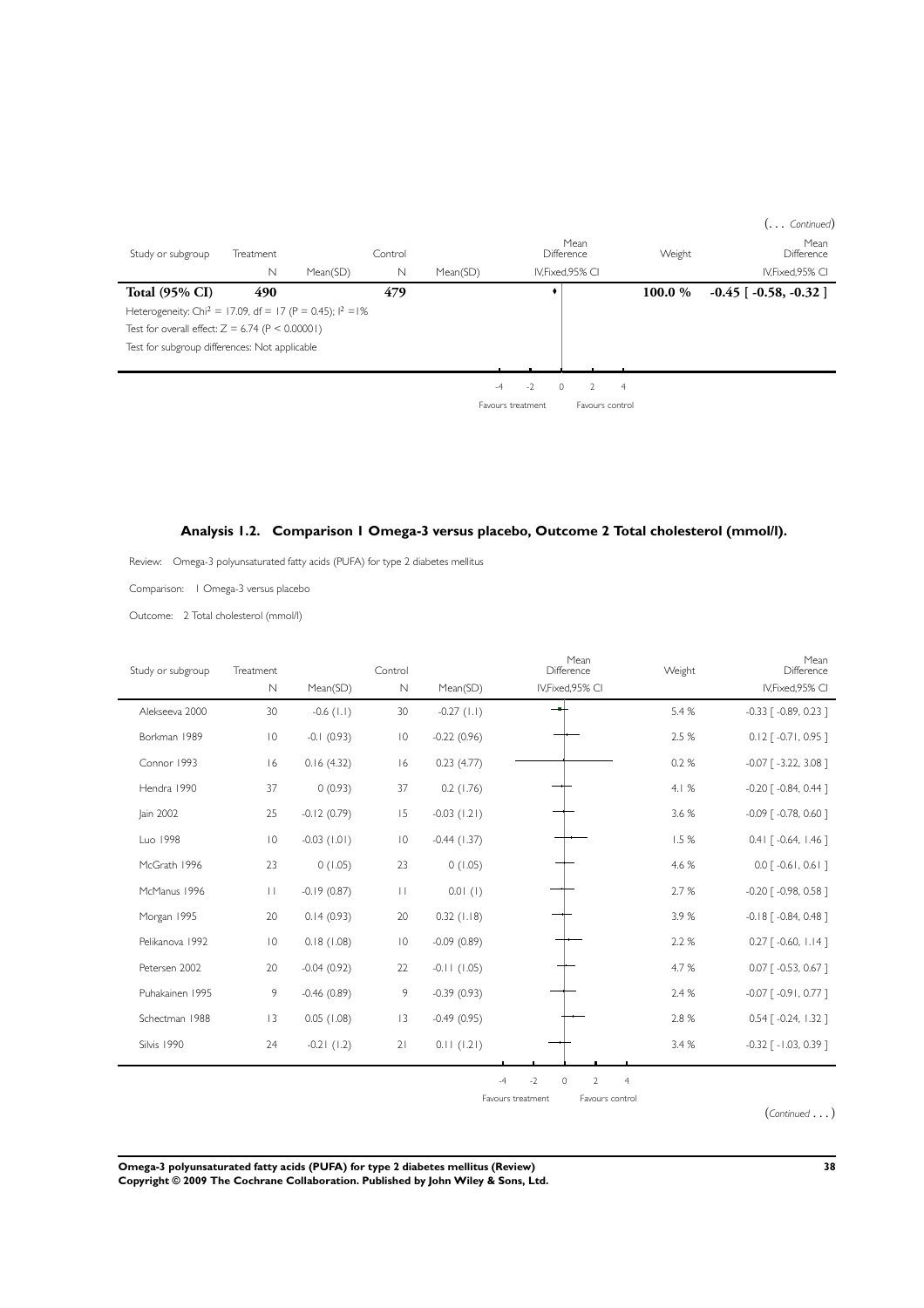<span id="page-40-0"></span>

|                                                                          |              |               |              |               |      |                   |                    |                |         | $(\ldots$ Continued)               |
|--------------------------------------------------------------------------|--------------|---------------|--------------|---------------|------|-------------------|--------------------|----------------|---------|------------------------------------|
| Study or subgroup                                                        | Treatment    |               | Control      |               |      |                   | Mean<br>Difference |                | Weight  | Mean<br>Difference                 |
|                                                                          | $\mathsf{N}$ | Mean(SD)      | $\mathsf{N}$ | Mean(SD)      |      |                   | IV, Fixed, 95% CI  |                |         | IV, Fixed, 95% CI                  |
| Sirtori 1997                                                             | 203          | $-0.04(0.96)$ | 211          | $-0.03(0.97)$ |      |                   |                    |                | 48.8%   | $-0.01$ $[-0.20, 0.18]$            |
| Woodman 2002                                                             | 18           | 0.06(0.71)    | 16           | 0.03(0.72)    |      |                   |                    |                | 7.3 %   | $0.03$ $\lceil -0.45, 0.51 \rceil$ |
| <b>Total (95% CI)</b>                                                    | 479          |               | 474          |               |      |                   |                    |                | 100.0 % | $-0.02$ [ $-0.15$ , 0.11 ]         |
| Heterogeneity: Chi <sup>2</sup> = 5.96, df = 15 (P = 0.98); $1^2$ = 0.0% |              |               |              |               |      |                   |                    |                |         |                                    |
| Test for overall effect: $Z = 0.36$ (P = 0.72)                           |              |               |              |               |      |                   |                    |                |         |                                    |
| Test for subgroup differences: Not applicable                            |              |               |              |               |      |                   |                    |                |         |                                    |
|                                                                          |              |               |              |               |      |                   |                    |                |         |                                    |
|                                                                          |              |               |              |               | $-4$ | $-2$              | $\mathcal{L}$      | $\overline{4}$ |         |                                    |
|                                                                          |              |               |              |               |      | Favours treatment | Favours control    |                |         |                                    |



Review: Omega-3 polyunsaturated fatty acids (PUFA) for type 2 diabetes mellitus

Comparison: 1 Omega-3 versus placebo

Outcome: 3 HDL cholesterol (mmol/l)

| Study or subgroup | Treatment      |               | Control        |               | Mean<br>Difference | Weight | Mean<br>Difference                  |
|-------------------|----------------|---------------|----------------|---------------|--------------------|--------|-------------------------------------|
|                   | $\mathbb N$    | Mean(SD)      | $\mathbb N$    | Mean(SD)      | IV, Fixed, 95% CI  |        | IV, Fixed, 95% CI                   |
| Alekseeva 2000    | 30             | 0(0.4)        | 30             | 0.06(0.23)    |                    | 4.6 %  | $-0.06$ $[-0.23, 0.11]$             |
| Borkman 1989      | 7              | 0.03(0.11)    | $\overline{7}$ | $-0.01(0.07)$ |                    | 13.3%  | $0.04$ $[ -0.06, 0.14]$             |
| Connor 1993       | 16             | 0(0.64)       | 16             | 0.03(0.47)    |                    | 0.8%   | $-0.03$ $\lceil -0.42, 0.36 \rceil$ |
| Hendra 1990       | 37             | 0(0.31)       | 37             | 0.1(0.41)     |                    | 4.5 %  | $-0.10$ $\lceil -0.27, 0.07 \rceil$ |
| Jain 2002         | 25             | 0.22(0.55)    | 15             | $-0.04(0.4)$  |                    | 1.4%   | $0.26$ $\lceil -0.04, 0.56 \rceil$  |
| Luo 1998          | $\overline{0}$ | 0.02(0.15)    | $\overline{0}$ | $-0.12(0.33)$ |                    | 2.5 %  | $0.14$ $[ -0.08, 0.36]$             |
| McGrath 1996      | 23             | 0.04(0.47)    | 23             | $-0.02(0.42)$ |                    | 1.9%   | $0.06$ $\lceil -0.20, 0.32 \rceil$  |
| McManus 1996      | $\mathbf{H}$   | 0.06(0.2)     | $\perp$        | $-0.03(0.2)$  |                    | 4.4 %  | $0.09$ $[ -0.08, 0.26 ]$            |
| Morgan 1995       | 20             | $-0.05(0.42)$ | 20             | $-0.01(0.27)$ |                    | 2.6 %  | $-0.04$ $\lceil -0.26, 0.18 \rceil$ |
| Mostad 2006       | 2              | 0.05(0.29)    | 4              | 0.05(0.27)    |                    | 2.6 %  | $0.0$ $\lceil -0.22, 0.22 \rceil$   |
| Petersen 2002     | 20             | 0.06(0.25)    | 22             | $-0.01(0.26)$ |                    | 5.2 %  | $0.07$ $\lceil -0.08, 0.22 \rceil$  |
| Puhakainen 1995   | 9              | 0(0.24)       | 9              | 0.01(0.18)    |                    | 3.2%   | $-0.01$ [ $-0.21$ , $0.19$ ]        |

 $-1$   $-0.5$  0 0.5 1

Favours treatment Favours control

(*Continued* ... )

**Omega-3 polyunsaturated fatty acids (PUFA) for type 2 diabetes mellitus (Review) 39 Copyright © 2009 The Cochrane Collaboration. Published by John Wiley & Sons, Ltd.**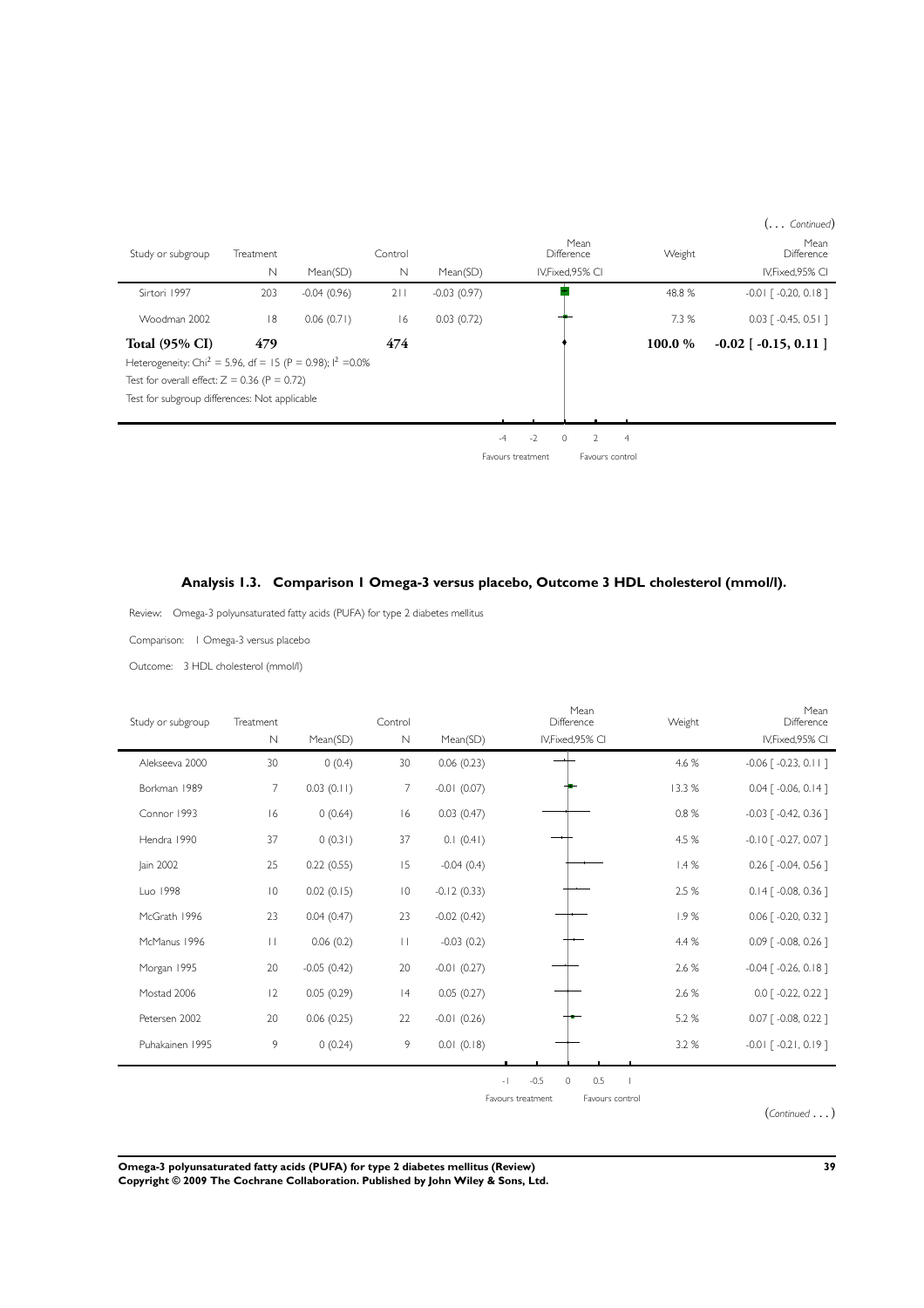<span id="page-41-0"></span>

|                                                                          |             |               |             |            |                                      |        | $(\ldots$ Continued)                |
|--------------------------------------------------------------------------|-------------|---------------|-------------|------------|--------------------------------------|--------|-------------------------------------|
| Study or subgroup                                                        | Treatment   |               | Control     |            | Mean<br>Difference                   | Weight | Mean<br>Difference                  |
|                                                                          | $\mathbb N$ | Mean(SD)      | $\mathbb N$ | Mean(SD)   | IV, Fixed, 95% CI                    |        | IV, Fixed, 95% CI                   |
| Schectman 1988                                                           | 3           | $-0.04(0.29)$ | 3           | 0.02(0.28) |                                      | 2.6 %  | $-0.06$ $\lceil -0.28, 0.16 \rceil$ |
| Silvis 1990                                                              | 24          | $-0.04(0.39)$ | 21          | 0.16(0.29) |                                      | 3.1%   | $-0.20$ $\lceil -0.40, 0.00 \rceil$ |
| Sirtori 1997                                                             | 173         | 0.07(0.25)    | 7           | 0.03(0.25) |                                      | 44.5 % | $0.04$ [ $-0.01$ , 0.09 ]           |
| Woodman 2002                                                             | 17          | 0.01(0.37)    | 16          | 0.01(0.24) |                                      | 2.8%   | $0.0$ [ -0.21, 0.21 ]               |
| <b>Total (95% CI)</b>                                                    | 447         |               | 435         |            |                                      | 100.0% | $0.02$ [ -0.01, 0.06 ]              |
| Heterogeneity: Chi <sup>2</sup> = 14.11, df = 15 (P = 0.52); $1^2$ =0.0% |             |               |             |            |                                      |        |                                     |
| Test for overall effect: $Z = 1.24$ (P = 0.21)                           |             |               |             |            |                                      |        |                                     |
| Test for subgroup differences: Not applicable                            |             |               |             |            |                                      |        |                                     |
|                                                                          |             |               |             |            |                                      |        |                                     |
|                                                                          |             |               |             |            | $-0.5$<br>0.5<br>$-1$<br>$\Omega$    |        |                                     |
|                                                                          |             |               |             |            | Favours control<br>Favours treatment |        |                                     |

# **Analysis 1.4. Comparison 1 Omega-3 versus placebo, Outcome 4 LDL cholesterol (mmol/l).**

Review: Omega-3 polyunsaturated fatty acids (PUFA) for type 2 diabetes mellitus

Comparison: 1 Omega-3 versus placebo

Outcome: 4 LDL cholesterol (mmol/l)

| Study or subgroup | Treatment       |               | Control         |               | Mean<br>Difference | Weight | Mean<br>Difference                  |
|-------------------|-----------------|---------------|-----------------|---------------|--------------------|--------|-------------------------------------|
|                   | $\mathbb N$     | Mean(SD)      | $\mathbb N$     | Mean(SD)      | IV, Fixed, 95% CI  |        | IV, Fixed, 95% CI                   |
| Alekseeva 2000    | 30              | 0.05(0.35)    | 30              | $-0.05(0.23)$ |                    | 53.2 % | $0.10$ $\lceil -0.05, 0.25 \rceil$  |
| Borkman 1989      | $\overline{7}$  | $-0.08(0.56)$ | $\overline{7}$  | $-0.24(0.62)$ |                    | 3.1%   | $0.16$ $[-0.46, 0.78]$              |
| Connor 1993       | 16              | 0.8(3.31)     | 16              | 0.08(3.21)    |                    | 0.2%   | $0.72$ [ $-1.54$ , 2.98]            |
| Goh 1997          | 28              | 0.16(0.81)    | 28              | 0.03(0.88)    |                    | 6.1%   | $0.13$ [ -0.31, 0.57 ]              |
| Hendra 1990       | 37              | $0.3$ (1.06)  | 37              | 0.1(1.13)     |                    | 4.8%   | $0.20$ $\lceil -0.30, 0.70 \rceil$  |
| Jain 2002         | 25              | $-0.13(0.65)$ | 15              | $-0.04(0.8)$  |                    | 5.2 %  | $-0.09$ $[-0.57, 0.39]$             |
| Luo 1998          | $\overline{10}$ | 0.37(0.65)    | $\overline{10}$ | 0.19(0.95)    |                    | 2.3%   | $0.18$ [ -0.53, 0.89 ]              |
| McGrath 1996      | 23              | 0.43(1.51)    | 23              | 0.18(1.45)    |                    | 1.6%   | $0.25$ [ -0.61, 1.11 ]              |
| McManus 1996      | $\vert \vert$   | $-0.03(0.88)$ | $\perp$         | $-0.01(0.93)$ |                    | 2.1%   | $-0.02$ $\lceil -0.78, 0.74 \rceil$ |
| Morgan 1995       | 20              | 0.37(0.78)    | 20              | 0(1.37)       |                    | 2.5 %  | $0.37$ [ $-0.32$ , 1.06 ]           |

-4 -2 0 2 4

Favours treatment Favours control

(*Continued* ... )

**Omega-3 polyunsaturated fatty acids (PUFA) for type 2 diabetes mellitus (Review) 40 Copyright © 2009 The Cochrane Collaboration. Published by John Wiley & Sons, Ltd.**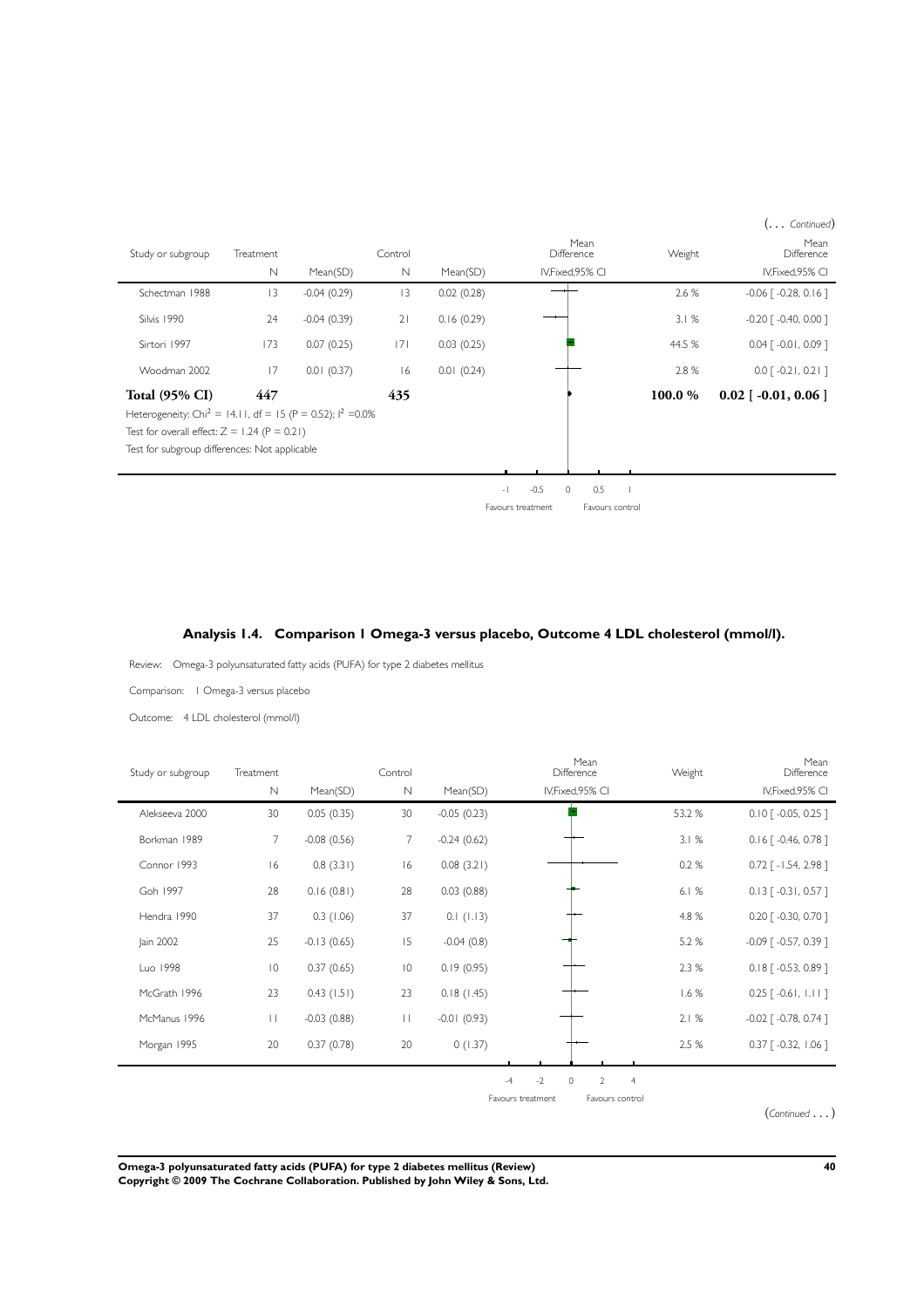<span id="page-42-0"></span>

|                                                                         |             |            |             |               |                   |                                  |         | $(\ldots$ Continued)                |
|-------------------------------------------------------------------------|-------------|------------|-------------|---------------|-------------------|----------------------------------|---------|-------------------------------------|
| Study or subgroup                                                       | Treatment   |            | Control     |               | Difference        | Mean                             | Weight  | Mean<br>Difference                  |
|                                                                         | $\mathbb N$ | Mean(SD)   | $\mathbb N$ | Mean(SD)      |                   | IV, Fixed, 95% CI                |         | IV, Fixed, 95% CI                   |
| Mostad 2006                                                             | $ 2\rangle$ | 0(1.02)    | 4           | $-0.03(0.96)$ |                   |                                  | 2.0 %   | $0.03$ $\lceil -0.74, 0.80 \rceil$  |
| Petersen 2002                                                           | 20          | 0.14(0.72) | 22          | 0.08(0.8)     |                   |                                  | 5.7%    | $0.06$ $\lceil -0.40, 0.52 \rceil$  |
| Puhakainen 1995                                                         | 9           | 0.07(0.82) | 9           | $-0.13(0.87)$ |                   |                                  | 2.0 %   | $0.20$ $\lceil -0.58, 0.98 \rceil$  |
| Schectman 1988                                                          | 3           | 0.1(1.08)  | 3           | $-0.47(0.99)$ |                   |                                  | 1.9%    | $0.57$ [ $-0.23$ , 1.37 ]           |
| Sirtori 1997                                                            | 8           | 0.41(1.21) | 8           | $-0.08(0.94)$ |                   |                                  | 1.1%    | $0.49$ [ $-0.57$ , 1.55 ]           |
| Woodman 2002                                                            | 17          | 0.02(0.8)  | 16          | 0.06(0.46)    |                   |                                  | 6.1%    | $-0.04$ $\lceil -0.48, 0.40 \rceil$ |
| <b>Total (95% CI)</b>                                                   | 286         |            | 279         |               |                   |                                  | 100.0 % | $0.11$ [ $0.00, 0.22$ ]             |
| Heterogeneity: Chi <sup>2</sup> = 4.28, df = 15 (P = 1.00); $1^2$ =0.0% |             |            |             |               |                   |                                  |         |                                     |
| Test for overall effect: $Z = 2.00$ (P = 0.046)                         |             |            |             |               |                   |                                  |         |                                     |
| Test for subgroup differences: Not applicable                           |             |            |             |               |                   |                                  |         |                                     |
|                                                                         |             |            |             |               |                   |                                  |         |                                     |
|                                                                         |             |            |             |               | $-2$<br>$-4$      | $\overline{2}$<br>$\overline{4}$ |         |                                     |
|                                                                         |             |            |             |               | Favours treatment | Favours control                  |         |                                     |

# **Analysis 1.5. Comparison 1 Omega-3 versus placebo, Outcome 5 VLDL cholesterol (mmol/l).**

Review: Omega-3 polyunsaturated fatty acids (PUFA) for type 2 diabetes mellitus

Comparison: 1 Omega-3 versus placebo

Outcome: 5 VLDL cholesterol (mmol/l)

| Study or subgroup     | Treatment   |               | Control     |               | Mean<br><b>Difference</b>           | Weight  | Mean<br>Difference                  |
|-----------------------|-------------|---------------|-------------|---------------|-------------------------------------|---------|-------------------------------------|
|                       | $\mathbb N$ | Mean(SD)      | $\mathbb N$ | Mean(SD)      | IV, Fixed, 95% CI                   |         | IV, Fixed, 95% CI                   |
| Alekseeva 2000        | 30          | $-0.05(0.16)$ | 30          | 0(0.1)        |                                     | 88.3%   | $-0.05$ $\lceil -0.12, 0.02 \rceil$ |
| Connor 1993           | 16          | $-0.67(3.35)$ | 16          | 0.13(3.88)    |                                     | 0.1%    | $-0.80$ [ $-3.31$ , $1.71$ ]        |
| McGrath 1996          | 23          | $-0.22(0.48)$ | 23          | $-0.06(0.46)$ |                                     | 5.5 %   | $-0.16$ $\lceil -0.43, 0.11 \rceil$ |
| Morgan 1995           | 20          | $-0.3(0.63)$  | 20          | 0.22(1)       |                                     | 1.5%    | $-0.52$ $\lceil -1.04, 0.00 \rceil$ |
| Puhakainen 1995       | 9           | $-0.55(0.59)$ | 9           | $-0.26(0.55)$ |                                     | 1.4%    | $-0.29$ $\lceil -0.82, 0.24 \rceil$ |
| Schectman 1988        | 3           | $-0.13(0.47)$ | 13          | $-0.11(0.47)$ |                                     | 3.1%    | $-0.02$ $[-0.38, 0.34]$             |
| Sirtori 1997          | 8           | $-1.3(1.99)$  | 8           | 0.4(1.6)      |                                     | 0.1%    | $-1.70$ [ $-3.47$ , 0.07 ]          |
| <b>Total (95% CI)</b> | 119         |               | 119         |               |                                     | 100.0 % | $-0.07$ [ $-0.13$ , 0.00 ]          |
|                       |             |               |             |               | $-2$<br>2<br>$-4$<br>$\overline{4}$ |         |                                     |

Favours treatment Favours control

(*Continued* ... )

**Omega-3 polyunsaturated fatty acids (PUFA) for type 2 diabetes mellitus (Review) 41 Copyright © 2009 The Cochrane Collaboration. Published by John Wiley & Sons, Ltd.**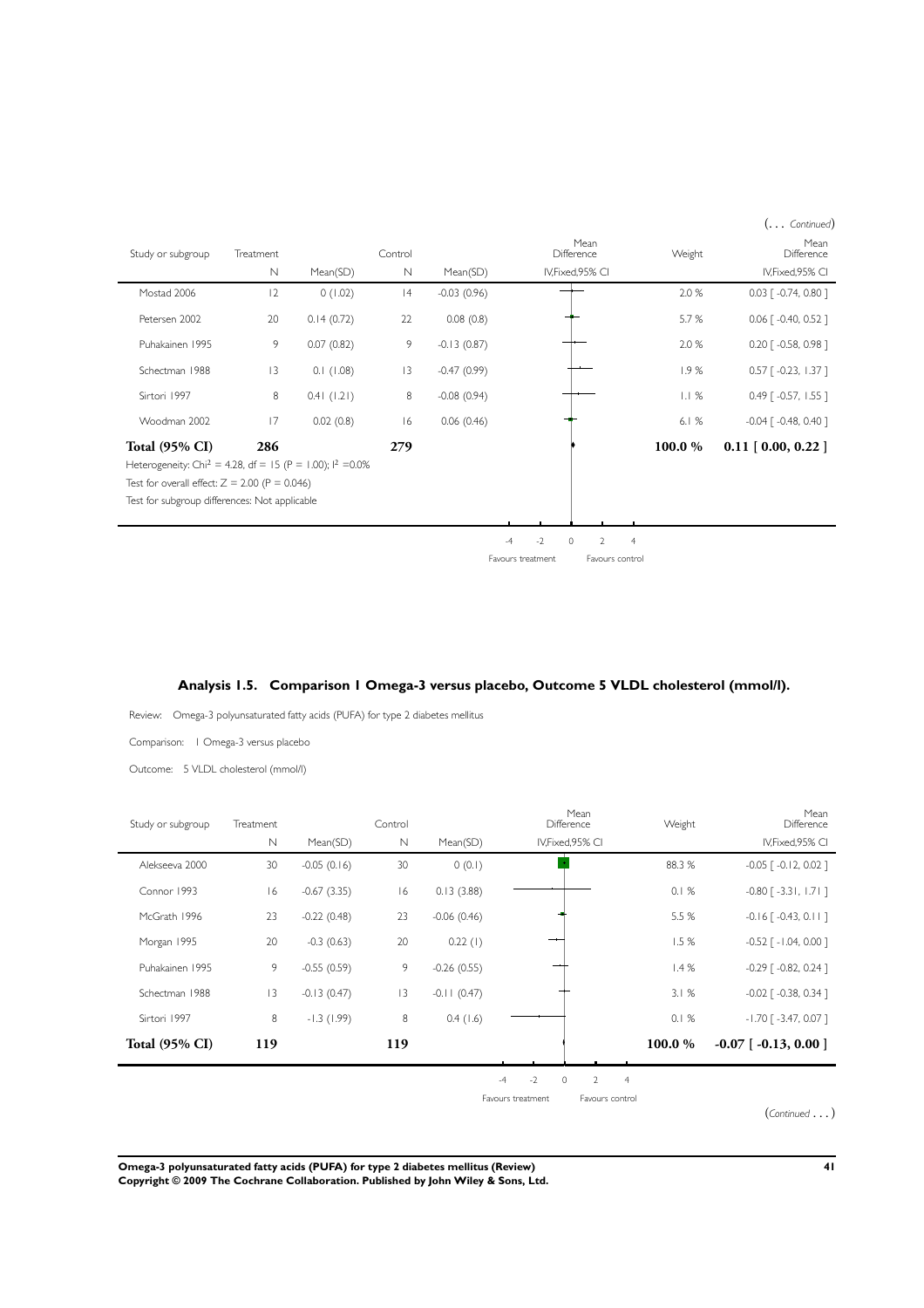<span id="page-43-0"></span>

|                                                                        |              |          |             |          |                   |                                  |        | $(\ldots$ Continued) |
|------------------------------------------------------------------------|--------------|----------|-------------|----------|-------------------|----------------------------------|--------|----------------------|
| Study or subgroup                                                      | Treatment    |          | Control     |          |                   | Mean<br>Difference               | Weight | Mean<br>Difference   |
|                                                                        | $\mathsf{N}$ | Mean(SD) | $\mathbb N$ | Mean(SD) |                   | IV, Fixed, 95% CI                |        | IV, Fixed, 95% CI    |
| Heterogeneity: Chi <sup>2</sup> = 7.98, df = 6 (P = 0.24); $1^2$ = 25% |              |          |             |          |                   |                                  |        |                      |
| Test for overall effect: $Z = 2.11$ (P = 0.035)                        |              |          |             |          |                   |                                  |        |                      |
| Test for subgroup differences: Not applicable                          |              |          |             |          |                   |                                  |        |                      |
|                                                                        |              |          |             |          |                   |                                  |        |                      |
|                                                                        |              |          |             |          | $-2$<br>$-4$      | $\overline{2}$<br>$\overline{4}$ |        |                      |
|                                                                        |              |          |             |          | Favours treatment | Favours control                  |        |                      |
|                                                                        |              |          |             |          |                   |                                  |        |                      |
|                                                                        |              |          |             |          |                   |                                  |        |                      |
|                                                                        |              |          |             |          |                   |                                  |        |                      |

# **Analysis 1.6. Comparison 1 Omega-3 versus placebo, Outcome 6 HbA1c (%).**

Review: Omega-3 polyunsaturated fatty acids (PUFA) for type 2 diabetes mellitus

Comparison: 1 Omega-3 versus placebo

Outcome: 6 HbA1c (%)

| Study or subgroup | Fish Oil        |                | Control        |                | Mean<br>Difference | Weight | Mean<br>Difference                  |
|-------------------|-----------------|----------------|----------------|----------------|--------------------|--------|-------------------------------------|
|                   | $\mathsf{N}$    | Mean(SD)       | $\mathbb N$    | Mean(SD)       | IV, Fixed, 95% CI  |        | IV, Fixed, 95% CI                   |
| Connor 1993       | 16              | 1.3(3.01)      | 16             | 0.6(2.55)      |                    | 0.0%   | $0.70$ $\lceil -1.23, 2.63 \rceil$  |
| Jain 2002         | 25              | $-0.18$ (1.14) | 15             | $-0.05(0.58)$  |                    | 0.1%   | $-0.13$ $[-0.66, 0.40]$             |
| Luo 1998          | $\overline{10}$ | $-0.1$ (1.77)  | $\overline{0}$ | $0.3$ (1.77)   |                    | 0.0%   | $-0.40$ $\lceil -1.95, 1.15 \rceil$ |
| McGrath 1996      | 23              | 0.3(2.98)      | 23             | 0.1(2.59)      |                    | 0.0%   | $0.20$ [-1.41, 1.81]                |
| McManus 1996      | $\vert \vert$   | 0(0.02)        | $\perp$        | 0.01(0.02)     |                    | 99.3%  | $-0.01$ $[-0.03, 0.01]$             |
| Morgan 1995       | 20              | 0.4(1.6)       | 20             | $0.2$ (1.87)   |                    | 0.0%   | $0.20$ $\lceil -0.88, 1.28 \rceil$  |
| Mostad 2006       | 12              | 0.01(0.71)     | 4              | $-0.01(1.07)$  |                    | 0.1%   | $0.02$ $\lceil -0.67, 0.71 \rceil$  |
| Pelikanova 1992   | $ 0\rangle$     | $-0.7$ (1.41)  | $\overline{0}$ | $-0.65$ (1.4)  |                    | 0.0%   | $-0.05$ $[-1.28, 1.18]$             |
| Petersen 2002     | 23              | 0.01(1.34)     | 21             | 0.03(1.88)     |                    | 0.0%   | $-0.02$ $[-0.99, 0.95]$             |
| Puhakainen 1995   | 9               | $-1.4$ (1.77)  | 9              | $-0.82$ (1.59) |                    | 0.0%   | $-0.58$ $[-2.13, 0.97]$             |
| Schectman 1988    | 3               | 0.6(1.3)       | 3              | $0.5$ (1.44)   |                    | 0.0%   | $0.10$ $[-0.95, 1.15]$              |
| Silvis 1990       | 24              | $-0.12(2.35)$  | 8              | $-0.1(2.54)$   |                    | 0.0%   | $-0.02$ [ $-1.52$ , $1.48$ ]        |
| Sirtori 1997      | 203             | $-0.2$ (1.6)   | 211            | $-0.25$ (1.54) |                    | 0.3%   | $0.05$ $[ -0.25, 0.35 ]$            |
| Westerveld 1993   | 16              | 0.1(2.67)      | 8              | 0.1(2.86)      |                    | 0.0%   | $0.0$ [ $-2.37$ , 2.37 ]            |
|                   |                 |                |                |                |                    |        |                                     |

 $-4$   $-2$  0 2 4 Favours fish oil | Favours control

(*Continued* ... )

**Omega-3 polyunsaturated fatty acids (PUFA) for type 2 diabetes mellitus (Review) 42 Copyright © 2009 The Cochrane Collaboration. Published by John Wiley & Sons, Ltd.**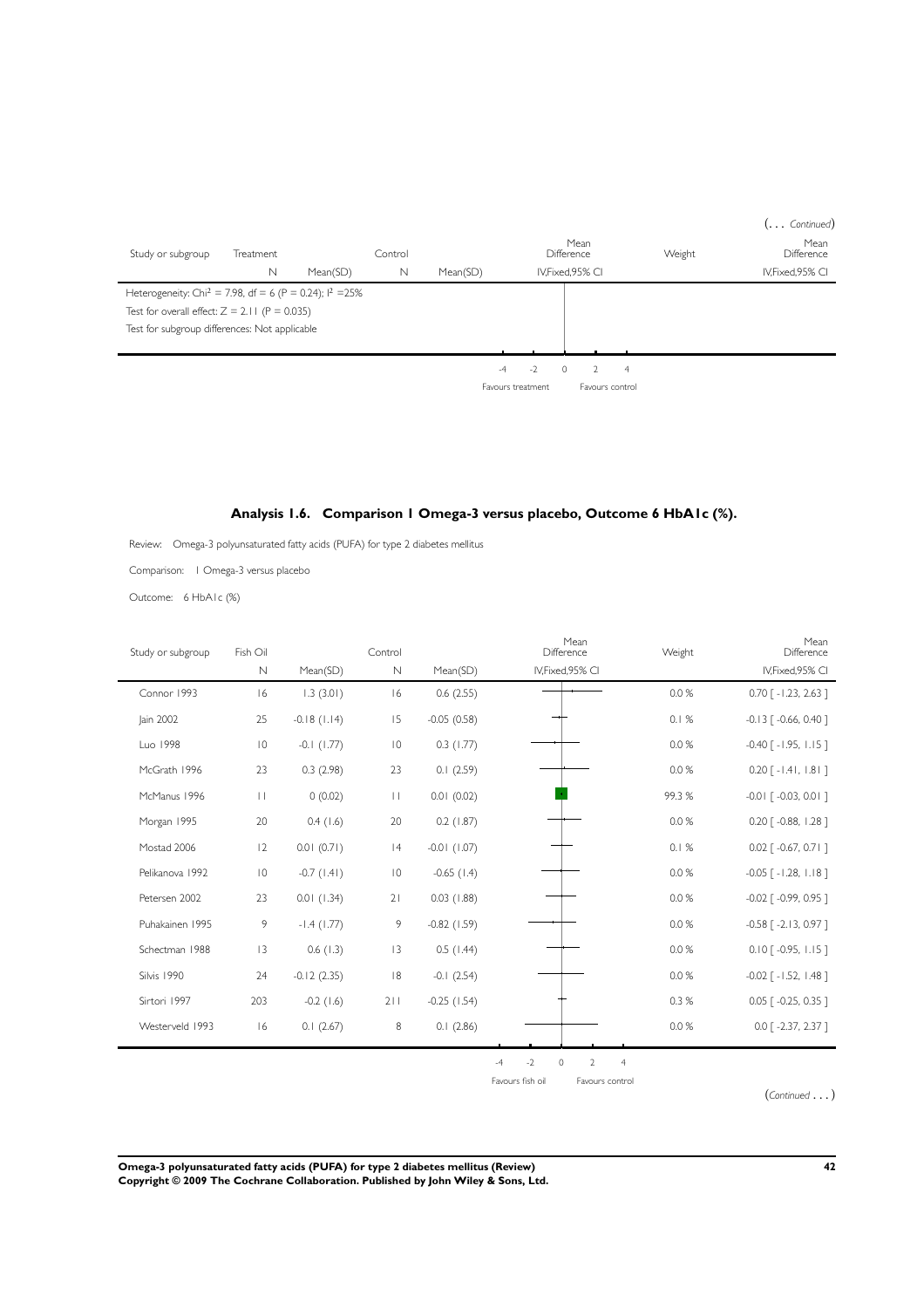<span id="page-44-0"></span>

# **Analysis 1.7. Comparison 1 Omega-3 versus placebo, Outcome 7 Fasting glucose (mmol/l).**

Review: Omega-3 polyunsaturated fatty acids (PUFA) for type 2 diabetes mellitus

Comparison: 1 Omega-3 versus placebo

Outcome: 7 Fasting glucose (mmol/l)

| Study or subgroup | Fish Oil<br>$\mathbb N$ | Mean(SD)       | Control<br>$\mathbb N$ | Mean(SD)       | Mean<br>Difference<br>IV, Fixed, 95% CI | Weight | Mean<br>Difference<br>IV, Fixed, 95% CI |
|-------------------|-------------------------|----------------|------------------------|----------------|-----------------------------------------|--------|-----------------------------------------|
| Alekseeva 2000    | 30                      | $-1.54(2.74)$  | 30                     | $-1.42(4.38)$  |                                         | 2.5 %  | $-0.12$ [ $-1.97$ , $1.73$ ]            |
| Borkman 1989      | $\overline{7}$          | (1.84)         | $\overline{7}$         | 0.8(1.84)      |                                         | 2.3 %  | $0.20$ $\lceil -1.73, 2.13 \rceil$      |
| Connor 1993       | 16                      | 0.95(12.03)    | 16                     | $0.61$ (11.29) |                                         | 0.1%   | $0.34$ $\lceil -7.74, 8.42 \rceil$      |
| Hendra 1990       | 37                      | 1.3(4.8)       | 37                     | 0.5(4.14)      |                                         | 2.1%   | $0.80$ $\lceil -1.24, 2.84 \rceil$      |
| Jain 2002         | 25                      | $-0.88$ (1.96) | 15                     | $-0.34(1.31)$  |                                         | 8.4 %  | $-0.54$ [ $-1.55$ , 0.47]               |
| Luo 1998          | $\overline{10}$         | 0.22(3.16)     | $\overline{0}$         | $-0.27(3.43)$  |                                         | 1.0%   | 0.49 [ -2.40, 3.38 ]                    |
| McGrath 1996      | 23                      | 1.2(3.9)       | 23                     | 0.8(3.73)      |                                         | 1.8%   | $0.40$ [ $-1.81$ , $2.61$ ]             |
| McManus 1996      | $\perp$                 | 0.6(2.63)      | $\mathbf{H}$           | 0.3(2.4)       |                                         | 2.0 %  | $0.30$ $\lceil -1.80, 2.40 \rceil$      |
| Morgan 1995       | 20                      | 1.2(3.4)       | 20                     | 0.8(3.5)       |                                         | 1.9%   | $0.40$ $\lceil -1.74, 2.54 \rceil$      |
| Mostad 2006       | 12                      | $0.03$ (1.11)  | 4                      | 0(2.25)        |                                         | 4.9%   | $0.03$ [ $-1.31$ , $1.37$ ]             |
| Pelikanova 1992   | $\overline{10}$         | $-0.06(2.19)$  | $\overline{0}$         | $-0.61(2.23)$  |                                         | 2.3 %  | $0.55$ $\lceil -1.39, 2.49 \rceil$      |
| Petersen 2002     | 23                      | 0.6(2.5)       | 21                     | 0.4(3.1)       |                                         | 3.1%   | $0.20$ [ -1.47, 1.87 ]                  |
| Puhakainen 1995   | 9                       | 0.3(3.04)      | 9                      | 0.4(3.3)       |                                         | 1.0%   | $-0.10$ [ $-3.03$ , 2.83 ]              |
|                   |                         |                |                        |                |                                         |        |                                         |

-4 -2 0 2 4

Favours fish oil Favours control

(*Continued* ... )

**Omega-3 polyunsaturated fatty acids (PUFA) for type 2 diabetes mellitus (Review) 43 Copyright © 2009 The Cochrane Collaboration. Published by John Wiley & Sons, Ltd.**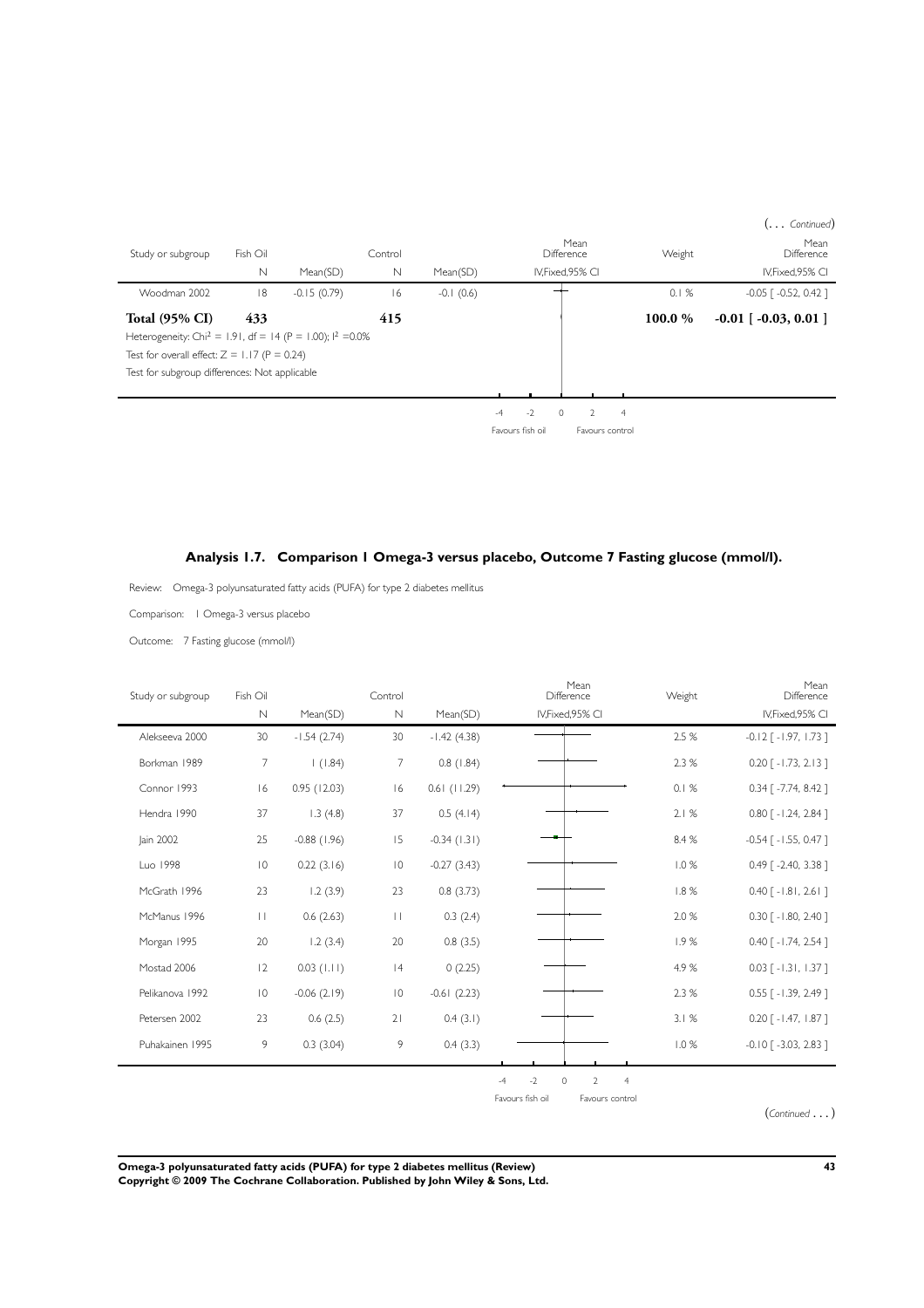<span id="page-45-0"></span>

|                                                                         |             |               |             |               |    |      |                    |                |        | $(\ldots$ Continued)               |
|-------------------------------------------------------------------------|-------------|---------------|-------------|---------------|----|------|--------------------|----------------|--------|------------------------------------|
| Study or subgroup                                                       | Fish Oil    |               | Control     |               |    |      | Mean<br>Difference |                | Weight | Mean<br>Difference                 |
|                                                                         | $\mathbb N$ | Mean(SD)      | $\mathbb N$ | Mean(SD)      |    |      | IV, Fixed, 95% CI  |                |        | IV, Fixed, 95% CI                  |
| Schectman 1988                                                          | 3           | 0(1.91)       | 3           | 0.06(2.11)    |    |      |                    |                | 3.6 %  | $-0.06$ [ $-1.61$ , $1.49$ ]       |
| Sirtori 1997                                                            | 203         | $-0.1(2.11)$  | 211         | $-0.21(2.06)$ |    |      |                    |                | 53.7 % | $0.11$ $[-0.29, 0.51]$             |
| Woodman 2002                                                            | 8           | $0.55$ (1.13) | 16          | $-0.41(1.66)$ |    |      |                    |                | 9.3%   | $0.96$ $\lceil -0.01, 1.93 \rceil$ |
| <b>Total (95% CI)</b>                                                   | 467         |               | 463         |               |    |      |                    |                | 100.0% | $0.16$ [ -0.13, 0.46 ]             |
| Heterogeneity: Chi <sup>2</sup> = 5.45, df = 15 (P = 0.99); $1^2$ =0.0% |             |               |             |               |    |      |                    |                |        |                                    |
| Test for overall effect: $Z = 1.09$ (P = 0.27)                          |             |               |             |               |    |      |                    |                |        |                                    |
| Test for subgroup differences: Not applicable                           |             |               |             |               |    |      |                    |                |        |                                    |
|                                                                         |             |               |             |               |    |      |                    |                |        |                                    |
|                                                                         |             |               |             |               | -4 | $-2$ | 0                  | $\overline{4}$ |        |                                    |

# **Analysis 1.8. Comparison 1 Omega-3 versus placebo, Outcome 8 Fasting insulin (pmol/l).**

Favours fish oil Favours control

| Review: Omega-3 polyunsaturated fatty acids (PUFA) for type 2 diabetes mellitus                                                                                                                     |                |                |                |                |                                      |        |                              |
|-----------------------------------------------------------------------------------------------------------------------------------------------------------------------------------------------------|----------------|----------------|----------------|----------------|--------------------------------------|--------|------------------------------|
| Comparison:   Omega-3 versus placebo                                                                                                                                                                |                |                |                |                |                                      |        |                              |
| Outcome: 8 Fasting insulin (pmol/l)                                                                                                                                                                 |                |                |                |                |                                      |        |                              |
|                                                                                                                                                                                                     |                |                |                |                |                                      |        |                              |
| Study or subgroup                                                                                                                                                                                   | Treatment      |                | Control        |                | Mean<br>Difference                   | Weight | Mean<br>Difference           |
|                                                                                                                                                                                                     | $\mathbb N$    | Mean(SD)       | $\mathbb N$    | Mean(SD)       | IV, Fixed, 95% CI                    |        | IV, Fixed, 95% CI            |
| Borkman 1989                                                                                                                                                                                        | 7              | 6(45.14)       | $\overline{7}$ | 8(41.57)       |                                      | 3.8%   | $-2.00$ [ $-47.46$ , 43.46 ] |
| Luo 1998                                                                                                                                                                                            | $\overline{0}$ | $-1(20.74)$    | $\overline{0}$ | $-15(35.2)$    |                                      | 12.4 % | 14.00 [-11.32, 39.32]        |
| McManus 1996                                                                                                                                                                                        | $\mathbf{H}$   | $-10.7(20.39)$ | $\mathbf{H}$   | $-9(20.47)$    |                                      | 27.2 % | $-1.70$ [ $-18.77$ , 15.37]  |
| Mostad 2006                                                                                                                                                                                         | 2              | $-7(79.53)$    | 4              | 0(57.08)       |                                      | 2.7 %  | $-7.00$ [ $-61.03$ , 47.03]  |
| Sirtori 1997                                                                                                                                                                                        | 203            | $-3.9(58.5)$   | 211            | 8.1 (74.69)    |                                      | 47.6 % | $-12.00$ [ $-24.90$ , 0.90 ] |
| Woodman 2002                                                                                                                                                                                        | 17             | 2.22(50.02)    | 16             | $-6.09(53.62)$ |                                      | 6.3%   | 8.31 [ -27.13, 43.75 ]       |
| <b>Total (95% CI)</b><br>Heterogeneity: Chi <sup>2</sup> = 3.97, df = 5 (P = 0.55); $1^2$ = 0.0%<br>Test for overall effect: $Z = 0.92$ (P = 0.36)<br>Test for subgroup differences: Not applicable | 260            |                | 269            |                |                                      | 100.0% | $-4.19$ [ $-13.09, 4.71$ ]   |
|                                                                                                                                                                                                     |                |                |                |                | $-50$<br>$-100$<br>50<br>100<br>0    |        |                              |
|                                                                                                                                                                                                     |                |                |                |                | Favours control<br>Favours treatment |        |                              |
|                                                                                                                                                                                                     |                |                |                |                |                                      |        |                              |
|                                                                                                                                                                                                     |                |                |                |                |                                      |        |                              |
|                                                                                                                                                                                                     |                |                |                |                |                                      |        |                              |

**Omega-3 polyunsaturated fatty acids (PUFA) for type 2 diabetes mellitus (Review) 44 Copyright © 2009 The Cochrane Collaboration. Published by John Wiley & Sons, Ltd.**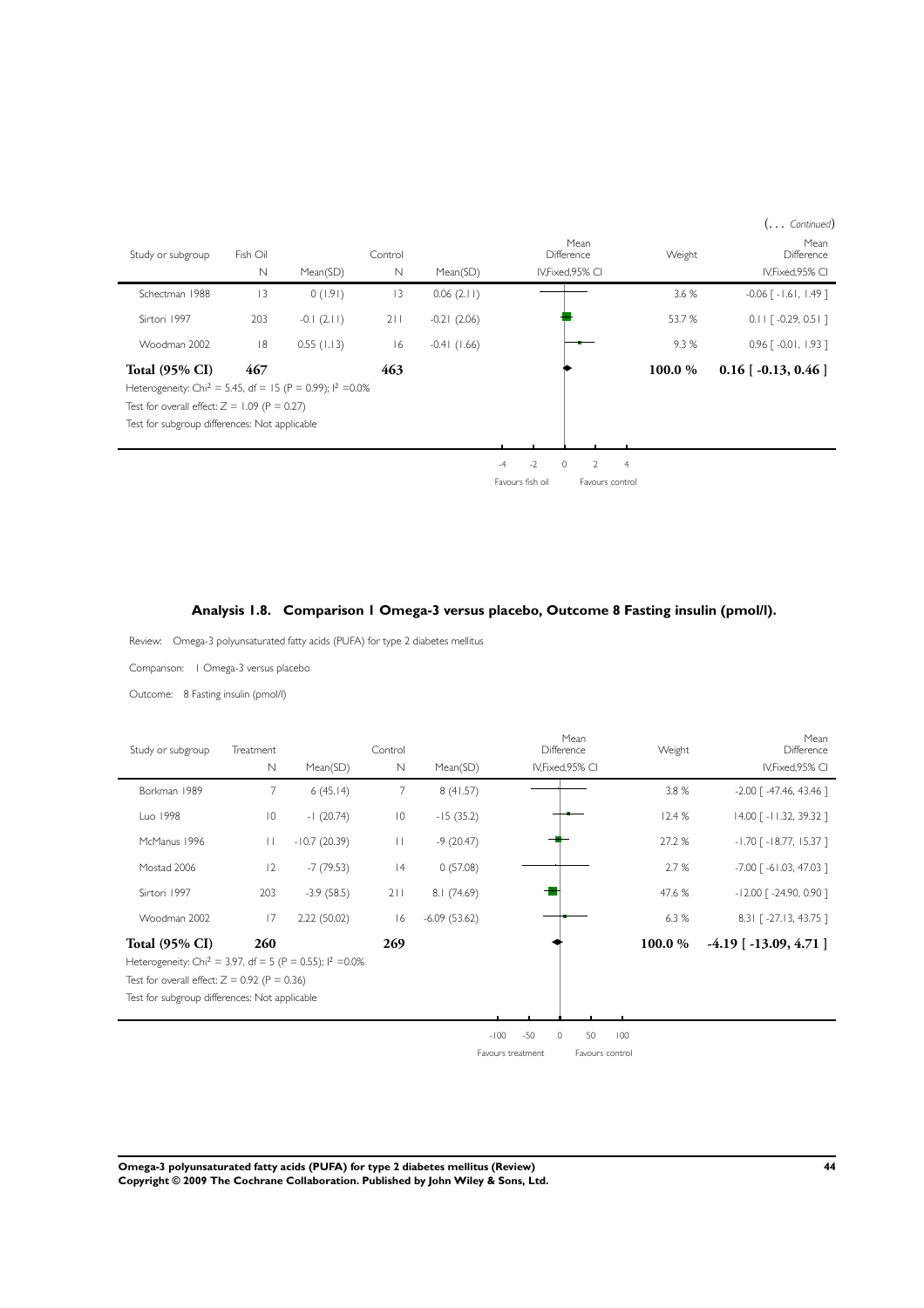# **Analysis 1.9. Comparison 1 Omega-3 versus placebo, Outcome 9 Weight (kg).**

<span id="page-46-0"></span>Review: Omega-3 polyunsaturated fatty acids (PUFA) for type 2 diabetes mellitus

Comparison: 1 Omega-3 versus placebo

Outcome: 9 Weight (kg)

| Study or subgroup | Fish Oil<br>$\hbox{N}$ | Mean(SD)       | Control<br>$\hbox{N}$ | Mean(SD)       | Mean<br>Difference<br>IV, Fixed, 95% CI | Weight | Mean<br>Difference<br>IV, Fixed, 95% CI |
|-------------------|------------------------|----------------|-----------------------|----------------|-----------------------------------------|--------|-----------------------------------------|
| Alekseeva 2000    | $30\,$                 | $-4.8$ (18.72) | 30                    | $-4.9(25.48)$  |                                         | 10.4%  | $0.10$ [-11.21, 11.41]                  |
| Borkman 1989      | 7                      | 0.5(13.89)     | 7                     | 1.2(13.89)     |                                         | 6.3 %  | $-0.70$ [ $-15.25$ , $13.85$ ]          |
| Connor 1993       | 6                      | 1.1(45.4)      | 6                     | 1(45)          |                                         | 1.4%   | $0.10$ [ -31.22, 31.42 ]                |
| Luo 1998          | $\overline{0}$         | $-2(12.65)$    | $\overline{0}$        | $-2(12.65)$    |                                         | 10.8%  | $0.0$ [-11.09, 11.09]                   |
| Morgan 1995       | $20\,$                 | 0(16.4)        | $20\,$                | $-1$ (11.15)   |                                         | 17.6 % | 1.00 [ -7.69, 9.69 ]                    |
| Mostad 2006       | 12                     | $0.8$ (16.97)  | 4                     | $-0.1$ (11.84) |                                         | 10.2%  | 0.90 [-10.53, 12.33]                    |
| Petersen 2002     | 23                     | $0.6$ (15.12)  | 21                    | (14.9)         |                                         | 16.8%  | $-0.40$ [ $-9.28$ , 8.48 ]              |
| Puhakainen 1995   | 9                      | (17.85)        | 9                     | 0.4(18.33)     |                                         | 4.8 %  | $0.60$ [ -16.12, 17.32 ]                |
| Schectman 1988    | 3                      | 1.4(13.16)     | 3                     | 0.3(13.34)     |                                         | 12.8%  | $1.10$ [ -9.09, 11.29 ]                 |
| Sirtori 1997      | $\, 8$                 | 1(14.14)       | $\, 8$                | 0(10.2)        |                                         | 9.1%   | $1.00$ [ $-11.08$ , $13.08$ ]           |
| Total (95% CI)    | 148                    |                | 148                   |                |                                         | 100.0% | $0.43$ [ -3.22, 4.07 ]                  |
|                   |                        |                |                       |                | Favours fish oil<br>Favours control     |        |                                         |
|                   |                        |                |                       |                |                                         |        |                                         |
|                   |                        |                |                       |                |                                         |        |                                         |
|                   |                        |                |                       |                |                                         |        |                                         |

**Omega-3 polyunsaturated fatty acids (PUFA) for type 2 diabetes mellitus (Review) 45 Copyright © 2009 The Cochrane Collaboration. Published by John Wiley & Sons, Ltd.**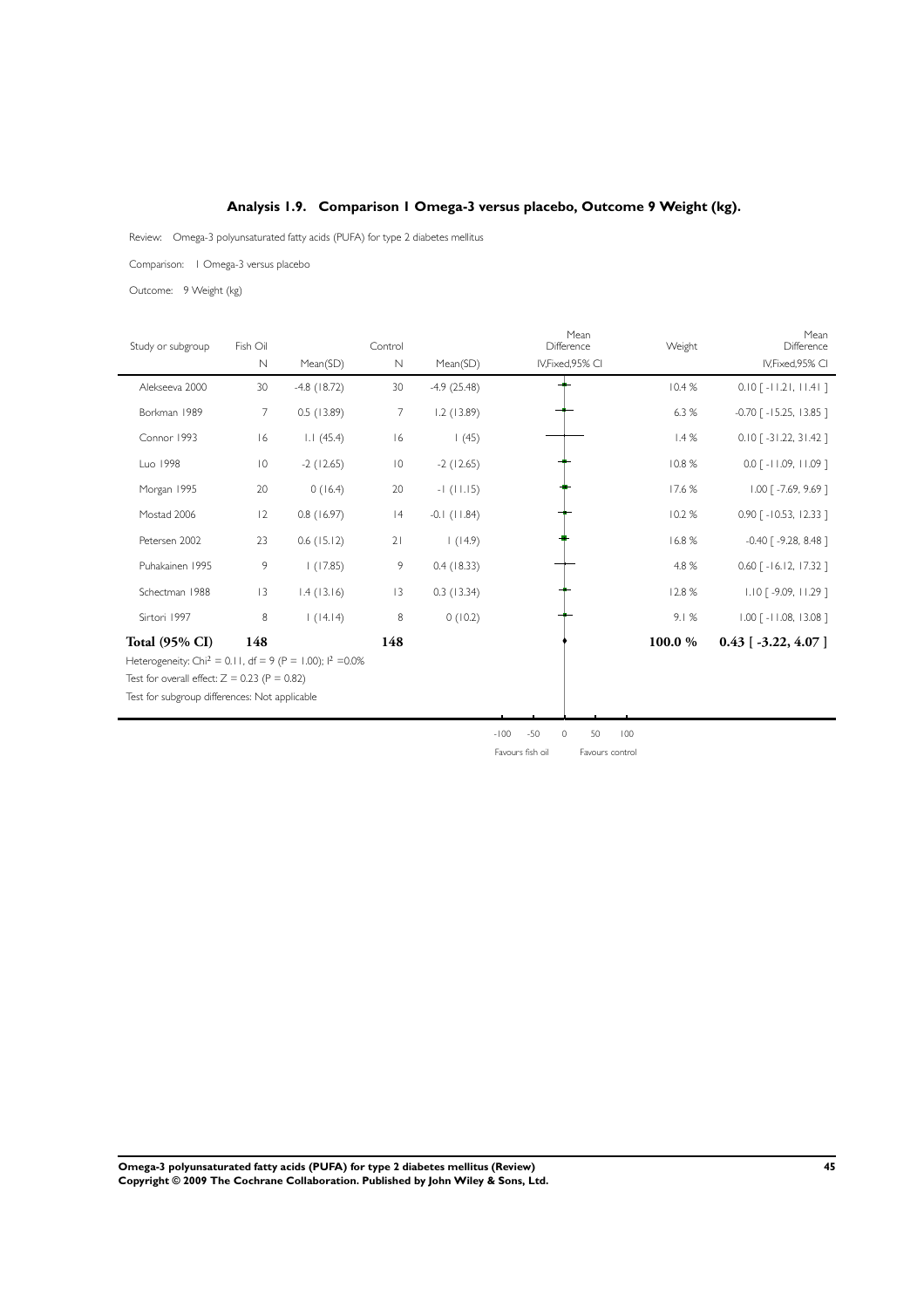# **Analysis 2.1. Comparison 2 Fish oil versus placebo (subgroups triglyceride levels), Outcome 1 Triglycerides (mmol/l).**

Review: Omega-3 polyunsaturated fatty acids (PUFA) for type 2 diabetes mellitus

Comparison: 2 Fish oil versus placebo (subgroups triglyceride levels)

Outcome: 1 Triglycerides (mmol/l)

| Study or subgroup                                                                                                        | Fish Oil       |                | Control        |                | Mean<br>Difference | Weight  | Mean<br>Difference                   |
|--------------------------------------------------------------------------------------------------------------------------|----------------|----------------|----------------|----------------|--------------------|---------|--------------------------------------|
|                                                                                                                          | N              | Mean(SD)       | N              | Mean(SD)       | IV, Fixed, 95% CI  |         | IV, Fixed, 95% CI                    |
| I Hypertriglyceridemic patients (control triglycerides > 4 mmol/l)                                                       |                |                |                |                |                    |         |                                      |
| Connor 1993                                                                                                              | 16             | $-2(10.14)$    | 6              | $0.2$ (11.6)   |                    | 0.0 %   | $-2.20$ [ $-9.75$ , 5.35 ]           |
| Morgan 1995                                                                                                              | 20             | $-1.46(2.9)$   | 20             | 0.79(6.6)      |                    | 0.2 %   | $-2.25$ [ $-5.41$ , 0.91]            |
| Subtotal (95% CI)                                                                                                        | 36             |                | 36             |                |                    | $0.2\%$ | $-2.24$ [ $-5.16$ , 0.67]            |
| Heterogeneity: Chi <sup>2</sup> = 0.00, df = 1 (P = 0.99); $1^2$ =0.0%<br>Test for overall effect: $Z = 1.51$ (P = 0.13) |                |                |                |                |                    |         |                                      |
| 2 Non-hypertriglyceridemic patients (control triglycerides < 4 mmol/l)                                                   |                |                |                |                |                    |         |                                      |
| Borkman 1989                                                                                                             | $\overline{0}$ | $-0.15(0.86)$  | $ 0\rangle$    | 0(0.97)        |                    | 2.6 %   | $-0.15$ [ $-0.95$ , 0.65 ]           |
| Goh 1997                                                                                                                 | 28             | $-0.6$ (1.37)  | 28             | 0.26(1.73)     |                    | 2.5 %   | $-0.86$ $\lceil -1.68, -0.04 \rceil$ |
| Hendra 1990                                                                                                              | 37             | $-1(1.53)$     | 37             | $0.2$ (1.32)   |                    | 4.0 %   | $-1.20$ $[-1.85, -0.55]$             |
| Luo 1998                                                                                                                 | $ 0\rangle$    | $-0.63$ (1.01) | $\overline{0}$ | $-0.48$ (1.08) |                    | 2.0 %   | $-0.15$ [ $-1.07, 0.77$ ]            |
| McGrath 1996                                                                                                             | 23             | $-0.4(0.86)$   | 23             | $-0.2$ $(0.8)$ |                    | 7.3 %   | $-0.20$ $\lceil -0.68, 0.28 \rceil$  |
| McManus 1996                                                                                                             | $\mathbf{L}$   | $-0.52$ (1.29) | $\perp$        | 0.1(1.43)      |                    | 1.3%    | $-0.62$ [ $-1.76$ , 0.52]            |
| Pelikanova 1992                                                                                                          | $\overline{0}$ | $-0.04(0.86)$  | $ 0\rangle$    | $-0.11(0.7)$   |                    | 3.6 %   | $0.07$ $\lceil -0.62, 0.76 \rceil$   |
| Puhakainen 1995                                                                                                          | 9              | $-1.4(1.8)$    | 9              | $-0.82$ (1.6)  |                    | 0.7%    | $-0.58$ $[-2.15, 0.99]$              |
| Schectman 1988                                                                                                           | 3              | $-0.48(0.81)$  | 3              | 0.12(0.93)     |                    | 3.8 %   | $-0.60$ $[-1.27, 0.07]$              |
| Silvis 1990                                                                                                              | 24             | $-0.35(0.62)$  | 21             | 0.01(1.4)      |                    | 4.0 %   | $-0.36$ $\lceil -1.01, 0.29 \rceil$  |
| Alekseeva 2000                                                                                                           | 30             | $-0.7(0.95)$   | 30             | $-0.3$ (1.6)   |                    | 3.8 %   | $-0.40$ $\lceil -1.07, 0.27 \rceil$  |
| Jain 2002                                                                                                                | 25             | $-0.41(0.44)$  | 15             | $-0.02(0.53)$  |                    | 16.6%   | $-0.39$ [ $-0.71$ , $-0.07$ ]        |
| Mostad 2006                                                                                                              | 2              | 0(0.84)        | 4              | $-0.01(1.09)$  |                    | 3.1%    | $0.01$ $[-0.73, 0.75]$               |
| Petersen 2002                                                                                                            | 20             | $-0.54(1.08)$  | 22             | $-0.04(2.3)$   |                    | 1.5%    | $-0.50$ [ $-1.57$ , 0.57]            |
| Sirtori 1997                                                                                                             | 175            | $-0.7(0.98)$   | 174            | $-0.1$ (1.15)  | ₩                  | 33.7%   | $-0.60$ $\lceil -0.82, -0.38 \rceil$ |
| Woodman 2002                                                                                                             | 17             | $-0.23(0.67)$  | 6              | $-0.06(0.58)$  |                    | 9.3%    | $-0.17$ [ $-0.60$ , 0.26 ]           |
| Subtotal (95% CI)                                                                                                        | 454            |                | 443            |                |                    | 99.8%   | $-0.44$ [ $-0.57, -0.31$ ]           |
| Heterogeneity: Chi <sup>2</sup> = 15.63, df = 15 (P = 0.41); $1^2$ =4%                                                   |                |                |                |                |                    |         |                                      |
| Test for overall effect: $Z = 6.68$ (P < 0.00001)<br><b>Total (95% CI)</b>                                               | 490            |                | 479            |                |                    | 100.0%  | $-0.45$ [ $-0.58, -0.32$ ]           |

 $-4$   $-2$  0 2 4 Favours fish oil Favours control

(*Continued* ... )

**Omega-3 polyunsaturated fatty acids (PUFA) for type 2 diabetes mellitus (Review) 46 Copyright © 2009 The Cochrane Collaboration. Published by John Wiley & Sons, Ltd.**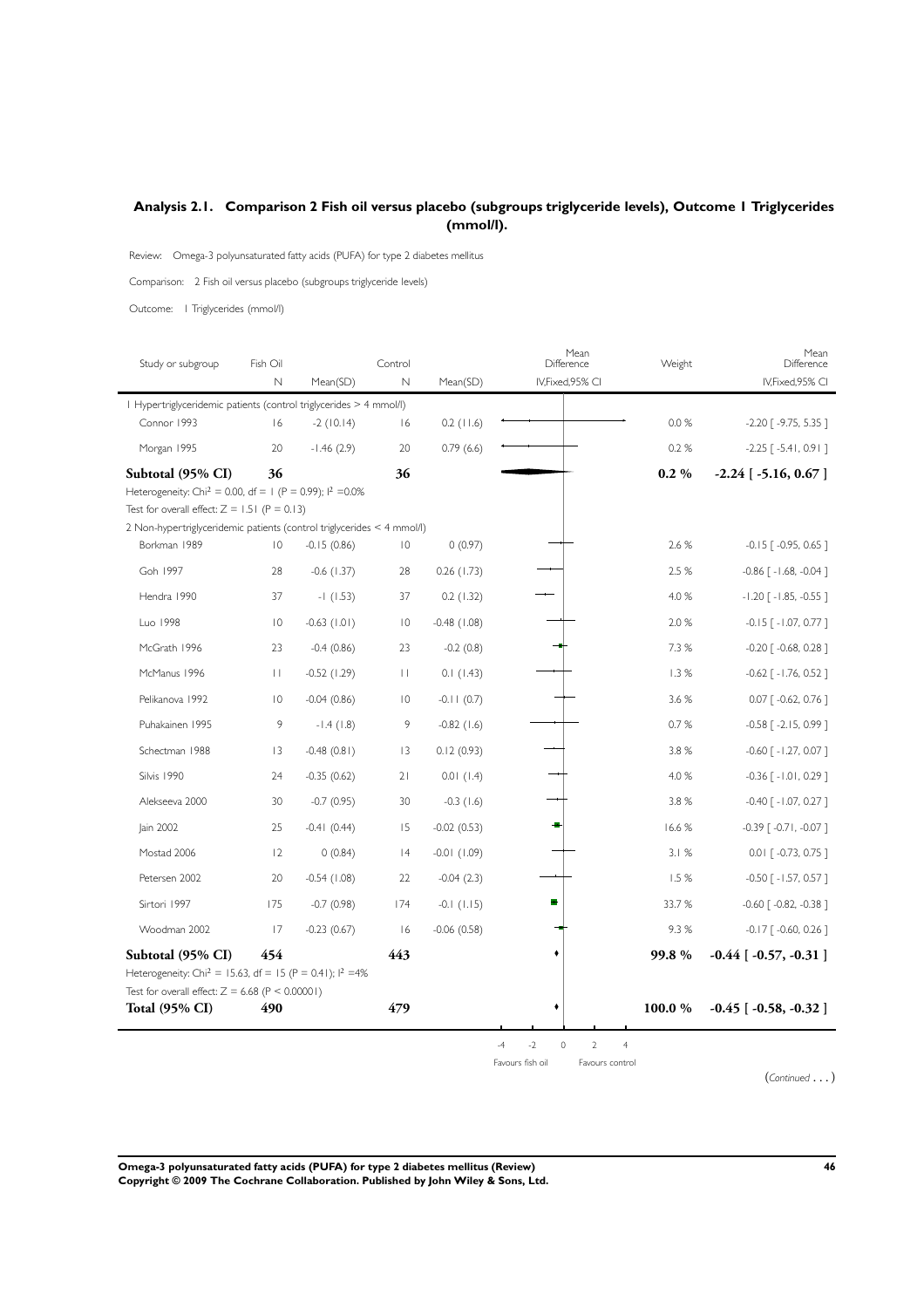

# **Analysis 2.2. Comparison 2 Fish oil versus placebo (subgroups triglyceride levels), Outcome 2 LDL cholesterol (mmol/l).**

Review: Omega-3 polyunsaturated fatty acids (PUFA) for type 2 diabetes mellitus

Comparison: 2 Fish oil versus placebo (subgroups triglyceride levels)

Outcome: 2 LDL cholesterol (mmol/l)

| Study or subgroup                                                      | Fish Oil       |               | Control      |               | Mean<br>Difference | Weight  | Mean<br>Difference                 |
|------------------------------------------------------------------------|----------------|---------------|--------------|---------------|--------------------|---------|------------------------------------|
|                                                                        | $\mathbb N$    | Mean(SD)      | $\mathbb N$  | Mean(SD)      | IV, Fixed, 95% CI  |         | IV, Fixed, 95% CI                  |
| Hypertriglyceridemic patients (control triglycerides > 4 mmol/l)       |                |               |              |               |                    |         |                                    |
| Connor 1993                                                            | 16             | 0.8(3.31)     | 16           | 0.08(3.21)    |                    | 0.2%    | $0.72$ [ -1.54, 2.98 ]             |
| Morgan 1995                                                            | 20             | 0.37(0.78)    | 20           | 0(1.37)       |                    | 2.5 %   | $0.37$ [ $-0.32$ , 1.06 ]          |
| Subtotal (95% CI)                                                      | 36             |               | 36           |               |                    | $2.7\%$ | $0.40$ [ -0.26, 1.06 ]             |
| Heterogeneity: Chi <sup>2</sup> = 0.08, df = 1 (P = 0.77); $1^2$ =0.0% |                |               |              |               |                    |         |                                    |
| Test for overall effect: $Z = 1.19$ (P = 0.24)                         |                |               |              |               |                    |         |                                    |
| 2 Non-hypertriglyceridemic patients (control triglycerides < 4 mmol/l) |                |               |              |               |                    |         |                                    |
| Borkman 1989                                                           | 7              | $-0.08(0.56)$ | 7            | $-0.24(0.62)$ |                    | 3.1%    | $0.16$ [ -0.46, 0.78 ]             |
| Goh 1997                                                               | 28             | 0.16(0.81)    | 28           | 0.03(0.88)    |                    | 6.1%    | $0.13$ [ -0.31, 0.57 ]             |
| Hendra 1990                                                            | 37             | 0.3(1.06)     | 37           | 0.1(1.13)     |                    | 4.8%    | $0.20$ $\lceil -0.30, 0.70 \rceil$ |
| Luo 1998                                                               | $\overline{0}$ | 0.37(0.65)    | $ 0\rangle$  | 0.19(0.95)    |                    | 2.3 %   | $0.18$ $[-0.53, 0.89]$             |
| McGrath 1996                                                           | 23             | $0.43$ (1.51) | 23           | 0.18(1.45)    |                    | 1.6%    | $0.25$ [ -0.61, 1.11 ]             |
| McManus 1996                                                           | $\perp$        | $-0.03(0.88)$ | $\mathbf{1}$ | $-0.01(0.93)$ |                    | 2.1%    | $-0.02$ [ $-0.78$ , 0.74]          |
| Puhakainen 1995                                                        | 9              | 0.07(0.82)    | 9            | $-0.13(0.87)$ |                    | 2.0 %   | $0.20$ $\lceil -0.58, 0.98 \rceil$ |
| Alekseeva 2000                                                         | 30             | 0.05(0.35)    | 30           | $-0.05(0.23)$ |                    | 53.2 %  | $0.10$ $\lceil -0.05, 0.25 \rceil$ |

-4 -2 0 2 4 Favours fish oil Favours control

(*Continued* ... )

**Omega-3 polyunsaturated fatty acids (PUFA) for type 2 diabetes mellitus (Review) 47 Copyright © 2009 The Cochrane Collaboration. Published by John Wiley & Sons, Ltd.**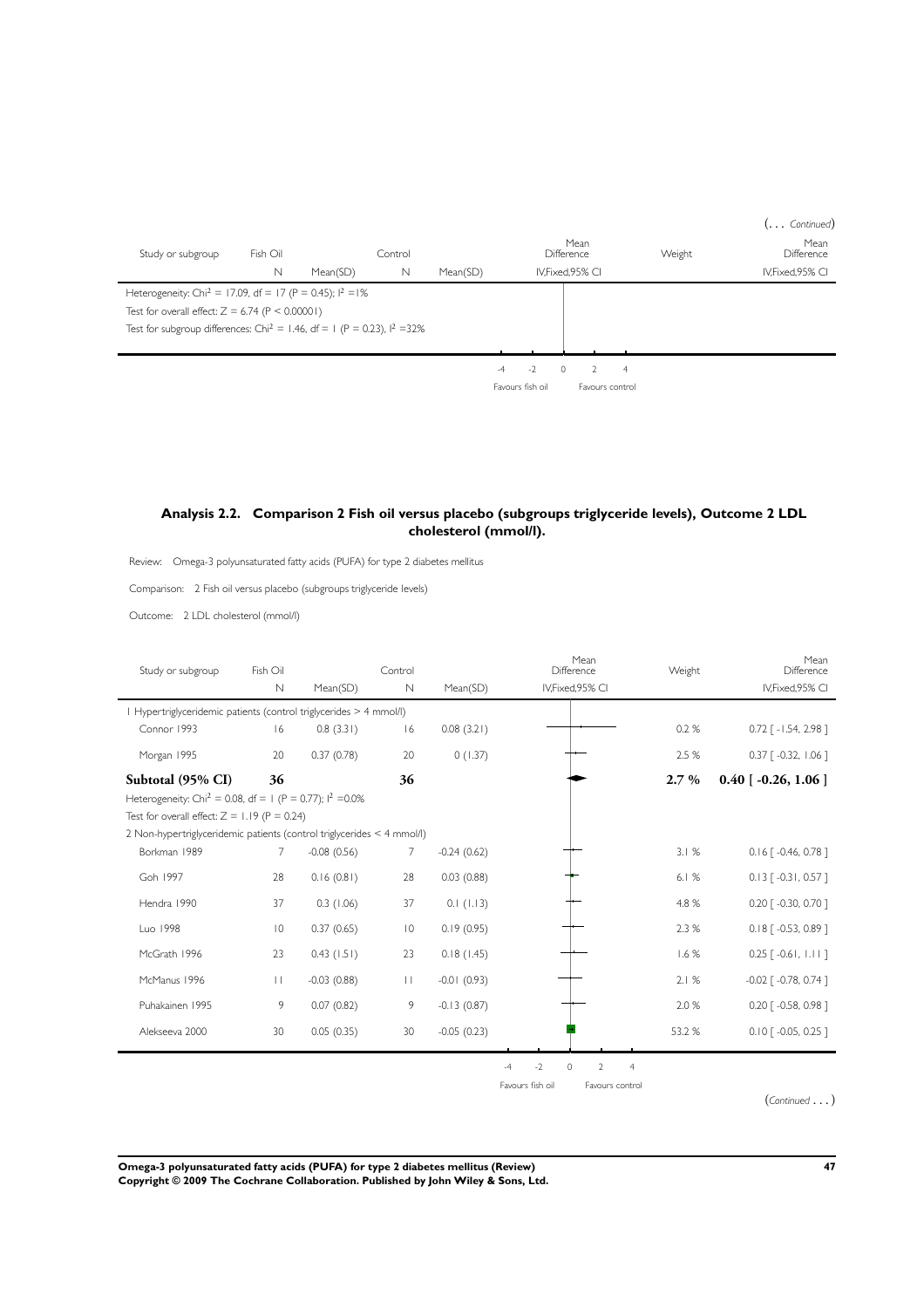<span id="page-49-0"></span>

|                                                                                         |             |               |             |               |                                          |        | $(\ldots$ Continued)                |
|-----------------------------------------------------------------------------------------|-------------|---------------|-------------|---------------|------------------------------------------|--------|-------------------------------------|
| Study or subgroup                                                                       | Fish Oil    |               | Control     |               | Mean<br>Difference                       | Weight | Mean<br>Difference                  |
|                                                                                         | $\mathbb N$ | Mean(SD)      | $\mathbb N$ | Mean(SD)      | IV, Fixed, 95% CI                        |        | IV, Fixed, 95% CI                   |
| Jain 2002                                                                               | 25          | $-0.13(0.65)$ | 15          | $-0.04(0.8)$  |                                          | 5.2 %  | $-0.09$ $[-0.57, 0.39]$             |
| Mostad 2006                                                                             | 12          | 0(1.02)       | 4           | $-0.03(0.96)$ |                                          | 2.0 %  | $0.03$ $\lceil -0.74, 0.80 \rceil$  |
| Petersen 2002                                                                           | 20          | 0.14(0.72)    | 22          | 0.08(0.8)     |                                          | 5.7 %  | $0.06$ $\lceil -0.40, 0.52 \rceil$  |
| Schectman 1988                                                                          | 3           | 0.1(1.08)     | 3           | $-0.47(0.99)$ |                                          | 1.9%   | $0.57$ [ $-0.23$ , 1.37 ]           |
| Sirtori 1997                                                                            | 8           | 0.41(1.21)    | 8           | $-0.08(0.94)$ |                                          | 1.1%   | $0.49$ $[-0.57, 1.55]$              |
| Woodman 2002                                                                            | 17          | 0.02(0.8)     | 16          | 0.06(0.46)    |                                          | 6.1%   | $-0.04$ $\lceil -0.48, 0.40 \rceil$ |
| Subtotal (95% CI)                                                                       | 250         |               | 243         |               |                                          | 97.3 % | $0.10$ [ -0.01, 0.21 ]              |
| Heterogeneity: Chi <sup>2</sup> = 3.44, df = 13 (P = 1.00); $1^2$ = 0.0%                |             |               |             |               |                                          |        |                                     |
| Test for overall effect: $Z = 1.82$ (P = 0.068)                                         |             |               |             |               |                                          |        |                                     |
| <b>Total (95% CI)</b>                                                                   | 286         |               | 279         |               |                                          | 100.0% | $0.11$ [ 0.00, 0.22 ]               |
| Heterogeneity: Chi <sup>2</sup> = 4.28, df = 15 (P = 1.00); $1^2$ =0.0%                 |             |               |             |               |                                          |        |                                     |
| Test for overall effect: $Z = 2.00$ (P = 0.046)                                         |             |               |             |               |                                          |        |                                     |
| Test for subgroup differences: Chi <sup>2</sup> = 0.75, df = 1 (P = 0.39), $1^2$ = 0.0% |             |               |             |               |                                          |        |                                     |
|                                                                                         |             |               |             |               |                                          |        |                                     |
|                                                                                         |             |               |             |               | $-2$<br>2<br>$-4$<br>$\overline{4}$<br>0 |        |                                     |

Favours fish oil Favours control

**Omega-3 polyunsaturated fatty acids (PUFA) for type 2 diabetes mellitus (Review) 48 Copyright © 2009 The Cochrane Collaboration. Published by John Wiley & Sons, Ltd.**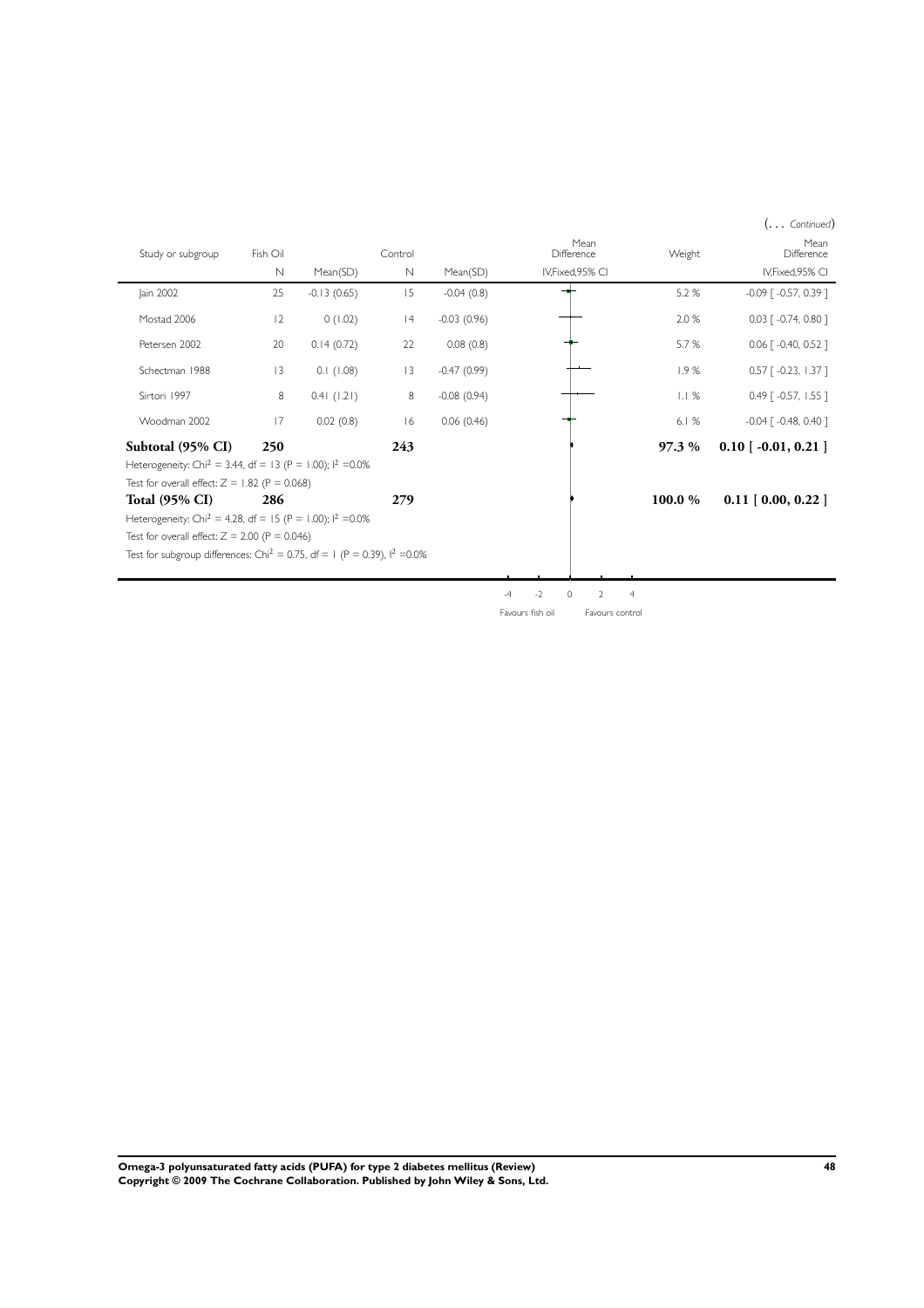# <span id="page-50-0"></span>**Analysis 2.3. Comparison 2 Fish oil versus placebo (subgroups triglyceride levels), Outcome 3 VLDL cholesterol (mmol/l).**

Review: Omega-3 polyunsaturated fatty acids (PUFA) for type 2 diabetes mellitus

Comparison: 2 Fish oil versus placebo (subgroups triglyceride levels)

Outcome: 3 VLDL cholesterol (mmol/l)

| Study or subgroup                                                                     | Treatment       |               | Control |               | Mean<br>Difference | Weight  | Mean<br>Difference                  |
|---------------------------------------------------------------------------------------|-----------------|---------------|---------|---------------|--------------------|---------|-------------------------------------|
|                                                                                       | $\mathsf{N}$    | Mean(SD)      | N       | Mean(SD)      | IV, Fixed, 95% CI  |         | IV, Fixed, 95% CI                   |
| Hypertriglyceridemic patients (control triglycerides >4mmol/l)                        |                 |               |         |               |                    |         |                                     |
| Connor 1993                                                                           | 16              | $-0.67(3.35)$ | 16      | 0.13(3.88)    |                    | 0.1%    | $-0.80$ [ $-3.3$ ], $1.71$ ]        |
| Morgan 1995                                                                           | 20              | $-0.3(0.63)$  | 20      | 0.22(1)       |                    | 1.5%    | $-0.52$ $\lceil -1.04, 0.00 \rceil$ |
| Subtotal (95% CI)                                                                     | 36              |               | 36      |               |                    | $1.6\%$ | $-0.53$ [ $-1.04$ , $-0.02$ ]       |
| Heterogeneity: Chi <sup>2</sup> = 0.05, df = 1 (P = 0.83); $1^2$ = 0.0%               |                 |               |         |               |                    |         |                                     |
| Test for overall effect: $Z = 2.05$ (P = 0.040)                                       |                 |               |         |               |                    |         |                                     |
| 2 Non-hypertriglyceridemic patients (control triglycerides < 4 mmol/l)                |                 |               |         |               |                    |         |                                     |
| Alekseeva 2000                                                                        | 30              | $-0.05(0.16)$ | 30      | 0(0.1)        |                    | 88.3%   | $-0.05$ $\lceil -0.12, 0.02 \rceil$ |
| McGrath 1996                                                                          | 23              | $-0.22(0.48)$ | 23      | $-0.06(0.46)$ |                    | 5.5 %   | $-0.16$ $[-0.43, 0.11]$             |
| Puhakainen 1995                                                                       | 9               | $-0.55(0.59)$ | 9       | $-0.26(0.55)$ |                    | 1.4%    | $-0.29$ $[-0.82, 0.24]$             |
| Schectman 1988                                                                        | $\overline{13}$ | $-0.13(0.47)$ | 3       | $-0.11(0.47)$ |                    | 3.1%    | $-0.02$ $\lceil -0.38, 0.34 \rceil$ |
| Sirtori 1997                                                                          | 8               | $-1.3(1.99)$  | 8       | 0.4(1.6)      |                    | 0.1%    | $-1.70$ [ $-3.47$ , 0.07 ]          |
| Subtotal (95% CI)                                                                     | 83              |               | 83      |               |                    | 98.4 %  | $-0.06$ [ $-0.12$ , 0.00 ]          |
| Heterogeneity: Chi <sup>2</sup> = 4.68, df = 4 (P = 0.32); $1^2$ = 15%                |                 |               |         |               |                    |         |                                     |
| Test for overall effect: $Z = 1.86$ (P = 0.062)                                       |                 |               |         |               |                    |         |                                     |
| <b>Total (95% CI)</b>                                                                 | 119             |               | 119     |               |                    | 100.0 % | $-0.07$ [ $-0.13$ , 0.00 ]          |
| Heterogeneity: Chi <sup>2</sup> = 7.98, df = 6 (P = 0.24); $1^2$ = 25%                |                 |               |         |               |                    |         |                                     |
| Test for overall effect: $Z = 2.11$ (P = 0.035)                                       |                 |               |         |               |                    |         |                                     |
| Test for subgroup differences: Chi <sup>2</sup> = 3.25, df = 1 (P = 0.07), $1^2$ =69% |                 |               |         |               |                    |         |                                     |
|                                                                                       |                 |               |         |               |                    |         |                                     |

 $-4$   $-2$  0 2 4 Favours treatment Favours control

**Omega-3 polyunsaturated fatty acids (PUFA) for type 2 diabetes mellitus (Review) 49 Copyright © 2009 The Cochrane Collaboration. Published by John Wiley & Sons, Ltd.**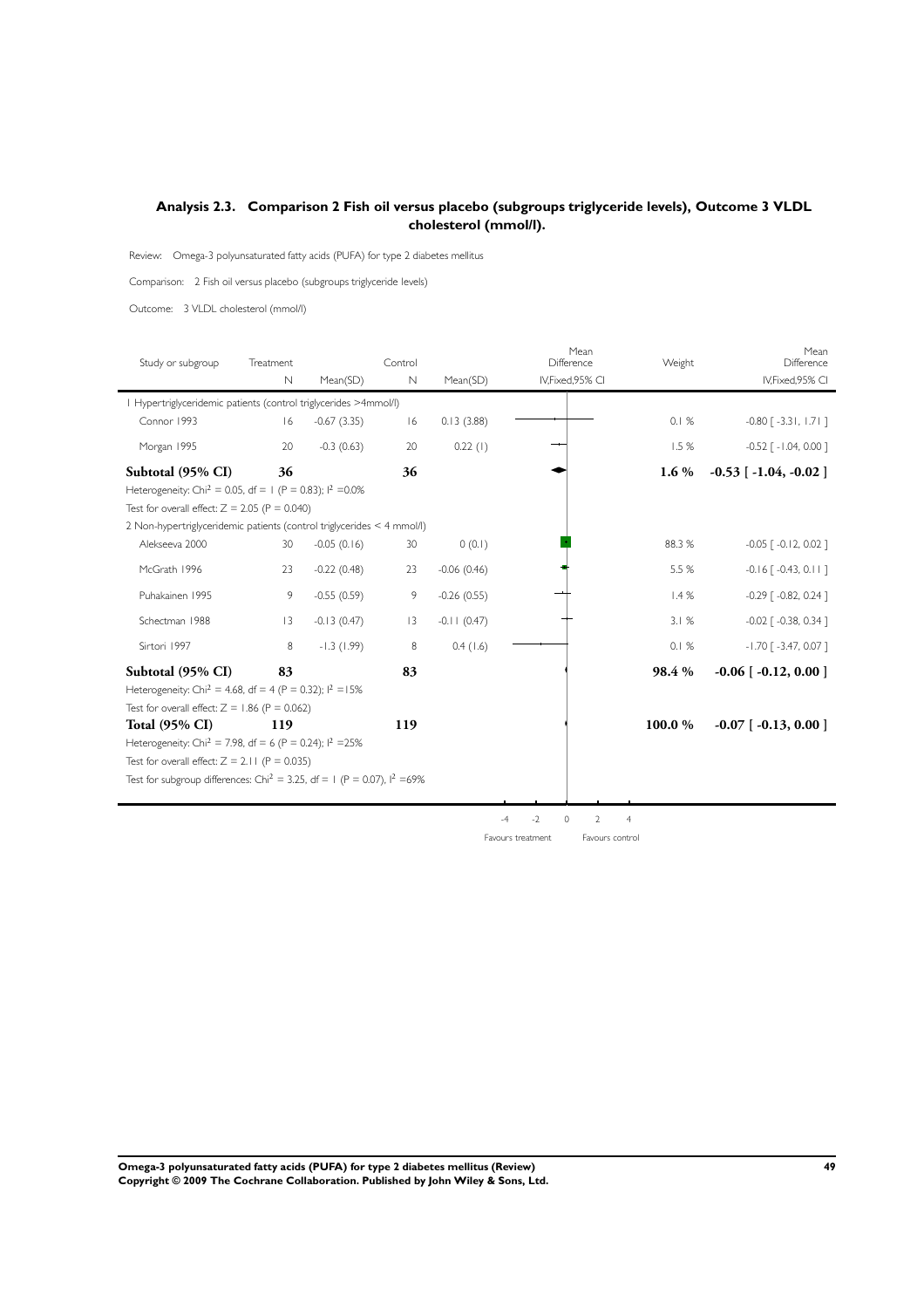# <span id="page-51-0"></span>**Analysis 3.1. Comparison 3 Fish oil versus placebo (subgroups dose), Outcome 1 Triglycerides (mmol/l).**

Review: Omega-3 polyunsaturated fatty acids (PUFA) for type 2 diabetes mellitus

Comparison: 3 Fish oil versus placebo (subgroups dose)

Outcome: 1 Triglycerides (mmol/l)

| Study or subgroup                                                                                                             | Fish Oil        |                | Control         |                | Mean<br>Difference      | Weight      | Mean<br>Difference                   |
|-------------------------------------------------------------------------------------------------------------------------------|-----------------|----------------|-----------------|----------------|-------------------------|-------------|--------------------------------------|
|                                                                                                                               | $\mathbb N$     | Mean(SD)       | $\mathbb N$     | Mean(SD)       | IV, Fixed, 95% CI       |             | IV, Fixed, 95% CI                    |
| I High dose (> 2 g/d omega-3 PUFA)                                                                                            |                 |                |                 |                |                         |             |                                      |
| Alekseeva 2000                                                                                                                | 30              | $-0.7(0.95)$   | 30              | $-0.3$ (1.6)   |                         | 3.8 %       | $-0.40$ $\lceil -1.07, 0.27 \rceil$  |
| Borkman 1989                                                                                                                  | $\overline{10}$ | $-0.15(0.86)$  | $ 0\rangle$     | 0(0.97)        |                         | 2.6 %       | $-0.15$ [ $-0.95$ , 0.65 ]           |
| Connor 1993                                                                                                                   | 16              | $-2(10.14)$    | 16              | $0.2$ (11.6)   |                         | 0.0%        | $-2.20$ [ $-9.75$ , 5.35 ]           |
| Hendra 1990                                                                                                                   | 37              | $-1(1.53)$     | 37              | 0.2(1.32)      |                         | 4.0 %       | $-1.20$ $[-1.85, -0.55]$             |
| Jain 2002                                                                                                                     | 25              | $-0.41(0.44)$  | 15              | $-0.02(0.53)$  |                         | 16.6%       | $-0.39$ $\lceil -0.71, -0.07 \rceil$ |
| McGrath 1996                                                                                                                  | 23              | $-0.4(0.86)$   | 23              | $-0.2$ (0.8)   |                         | 7.3 %       | $-0.20$ $\lceil -0.68, 0.28 \rceil$  |
| McManus 1996                                                                                                                  | $\mathbf{L}$    | $-0.52$ (1.29) | $\mathbf{  }$   | 0.1(1.43)      |                         | 1.3%        | $-0.62$ [ $-1.76$ , 0.52]            |
| Morgan 1995                                                                                                                   | 20              | $-1.46(2.9)$   | 20              | 0.79(6.6)      |                         | 0.2 %       | $-2.25$ [ $-5.41$ , 0.91]            |
| Mostad 2006                                                                                                                   | 12              | 0(0.84)        | 4               | $-0.01$ (1.09) |                         | 3.1%        | $0.01$ $[-0.73, 0.75]$               |
| Pelikanova 1992                                                                                                               | $\overline{10}$ | $-0.04(0.86)$  | $\overline{0}$  | $-0.11(0.7)$   |                         | 3.6 %       | $0.07$ [ $-0.62$ , 0.76 ]            |
| Puhakainen 1995                                                                                                               | 9               | $-1.4(1.8)$    | 9               | $-0.82$ (1.6)  |                         | 0.7%        | $-0.58$ $\lceil -2.15, 0.99 \rceil$  |
| Schectman 1988                                                                                                                | 3               | $-0.48(0.81)$  | $\overline{13}$ | 0.12(0.93)     |                         | 3.8 %       | $-0.60$ $\lceil -1.27, 0.07 \rceil$  |
| Woodman 2002                                                                                                                  | 17              | $-0.23(0.67)$  | 6               | $-0.06(0.58)$  |                         | 9.3%        | $-0.17$ [ $-0.60$ , 0.26 ]           |
| Subtotal (95% CI)                                                                                                             | 233             |                | 224             |                |                         | 56.3%       | $-0.35$ [ $-0.53$ , $-0.18$ ]        |
| Heterogeneity: Chi <sup>2</sup> = 12.71, df = 12 (P = 0.39); $1^2$ =6%                                                        |                 |                |                 |                |                         |             |                                      |
| Test for overall effect: $Z = 3.99$ (P = 0.000066)                                                                            |                 |                |                 |                |                         |             |                                      |
| 2 Low dose (< 2 g/d omega-3 PUFA)                                                                                             |                 |                |                 |                |                         |             |                                      |
| Goh 1997                                                                                                                      | 28              | $-0.6$ (1.37)  | 28              | 0.26(1.73)     |                         | 2.5 %       | $-0.86$ $\lceil -1.68, -0.04 \rceil$ |
| Luo 1998                                                                                                                      | $\overline{10}$ | $-0.63$ (1.01) | $ 0\rangle$     | $-0.48$ (1.08) |                         | 2.0 %       | $-0.15$ [ $-1.07, 0.77$ ]            |
| Petersen 2002                                                                                                                 | 20              | $-0.54$ (1.08) | 22              | $-0.04(2.3)$   |                         | 1.5%        | $-0.50$ [ $-1.57$ , 0.57]            |
| Silvis 1990                                                                                                                   | 24              | $-0.35(0.62)$  | 21              | 0.01(1.4)      |                         | 4.0 %       | $-0.36$ [ $-1.01$ , 0.29]            |
| Sirtori 1997                                                                                                                  | 175             | $-0.7(0.98)$   | 174             | $-0.1$ (1.15)  |                         | 33.7 %      | $-0.60$ $\lceil -0.82, -0.38 \rceil$ |
| Subtotal (95% CI)                                                                                                             | 257             |                | 255             |                |                         | 43.7%       | $-0.57$ [ $-0.77, -0.37$ ]           |
| Heterogeneity: Chi <sup>2</sup> = 1.78, df = 4 (P = 0.78); $1^2$ = 0.0%                                                       |                 |                |                 |                |                         |             |                                      |
| Test for overall effect: $Z = 5.67$ (P < 0.00001)                                                                             |                 |                |                 |                |                         |             |                                      |
| <b>Total (95% CI)</b>                                                                                                         | 490             |                | 479             |                |                         | 100.0%      | $-0.45$ [ $-0.58$ , $-0.32$ ]        |
| Heterogeneity: Chi <sup>2</sup> = 17.09, df = 17 (P = 0.45); $1^2 = 1\%$<br>Test for overall effect: $Z = 6.74$ (P < 0.00001) |                 |                |                 |                |                         |             |                                      |
| Test for subgroup differences: Chi <sup>2</sup> = 2.60, df = 1 (P = 0.11), $1^2$ =62%                                         |                 |                |                 |                |                         |             |                                      |
|                                                                                                                               |                 |                |                 |                |                         |             |                                      |
|                                                                                                                               |                 |                |                 |                | $-5$<br>5<br>$-10$<br>0 | $ 0\rangle$ |                                      |

Favours fish oil Favours control

**Omega-3 polyunsaturated fatty acids (PUFA) for type 2 diabetes mellitus (Review) 50**

**Copyright © 2009 The Cochrane Collaboration. Published by John Wiley & Sons, Ltd.**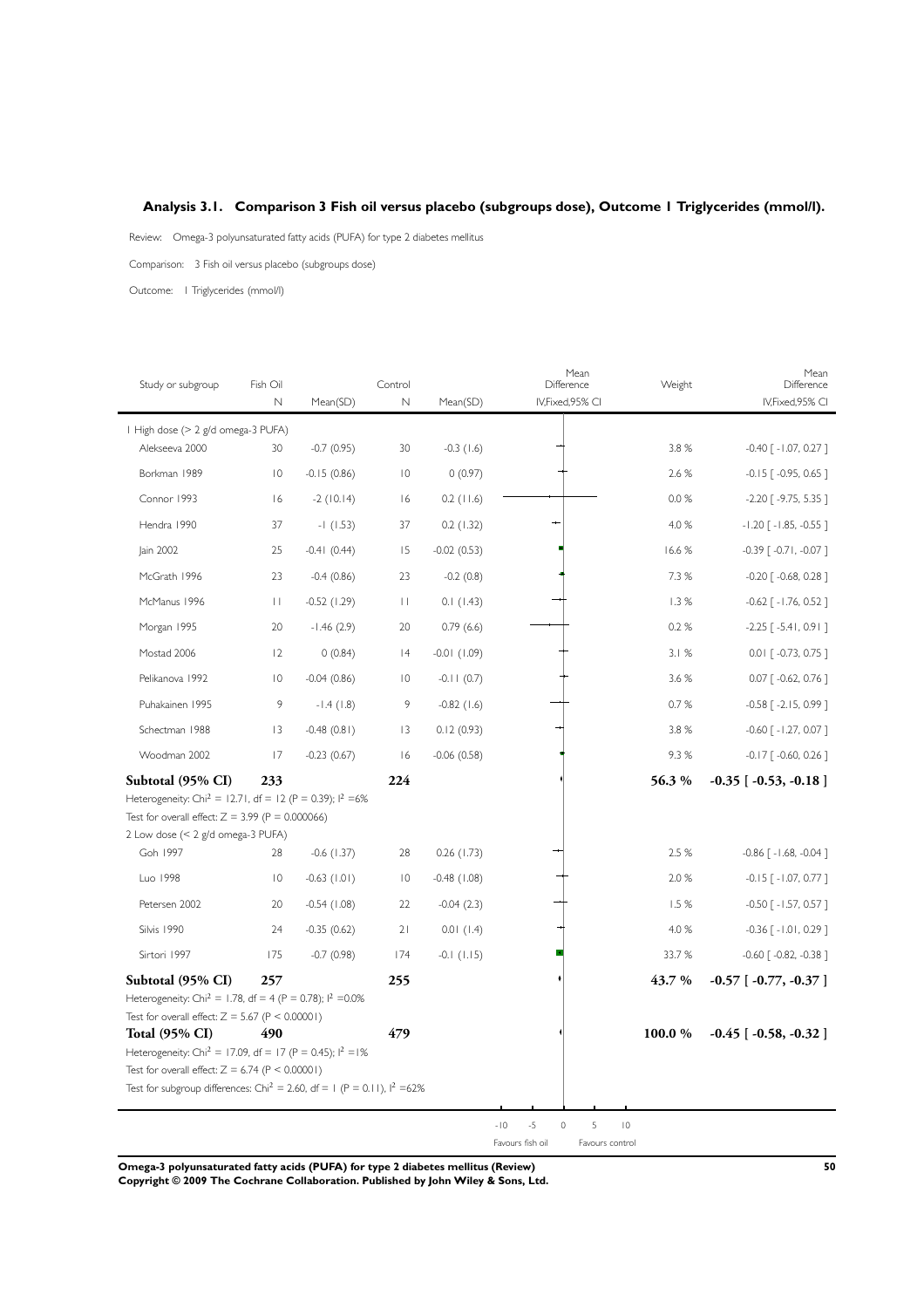# <span id="page-52-0"></span>**Analysis 3.2. Comparison 3 Fish oil versus placebo (subgroups dose), Outcome 2 LDL cholesterol (mmol/l).**

Review: Omega-3 polyunsaturated fatty acids (PUFA) for type 2 diabetes mellitus

Comparison: 3 Fish oil versus placebo (subgroups dose)

Outcome: 2 LDL cholesterol (mmol/l)

| Study or subgroup                                                                                | Fish Oil       |                  | Control         |                  | Mean<br>Difference                                             | Weight | Mean<br>Difference                  |
|--------------------------------------------------------------------------------------------------|----------------|------------------|-----------------|------------------|----------------------------------------------------------------|--------|-------------------------------------|
|                                                                                                  | Ν              | Mean(SD)         | $\mathbb N$     | Mean(SD)         | IV,Random,95% CI                                               |        | IV, Random, 95% CI                  |
| I High dose (> 2 g/d omega-3 PUFA)                                                               |                |                  |                 |                  |                                                                |        |                                     |
| Alekseeva 2000                                                                                   | 30             | 0.05(0.35)       | 30              | $-0.05(0.23)$    |                                                                | 53.2 % | $0.10$ [ -0.05, 0.25 ]              |
| Borkman 1989                                                                                     | $\overline{7}$ | $-0.08$ $(0.56)$ | 7               | $-0.24(0.62)$    |                                                                | 3.1%   | $0.16$ $\lceil -0.46, 0.78 \rceil$  |
| Connor 1993                                                                                      | 16             | 0.8(3.31)        | 16              | 0.08(3.21)       |                                                                | 0.2 %  | $0.72$ [ -1.54, 2.98 ]              |
| Hendra 1990                                                                                      | 37             | $0.3$ (1.06)     | 37              | 0.1(1.13)        |                                                                | 4.8 %  | 0.20 [ -0.30, 0.70 ]                |
| Jain 2002                                                                                        | 25             | $-0.13(0.65)$    | 15              | $-0.04(0.8)$     |                                                                | 5.2 %  | $-0.09$ $[-0.57, 0.39]$             |
| McGrath 1996                                                                                     | 23             | $0.43$ (1.51)    | 23              | 0.18(1.45)       |                                                                | 1.6%   | $0.25$ [ -0.61, 1.11 ]              |
| McManus 1996                                                                                     | $\mathbf{H}$   | $-0.03(0.88)$    | $\vert \vert$   | $-0.01(0.93)$    |                                                                | 2.1%   | $-0.02$ $[-0.78, 0.74]$             |
| Morgan 1995                                                                                      | 20             | 0.37(0.78)       | 20              | 0(1.37)          |                                                                | 2.5 %  | $0.37$ $\lceil -0.32, 1.06 \rceil$  |
| Mostad 2006                                                                                      | $ 2\rangle$    | 0(1.02)          | 4               | $-0.03(0.96)$    |                                                                | 2.0 %  | $0.03$ $\lceil -0.74, 0.80 \rceil$  |
| Puhakainen 1995                                                                                  | 9              | 0.07(0.82)       | 9               | $-0.13(0.87)$    |                                                                | 2.0 %  | $0.20$ $\lceil -0.58, 0.98 \rceil$  |
| Schectman 1988                                                                                   | 3              | 0.1(1.08)        | 3               | $-0.47(0.99)$    |                                                                | 1.9%   | $0.57$ [ -0.23, 1.37 ]              |
| Woodman 2002                                                                                     | 17             | 0.02(0.8)        | 16              | 0.06(0.46)       |                                                                | 6.1%   | $-0.04$ $\lceil -0.48, 0.40 \rceil$ |
| Subtotal (95% CI)                                                                                | 220            |                  | 211             |                  |                                                                | 84.8 % | $0.11$ [ $-0.01$ , $0.23$ ]         |
| Heterogeneity: Tau <sup>2</sup> = 0.0; Chi <sup>2</sup> = 3.69, df = 11 (P = 0.98); $1^2$ = 0.0% |                |                  |                 |                  |                                                                |        |                                     |
| Test for overall effect: $Z = 1.76$ (P = 0.078)                                                  |                |                  |                 |                  |                                                                |        |                                     |
| 2 Low dose (< 2 g/d omega-3 PUFA)                                                                |                |                  |                 |                  |                                                                |        |                                     |
| Goh 1997                                                                                         | 28             | 0.16(0.81)       | 28              | 0.03(0.88)       |                                                                | 6.1%   | $0.13$ [ -0.31, 0.57 ]              |
| Luo 1998                                                                                         | $\overline{0}$ | 0.37(0.65)       | $\overline{10}$ | 0.19(0.95)       |                                                                | 2.3 %  | $0.18$ $[-0.53, 0.89]$              |
| Petersen 2002                                                                                    | 20             | 0.14(0.72)       | 22              | 0.08(0.8)        |                                                                | 5.7 %  | $0.06$ $\lceil -0.40, 0.52 \rceil$  |
| Sirtori 1997                                                                                     | 8              | 0.41(1.21)       | 8               | $-0.08$ $(0.94)$ |                                                                | 1.1%   | 0.49 [ -0.57, 1.55 ]                |
| Subtotal (95% CI)                                                                                | 66             |                  | 68              |                  |                                                                | 15.2 % | $0.14$ [ $-0.14$ , $0.42$ ]         |
| Heterogeneity: Tau <sup>2</sup> = 0.0; Chi <sup>2</sup> = 0.55, df = 3 (P = 0.91); $1^2$ = 0.0%  |                |                  |                 |                  |                                                                |        |                                     |
| Test for overall effect: $Z = 0.95$ (P = 0.34)                                                   |                |                  |                 |                  |                                                                |        |                                     |
| <b>Total (95% CI)</b>                                                                            | 286            |                  | 279             |                  |                                                                | 100.0% | $0.11$ [ $0.00, 0.22$ ]             |
| Heterogeneity: Tau <sup>2</sup> = 0.0; Chi <sup>2</sup> = 4.28, df = 15 (P = 1.00); $1^2$ =0.0%  |                |                  |                 |                  |                                                                |        |                                     |
| Test for overall effect: $Z = 2.00$ (P = 0.046)                                                  |                |                  |                 |                  |                                                                |        |                                     |
|                                                                                                  |                |                  |                 |                  | $-2$<br>$\ddot{0}$<br>$\overline{2}$<br>$-4$<br>$\overline{4}$ |        |                                     |

Favours fish oil Favours control

**Omega-3 polyunsaturated fatty acids (PUFA) for type 2 diabetes mellitus (Review) 51**

**Copyright © 2009 The Cochrane Collaboration. Published by John Wiley & Sons, Ltd.**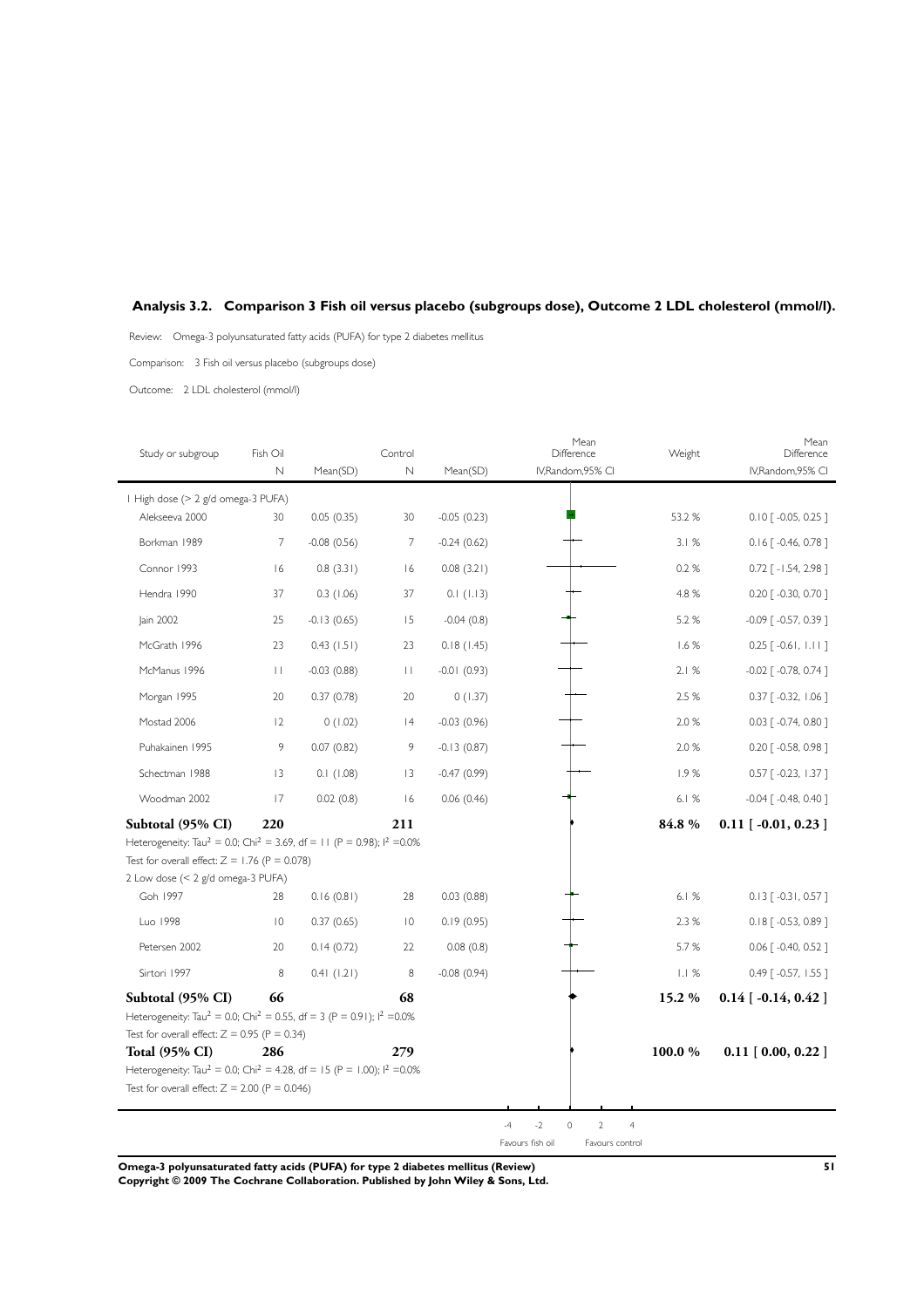# <span id="page-53-0"></span>**Analysis 3.3. Comparison 3 Fish oil versus placebo (subgroups dose), Outcome 3 VLDL cholesterol (mmol/l).**

Review: Omega-3 polyunsaturated fatty acids (PUFA) for type 2 diabetes mellitus

Comparison: 3 Fish oil versus placebo (subgroups dose)

Outcome: 3 VLDL cholesterol (mmol/l)

| Study or subgroup                                                                                                                        | Treatment<br>$\mathbb N$ | Mean(SD)      | Control<br>$\hbox{N}$ | Mean(SD)      | Mean<br>Difference<br>IV,Fixed,95% CI     | Weight          | Mean<br>Difference<br>IV, Fixed, 95% CI |
|------------------------------------------------------------------------------------------------------------------------------------------|--------------------------|---------------|-----------------------|---------------|-------------------------------------------|-----------------|-----------------------------------------|
|                                                                                                                                          |                          |               |                       |               |                                           |                 |                                         |
| I High dose (> 2g/d omega-3 PUFA)<br>Alekseeva 2000                                                                                      | 30                       | $-0.05(0.16)$ | 30                    | 0(0.1)        |                                           | 88.3%           | $-0.05$ $\lceil -0.12, 0.02 \rceil$     |
|                                                                                                                                          |                          |               |                       |               |                                           |                 |                                         |
| Connor 1993                                                                                                                              | 6                        | $-0.67(3.35)$ | 6                     | 0.13(3.88)    |                                           | 0.1%            | $-0.80$ [ $-3.31$ , $1.71$ ]            |
| McGrath 1996                                                                                                                             | 23                       | $-0.22(0.48)$ | 23                    | $-0.06(0.46)$ |                                           | 5.5 %           | $-0.16$ $[-0.43, 0.11]$                 |
| Morgan 1995                                                                                                                              | 20                       | $-0.3(0.63)$  | 20                    | 0.22(1)       |                                           | 1.5%            | $-0.52$ $\lceil -1.04, 0.00 \rceil$     |
| Puhakainen 1995                                                                                                                          | 9                        | $-0.55(0.59)$ | 9                     | $-0.26(0.55)$ |                                           | 1.4%            | $-0.29$ $\lceil -0.82, 0.24 \rceil$     |
| Schectman 1988                                                                                                                           | 3                        | $-0.13(0.47)$ | 3                     | $-0.11(0.47)$ |                                           | 3.1%            | $-0.02$ $\lceil -0.38, 0.34 \rceil$     |
| Subtotal (95% CI)                                                                                                                        | 111                      |               | 111                   |               |                                           | 99.9%           | $-0.07$ [ $-0.13$ , $0.00$ ]            |
| Heterogeneity: Chi <sup>2</sup> = 4.71, df = 5 (P = 0.45); l <sup>2</sup> = 0.0%<br>Test for overall effect: $Z = 2.04$ (P = 0.041)      |                          |               |                       |               |                                           |                 |                                         |
| 2 Low dose (< 2g/d omega-3 PUFA)                                                                                                         |                          |               |                       |               |                                           |                 |                                         |
| Sirtori 1997                                                                                                                             | 8                        | $-1.3(1.99)$  | 8                     | 0.4(1.6)      |                                           | 0.1%            | $-1.70$ [ $-3.47$ , 0.07 ]              |
| Subtotal (95% CI)                                                                                                                        | 8                        |               | 8                     |               |                                           | $0.1 \%$        | $-1.70$ [ $-3.47, 0.07$ ]               |
| Heterogeneity: not applicable                                                                                                            |                          |               |                       |               |                                           |                 |                                         |
| Test for overall effect: $Z = 1.88$ (P = 0.060)                                                                                          |                          |               |                       |               |                                           |                 |                                         |
| <b>Total (95% CI)</b>                                                                                                                    | 119                      |               | 119                   |               |                                           | 100.0%          | $-0.07$ [ $-0.13, 0.00$ ]               |
| Heterogeneity: Chi <sup>2</sup> = 7.98, df = 6 (P = 0.24); $1^2$ = 25%                                                                   |                          |               |                       |               |                                           |                 |                                         |
| Test for overall effect: $Z = 2.11$ (P = 0.035)<br>Test for subgroup differences: Chi <sup>2</sup> = 3.27, df = 1 (P = 0.07), $1^2$ =69% |                          |               |                       |               |                                           |                 |                                         |
|                                                                                                                                          |                          |               |                       |               |                                           |                 |                                         |
|                                                                                                                                          |                          |               |                       |               | $-10$<br>$-5$<br>$\mathsf{O}\xspace$<br>5 | $\overline{0}$  |                                         |
|                                                                                                                                          |                          |               |                       |               | Favours treatment                         | Favours control |                                         |
|                                                                                                                                          |                          |               |                       |               |                                           |                 |                                         |
|                                                                                                                                          |                          |               |                       |               |                                           |                 |                                         |
|                                                                                                                                          |                          |               |                       |               |                                           |                 |                                         |
|                                                                                                                                          |                          |               |                       |               |                                           |                 |                                         |
|                                                                                                                                          |                          |               |                       |               |                                           |                 |                                         |
|                                                                                                                                          |                          |               |                       |               |                                           |                 |                                         |
|                                                                                                                                          |                          |               |                       |               |                                           |                 |                                         |
|                                                                                                                                          |                          |               |                       |               |                                           |                 |                                         |
|                                                                                                                                          |                          |               |                       |               |                                           |                 |                                         |

**Omega-3 polyunsaturated fatty acids (PUFA) for type 2 diabetes mellitus (Review) 52 Copyright © 2009 The Cochrane Collaboration. Published by John Wiley & Sons, Ltd.**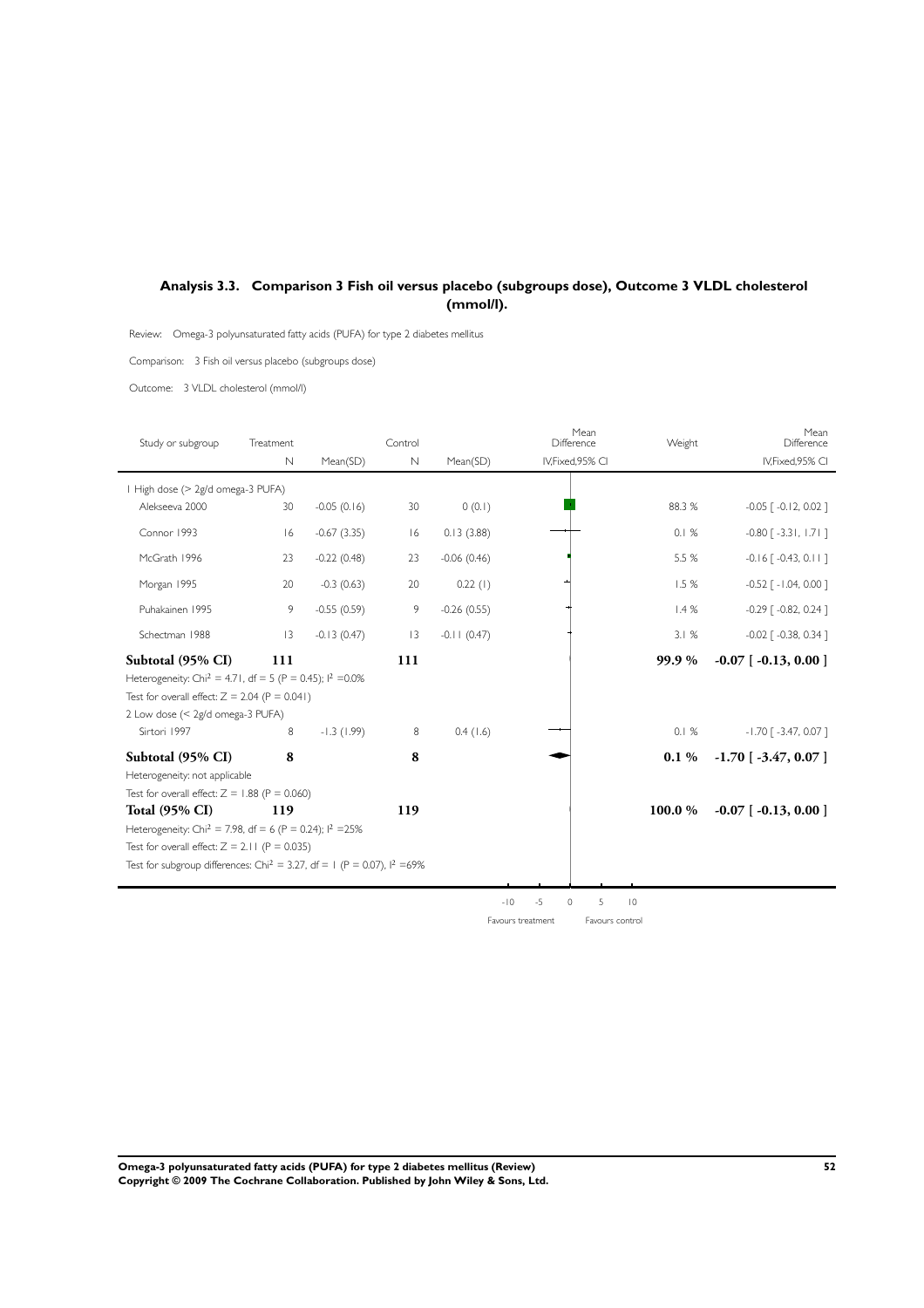# **Analysis 4.1. Comparison 4 Fish oil versus placebo (subgroups study duration), Outcome 1 Triglycerides (mmol/l).**

Review: Omega-3 polyunsaturated fatty acids (PUFA) for type 2 diabetes mellitus

Comparison: 4 Fish oil versus placebo (subgroups study duration)

Outcome: 1 Triglycerides (mmol/l)

| Study or subgroup                                                        | Fish Oil        |                | Control        |                | Mean<br>Difference | Weight | Mean<br>Difference                   |
|--------------------------------------------------------------------------|-----------------|----------------|----------------|----------------|--------------------|--------|--------------------------------------|
|                                                                          | $\mathbb N$     | Mean(SD)       | $\mathbb N$    | Mean(SD)       | IV, Fixed, 95% CI  |        | IV, Fixed, 95% CI                    |
| I Trial longer than 2 months                                             |                 |                |                |                |                    |        |                                      |
| Connor 1993                                                              | 6               | $-2(10.14)$    | 6              | $0.2$ (11.6)   |                    | 0.0 %  | $-2.20$ [ $-9.75$ , 5.35 ]           |
| Goh 1997                                                                 | 28              | $-0.6$ (1.37)  | 28             | 0.26(1.73)     |                    | 2.5 %  | $-0.86$ $\lceil -1.68, -0.04 \rceil$ |
| McManus 1996                                                             | $\vert \ \vert$ | $-0.52$ (1.29) | $\mathbf{H}$   | 0.1(1.43)      |                    | 1.3%   | $-0.62$ [ $-1.76$ , 0.52]            |
| Morgan 1995                                                              | 20              | $-1.46(2.9)$   | 20             | 0.79(6.6)      |                    | 0.2 %  | $-2.25$ [ $-5.41$ , 0.91]            |
| Mostad 2006                                                              | 2               | 0(1.02)        | 4              | $-0.03(0.96)$  |                    | 2.9%   | $0.03$ $\lceil -0.74, 0.80 \rceil$   |
| Sirtori 1997                                                             | 175             | $-0.7(0.98)$   | 174            | $-0.1$ (1.15)  |                    | 33.7%  | $-0.60$ $\lceil -0.82, -0.38 \rceil$ |
| Subtotal (95% CI)                                                        | 262             |                | 263            |                |                    | 40.7%  | $-0.58$ [ $-0.78$ , $-0.38$ ]        |
| Heterogeneity: Chi <sup>2</sup> = 4.18, df = 5 (P = 0.52); $1^2$ =0.0%   |                 |                |                |                |                    |        |                                      |
| Test for overall effect: $Z = 5.57$ (P < 0.00001)                        |                 |                |                |                |                    |        |                                      |
| 2 Trial shorter than 2 months<br>Borkman 1989                            | $\overline{0}$  | $-0.15(0.86)$  | $\overline{0}$ | 0(0.97)        |                    | 2.6 %  | $-0.15$ [ $-0.95$ , 0.65 ]           |
| Hendra 1990                                                              | 37              | $-1(1.53)$     | 37             | $0.2$ (1.32)   |                    | 4.0 %  | $-1.20$ [ $-1.85, -0.55$ ]           |
| Luo 1998                                                                 | $ 0\rangle$     | $-0.63$ (1.01) | $ 0\rangle$    | $-0.48$ (1.08) |                    | 2.0 %  | $-0.15$ [ $-1.07, 0.77$ ]            |
| McGrath 1996                                                             | 23              | $-0.4(0.86)$   | 23             | $-0.2$ (0.8)   |                    | 7.4 %  | $-0.20$ $\lceil -0.68, 0.28 \rceil$  |
| Pelikanova 1992                                                          | $\overline{0}$  | $-0.04(0.86)$  | $\overline{0}$ | $-0.11(0.7)$   |                    | 3.6 %  | $0.07$ [ -0.62, 0.76 ]               |
| Puhakainen 1995                                                          | 9               | $-1.4(1.8)$    | 9              | $-0.82$ (1.6)  |                    | 0.7%   | $-0.58$ [ $-2.15$ , 0.99 ]           |
| Schectman 1988                                                           | 3               | $-0.48(0.81)$  | 3              | 0.12(0.93)     |                    | 3.8 %  | $-0.60$ $\lceil -1.27, 0.07 \rceil$  |
| Silvis 1990                                                              | 24              | $-0.35(0.62)$  | 21             | 0.01(1.4)      |                    | 4.0 %  | $-0.36$ [ $-1.01$ , 0.29]            |
| Alekseeva 2000                                                           | 30              | $-0.7(0.95)$   | 30             | $-0.3$ (1.6)   |                    | 3.8 %  | $-0.40$ $\lceil -1.07, 0.27 \rceil$  |
| Jain 2002                                                                | 25              | $-0.41(0.44)$  | 15             | $-0.02(0.53)$  |                    | 16.7%  | $-0.39$ [ $-0.71$ , $-0.07$ ]        |
| Petersen 2002                                                            | 20              | $-0.54$ (1.08) | 22             | $-0.04(2.3)$   |                    | 1.5%   | -0.50 [-1.57, 0.57]                  |
| Woodman 2002                                                             | 17              | $-0.23(0.67)$  | 16             | $-0.06(0.58)$  |                    | 9.3%   | $-0.17$ [ $-0.60$ , 0.26]            |
| Subtotal (95% CI)                                                        | 228             |                | 216            |                |                    | 59.3 % | $-0.36$ [ $-0.53$ , $-0.19$ ]        |
| Heterogeneity: Chi <sup>2</sup> = 10.23, df = 11 (P = 0.51); $1^2$ =0.0% |                 |                |                |                |                    |        |                                      |
| Test for overall effect: $Z = 4.14$ (P = 0.000035)                       |                 |                |                |                |                    |        |                                      |
| <b>Total (95% CI)</b>                                                    | 490             |                | 479            |                |                    | 100.0% | $-0.45$ [ $-0.58$ , $-0.32$ ]        |

 $-10$   $-5$  0 5 10 Favours fish oil Favours control

(*Continued* ... )

**Omega-3 polyunsaturated fatty acids (PUFA) for type 2 diabetes mellitus (Review) 53 Copyright © 2009 The Cochrane Collaboration. Published by John Wiley & Sons, Ltd.**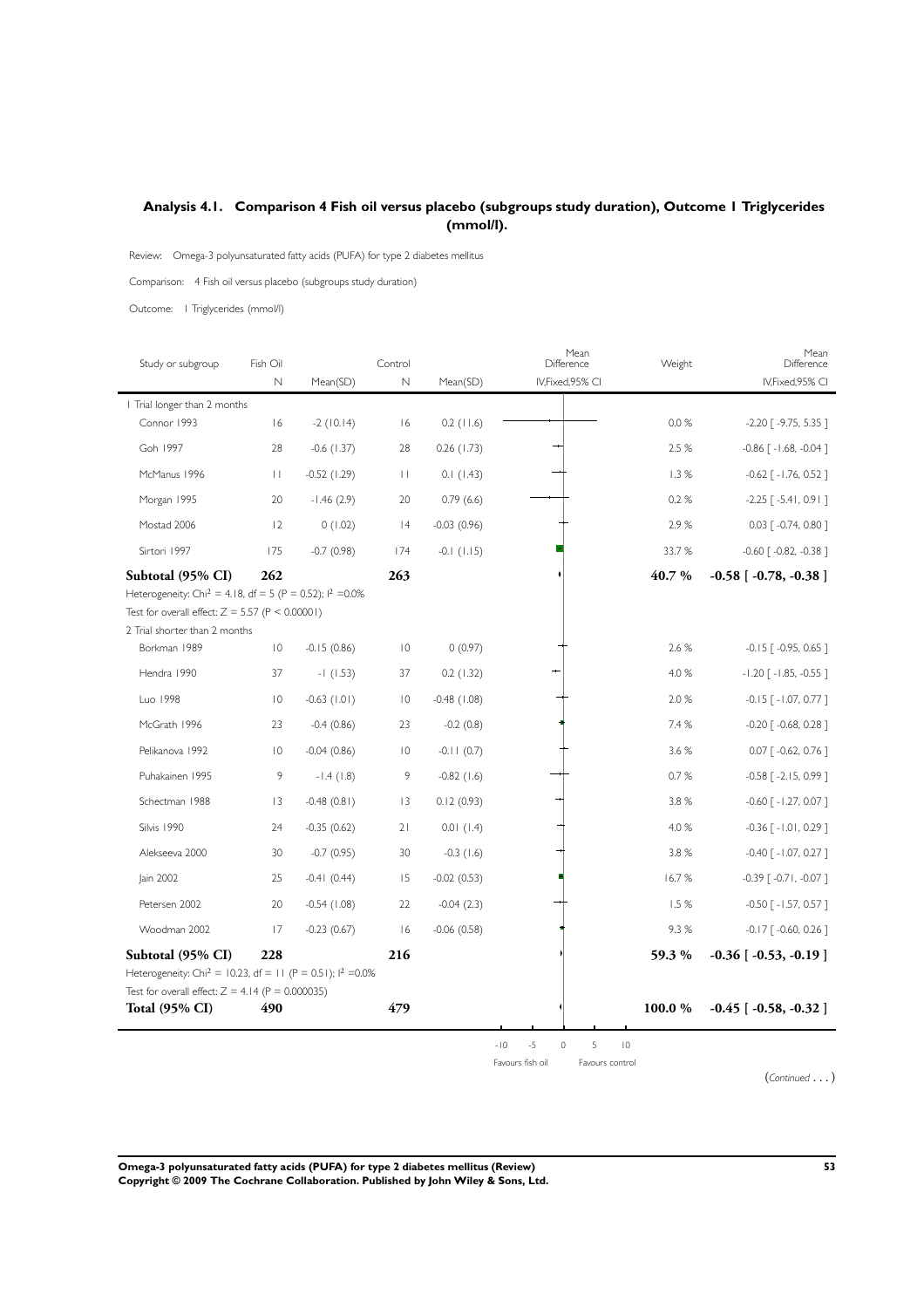

# **Analysis 4.2. Comparison 4 Fish oil versus placebo (subgroups study duration), Outcome 2 LDL Cholesterol (mmol/l).**

Review: Omega-3 polyunsaturated fatty acids (PUFA) for type 2 diabetes mellitus

Comparison: 4 Fish oil versus placebo (subgroups study duration)

Outcome: 2 LDL Cholesterol (mmol/l)

| Study or subgroup                                                                                        | Fish Oil                              |               | Control        |               | Mean<br>Difference | Weight | Mean<br>Difference                  |
|----------------------------------------------------------------------------------------------------------|---------------------------------------|---------------|----------------|---------------|--------------------|--------|-------------------------------------|
|                                                                                                          | $\mathbb N$                           | Mean(SD)      | $\mathbb N$    | Mean(SD)      | IV, Random, 95% CI |        | IV, Random, 95% CI                  |
| I Trial longer than 2 months                                                                             |                                       |               |                |               |                    |        |                                     |
| Connor 1993                                                                                              | 16                                    | 0.8(3.31)     | 6              | 0.08(3.21)    |                    | 0.2%   | $0.72$ [ -1.54, 2.98 ]              |
| Goh 1997                                                                                                 | 28                                    | 0.16(0.81)    | 28             | 0.03(0.88)    |                    | 6.1 %  | $0.13$ [ -0.31, 0.57 ]              |
| McManus 1996                                                                                             | $\begin{array}{c} \hline \end{array}$ | $-0.03(0.88)$ | $\perp$        | $-0.01(0.93)$ |                    | 2.1%   | $-0.02$ $\lceil -0.78, 0.74 \rceil$ |
| Morgan 1995                                                                                              | 20                                    | 0.37(0.78)    | 20             | 0(1.37)       |                    | 2.5 %  | $0.37$ $\lceil -0.32, 1.06 \rceil$  |
| Mostad 2006                                                                                              | $ 2\rangle$                           | 0.41(1.21)    | 4              | $-0.03(0.96)$ |                    | 1.7%   | $0.44$ [ -0.41, 1.29 ]              |
| Sirtori 1997                                                                                             | 8                                     | 0.41(1.21)    | 8              | $-0.08(0.94)$ |                    | 1.1%   | $0.49$ $\lceil -0.57, 1.55 \rceil$  |
| Subtotal (95% CI)                                                                                        | 95                                    |               | 97             |               |                    | 13.7 % | $0.23$ [ -0.07, 0.52 ]              |
| Heterogeneity: Tau <sup>2</sup> = 0.0; Chi <sup>2</sup> = 1.42, df = 5 (P = 0.92); l <sup>2</sup> = 0.0% |                                       |               |                |               |                    |        |                                     |
| Test for overall effect: $Z = 1.50$ (P = 0.13)                                                           |                                       |               |                |               |                    |        |                                     |
| 2 Trial shorter than 2 months                                                                            |                                       |               |                |               |                    |        |                                     |
| Borkman 1989                                                                                             | 7                                     | $-0.08(0.56)$ | 7              | $-0.24(0.62)$ |                    | 3.1%   | $0.16$ $[ -0.46, 0.78]$             |
| Hendra 1990                                                                                              | 37                                    | 0.3(1.06)     | 37             | 0.1(1.13)     |                    | 4.8%   | $0.20$ $\lceil -0.30, 0.70 \rceil$  |
| Luo 1998                                                                                                 | $\overline{0}$                        | 0.37(0.65)    | $\overline{0}$ | 0.19(0.95)    |                    | 2.4 %  | $0.18$ $[-0.53, 0.89]$              |
| McGrath 1996                                                                                             | 23                                    | 0.43(1.51)    | 23             | 0.18(1.45)    |                    | 1.6%   | $0.25$ [ -0.61, 1.11 ]              |
|                                                                                                          |                                       |               |                |               |                    |        |                                     |

-4 -2 0 2 4 Favours fish oil Favours control

(*Continued* ... )

**Omega-3 polyunsaturated fatty acids (PUFA) for type 2 diabetes mellitus (Review) 54 Copyright © 2009 The Cochrane Collaboration. Published by John Wiley & Sons, Ltd.**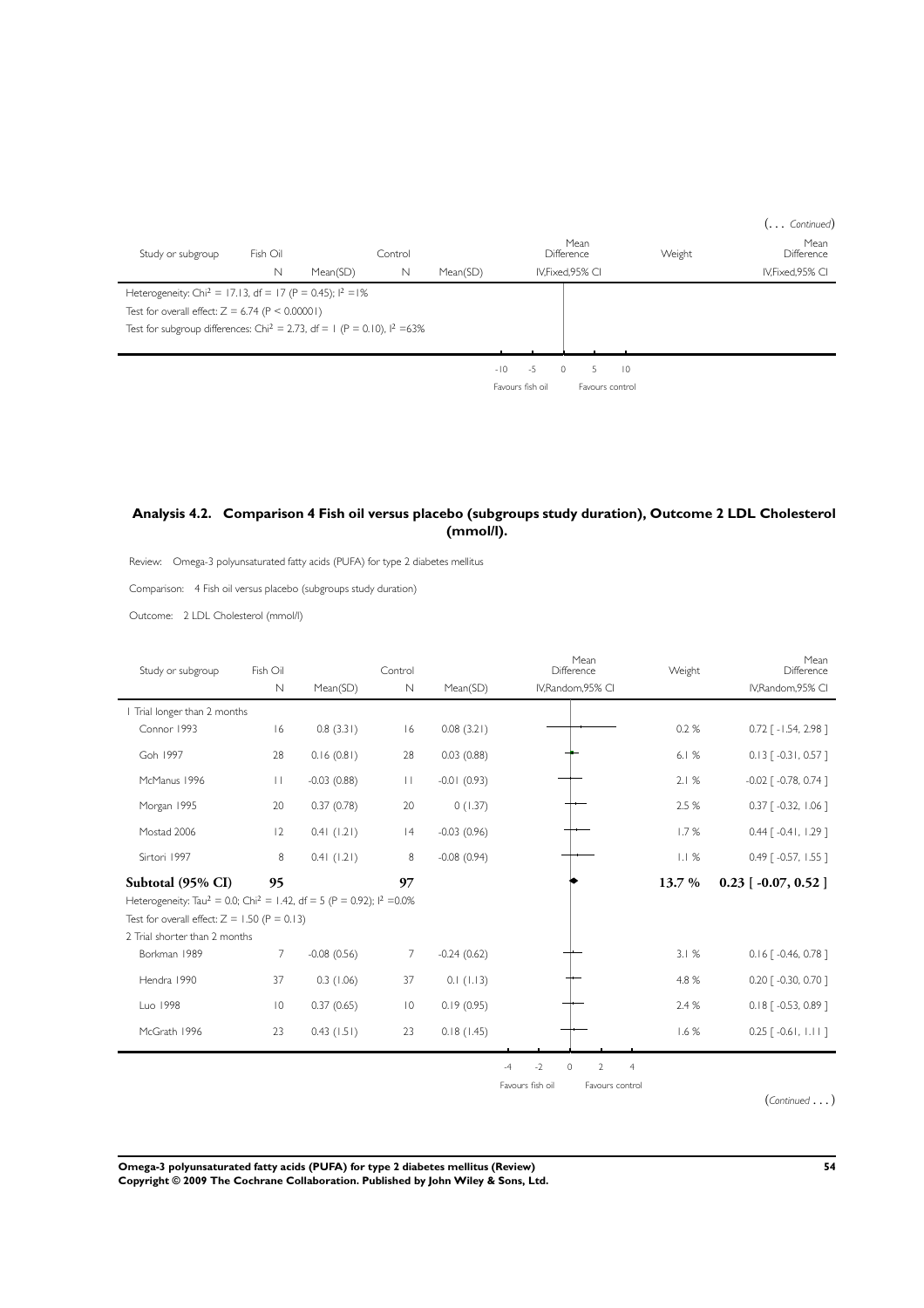<span id="page-56-0"></span>

|                                                                                                          |          |            |             |               |                    |         | $(\ldots$ Continued)                |
|----------------------------------------------------------------------------------------------------------|----------|------------|-------------|---------------|--------------------|---------|-------------------------------------|
| Study or subgroup                                                                                        | Fish Oil |            | Control     |               | Mean<br>Difference | Weight  | Mean<br>Difference                  |
|                                                                                                          | N        | Mean(SD)   | $\mathbb N$ | Mean(SD)      | IV, Random, 95% CI |         | IV, Random, 95% CI                  |
| Puhakainen 1995                                                                                          | 9        | 0.07(0.82) | 9           | $-0.13(0.87)$ |                    | 2.0 %   | $0.20$ $\lceil -0.58, 0.98 \rceil$  |
| Alekseeva 2000                                                                                           | 30       | 0.05(0.35) | 30          | $-0.05(0.23)$ |                    | 53.4 %  | $0.10$ $\lceil -0.05, 0.25 \rceil$  |
| lain 2002                                                                                                | 25       | 0.13(0.65) | 15          | $-0.04(0.8)$  |                    | 5.2 %   | $0.17$ [ -0.31, 0.65 ]              |
| Petersen 2002                                                                                            | 20       | 0.14(0.72) | 22          | 0.08(0.8)     |                    | 5.7 %   | $0.06$ $\lceil -0.40, 0.52 \rceil$  |
| Schectman 1988                                                                                           | 3        | 0.1(1.08)  | 3           | $-0.47(0.99)$ |                    | 1.9%    | $0.57$ [ $-0.23$ , 1.37 ]           |
| Woodman 2002                                                                                             | 17       | 0.02(0.8)  | 16          | 0.06(0.46)    |                    | 6.1%    | $-0.04$ $\lceil -0.48, 0.40 \rceil$ |
| Subtotal (95% CI)                                                                                        | 191      |            | 182         |               |                    | 86.3 %  | $0.12$ [ 0.00, 0.23 ]               |
| Heterogeneity: Tau <sup>2</sup> = 0.0; Chi <sup>2</sup> = 2.17, df = 9 (P = 0.99); l <sup>2</sup> = 0.0% |          |            |             |               |                    |         |                                     |
| Test for overall effect: $Z = 1.95$ (P = 0.052)                                                          |          |            |             |               |                    |         |                                     |
| <b>Total (95% CI)</b>                                                                                    | 286      |            | 279         |               |                    | 100.0 % | $0.13$ [ 0.02, 0.24 ]               |
| Heterogeneity: Tau <sup>2</sup> = 0.0; Chi <sup>2</sup> = 4.05, df = 15 (P = 1.00); $1^2$ =0.0%          |          |            |             |               |                    |         |                                     |
| Test for overall effect: $Z = 2.36$ (P = 0.018)                                                          |          |            |             |               |                    |         |                                     |
|                                                                                                          |          |            |             |               |                    |         |                                     |

-4 -2 0 2 4

Favours fish oil Favours control

**Omega-3 polyunsaturated fatty acids (PUFA) for type 2 diabetes mellitus (Review) 55 Copyright © 2009 The Cochrane Collaboration. Published by John Wiley & Sons, Ltd.**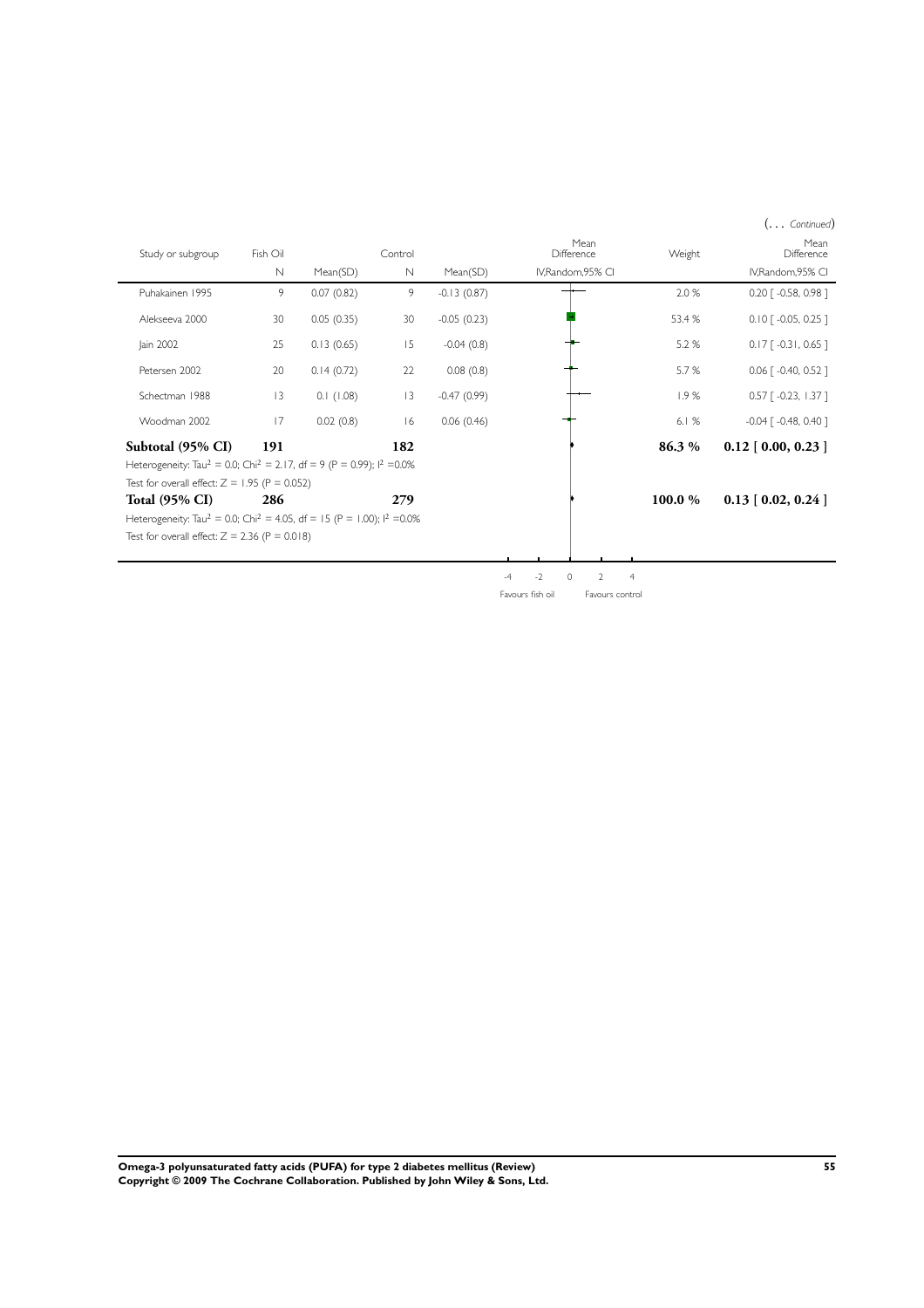# <span id="page-57-0"></span>**Analysis 4.3. Comparison 4 Fish oil versus placebo (subgroups study duration), Outcome 3 VLDL cholesterol (mmol/l).**

Review: Omega-3 polyunsaturated fatty acids (PUFA) for type 2 diabetes mellitus

Comparison: 4 Fish oil versus placebo (subgroups study duration)

Outcome: 3 VLDL cholesterol (mmol/l)

| Study or subgroup                                                                     | Treatment    |               | Control      |               | Mean<br>Difference | Weight  | Mean<br>Difference                  |
|---------------------------------------------------------------------------------------|--------------|---------------|--------------|---------------|--------------------|---------|-------------------------------------|
|                                                                                       | $\mathsf{N}$ | Mean(SD)      | $\mathsf{N}$ | Mean(SD)      | IV, Fixed, 95% CI  |         | IV, Fixed, 95% CI                   |
| Trials longer than 2 months                                                           |              |               |              |               |                    |         |                                     |
| Connor 1993                                                                           | 16           | $-0.67(3.35)$ | 16           | 0.13(3.88)    |                    | 0.1%    | $-0.80$ [ $-3.3$ ], $1.71$ ]        |
| Morgan 1995                                                                           | 20           | $-0.3(0.63)$  | 20           | 0.22(1)       |                    | 1.5%    | $-0.52$ $\lceil -1.04, 0.00 \rceil$ |
| Sirtori 1997                                                                          | 8            | $-1.3(1.99)$  | 8            | 0.4(1.6)      |                    | 0.1%    | $-1.70$ [ $-3.47$ , 0.07 ]          |
| Subtotal (95% CI)                                                                     | 44           |               | 44           |               |                    | $1.7\%$ | $-0.62$ [ $-1.11, -0.13$ ]          |
| Heterogeneity: Chi <sup>2</sup> = 1.59, df = 2 (P = 0.45); $1^2$ = 0.0%               |              |               |              |               |                    |         |                                     |
| Test for overall effect: $Z = 2.49$ (P = 0.013)                                       |              |               |              |               |                    |         |                                     |
| 2 Trials shorter than 2 months                                                        |              |               |              |               |                    |         |                                     |
| Alekseeva 2000                                                                        | 30           | $-0.05(0.16)$ | 30           | 0(0.1)        |                    | 88.3%   | $-0.05$ $\lceil -0.12, 0.02 \rceil$ |
| McGrath 1996                                                                          | 23           | $-0.22(0.48)$ | 23           | $-0.06(0.46)$ |                    | 5.5 %   | $-0.16$ $\lceil -0.43, 0.11 \rceil$ |
| Puhakainen 1995                                                                       | 9            | $-0.55(0.59)$ | 9            | $-0.26(0.55)$ |                    | 1.4%    | $-0.29$ $\lceil -0.82, 0.24 \rceil$ |
| Schectman 1988                                                                        | 3            | $-0.13(0.47)$ | 3            | $-0.11(0.47)$ |                    | 3.1%    | $-0.02$ $\lceil -0.38, 0.34 \rceil$ |
| Subtotal (95% CI)                                                                     | 75           |               | 75           |               |                    | 98.3%   | $-0.06$ [ $-0.12$ , 0.01 ]          |
| Heterogeneity: Chi <sup>2</sup> = 1.38, df = 3 (P = 0.71); $1^2$ =0.0%                |              |               |              |               |                    |         |                                     |
| Test for overall effect: $Z = 1.80$ (P = 0.072)                                       |              |               |              |               |                    |         |                                     |
| <b>Total (95% CI)</b>                                                                 | 119          |               | 119          |               |                    | 100.0 % | $-0.07$ [ $-0.13$ , 0.00 ]          |
| Heterogeneity: Chi <sup>2</sup> = 7.98, df = 6 (P = 0.24); l <sup>2</sup> = 25%       |              |               |              |               |                    |         |                                     |
| Test for overall effect: $Z = 2.11$ (P = 0.035)                                       |              |               |              |               |                    |         |                                     |
| Test for subgroup differences: Chi <sup>2</sup> = 5.01, df = 1 (P = 0.03), $1^2$ =80% |              |               |              |               |                    |         |                                     |

 $-10$ 

Favours treatment Favours control

**Omega-3 polyunsaturated fatty acids (PUFA) for type 2 diabetes mellitus (Review) 56 Copyright © 2009 The Cochrane Collaboration. Published by John Wiley & Sons, Ltd.**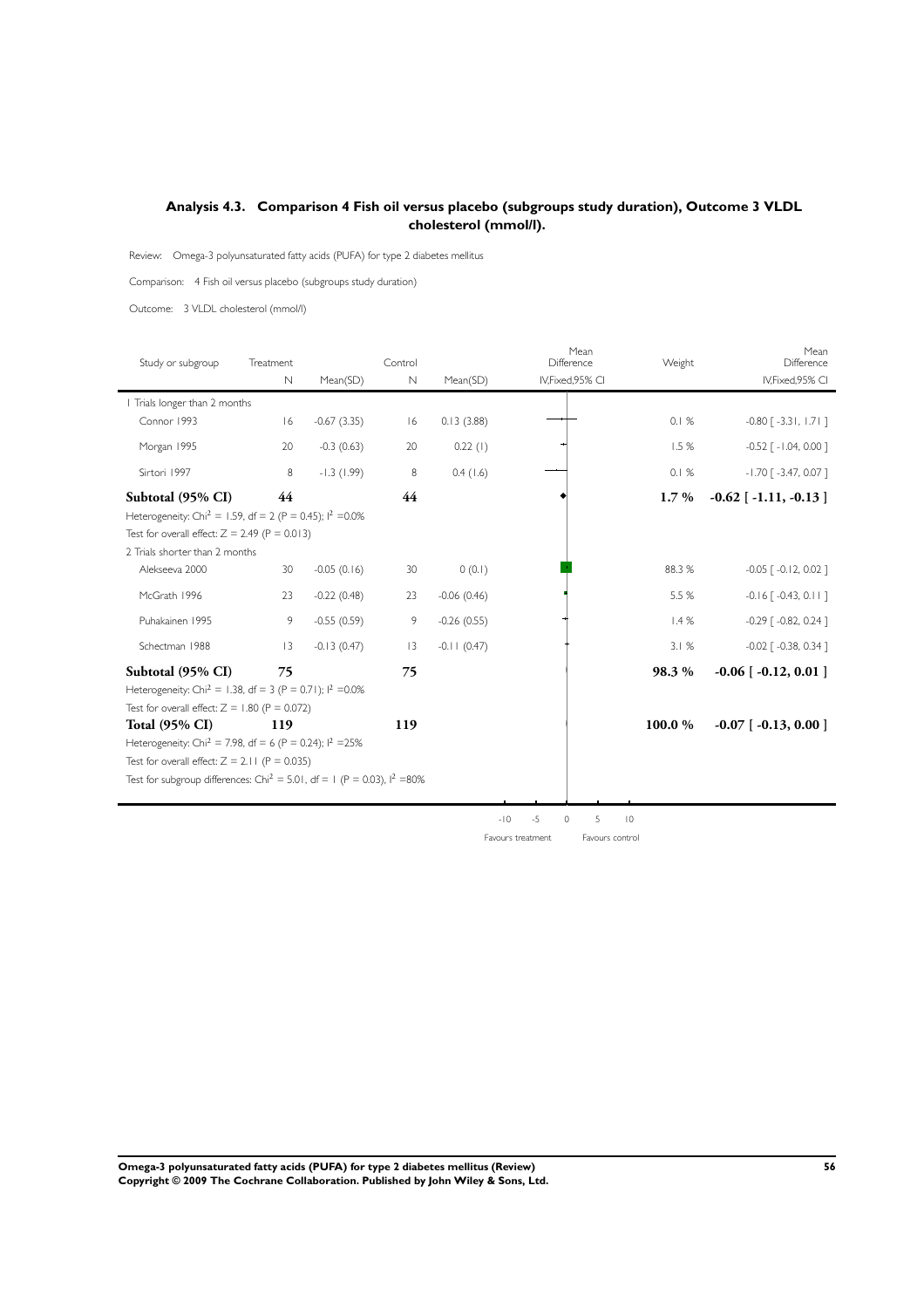# **Analysis 5.1. Comparison 5 Sensitivity, Outcome 1 HbA1c (%).**

<span id="page-58-0"></span>Review: Omega-3 polyunsaturated fatty acids (PUFA) for type 2 diabetes mellitus

Comparison: 5 Sensitivity

Outcome: 1 HbA1c (%)

| Study or subgroup                                                       | Fish Oil       |                | Control         |                | Mean<br>Difference                     | Weight | Mean<br>Difference                  |
|-------------------------------------------------------------------------|----------------|----------------|-----------------|----------------|----------------------------------------|--------|-------------------------------------|
|                                                                         | $\mathbb N$    | Mean(SD)       | $\mathbb N$     | Mean(SD)       | IV, Fixed, 95% CI                      |        | IV, Fixed, 95% CI                   |
| Connor 1993                                                             | 16             | 1.3(3.01)      | 16              | 0.6(2.55)      |                                        | 1.1%   | $0.70$ [ -1.23, 2.63 ]              |
| Jain 2002                                                               | 25             | $-0.18$ (1.14) | 15              | $-0.05(0.58)$  |                                        | 14.3 % | $-0.13$ $\lceil -0.66, 0.40 \rceil$ |
| Luo 1998                                                                | $ 0\rangle$    | $-0.1$ (1.77)  | $\overline{10}$ | 0.3(1.77)      |                                        | 1.7%   | $-0.40$ $[-1.95, 1.15]$             |
| McGrath 1996                                                            | 23             | 0.3(2.98)      | 23              | 0.1(2.59)      |                                        | 1.6%   | $0.20$ [ $-1.41$ , $1.81$ ]         |
| Morgan 1995                                                             | 20             | 0.4(1.6)       | 20              | $0.2$ (1.87)   |                                        | 3.5 %  | $0.20$ $\lceil -0.88, 1.28 \rceil$  |
| Pelikanova 1992                                                         | $\overline{0}$ | $-0.7$ (1.41)  | $ 0\rangle$     | $-0.65$ (1.4)  |                                        | 2.7 %  | $-0.05$ $\lceil -1.28, 1.18 \rceil$ |
| Petersen 2002                                                           | 23             | $0.01$ (1.34)  | 21              | 0.03(1.88)     |                                        | 4.3 %  | $-0.02$ $[-0.99, 0.95]$             |
| Puhakainen 1995                                                         | 9              | $-1.4(1.77)$   | 9               | $-0.82$ (1.59) |                                        | 1.7%   | $-0.58$ $[-2.13, 0.97]$             |
| Schectman 1988                                                          | 3              | 0.6(1.3)       | 3               | $0.5$ (1.44)   |                                        | 3.7%   | $0.10$ $[-0.95, 1.15]$              |
| Silvis 1990                                                             | 24             | $-0.12(2.35)$  | 8               | $-0.1(2.54)$   |                                        | 1.8%   | $-0.02$ $[-1.52, 1.48]$             |
| Sirtori 1997                                                            | 203            | $-0.2$ (1.6)   | 211             | $-0.25$ (1.54) |                                        | 44.5 % | $0.05$ $\lceil -0.25, 0.35 \rceil$  |
| Westerveld 1993                                                         | 6              | 0.1(2.67)      | 8               | 0.1(2.86)      |                                        | 0.7%   | $0.0$ [ -2.37, 2.37 ]               |
| Woodman 2002                                                            | 8              | $-0.15(0.79)$  | 6               | $-0.1(0.6)$    |                                        | 18.6%  | $-0.05$ $\lceil -0.52, 0.42 \rceil$ |
| Total (95% CI)                                                          | 410            |                | 390             |                |                                        | 100.0% | $0.00$ [ $-0.21, 0.20$ ]            |
| Heterogeneity: Chi <sup>2</sup> = 1.90, df = 12 (P = 1.00); $1^2$ =0.0% |                |                |                 |                |                                        |        |                                     |
| Test for overall effect: $Z = 0.03$ (P = 0.97)                          |                |                |                 |                |                                        |        |                                     |
| Test for subgroup differences: Not applicable                           |                |                |                 |                |                                        |        |                                     |
|                                                                         |                |                |                 |                | $-5$<br>$-10$<br>5<br>$ 0\rangle$<br>0 |        |                                     |
|                                                                         |                |                |                 |                | Favours fish oil<br>Favours control    |        |                                     |
|                                                                         |                |                |                 |                |                                        |        |                                     |
|                                                                         |                |                |                 |                |                                        |        |                                     |
|                                                                         |                |                |                 |                |                                        |        |                                     |

**Omega-3 polyunsaturated fatty acids (PUFA) for type 2 diabetes mellitus (Review) 57 Copyright © 2009 The Cochrane Collaboration. Published by John Wiley & Sons, Ltd.**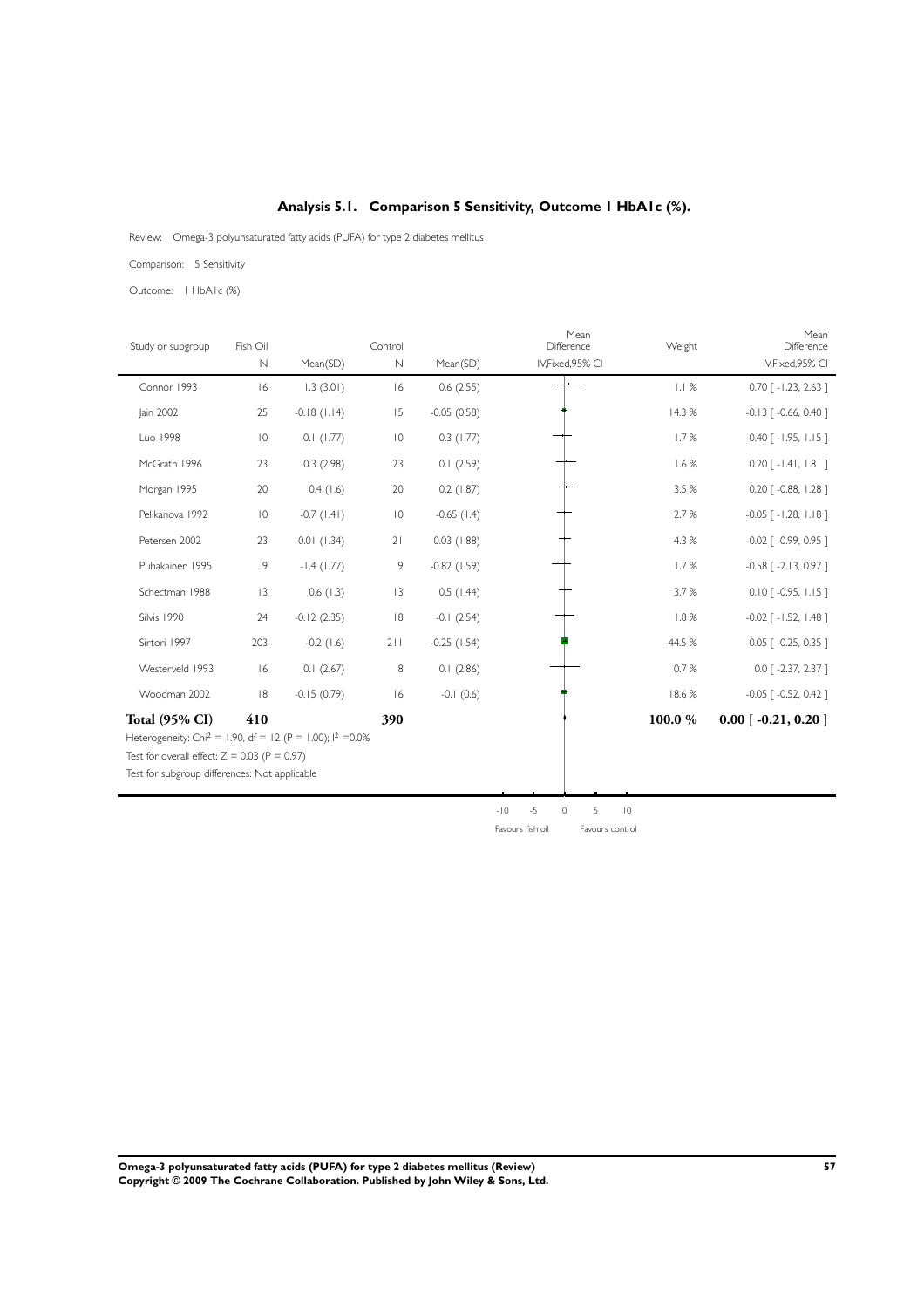# <span id="page-59-0"></span>**A P P E N D I C E S**

# **Appendix 1. Search strategy**

### **Search terms**

Unless otherwise stated, search terms were free text terms; exp = exploded MeSH: Medical Subject Heading (Medline medical index term); the dollar sign (\$) stands for any character(s); the question mark (?) = substitute for one or no characters; ab = abstract; ti = titel; ot = original titel; pt = publication type; sh = MeSH: Medical subject heading (MEDLINE medical index term); adj = adjacency.

Search strategy for meta-analyses/systematic review

1.exp Fish Oils/ 2.fish-oil\$.tw. 3.omega-3-fatty acid\$.tw. 4.polyunsaturated fatty acid\$.tw. 5.n-3-fatty acid\$.tw. 6.nycomed.tw. 7.eicosapen.tw. 8.(himega or lipitac or maxepa).tw. 9.n-3 FAs.tw. 10.EPA.tw. 11.DHA.tw. 12.(pikasol or epax or superepa).tw. 13.exp alpha-Linolenic Acid/ 14.alpha-linolenic acid\$.tw. 15.docosahexaenoic acid\$.tw. 16.eicosapentaenoic acid\$.tw. 17.cod liver oil\$.tw. 18.exp Fatty Acids, Omega-3/

19.or / 1-18

20.exp diabetes mellitus, non-insulin-dependent/ 21.exp insulin resistance/ 22.impaired glucose toleranc\$.tw. 23.glucose intoleranc\$.tw. 24.insulin\$ resistanc\$.tw. 25. (obes\$ adj diabet\$).tw. 26.(MODY or NIDDM).tw. 27.(non insulin\$ depend\$ or noninsulin\$ depend\$ or noninsulin?depend\$ or non insulin?depend\$).tw. 28.((typ\$ 2 or typ\$ II) adj diabet\$).tw. 29.((keto?resist\$ or non?keto\$) adj diabet\$).tw. 30.((adult\$ or matur\$ or late or slow or stabl\$) adj diabet\$).tw. 31.(insulin\$ defic\$ adj relativ\$).tw. 32.pluri?metabolic\$ syndrom\$.tw.

33.or / 20-32

**Omega-3 polyunsaturated fatty acids (PUFA) for type 2 diabetes mellitus (Review) 58 Copyright © 2009 The Cochrane Collaboration. Published by John Wiley & Sons, Ltd.**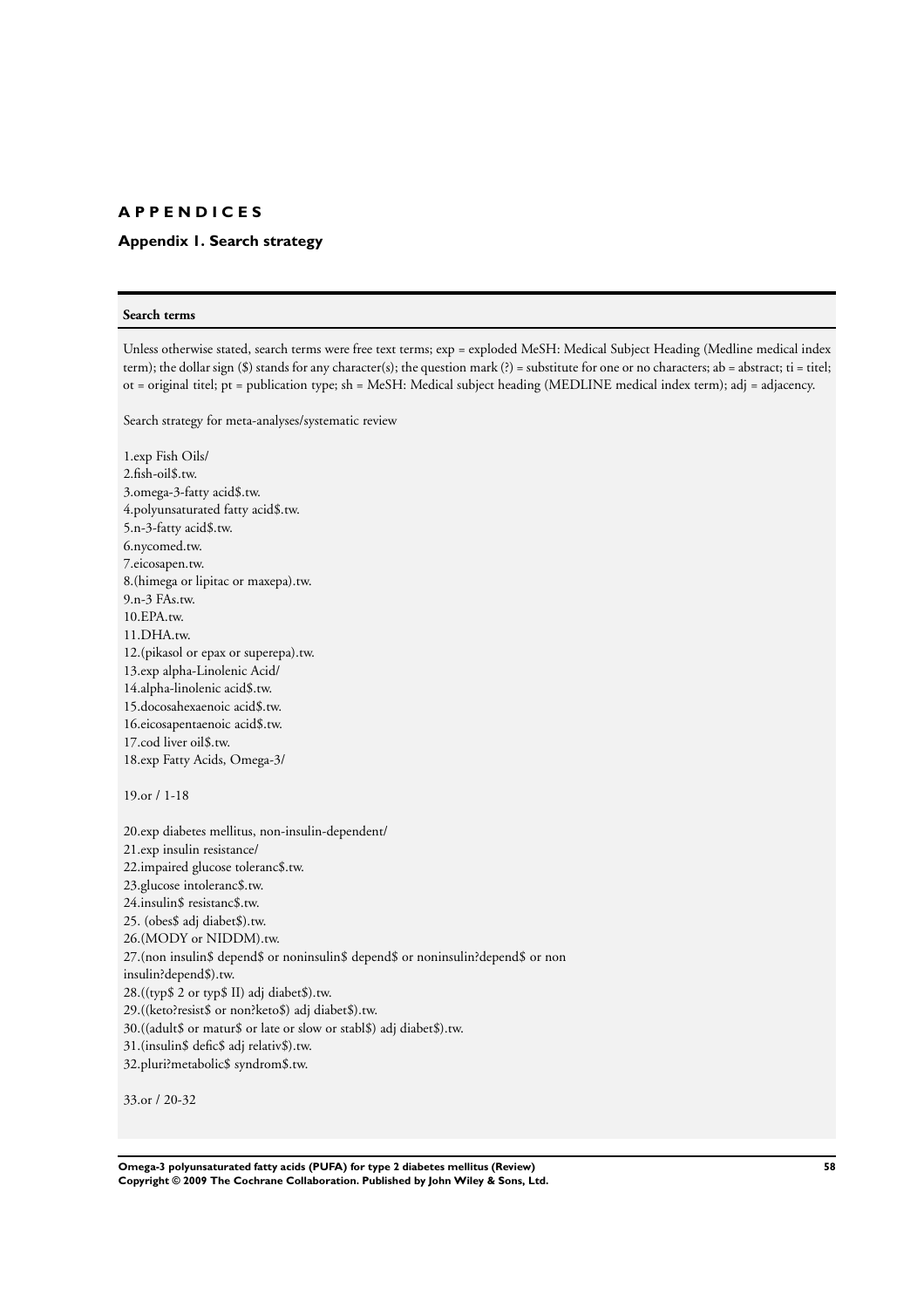<span id="page-60-0"></span>(*Continued)*

34.exp diabetes insipidus/ 35.diabet\$ insipidus.tw.

36.34 or 35 37.33 not 36

38.exp meta-analysis/ 39.exp Review Literature/ 40.meta-analysis.pt. 41.review.pt.

42.or/38-41

43.letter.pt. 44.comment.pt. 45.editorial.pt. 46.historical-article.pt.

47.or/43-46 48.42 not 47

49.((systematic\$ or quantitativ\$ or methodologic\$) adj (review\$ or overview\$)).tw. 50.meta?anal\$.tw. 51.(integrativ\$ research review\$ or research integration\$).tw. 52.quantitativ\$ synthes\$.tw. 53.(pooling\$ or pooled analys\$ or mantel\$ haenszel\$).tw. 54.(peto\$ or der?simonian\$ or fixed effect\$ or random effect\$).tw. 55.or / 49-54

56.48 or 55 57.limit 56 to human

58.19 and 37 and 57

# **Appendix 2. Sensitivity analyses**

| Criterion | Triglyc-<br>erides   | To-<br>tal choles- choles-<br>terol | HDL<br>terol | <b>LDL</b><br>choles-<br>terol | <b>VLDL</b><br>choles-<br>terol                                                                               | <b>HbA1c</b><br>(9/0) | Fasting<br>glucose | Insulin<br>(pmol/L) | <b>Body</b><br>weight<br>(kg) |
|-----------|----------------------|-------------------------------------|--------------|--------------------------------|---------------------------------------------------------------------------------------------------------------|-----------------------|--------------------|---------------------|-------------------------------|
|           |                      |                                     |              |                                |                                                                                                               |                       |                    |                     |                               |
|           |                      |                                     |              |                                | Oual- WMD -0. WMD -0. WMD 0. WMD 0. WMD -0. WMD -0. WMD -0. WMD -4. WMD 0.                                    |                       |                    |                     |                               |
|           |                      |                                     |              |                                | ity (studies 49 01 (-0, 03 (-0, 18 (0,00 to 27 (-0,49 01 (-0, 03 (-0,36, 28 46 (-3.92,                        |                       |                    |                     |                               |
|           |                      |                                     |              |                                | with score (-0.65 to - 15 to 0.13) 01 to 0.07) 0.36), p=0. to 03 to 0.01) 0.30), p=0. (-13.35, 4. 4.84), p=0. |                       |                    |                     |                               |
|           |                      |                                     |              |                                | of 3 and 0.34), p<0. , p=0.88; , p=0.12; 05; 0.05), p=0. , p=0.24; 88; 80), p=0. 84; 6 trials                 |                       |                    |                     |                               |
| above)    | 00001:               |                                     |              |                                | 10 trials in- 10 trials in- 11 trials in- 02; 4 trials 10 trials in- 10 trials in- 36; 5 trials included      |                       |                    |                     |                               |
|           | 11 trials in- cluded |                                     |              |                                |                                                                                                               |                       |                    |                     |                               |

**Omega-3 polyunsaturated fatty acids (PUFA) for type 2 diabetes mellitus (Review) 59**

**Copyright © 2009 The Cochrane Collaboration. Published by John Wiley & Sons, Ltd.**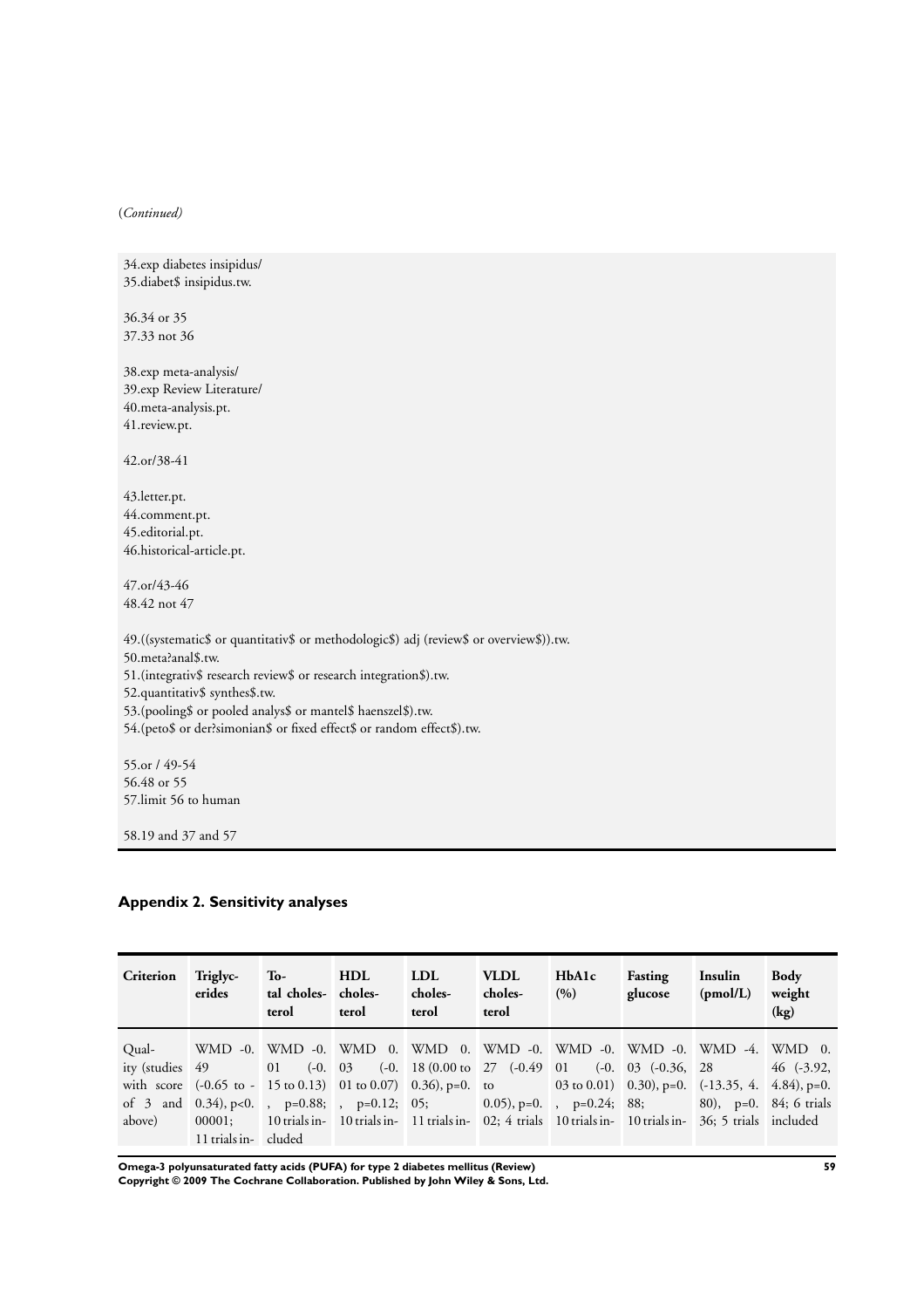# (*Continued)*

|                                                                                                                | cluded                                                                               |                                                                                                                                       | cluded                                                                                                              | cluded                                                    | included                                                                                              | cluded                                                                                                                                                      | cluded                                                                                                   | included                                                                                                                                     |                                                                               |
|----------------------------------------------------------------------------------------------------------------|--------------------------------------------------------------------------------------|---------------------------------------------------------------------------------------------------------------------------------------|---------------------------------------------------------------------------------------------------------------------|-----------------------------------------------------------|-------------------------------------------------------------------------------------------------------|-------------------------------------------------------------------------------------------------------------------------------------------------------------|----------------------------------------------------------------------------------------------------------|----------------------------------------------------------------------------------------------------------------------------------------------|-------------------------------------------------------------------------------|
| Blinding<br>(blinded<br>studies<br>only)                                                                       | 49<br>00001;<br>14 trials in-<br>cluded                                              | WMD -0. WMD -0.<br>01<br>$(-0,$<br>$(-0.64 \text{ to } -15 \text{ to } 0.12)$<br>$(0.34)$ , p<0. , p=0.85;<br>14 trials in-<br>cluded | $03(0.00)$ to<br>$(0.07)$ , p=0.<br>08;<br>13 trials in-<br>cluded                                                  | $(-0, 0)$<br>15<br>$, p=0.08;$<br>14 trials in-<br>cluded | 21<br>$\left( -\right)$<br>6 trials in- 10 trials in-<br>cluded                                       | WMD 0. WMD 0. WMD -0. WMD -0. WMD 0. WMD -4.<br>01<br>$(-0, 0)$<br>02 to 0.32) 0.39 to -0. 03 to 0.01) 0.55), p=0.<br>02), $p=0.3$ ; , $p=0.24$ ;<br>cluded | $23$ (-0.09,<br>15;<br>13 trials in-<br>cluded                                                           | 19<br>$(-13.09, 4.$<br>$17$ , $p=0$ .<br>36; 6 trials included<br>included                                                                   | WMD 0.<br>47 (-3.38,<br>$(4.31)$ , p=0.<br>81; 9 trials                       |
| Study de-<br>sign (par-<br>allel trials<br>only)                                                               | WMD -0. WMD -0.<br>48<br>$(-0.64)$ to -<br>00001;<br>9 trials in- included<br>cluded | $04$ $(-0.18)$<br>to<br>$(0.32)$ , p<0. $(0.11)$ , p=0.<br>$61; 9$ trials                                                             | WMD 0. WMD 0. WMD<br>$02$ $(-0.01)$<br>to<br>0.06), $p=0$ . 0.23), $p=0$ .<br>51; 7 trials 10; 7 trials<br>included | $10 \quad (-0.02)$<br>to<br>included                      | (random<br>effects) -0.<br>36 (-0.91)<br>to<br>$(0.19)$ , p=0. included<br>$20; 3$ trials<br>included | $01 \quad (-0.03)$<br>to<br>25; 9 trials included                                                                                                           | $WMD -0.$ WMD $0.$<br>26 (-0.07,<br>$(0.59)$ , $p=0$ .<br>0.01), p=0. 12; 8 trials p=0.28;               | WMD<br>$-5.92$ $(-16.$<br>68, 4.84);<br>4 trials in-<br>cluded (us-<br>ing<br>the DHA<br>interven-<br>tion group<br>for Wood-<br>man et al.) | WMD 0.<br>54 (-4.43,<br>$5.51$ ), p=0.<br>83; 4 trials<br>included            |
| Study size<br>(large trial<br>excluded)                                                                        | 37<br>$(-0.53)$ to -<br>00001;<br>17 trials in-<br>cluded                            | WMD -0. WMD -0.<br>$(-0, 0)$<br>02<br>$20 \text{ to } 0.15$ )<br>0.21), $p<0$ . , $p=0.80$ ; , $p=0.73$ ;<br>16 trials in-<br>cluded  | WMD 0. No<br>$(-0, 0)$<br>01<br>04 to 0.06)<br>15 trials in-<br>cluded                                              | large trial<br>included                                   | No<br>large trial 01<br>included                                                                      | $(-0,$<br>03 to 0.01)<br>$p=0.23;$<br>14 trials in-<br>cluded                                                                                               | WMD -0. WMD 0. WMD 2.<br>$23$ $(-0.21,$<br>0.66), $p=0$ . 15.21), $p=$<br>30;<br>15 trials in-<br>cluded | 91 (-9.39,<br>$\overline{0}$ .<br>64; 5 trials<br>included                                                                                   | WMD 0.<br>$43$ $(-3.22,$<br>$(4.07)$ , p=0.<br>82;<br>10 trials in-<br>cluded |
| NOTES:<br>units (ex-<br>cept<br>HbA1c,<br>insulin and<br>body<br>weight)<br>$\overline{\phantom{a}}$<br>mmol/l |                                                                                      |                                                                                                                                       |                                                                                                                     |                                                           |                                                                                                       |                                                                                                                                                             |                                                                                                          |                                                                                                                                              |                                                                               |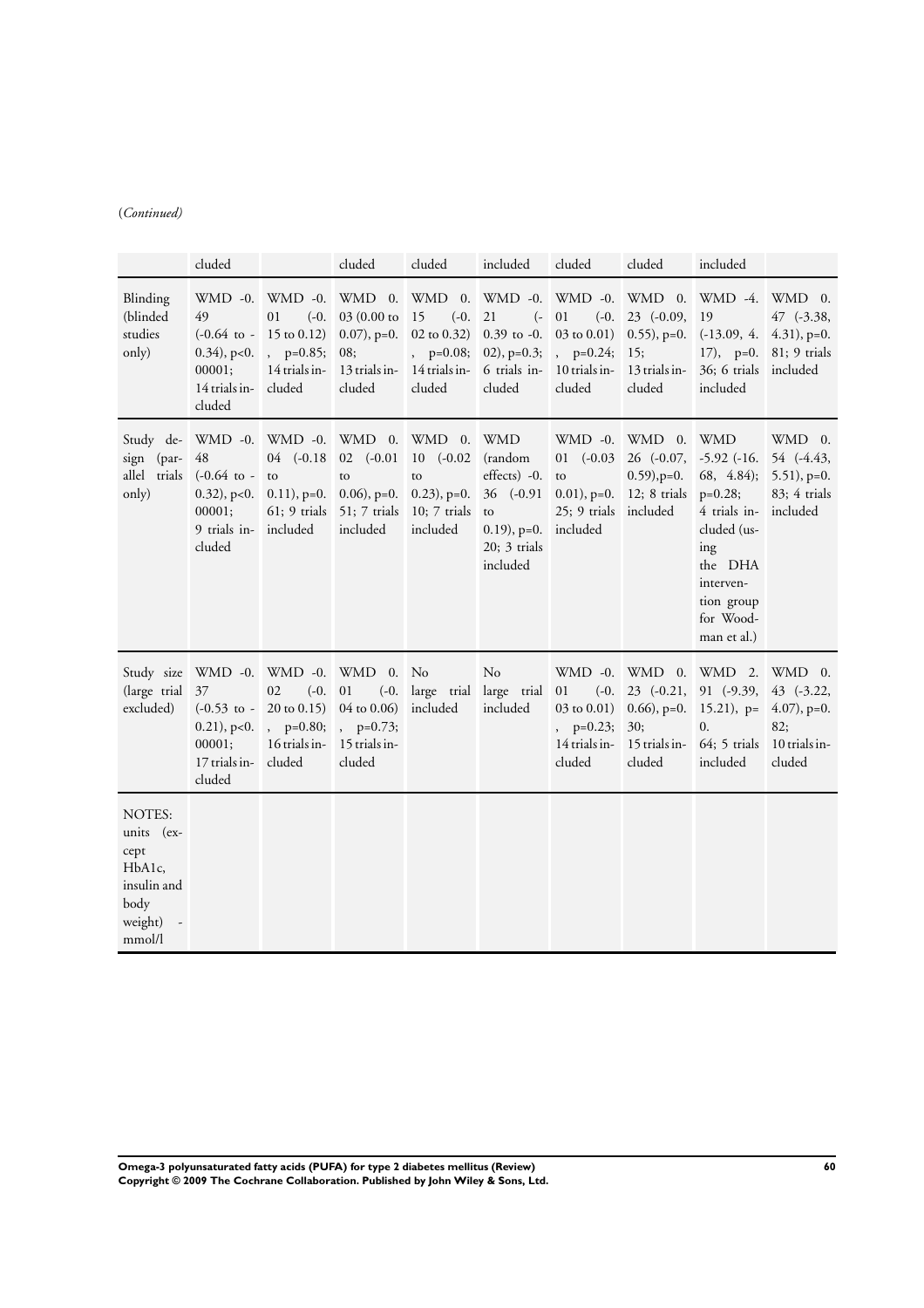# **W H A T ' S N E W**

Last assessed as up-to-date: 3 April 2007.

| Date | Event | <b>Description</b>                                      |
|------|-------|---------------------------------------------------------|
|      |       | 4 November 2008 Amended Converted to new review format. |

# **H I S T O R Y**

Protocol first published: Issue 1, 1998

Review first published: Issue 3, 2001

| Date         | Event                         | Description                                                                                                                                                                                                                                                                                                                                                                                                                                                                             |
|--------------|-------------------------------|-----------------------------------------------------------------------------------------------------------------------------------------------------------------------------------------------------------------------------------------------------------------------------------------------------------------------------------------------------------------------------------------------------------------------------------------------------------------------------------------|
| 4 April 2007 | New search has been performed | This review is a 2007 update of the initial Farmer 2001 review. The title was<br>changed from 'fish oil in people with type 2 diabetes mellitus' to 'omega-3 polyun-<br>saturated fatty acids (PUFA) for type 2 diabetes mellitus'. First author now is Ja-<br>nine Hartweg.                                                                                                                                                                                                            |
|              |                               | In the current review, we further developed the search criteria, and have used<br>change data calculated from the difference between baseline and after interven-<br>tion values for the meta-analysis, whereas in the previous review only the values<br>after intervention were used. We have also included additional outcomes to those<br>included in the previous review, i.e. VLDL and insulin.                                                                                   |
|              |                               | A total of eight new trials have been identified in a literature search up to April<br>2007, of which four have been included in this review from the search conducted<br>up to December 2006. This brings the total number of randomized controlled<br>trials to 31 considering the effects of omega-3 fatty acids in patients with type 2<br>diabetes. One of these has endpoint data (myocardical infarction) not previously<br>assessed by trials identified in the original review |

# **C O N T R I B U T I O N S O F A U T H O R S**

VICTOR MONTORI: Initial review data extraction, review development.

ANDREW FARMER: Protocol development, quality assessment of trials, data extraction, data analysis, review development and editing.

SEAN DINNEEN: Initial review data extraction, review development.

JANINE HARTWEG: Protocol development, searching for trials, quality assessment of trials, data extraction, data analysis, review development and editing.

ANDREW NEIL: Data analysis, review development

**Omega-3 polyunsaturated fatty acids (PUFA) for type 2 diabetes mellitus (Review) 61 Copyright © 2009 The Cochrane Collaboration. Published by John Wiley & Sons, Ltd.**